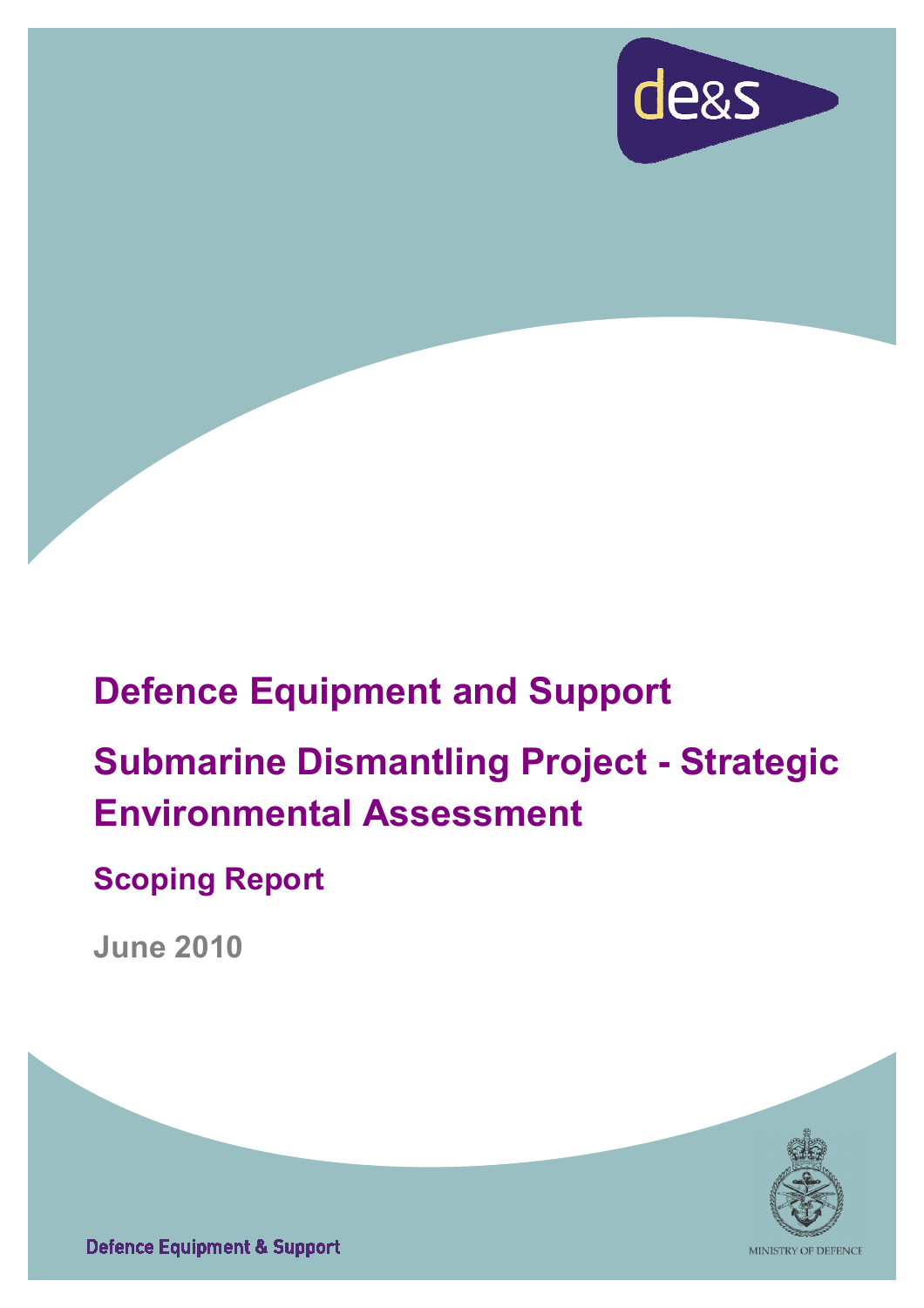

#### **Third-Party Disclaimer**

Any disclosure of this report to a third-party is subject to this disclaimer. The report was prepared by Entec at the instruction of, and for use by, our client named on the front of the report. It does not in any way constitute advice to<br>any third-party who is able to access it by any means. Entec excludes to the<br>fullest extent lawfully permitted all liability whatsoever for any howsoever arising from reliance on the contents of this report. We do not however exclude our liability (if any) for personal injury or death resulting from our negligence, for fraud or any other matter in relation to which we cannot legally exclude liability.

#### **Document Revisions**

| No. | <b>Details</b>                                                                                                                 | <b>Date</b> |
|-----|--------------------------------------------------------------------------------------------------------------------------------|-------------|
| 1   | <b>Initial Draft</b>                                                                                                           | 24.4.09     |
| 2   | <b>Revised Draft</b>                                                                                                           | 20.5.09     |
| 3   | <b>Final Draft</b>                                                                                                             | 16.6.09     |
| 4   | <b>Revised Final Draft</b>                                                                                                     | 26.8.09     |
| 5   | Final version for release                                                                                                      | 17.9.09     |
| 6   | Update to NTS                                                                                                                  | 26.10.09    |
| 7   | Further update to NTS                                                                                                          | 23.11.09    |
| 8   | Interim refresh to update dates and<br>reflect comments received from the<br>SEA Sub-Group to the SDP<br><b>Advisory Group</b> | 134 10      |
| 9   | Final refresh and update                                                                                                       | 15.6.10     |
| 10  | Release as v1                                                                                                                  | 17.6.10     |

#### **Crown Copyright 2010**

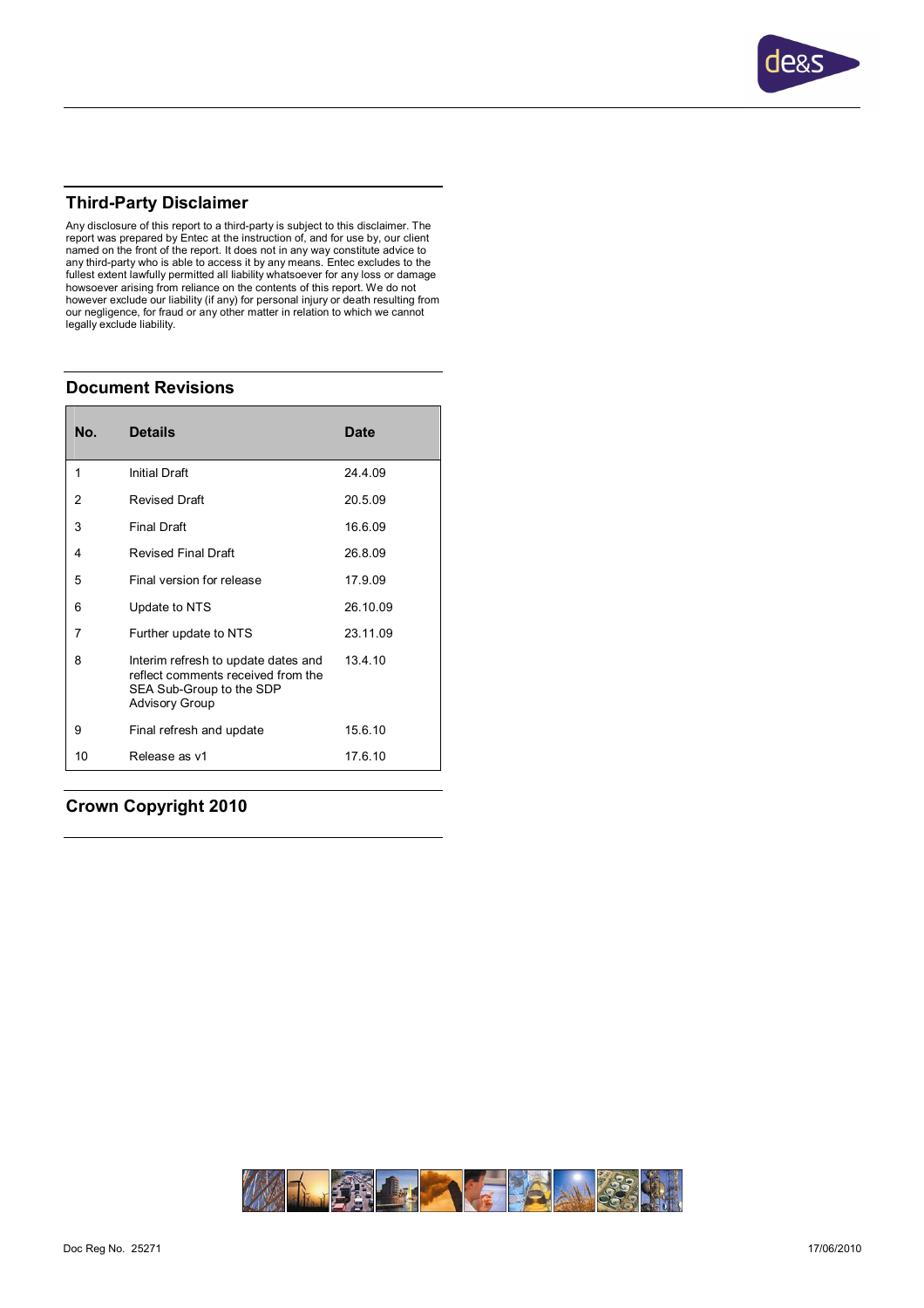

#### **Report for**

In-Service Submarines Defence Equipment and Support Ministry of Defence

#### **Issued by**

Phill Minas

#### **Approved by**

Pete Davis

#### **Entec UK Limited**

155 Aztec West Almondsbury Bristol BS32 4UB England Tel: +44 (0) 1454 822000 Fax: +44 (0) 1454 822010

Doc Reg No. 25271

# **Defence Equipment and Support**

**Submarine Dismantling Project** 

# **Strategic Environmental Assessment Scoping Report**

June 2010

Prepared by Entec UK Limited and Defence Estates for Defence Equipment and Support, Ministry of Defence.





Certificate No. FS 13881

Certificate No. EMS 69090

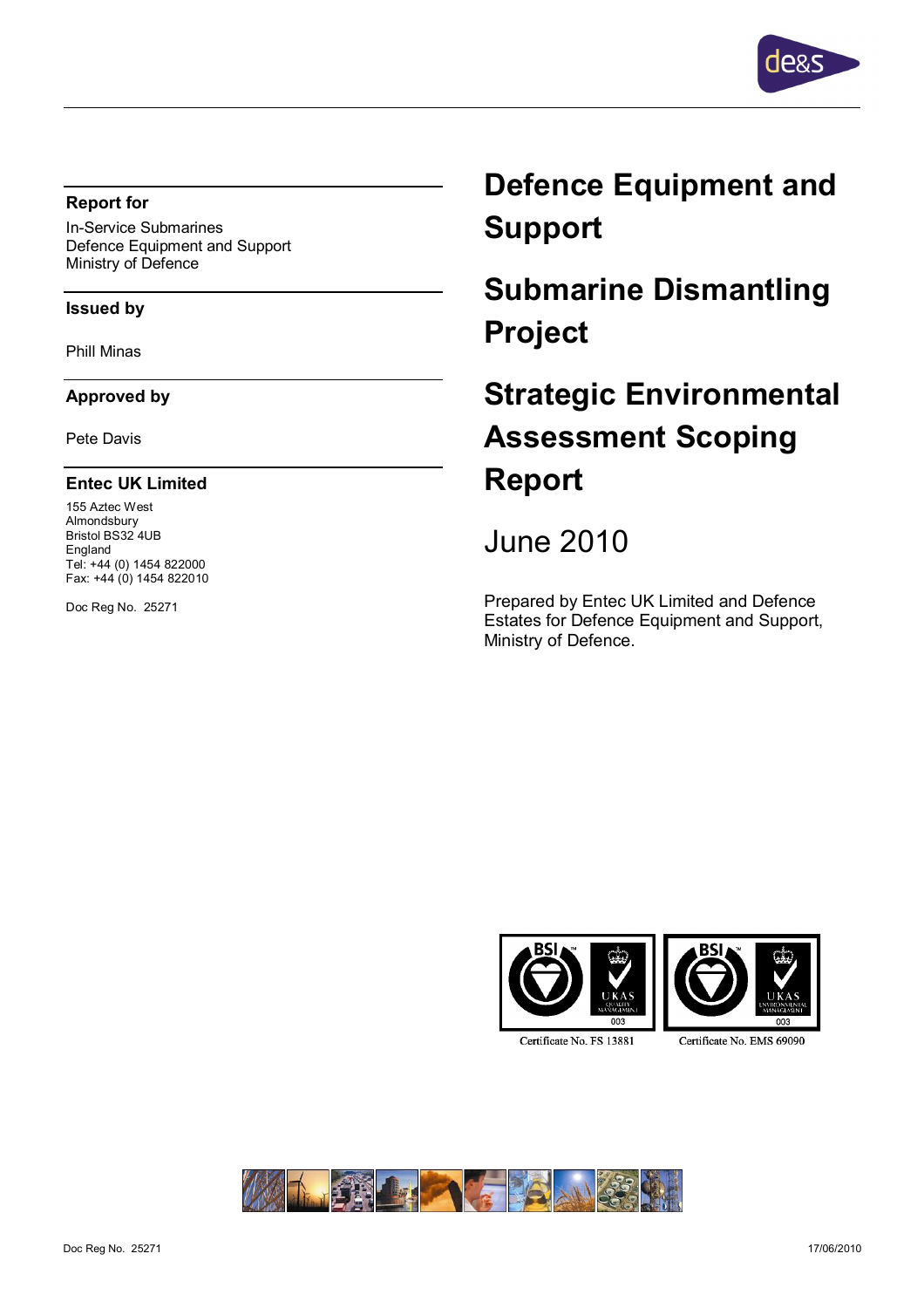

# **Contents**

| 1.  |       | Introduction                                                                                 | 5              |
|-----|-------|----------------------------------------------------------------------------------------------|----------------|
| 1.1 |       | <b>Context</b>                                                                               | 5              |
| 1.2 |       | <b>Purpose of this Report</b>                                                                | $\overline{7}$ |
| 1.3 |       | The Requirements for SEA                                                                     | 8              |
| 1.4 |       | Scope of the Assessment                                                                      | 10             |
| 1.5 |       | Proposed Scope of the Environmental Effects to be Considered                                 | 11             |
| 1.6 |       | Presentation of the Information                                                              | 12             |
| 1.7 |       | <b>Scoping Report Structure</b>                                                              | 12             |
| 1.8 |       | <b>Consultation on Scoping</b>                                                               | 15             |
| 1.9 |       | <b>Key Questions for Scoping Consultees</b>                                                  | 16             |
| 2.  |       | The Submarine Dismantling Project                                                            | 17             |
| 2.1 |       | What is the SDP?                                                                             | 17             |
|     | 2.1.1 | Aim and Scope                                                                                | 17             |
|     | 2.1.2 | What is the Background to the SDP?                                                           | 17             |
|     | 2.1.3 | <b>Public Consultation on SDP</b>                                                            | 19             |
| 2.2 |       | Key Stages, Activities and Options of the SDP                                                | 20             |
|     | 2.2.1 | Stage I – Site options for Submarine Dismantling and Stage II – Site options for ILW Storage | 21             |
|     | 2.2.2 | Technical Options for Processing the Submarines (Stage III)                                  | 22             |
|     | 2.2.3 | <b>Assessment of Stages IV-VI</b>                                                            | 24             |
| 2.3 |       | <b>Summary</b>                                                                               | 24             |
| 3.  |       | <b>Baseline Information</b>                                                                  | 27             |
| 3.1 |       | <b>National Baseline Data</b>                                                                | 28             |
| 3.2 |       | <b>Key Baseline Issues</b>                                                                   | 28             |
|     | 3.2.1 | Key Biodiversity and Nature Conservation Issues                                              | 29             |
|     | 3.2.2 | Key Population and Socio-Economic Issues                                                     | 29             |
|     | 3.2.3 | Key Health Issues for the SEA                                                                | 29             |
|     | 3.2.4 | Key Human Health (Noise) Issues                                                              | 30             |
|     | 3.2.5 | <b>Key Soils and Geology Issues</b>                                                          | 30             |
|     | 3.2.6 | <b>Key Water Issues</b>                                                                      | 30             |
|     | 3.2.7 | <b>Key Air Issues</b>                                                                        | 31             |

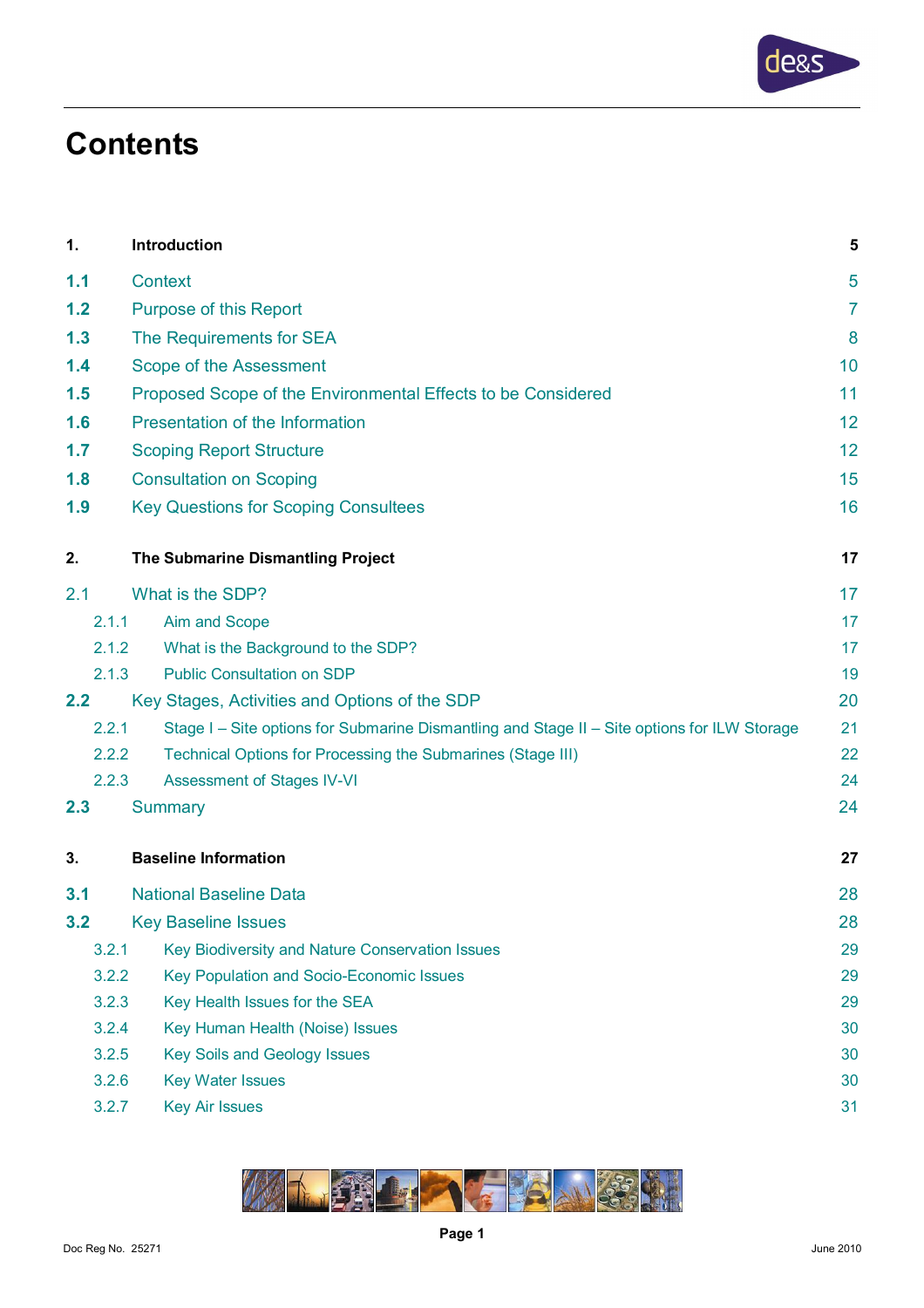

|        | 3.2.8  | Key Climate Change and Energy Issues                                 | 31 |
|--------|--------|----------------------------------------------------------------------|----|
|        | 3.2.9  | Key Material Assets (Transport) Issues                               | 31 |
| 3.2.10 |        | Key Material Assets (Waste Management) Issues                        | 31 |
|        | 3.2.11 | Key Material Assets (Land Use and Materials) Issues                  | 32 |
|        | 3.2.12 | <b>Key Cultural Heritage Issues</b>                                  | 32 |
|        | 3.2.13 | Key Landscape and Townscape Issues                                   | 32 |
| 4.     |        | Review of Plans, Programmes and Environmental Protection Objectives  | 34 |
| 4.1    |        | <b>Review of Plans and Programmes</b>                                | 34 |
| 4.2    |        | <b>Key Environmental Protection Objectives</b>                       | 34 |
| 5.     |        | Scoping the Potentially Significant Environmental Effects of the SDP | 50 |
| 5.1    |        | <b>Biodiversity and Nature Conservation</b>                          | 50 |
|        | 5.1.1  | <b>Construction Phase</b>                                            | 50 |
|        | 5.1.2  | <b>Operation Phase</b>                                               | 51 |
|        | 5.1.3  | <b>Decommissioning Phase</b>                                         | 52 |
| 5.2    |        | Population                                                           | 52 |
|        | 5.2.1  | <b>Construction Phase</b>                                            | 52 |
|        | 5.2.2  | <b>Operation Phase</b>                                               | 53 |
|        | 5.2.3  | <b>Decommissioning Phase</b>                                         | 53 |
| 5.3    |        | <b>Human Health</b>                                                  | 53 |
|        | 5.3.1  | <b>Construction Phase</b>                                            | 53 |
|        | 5.3.2  | <b>Operation Phase</b>                                               | 54 |
|        | 5.3.3  | <b>Decommissioning Phase</b>                                         | 55 |
| 5.4    |        | Human Health (Noise)                                                 | 55 |
|        |        | 5.4.1 Construction Phase                                             | 55 |
|        | 5.4.2  | <b>Operation Phase</b>                                               | 56 |
|        | 5.4.3  | <b>Decommissioning Phase</b>                                         | 56 |
| 5.5    |        | Soil and Geology                                                     | 56 |
|        | 5.5.1  | <b>Construction Phase</b>                                            | 56 |
|        | 5.5.2  | <b>Operation Phase</b>                                               | 57 |
|        | 5.5.3  | <b>Decommissioning Phase</b>                                         | 57 |
| 5.6    |        | Water                                                                | 57 |
|        | 5.6.1  | <b>Construction Phase</b>                                            | 58 |
|        | 5.6.2  | <b>Operation Phase</b>                                               | 58 |
|        | 5.6.3  | <b>Decommissioning Phase</b>                                         | 59 |
| 5.7    |        | Air                                                                  | 59 |

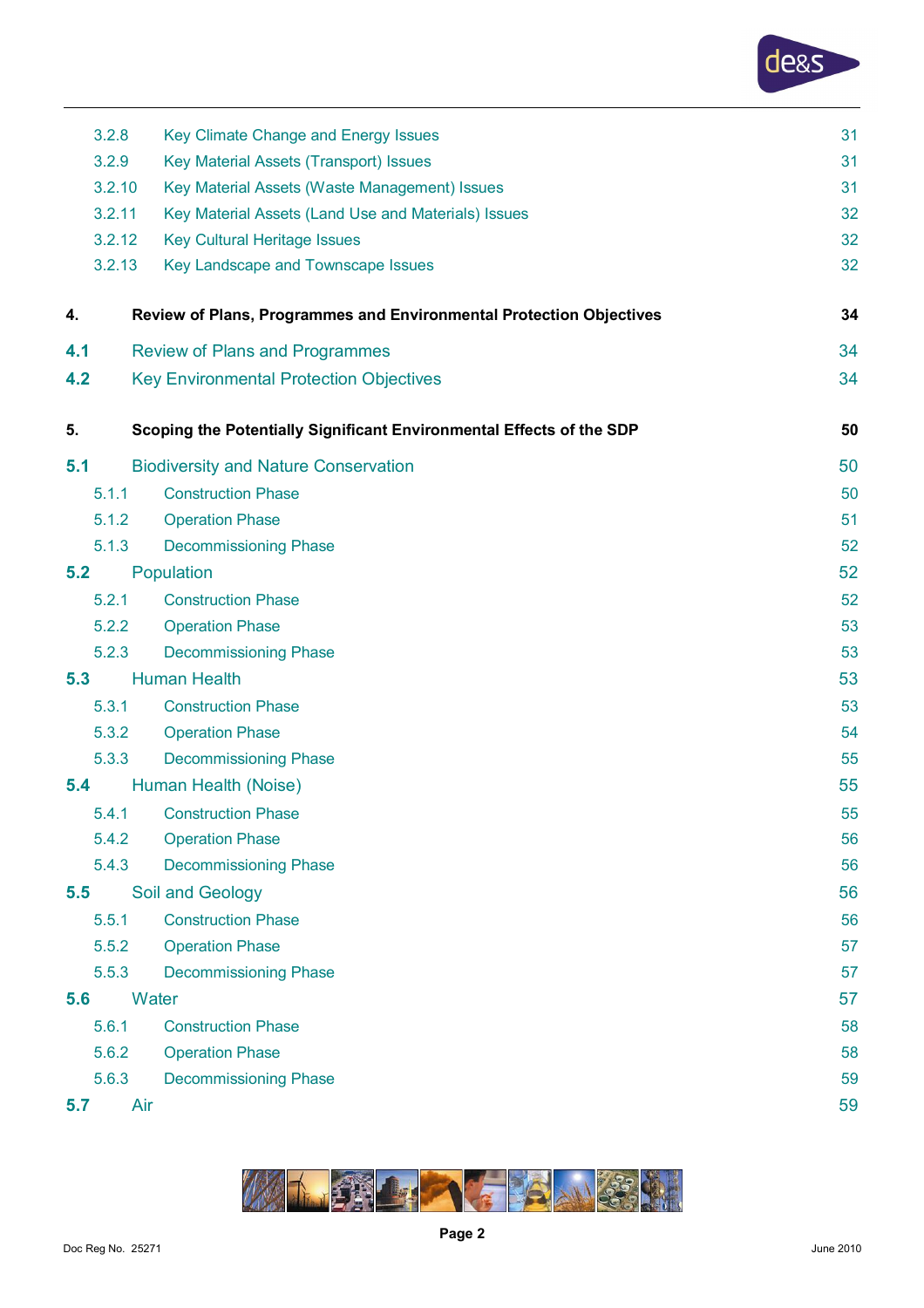

|      | 5.7.1                                 | <b>Construction Phase</b>                                                | 59 |
|------|---------------------------------------|--------------------------------------------------------------------------|----|
|      | 5.7.2                                 | <b>Operation Phase</b>                                                   | 60 |
|      | 5.7.3                                 | <b>Decommissioning Phase</b>                                             | 60 |
| 5.8  |                                       | <b>Climate Change and Energy Use</b>                                     | 60 |
|      | 5.8.1                                 | <b>Construction Phase</b>                                                | 60 |
|      | 5.8.2                                 | <b>Operation Phase</b>                                                   | 61 |
|      | 5.8.3                                 | <b>Decommissioning Phase</b>                                             | 61 |
| 5.9  |                                       | <b>Material Assets (Transport)</b>                                       | 61 |
|      | 5.9.1                                 | <b>Construction Phase</b>                                                | 61 |
|      | 5.9.2                                 | <b>Operation Phase</b>                                                   | 61 |
|      | 5.9.3                                 | <b>Decommissioning Phase</b>                                             | 62 |
| 5.10 |                                       | <b>Material Assets (Waste Management)</b>                                | 62 |
|      | 5.10.1                                | <b>Construction Phase</b>                                                | 62 |
|      | 5.10.2                                | <b>Operation Phase</b>                                                   | 62 |
|      | 5.10.3                                | <b>Decommissioning Phase</b>                                             | 63 |
| 5.11 |                                       | Material Assets (Land Use and Materials)                                 | 63 |
|      | 5.11.1                                | <b>Construction Phase</b>                                                | 63 |
|      | 5.11.2                                | <b>Operation Phase</b>                                                   | 63 |
|      | 5.11.3                                | <b>Decommissioning Phase</b>                                             | 64 |
| 5.12 |                                       | <b>Cultural Heritage</b>                                                 | 64 |
|      | 5.12.1                                | <b>Construction Phase</b>                                                | 64 |
|      | 5.12.2                                | Operation Phase he effects of new structures are likely to be permanent, | 64 |
|      | 5.12.3                                | <b>Decommissioning Phase</b>                                             | 65 |
| 5.13 |                                       | <b>Landscape and Townscape</b>                                           | 65 |
|      | 5.13.1                                | <b>Construction Phase</b>                                                | 65 |
|      | 5.13.2                                | <b>Operation Phase</b>                                                   | 66 |
|      | 5.13.3                                | <b>Decommissioning Phase</b>                                             | 66 |
| 6.   |                                       | <b>Assessment and Reporting</b>                                          | 67 |
| 6.1  |                                       | Proposed SEA Categories, Objectives and Guide Questions                  | 67 |
| 6.2  | <b>Completing the Assessment</b>      |                                                                          | 70 |
| 6.3  | <b>Considering Cumulative Effects</b> |                                                                          |    |
| 6.4  | <b>Environmental Report Content</b>   |                                                                          | 74 |
| 7.   |                                       | <b>Summary and Next Steps</b>                                            | 76 |



**Page 3**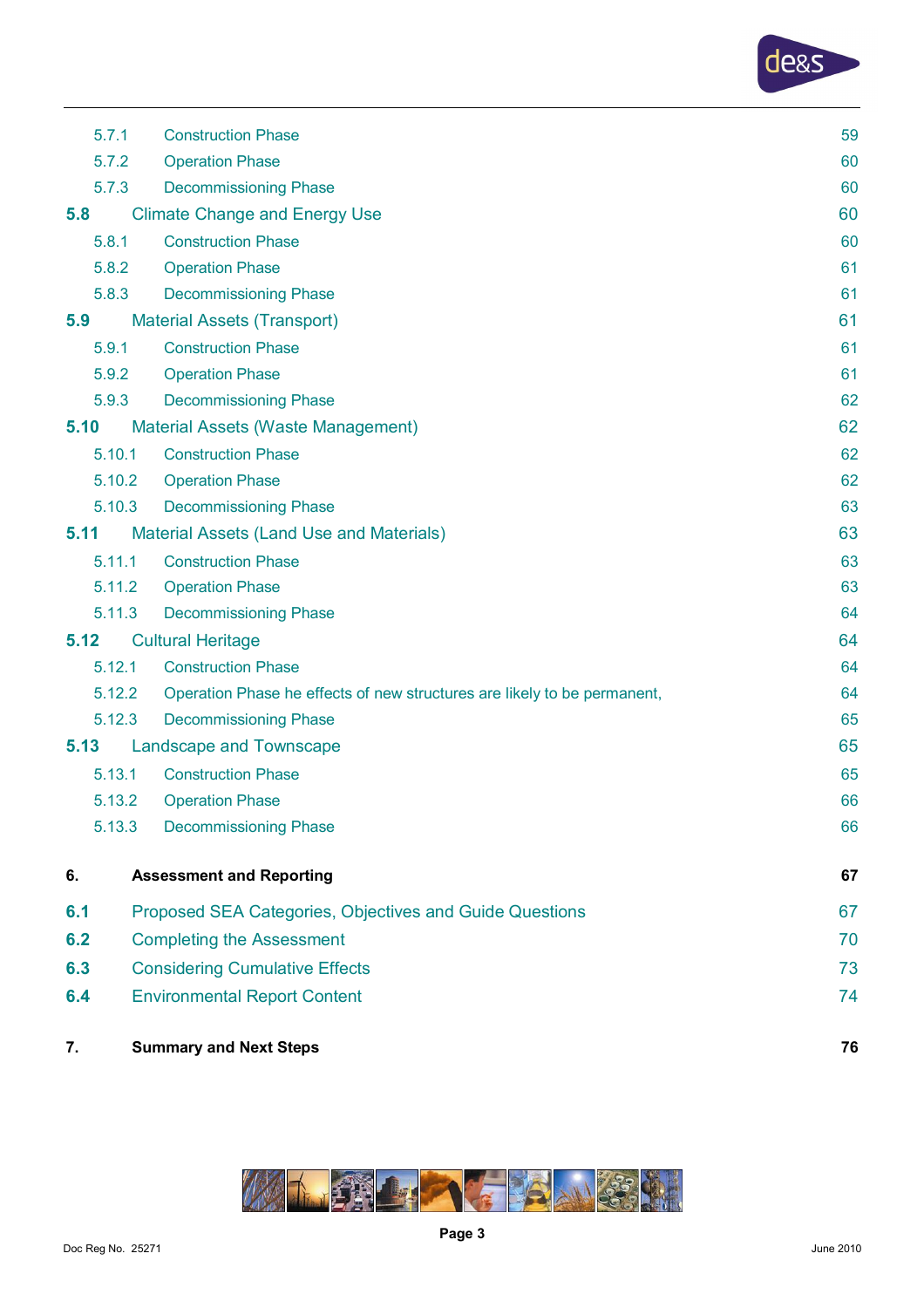

#### **TABLES**

| Table 1.1 SEA Information Requirements Addressed within this SEA Scoping Report  | 13 |
|----------------------------------------------------------------------------------|----|
| Table 2.1 Summary of the Level of Assessment for the Key Stages of the SDP       | 25 |
| Table 3.1 Scope of Effects Considered by SDP Scoping Report                      | 27 |
| Table 6.1 Proposed SEA Themes, Objectives and Guide Questions                    | 68 |
| Table 6.2 Proposed assessment framework for generic site options                 | 70 |
| Table 6.3 Proposed assessment matrix for specific sites                          | 71 |
| Table 6.4 Definitions of Secondary, Cumulative and Synergistic Effects           | 73 |
| Table 6.5 Example of a Cumulative Assessment Matrix (illustrative purposes only) | 74 |
|                                                                                  |    |
|                                                                                  |    |

#### **FIGURES**

| Figure 1.1 Key Stages and Activities of the SDP ( <i>n.b. dates are indicative</i> ) |  |
|--------------------------------------------------------------------------------------|--|
| Figure 1.2 Overview of the SEA Process within the context of the SDP                 |  |

#### **ANNEXES**

| Annex A Review of Baseline Information     | 76. |
|--------------------------------------------|-----|
| Annex B Plans and Programmes Review        | 95  |
| Annex C Abbreviations and Glossary         | 170 |
| <b>Annex D</b> Quality Assurance Checklist | 174 |

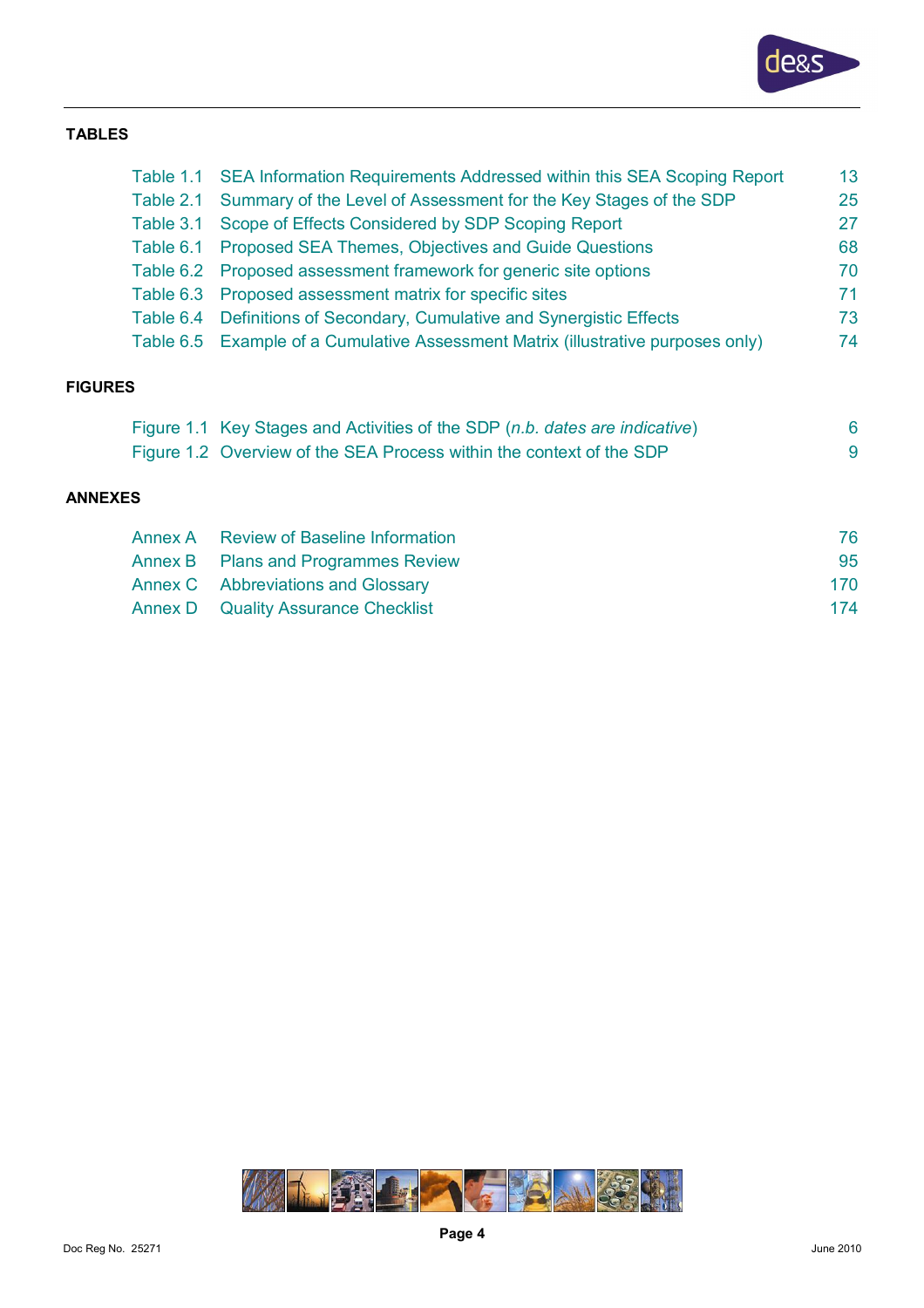

# **1. Introduction**

# **1.1 Context**

Project ISOLUS (Interim Storage Of Laid-Up Submarines) was established in 2000 to define, develop, procure and implement a timely solution for the dismantling, disposal and/or re-cycling of the UK's defuelled nuclear submarines at the end of their life. The project, which extends over a 60 year period, encompasses the provision of facilities, personnel and processes to dismantle the 27 de-fuelled nuclear submarines (of past and current classes). This entails:

- · reducing the submarines to achieve intermediate-level and low-level radioactive waste streams, non-radioactive waste streams and recyclable/ re-useable materials;
- · providing interim storage on land for the resultant intermediate level waste (ILW) until at least 2040 (pending the availability of the proposed Geological Disposal Facility (GDF)); and
- the eventual decommissioning of the dismantling and storage facilities used in this process.

In May 2009, project ISOLUS was formally renamed the Submarine Dismantling Project (SDP) to more accurately reflect the scope of work.

Recognising the importance that public acceptability would play in the development of any solution, Ministerial commitments were made that public consultation would be undertaken before any major decisions are taken. Two Public Consultations on the project have been held to date, carried out by independent researchers at the Centre for the Study of Environmental Change at Lancaster University (see [www.submarinedismantling.co.uk](http://www.submarinedismantling.co.uk) for further information).

The third Public Consultation will be conducted in due course on the proposed options for the SDP. The Strategic Environmental Assessment (SEA) Environmental Report will be available for this consultation and will inform the project as a whole, with assessments being undertaken of the key stages of the project (see (**Figure 1.1**). These stages will include:

- the location, development and operation of the initial submarine dismantling facilities;
- the location, development and operation of the interim ILW storage facilities;
- the technical options for submarine dismantling;
- the processing-related operations including, transport and waste management of wastes, including ILW, Low Level Waste (LLW), hazardous and inert materials;
- the eventual decommissioning of dismantling and storage facilities.

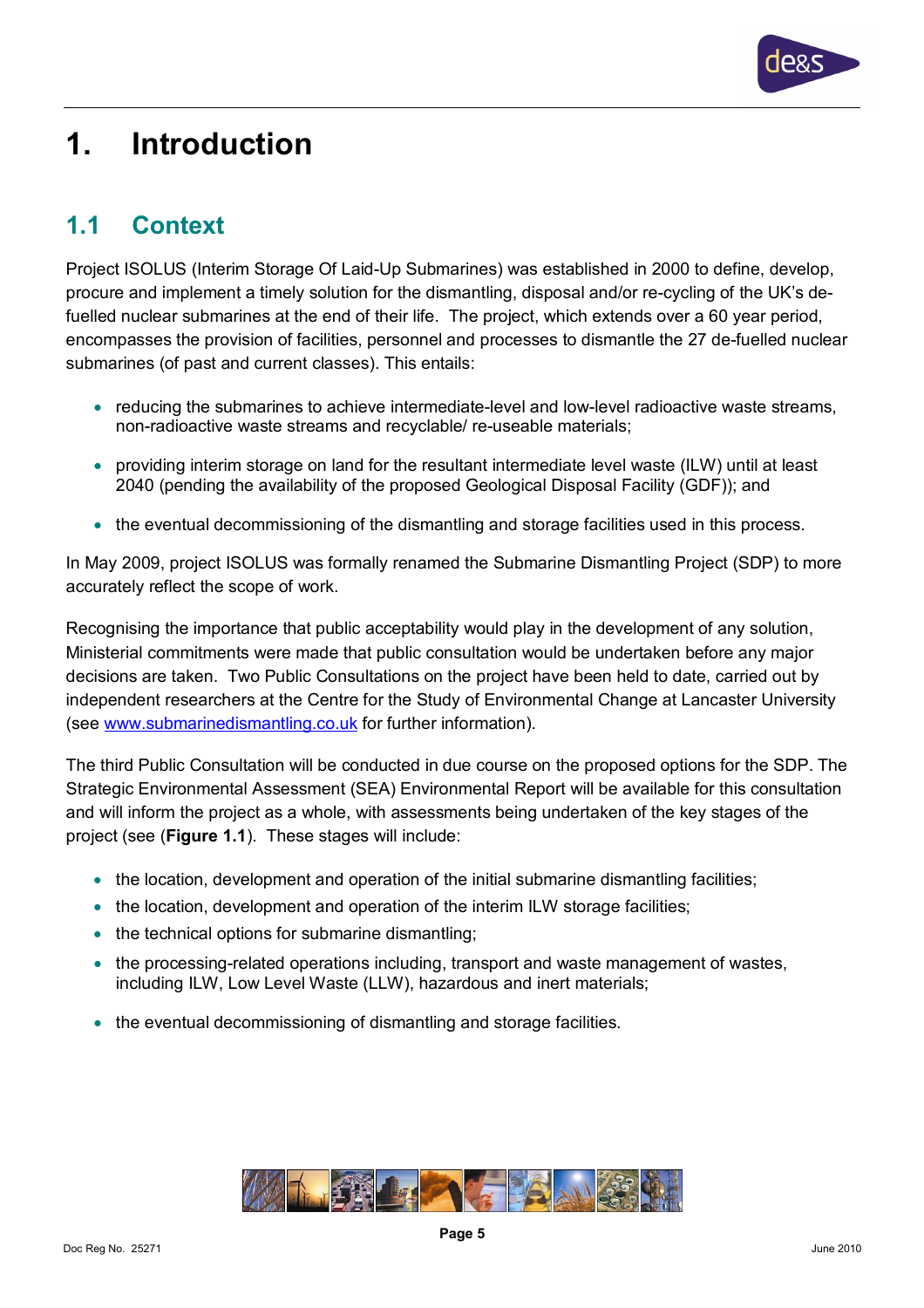

#### **Figure 1.1 Key Stages and Activities of the SDP**

|             | Design and Develop the initial Submarine Dismantling Facility                                                        |  |  |  |
|-------------|----------------------------------------------------------------------------------------------------------------------|--|--|--|
| Ш           | Design and Develop the Interim ILW Storage Facility                                                                  |  |  |  |
| Ш           | Dock and dismantle submarines                                                                                        |  |  |  |
| IV          | Transport and reuse/ recycle/ dispose of all other materials                                                         |  |  |  |
| $\mathbf v$ | Transport RC/ RPV / packaged ILW to Interim Store                                                                    |  |  |  |
| VI          | Dismantle RC/ RPV (if required); transfer packaged ILW to Geological Disposal<br>Facility, once it becomes available |  |  |  |
| VII         | Decommission and dismantle/ dispose of SDP Facilities                                                                |  |  |  |

The SEA assessment will firstly assess the likely significant environmental effects (including short and long term direct, indirect and cumulative effects) associated with each of the above stages, at a generic/ strategic level. It will then provide consideration of the potentially significant environmental impacts at those existing Licensed or Authorised sites which have been identified as being credible candidates to undertake SDP activity. The assessments will be particularly useful in illustrating the key potential environmental impacts arising from implementing the reasonable alternatives for each of these stages to help inform the consultation process.

The third Public Consultation, of which the SEA will be a part, will then inform decisions about the dismantling process, the dismantling site and the interim storage site for ILW arisings (required because the proposed Geological Disposal Facility which will eventually house the ILW is not expected to be available to the MOD until *at least* 2040.)

This assessment is strategic in nature. Whilst it will consider of a range of potential sites for dismantling and interim storage, it does not constitute a detailed site-level assessment. Following decisions on the proposed options for locating the dismantling and storage sites, detailed site-specific issues will be addressed through the consenting process for individual developments. This will include Environmental Impact Assessments associated with Town & Country Planning and nuclear decommissioning, Environmental Permitting, and/ or Habitats Regulation Assessment, as appropriate. The practices involved in the SDP may also be subject to the separate process of justification under the Justification of Practices Involving Ionising Radiation Regulations 2004.

Although the strict applicability of the SEA Regulations to the SDP remains unclear, the MOD will undertake an environmental assessment incorporating the requirements of the SEA Directive on the SDP proposals, as this is considered to be good practice. This precautionary position will help ensure that potential environmental implications of the proposals are assessed up-front and hence available to

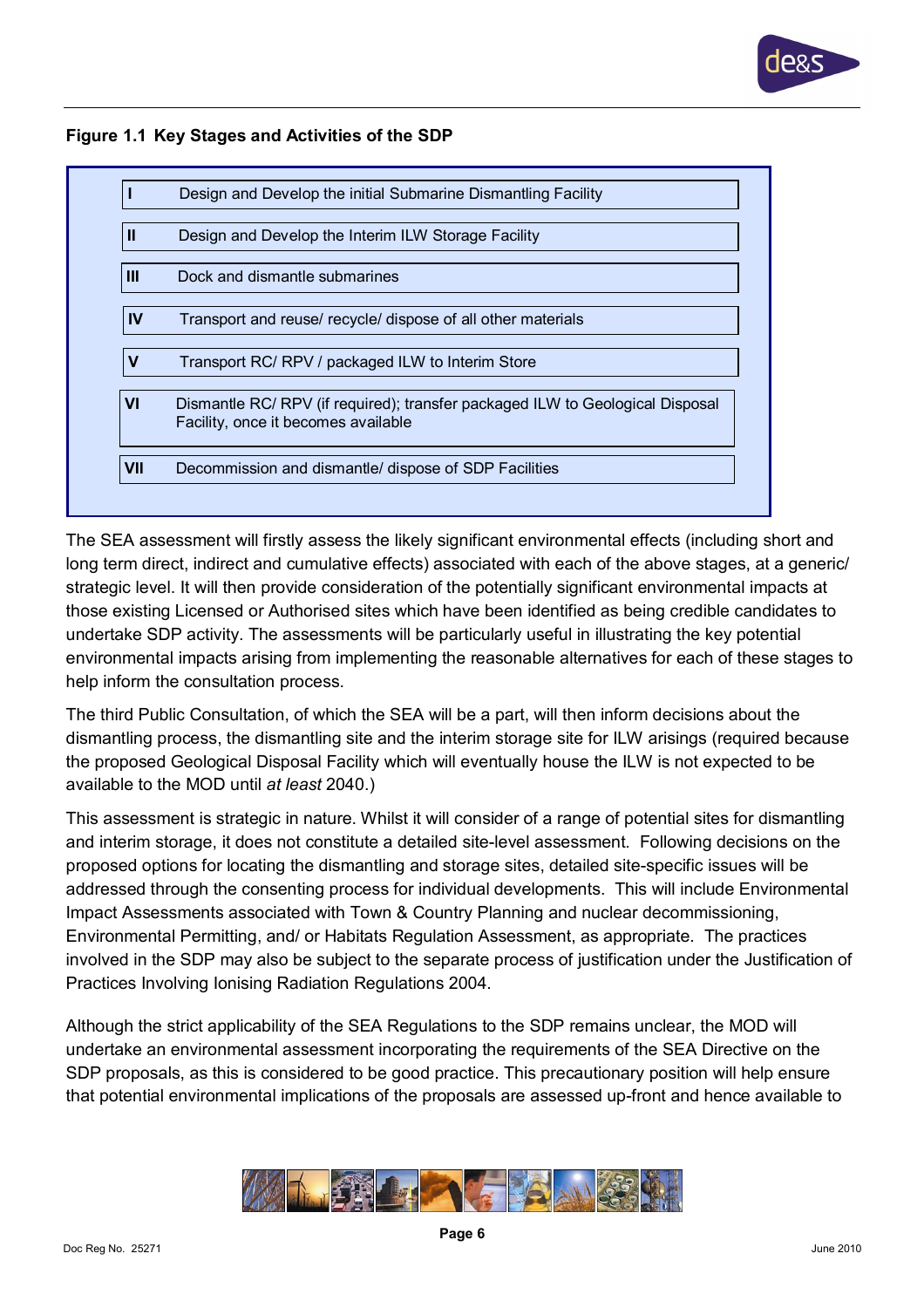

inform the decision making process. The approach will follow both MOD<sup>1</sup> and wider government<sup>2</sup> guidance.

# **1.2 Purpose of this Report**

This generic Scoping Report is the first formal output of the SEA process. The purpose of this report is:

- to set out our proposed approach for the preparation of the Environmental Report; and
- · to provide the SEA scoping consultation bodies with sufficient information to enable them to comment on the information which, in their view, should be included in the Environmental Report, to ensure that the scope and detail of the SEA are appropriate and comply with the relevant statutory requirements $3$ .

The SEA scoping bodies comprise the Statutory Consultees referred to in the SEA Regulations and include representatives from England, Scotland, Wales and Northern Ireland. MOD also intends to consult with other relevant Government Departments and agencies, including (but not limited to) the Department of Health, DWP, DEFRA, DECC, DCLG and the UK Nuclear Decommissioning Authority. Comments from those bodies will be invited during a five week consultation period from the date on which the bodies receive the draft Scoping Report. We will also place the Scoping Report and Non-Technical Summary on the internet, via [\(www.submarinedismantling.org.uk\)](http://www.submarinedismantling.org.uk), and will consider comments from the public and any interested parties who respond within the five week consultation period. Responses received will inform the final version of the generic Scoping Report.

This generic Scoping Report will then be updated to include relevant information on individual sites which have been assessed as being potentially feasible for SDP activities. This update will be consulted upon in the same manner. Together, this information (this generic report and the site-specific update) will set the scope and level of detail of the information to be included in the SEA assessment and the subsequent Environmental Report, which will identify, describe and evaluate the likely significant effects on the environment of implementing the SDP options (which constitute the 'reasonable alternatives' under the Directive.)

The SEA Environmental Report will be published for public consultation at the same time as the draft SDP proposals, as part of the third SDP public consultation exercise.



<sup>&</sup>lt;sup>1</sup> The Environmental and Sustainability Appraisal Tool Handbook (Chapter Two: SEA) MOD, 2006.

<http://www.mod.uk/DefenceInternet/AboutDefence/CorporatePublications/DefenceEstateandEnvironmentPublications/DefenceEstates/Sustaina> biltyAndEnvironmentalAppraisalToolHandbook.htm

<sup>&</sup>lt;sup>2</sup> A Practical Guide to the Strategic Environmental Assessment Directive. ODPM (now the Department for Communities and Local Government), 2006. <http://www.communities.gov.uk/publications/planningandbuilding/practicalguidesea> ).

 $3$  Directive 2001/42/EC on the assessment of certain plans and programmes on the Environment, enacted through the Environmental Assessment of Plans and Programmes Regulations 2004.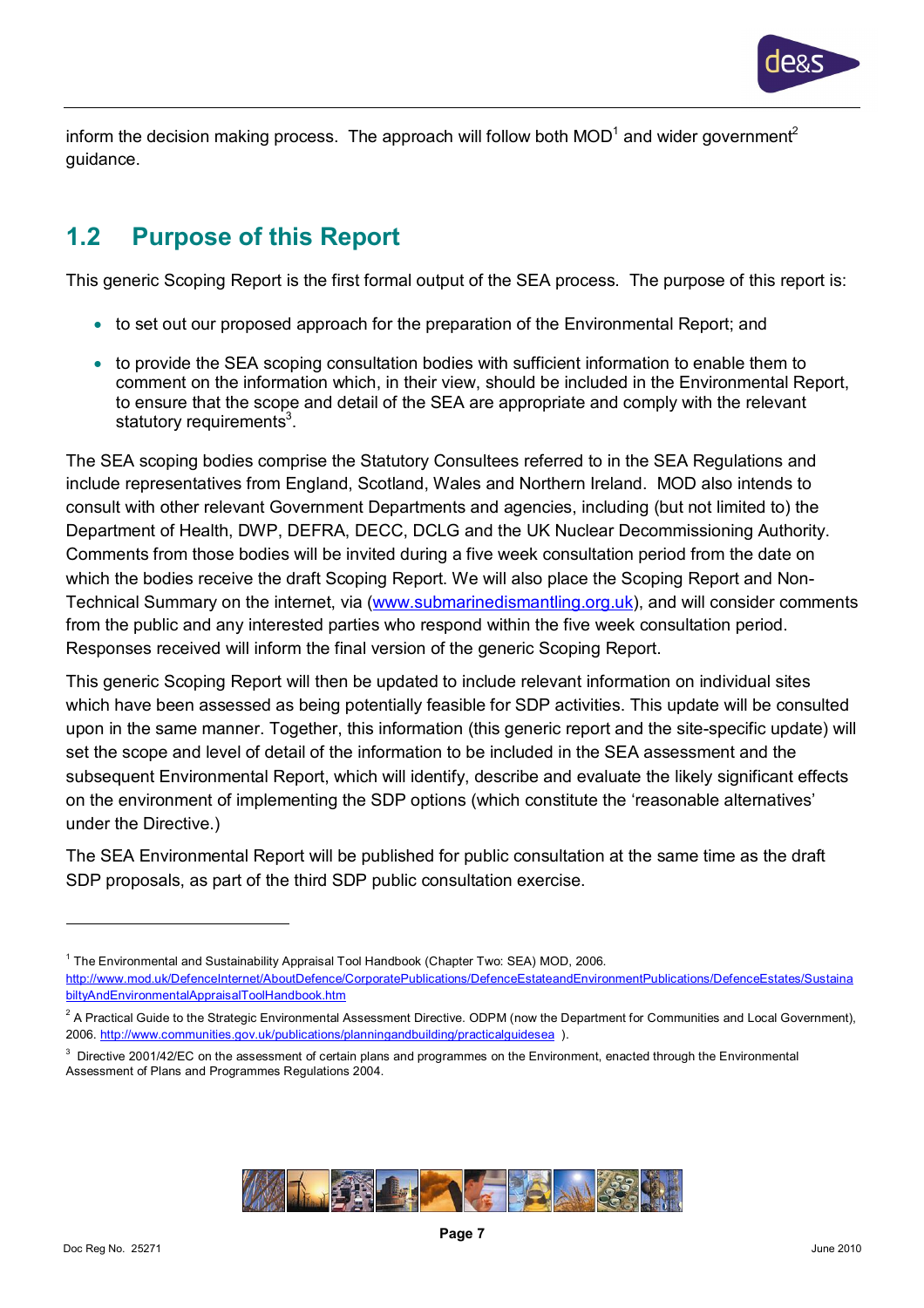

## **1.3 The Requirements for SEA**

SEA became a statutory requirement following the adoption of the European Union's Directive 2001/42/EC on the assessment of the effects of certain plans and programmes on the environment. This was transposed into UK legislation on the 20 July 2004 as *Statutory Instrument No.1633 - The Environmental Assessment of Plans and Programmes Regulations 2004*. The objective of the SEA Directive is:

'*To provide for a high level of protection of the environment and to contribute to the integration of environmental considerations into the preparation and adoption of plans and programmes with a view to contributing to sustainable development*'.

Throughout the course of the development of a plan or programme, the aim of the SEA is to identify the associated environmental effects of implementing the plan or programme and to propose measures to avoid, manage or mitigate any significant adverse effects and to enhance any beneficial effects. The main requirements and stages of the SEA are:

- · determining the scope of the assessment and agreeing the proposed approach to assessment with Scoping Consultees (Stage A);
- · assessing the likely direct, indirect and cumulative effects of the proposed SDP strategic options (Stage B);
- recording those effects in an SEA Environmental Report (Stage C);
- · undertaking a consultation exercise on the SEA Environmental Report and the SDP proposals (Stage D);
- integrating the SEA findings into the final decisions on how to proceed with SDP (Stage D);
- informing the public about that decision and the extent to which the SEA and consultation findings have been taken into account (Stage D); and
- · undertaking periodic monitoring of the associated impacts of the selected options (Stage E).

These stages (and the resulting outputs) are set out in **Figure 1.2**.

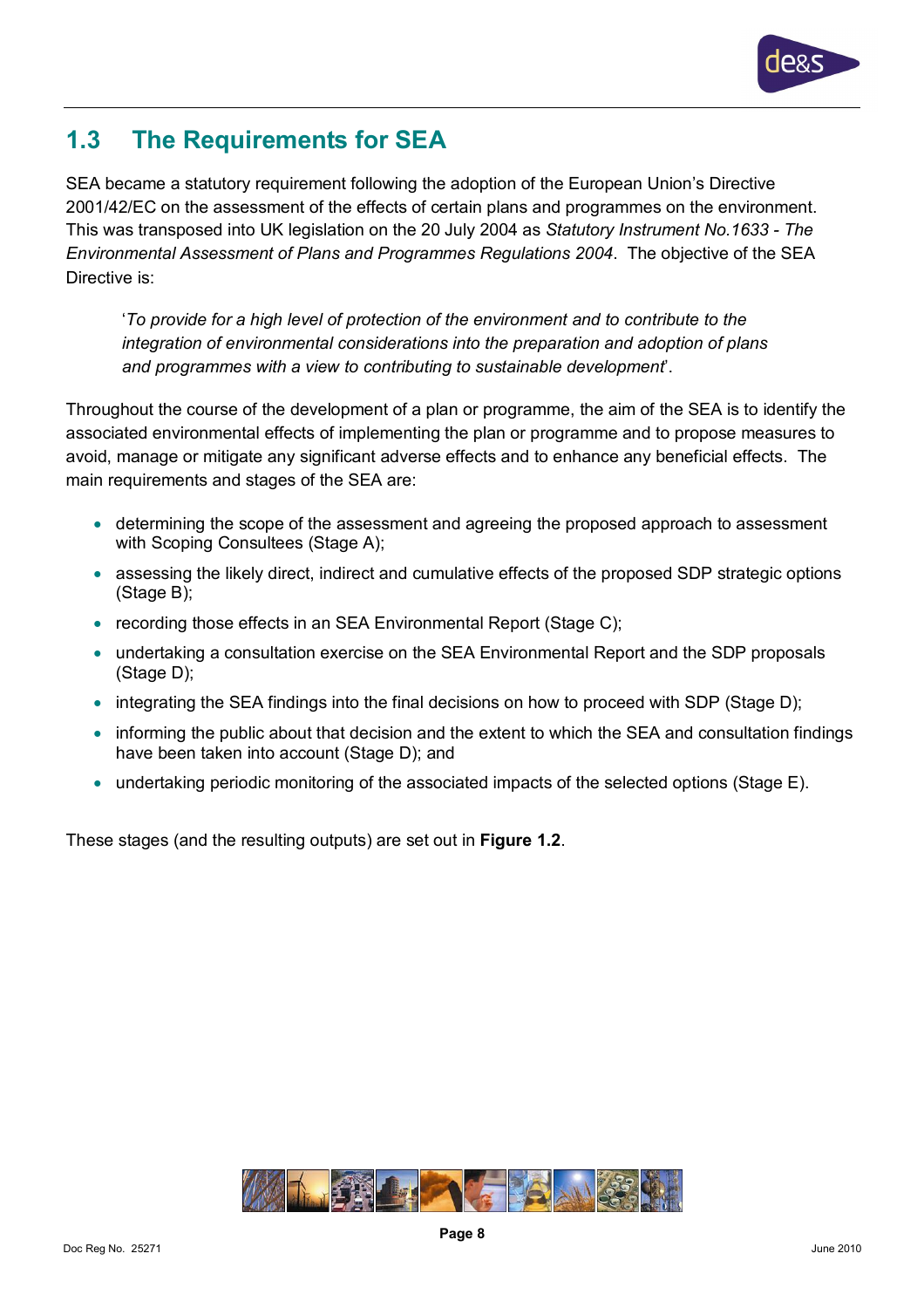

#### **Figure 1.2 Overview of the SEA Process within the context of the SDP**



Note: These stages are based on guidance in '*A Practical Guide to the Strategic Environmental Assessment Directive',* ODPM (2005) and '*The Environmental and Sustainability Appraisal Tool Handbook for the MOD Estate (Volume Two: SEA)', MOD (2006).* 

The following activities have been undertaken to complete Stage A and produce this Scoping Report (in line with the ODPM and MOD guidance):

· **Identifying other relevant plans and programmes**: A review has been undertaken of international, European and national level plans and programmes, to establish how the SDP could be affected by outside factors, and to help identify any relevant environmental protection objectives which need to be taken into account during the SDP's preparation.

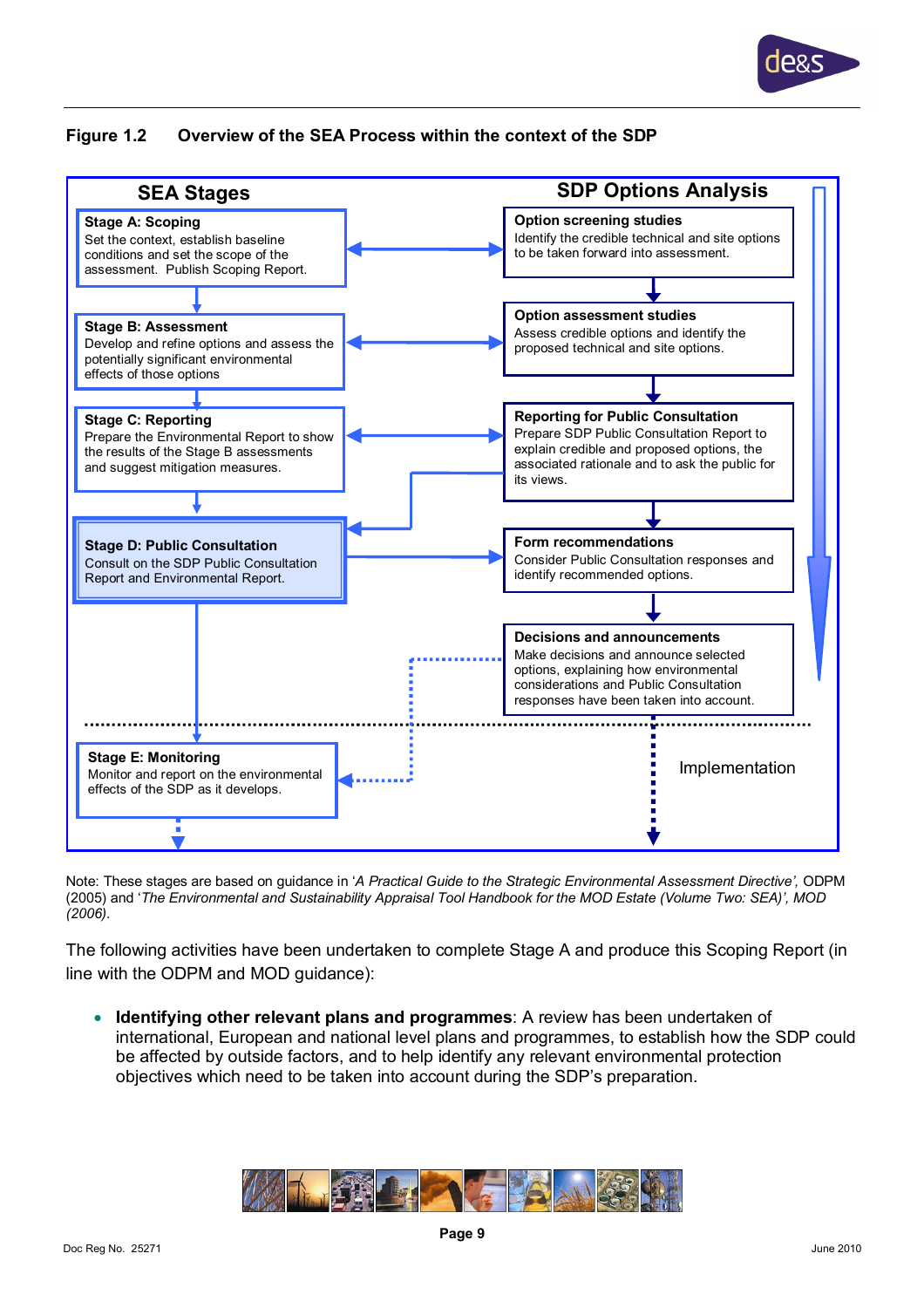

- · **Collecting baseline information**: Information from a range of sources (such as Defra, the Environment Agency, the Joint Nature Conservancy Council and the Office of National Statistics) provides an analysis of the current baseline environmental conditions and an indication of their likely evolution following a 'business as usual' scenario. This will provide an evidence base for current environmental problems, prediction of effects and proposals for monitoring. It also helps in the development of SEA objectives.
- · **Identifying environmental problems**: The baseline has been used to identify key environmental issues to help show where the SEA should be focussed.
- · **Developing SEA objectives**: Objectives have been developed to provide a means by which the environmental performance of the SDP options can meaningfully be assessed.

The final element is to complete consultation with appropriate bodies to ensure that the SEA covers the likely significant environmental effects of the SDP.

Regulation 12 of the SEA Regulations concerns the appropriateness, scope and level of detail of the information that must be included in the Environmental Report. Schedule 2 of the Regulations (and Annex I of the Directive) provides more specific direction in this regard. This Scoping Report presents proposals for the scope and level of detail of this information for the consultation bodies to comment upon. Following the conclusion of scoping consultation, it is intended that the information in this report will be used in the Environmental Report.

## **1.4 Scope of the Assessment**

The Submarine Dismantling Project represents (for the purposes of SEA) a national programme which consists of seven stages (see **Figure 1.1**). *Note however that the SDP is referred to throughout this report as a project, as this fits with the MOD's standard nomenclature.*

Stages I and II (development of dismantling and interim ILW storage facilities) are spatial in nature and involve a number of site options. Stage III (dismantling the reactor compartment) has a number of potential technical options. The generic environmental effects associated with all seven stages of the SDP will firstly be considered at Stage B of the SEA. Once the generic environmental assessment has been completed, this will inform (and be followed by) an assessment (at strategic level) of the environmental effects associated with feasible sites and technical options. A Scoping Report update will be produced for Statutory Consultees once the credible existing Licensed/ Authorised sites have been selected, to ensure that baseline conditions and relevant plans/ programmes and environmental protection objectives are accurate and robust.

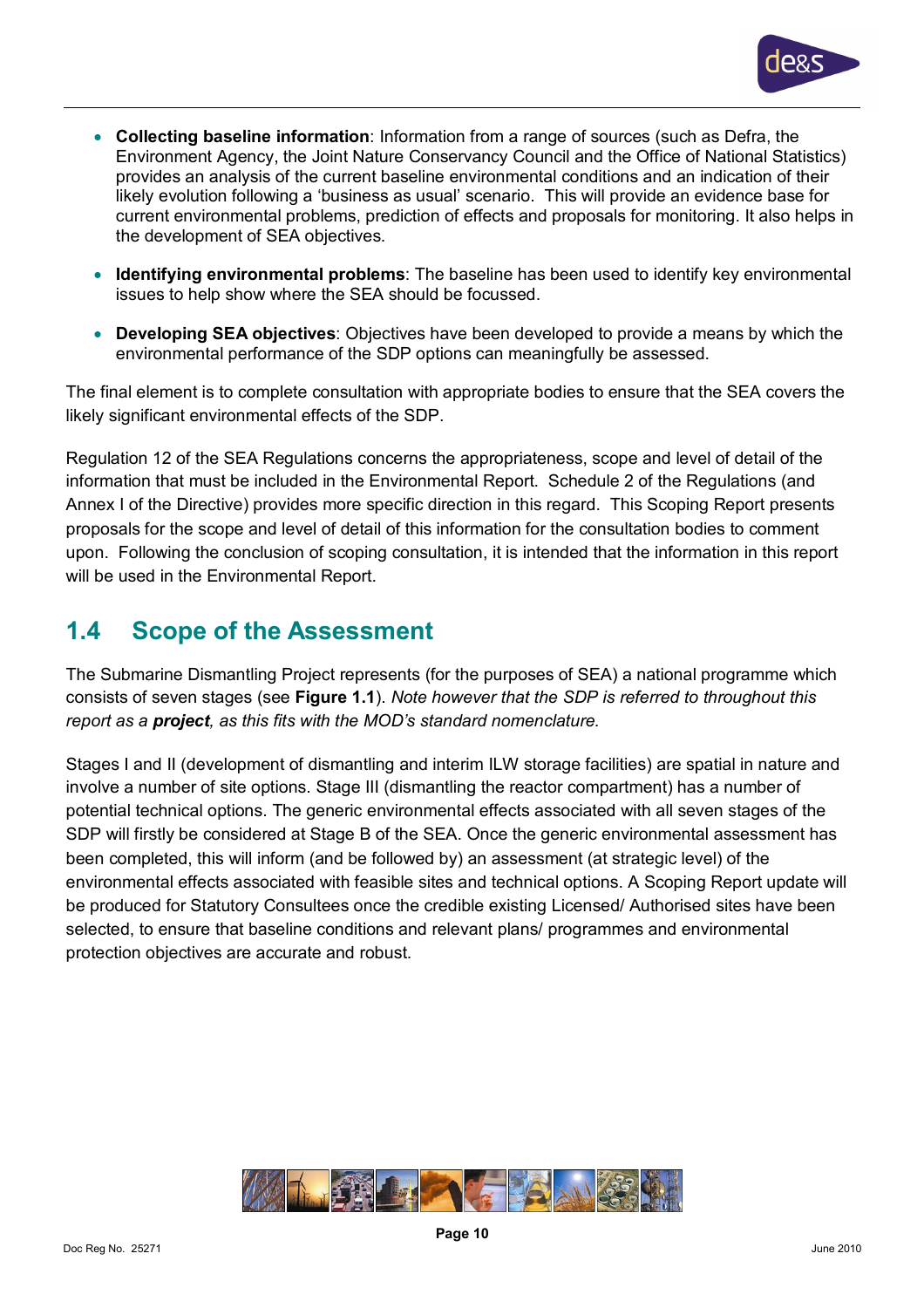

## **1.5 Proposed Scope of the Environmental Effects to be Considered**

The range of potential environmental effects to be considered by this assessment has been informed primarily by the SEA Directive and Regulations, using published government guidance<sup>4</sup>. Annex I of the SEA Directive requires that the assessment should include information on the "*likely significant effects on the environment, including on issues such as: biodiversity; population; human health; fauna; flora; soil; water; air; climatic factors; material assets; cultural heritage, including architectural and archaeological heritage; landscape; and the inter-relationship between the issues referred to*". In order to demonstrate consistency with the SEA Directive, these environmental categories have been used throughout this report, with further definition taken from the MOD Sustainability and Environmental Appraisal Tools Handbook (2006).

In the absence of detailed guidance on their content, a number of these environmental categories (population, human health and material assets) can be subject to varying interpretation. Within this report:

- · 'Population' includes information on demographics and generic socio-economic issues;
- · 'Human Health' includes information on mortality, illness and indices of perceived well-being; and
- · 'Material Assets' includes information on transport, waste management, land use and materials.

This SEA is not intended to address wider socio-economic issues that are outside the scope of the Directive. Should the SEA indicate that socio-economic effects may be significant, further socioeconomic impact assessment will be undertaken as appropriate. The wider public consultation (of which the SEA will be a part) will demonstrate the project logic using PESTLE analysis<sup>5</sup> to provide a comprehensive understanding of all the social, economic and environmental issues associated with the SDP and show how these wider issues of public interest have been taken into account to arrive at specific options.

It is acknowledged that it will be important to ensure that both studies are consistent, and that where appropriate, the SEA draws upon the PESTLE data to inform commentary on aspects of population, human health or material assets.

The SEA will include consideration of direct, indirect and synergistic issues necessary to meet the SEA requirements.



<sup>&</sup>lt;sup>4</sup> Office of the Deputy Prime Minister (2005). A Practical Guide to the Strategic Environmental Assessment Directive.

<sup>5</sup> PESTLE Analysis: Political, Environmental, Social, Technological, Legislative and Economic Assessment.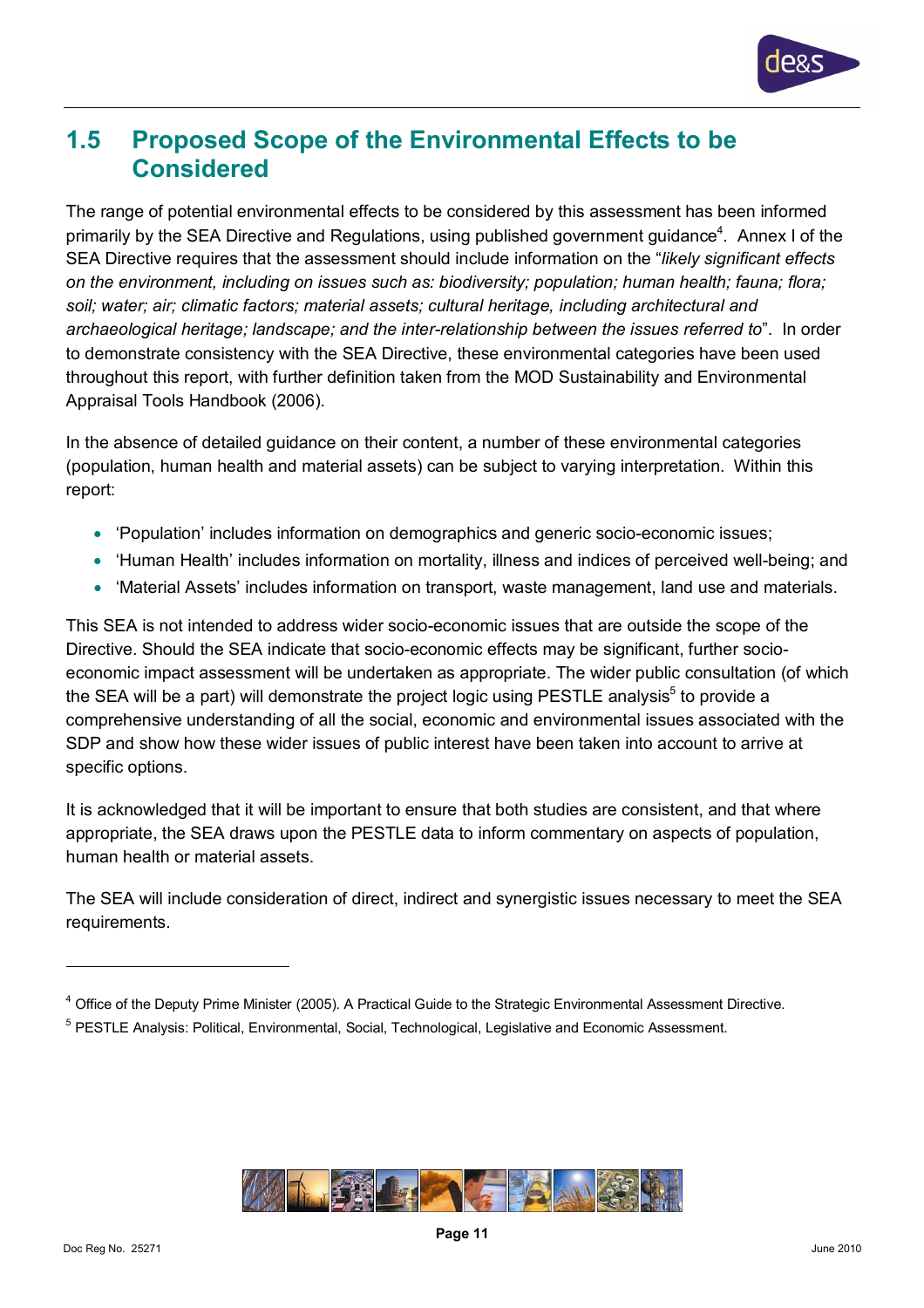

## **1.6 Presentation of the Information**

To meet the SEA requirements, (and subsequently to be presented in the Environmental Report), information on the following is required:

- · the current state of the environment and likely evolution without the implementation of the plan or programme;
- · the environmental characteristics of areas likely to be significantly affected;
- · any relevant existing environmental problems in terms of nature conservation; and
- · the relationship to other relevant plans and programmes.

**Section 3** presents national baseline information for the generic assessment (which includes the state of the environment, its evolution and any relevant environmental problems). **Section 4** and **Appendix C** present the information on relevant plans, programmes and environmental protection objectives. **Section 5** outlines the potentially significant effects that we propose to include in the Stage B assessment.

# **1.7 Scoping Report Structure**

This Scoping Report is structured as follows:

- **NTS Non Technical Summary:** This Section provides a summary of the Scoping Report, including information on both the SDP and the proposed approach to assessment.
- **Section 1 Introduction:** This Section provides an introduction to the draft Scoping Report, including a summary of the SDP, an overview of proposed scope, report contents and an outline of how to respond to the consultation.
- **Section 2 The Submarine Dismantling Project:** Outlines the SDP and the reasonable alternatives, consistent with the SDP objectives and geographic scope of the assessment.
- **Section 3 Baseline Information:** Outlines how baseline conditions for the environmental categories required by the Directive will be taken into account. It includes a commentary on key existing environmental problems.
- **Section 4 Other Plans and Programmes and Environmental Protection Objectives:** Outlines the relationship of the SDP with other plans or programmes and identifies those relevant environmental protection objectives which it could affect, or to which it could make a contribution.
- **Section 5 Scoping of Potential Significant Effects:** Outlines the potential significant effects of the SDP proposals on the key aspects of the environment to provide an indication of the proposed scope of the assessment.
- **Section 6 Assessment and Reporting:** Outlines the proposed SEA objectives and guide questions, the approach to cumulative effects assessment and reporting.

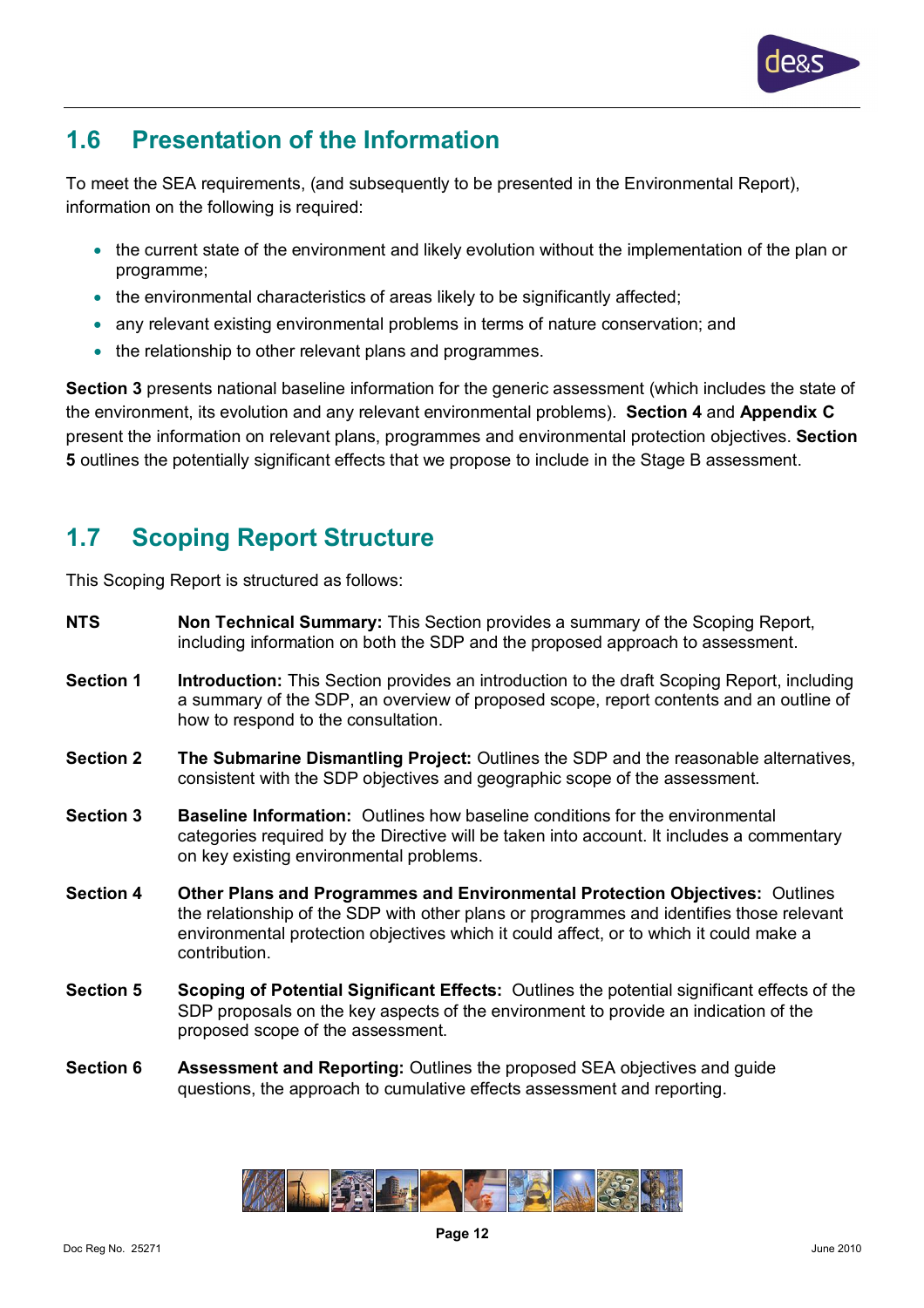

- **Section 7 Summary and Next Steps:** Provides the conclusion of the draft Scoping Report and the next steps in the assessment process.
- **Annex A Review of Baseline Information:** Presents in detail the national baseline conditions for the environmental categories required by the SEA Directive and their likely evolution in the event of the SDP not taking place.
- **Annex B Plans and Programmes Review:** Presents in detail the relationship of the SDP with other international, European and national plans or programmes identified in Section 4*.*
- **Annex C Abbreviations and Glossary**
- **Annex D Quality Assurance Checklist**

As indicated, this scoping report presents proposals for the scope, and level of detail, of information that will be presented in the Environmental Report. To help readers understand how the structure and contents of this Scoping Report anticipate the specific requirements of the SEA legislation, **Table 1.1** sets how the information requirements are addressed in this report.

#### **Table 1.1 SEA Information Requirements Addressed Within this SEA Scoping Report**

|                                                                                                          | <b>SEA Information Requirements</b>                                                                                                                                                                                                                                                                                                                                                     | <b>Scoping Report Reference</b>                                                                                                                              |  |  |
|----------------------------------------------------------------------------------------------------------|-----------------------------------------------------------------------------------------------------------------------------------------------------------------------------------------------------------------------------------------------------------------------------------------------------------------------------------------------------------------------------------------|--------------------------------------------------------------------------------------------------------------------------------------------------------------|--|--|
| Schedule 2 of the SEA Regulations (SI 2004 No. 1633) sets<br>out the following information requirements: |                                                                                                                                                                                                                                                                                                                                                                                         | The following sections of this scoping report address the<br>requirements of the SEA Regulations:                                                            |  |  |
| 1.                                                                                                       | An outline of the contents and main objectives of the plan<br>or programme, and of its relationship with other relevant<br>plans and programmes.                                                                                                                                                                                                                                        | This requirement is addressed in Section 2, Section 4 and<br><b>Annex B</b> and will be further reported on in the SEA<br><b>Environmental Report.</b>       |  |  |
| 2.                                                                                                       | The relevant aspects of the current state of the<br>environment and the likely evolution thereof without<br>implementation of the plan or programme.                                                                                                                                                                                                                                    | This requirement is addressed in Sections 3.1, 3.2 and Annex<br>A; and will be further reported on in the SEA Environmental<br>Report.                       |  |  |
| 3.                                                                                                       | The environmental characteristics of areas likely to be<br>significantly affected.                                                                                                                                                                                                                                                                                                      | This requirement is addressed in Section 3.1, 3.2 and Annex<br>A; and will be further reported on in the SEA Environmental<br>Report.                        |  |  |
| 4.                                                                                                       | Any existing environmental problems which are relevant to<br>the plan or programme including, in particular, those<br>relating to any areas of a particular environmental<br>importance, such as areas designated pursuant to Council<br>Directive 79/409/EEC on the conservation of wild birds <sup>6</sup><br>and Council Directive 92/43/EEC (the Habitats Directive <sup>7</sup> ). | This requirement is addressed in Section 3.3 and will be<br>further reported on in the SEA Environmental Report as<br>specific sites are formally identified |  |  |
|                                                                                                          |                                                                                                                                                                                                                                                                                                                                                                                         |                                                                                                                                                              |  |  |

 $6$  Council Directive 79/409/EEC on the conservation of wild birds. The Directive provides a framework for the conservation and management of, and human interactions with, wild birds in Europe. In the UK, the provisions of the Birds Directive are implemented through the Wildlife & Countryside Act 1981 (as amended) and The Conservation (Natural Habitats, &c.) Regulations 1994 (as amended).

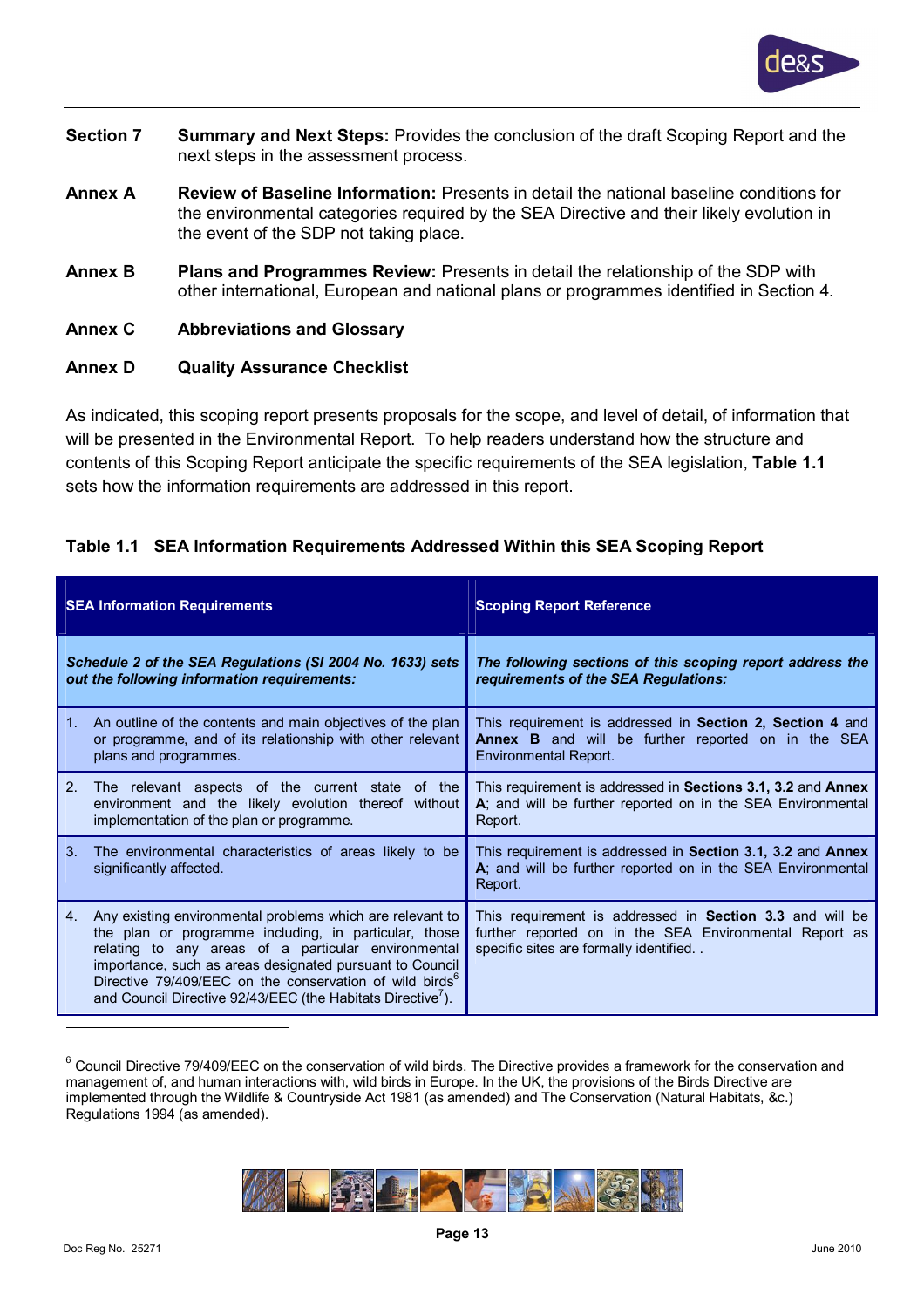

| <b>SEA Information Requirements</b> |                                                                                                                                                                                                                                                                                                                                                                                                                                                                                                                                                 | <b>Scoping Report Reference</b>                                                                                                                                                                                                                                                                                                                                                                                                                                                                                                                                                                                 |
|-------------------------------------|-------------------------------------------------------------------------------------------------------------------------------------------------------------------------------------------------------------------------------------------------------------------------------------------------------------------------------------------------------------------------------------------------------------------------------------------------------------------------------------------------------------------------------------------------|-----------------------------------------------------------------------------------------------------------------------------------------------------------------------------------------------------------------------------------------------------------------------------------------------------------------------------------------------------------------------------------------------------------------------------------------------------------------------------------------------------------------------------------------------------------------------------------------------------------------|
| 5.                                  | The environmental protection objectives, established at<br>international, Community or Member State level, which are<br>relevant to the plan or programme and the way those<br>objectives and any environmental considerations have<br>been taken into account during its preparation.                                                                                                                                                                                                                                                          | This requirement is addressed in Section 4,; and will be further<br>reported on in the SEA Environmental Report.                                                                                                                                                                                                                                                                                                                                                                                                                                                                                                |
| 6.                                  | The likely significant effects on the environment, including<br>short, medium and long-term effects, permanent and<br>temporary effects, positive and negative effects, and<br>secondary, cumulative and synergistic effects, on issues<br>such as: biodiversity; population; human health; fauna;<br>flora; water; air; climatic factors; material assets; cultural<br>heritage, including architectural and archaeological<br>heritage; landscape; and the inter-relationship between the<br>issues referred to in sub-paragraphs (a) to (I). | A provisional indication of the likely effects of the SDP<br>options<br>(which constitute the<br>proposed<br>'reasonable<br>alternatives') has been provided in Section 5 to provide<br>direction as to the scope of the assessment against the 12<br>categories within the legislation. However, it is the purpose of<br>Stage B of the SEA process to assess the potential effects of<br>the SDP proposals and the reasonable alternatives.<br>In.<br>consequence, more specific detail on the likely significant<br>effects of the SDP will be provided in the SEA Environmental<br>Report.                  |
| 7.                                  | The measures envisaged to prevent, reduce and as fully<br>as possible offset any significant adverse effects on the<br>environment of implementing the plan or programme.                                                                                                                                                                                                                                                                                                                                                                       | It is not appropriate to consider this requirement at this stage in<br>the environmental assessment process. In many cases, effects<br>will be so site specific that environmental measures and<br>mitigations can only be meaningfully determined through the<br>later tiers of environmental assessment such as Environmental<br>Impact Assessment and Habitats Regulations Assessment.<br>However in broad terms the 'mitigation hierarchy' will be<br>applied where practicable and results reported in the SEA<br>Environmental Report. Examples of these types of measure<br>are included in Section 6.2. |
| 8.                                  | An outline of the reasons for selecting the alternatives<br>dealt with, and a description of how the assessment was<br>undertaken including any difficulties (such as technical<br>deficiencies or lack of know-how) encountered in compiling<br>the required information.                                                                                                                                                                                                                                                                      | This requirement is addressed in Section 2.2 and 2.3 and will<br>be further reported on in the SEA Environmental Report.                                                                                                                                                                                                                                                                                                                                                                                                                                                                                        |
| 9.                                  | A description of the measures envisaged concerning<br>monitoring in accordance with regulation 17                                                                                                                                                                                                                                                                                                                                                                                                                                               | It is not appropriate to consider this requirement at this stage in<br>the environmental assessment process. In many cases effects<br>will be so site specific that monitoring measures can only be<br>meaningfully determined<br>through<br>the<br>later<br>tiers<br>of<br>environmental assessment such as Environmental Impact<br>Assessment and Habitats Regulations Assessment. However<br>where practicable monitoring regimes will be identified through<br>the further SEA consultation and assessments, with results<br>reported in the SEA Environmental Report.                                      |
|                                     | 10. A non-technical summary of the information provided<br>under paragraphs 1 to 9.                                                                                                                                                                                                                                                                                                                                                                                                                                                             | A non-technical summary is provided at the start of this<br>Scoping Report. A further Non-Technical Summary will<br>accompany the SEA Environmental Report.                                                                                                                                                                                                                                                                                                                                                                                                                                                     |

 $^7$  Council Directive 92/43/EEC on the Conservation of natural habitats and of wild fauna and flora (EC Habitats Directive). In the UK the Directive has been transposed into national laws by means of the Conservation (Natural Habitats, & c.) Regulations 1994 (as amended). The 'Habitats Regulations' apply to the UK land area and its territorial sea (to 12 nautical miles from the coast), and are supported by government policy guidance.

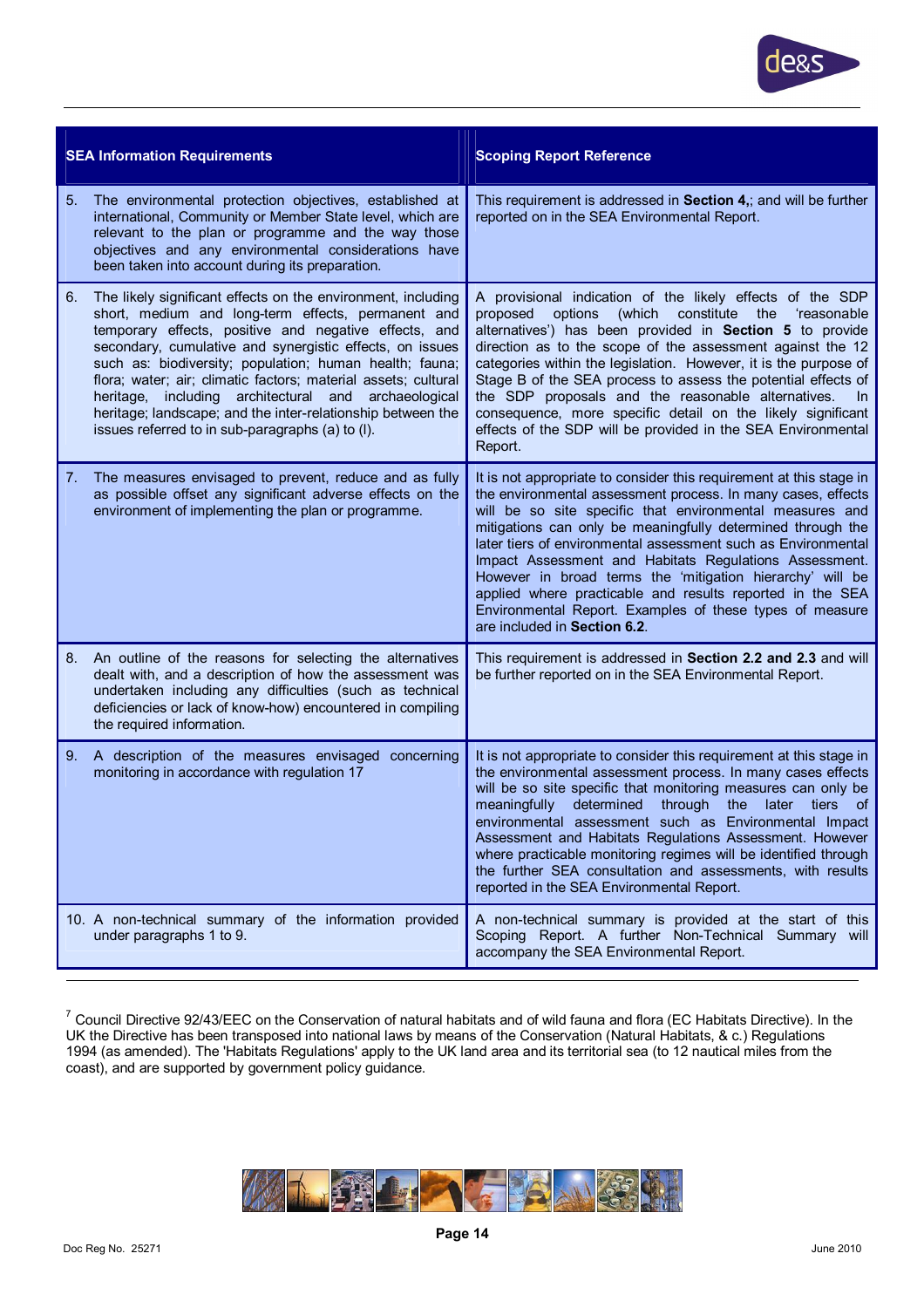

## **1.8 Consultation on Scoping**

This generic Scoping Report is being sent to the UK Statutory Consultees identified under the SEA Regulations<sup>8</sup>. Other relevant central Government departments and agencies will also be invited to provide input.

For the purposes of this SEA, the Statutory and Non-Statutory Consultees shall be collectively referred to as the 'Scoping Consultees.' The Scoping Report and Non-Technical Summary will be posted on the SDP web-site at the beginning of the consultation period.

This generic Scoping Report will then be updated to include relevant information on the list of individual sites which the MOD considers to be potentially credible as a base for SDP activity. This update will be consulted upon in the same manner, subject to Scoping Consultees' agreement. Collectively, the scoping information (the generic Scoping Report and the site specific update) will form the basis of the proposed scope of the assessment.



<sup>&</sup>lt;sup>8</sup> The Environment Agency, English Heritage, Natural England, Northern Ireland Environment Agency, Historic Scotland, Scottish Natural Heritage, Scottish Environment Protection Agency, Cadw (Welsh Historic Monuments), Countryside Council for Wales, and the Environment Agency Wales.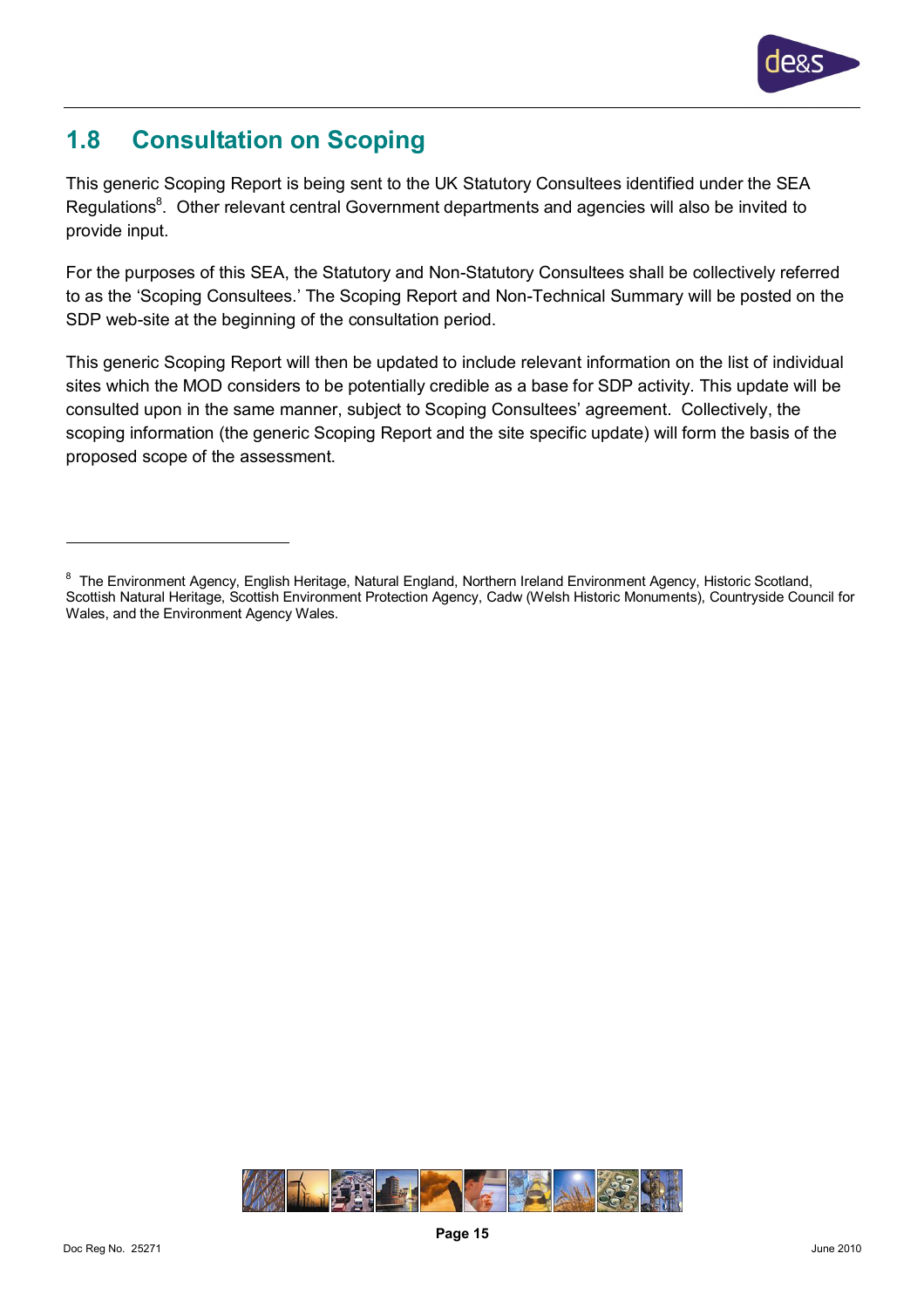

# **1.9 Key Questions for Scoping Consultees**

We would welcome your views on this generic Scoping Report. The consultation period will run from June 17<sup>th</sup> – July 23<sup>rd</sup> 2010. We are particularly interested to receive your views on the following:

- **1. Do you have any comments on the proposed alternative options outlined for the SDP?** These are presented in Section 2.2 and 2.3.
- **2. Do you agree with the main environmental issues identified?** These are presented within section 3 and reflect information collected from the national baseline. Are there elements (or other topics) which should be scoped in or could be scoped out of consideration during the assessment stage? If so, please describe the reasons for this.
- **3. Are there additional plans, programmes and strategies which should be considered in the SEA?**  These are listed in Section 4 and Appendix A. If so, please state their source, how they are relevant to the assessment of the SDP and what objectives they contain. Please also state whether the objectives they contain are captured by other plans, programmes and strategies already reviewed.
- **4. Do you know of any additional baseline evidence which will help to inform the SEA process?** The key national baseline information is presented in Section 3. If there is additional information please state clearly the source of this information and how this information is relevant to the SEA.
- **5. Do you agree that the proposed SEA objectives (Section 6.1) cover the breadth of issues appropriate for assessing the SDP?** If not, please state clearly what additional objectives would be relevant and whether they could be captured by extending any of the existing topics/objectives.
- **6. When and how should we be seeking your opinions on site-specific information?** This scoping report provides national-level information to inform the assessments of the generic SDP options (as detailed above). Once the credible 'existing' Licensed or authorised sites have been selected, this generic scoping report will be updated with the relevant baseline information and relevant plans, programmes and environmental protection objectives. A further five week statutory consultation is then planned. Do you agree with this view? If not, please state clearly when and how you think we should do this.
- **7. Do you have any further suggestions regarding the proposed approach to SEA?**

Please provide comments by 5pm on Friday July  $23^{\text{rd}}$ . Comments should be sent to:

Entec UK Ltd 17 Angel Gate City Road London EC1V 2SH

**Post:** Phill Minas **Email:** [Phillip.minas@entecuk.co.uk](mailto:Phillip.minas@entecuk.co.uk)

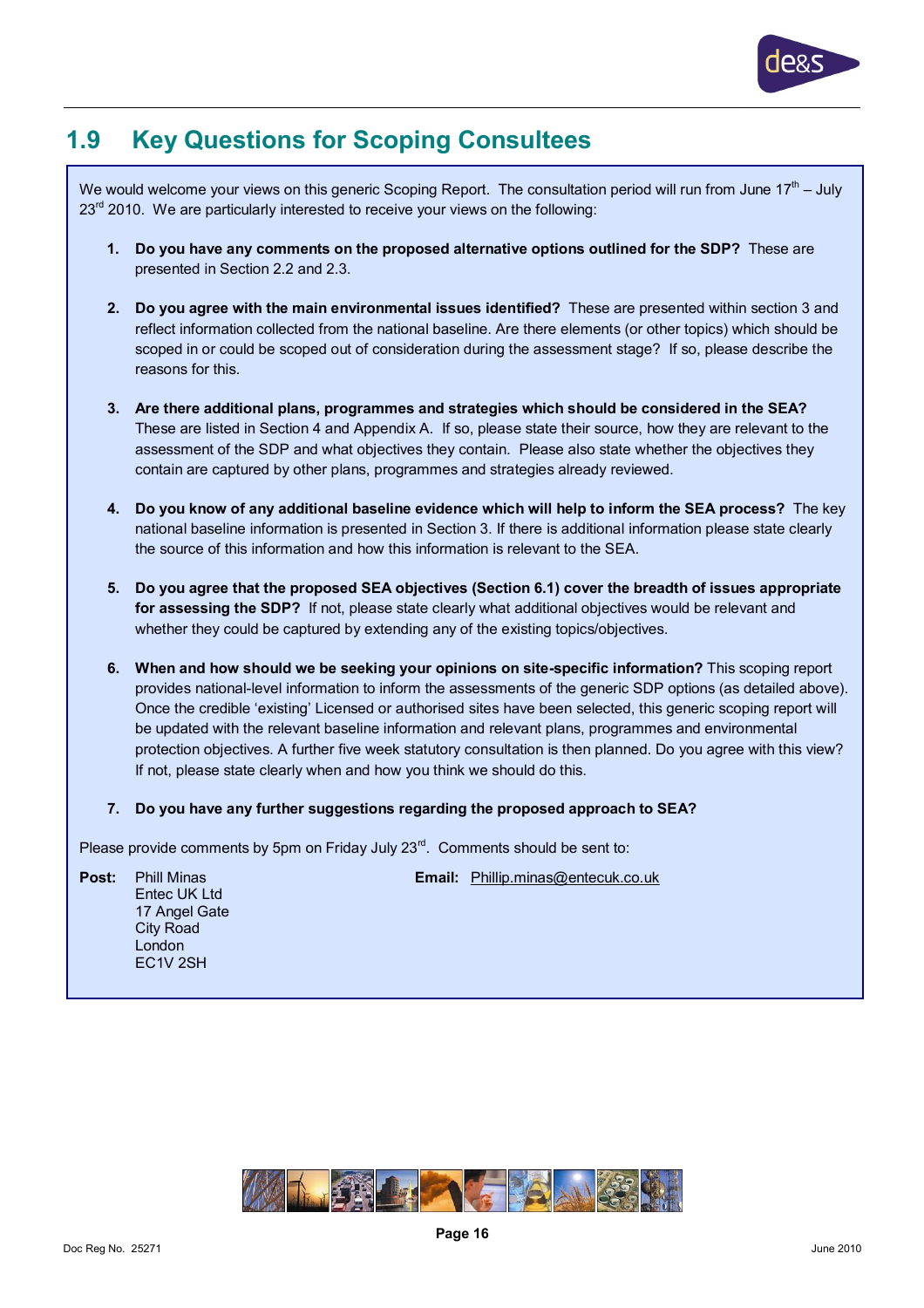# **2. The Submarine Dismantling Project**

# **2.1 What is the SDP?**

### 2.1.1 Aim and Scope

The overall aim of the Submarine Dismantling Project (SDP) is to define, develop, procure and implement a timely solution for the dismantling and disposal of the UK's redundant, de-fuelled nuclearpowered submarines which inspires public confidence, is safe, environmentally responsible, secure and cost-effective. The project (which was set up in 2000 as Project ISOLUS) will provide an alternative to the continued afloat storage of the de-fuelled submarines, which will include the eventual disposal of Intermediate Level Waste (ILW) to the proposed UK ILW facility (referred to throughout this report as the UK Geological Disposal Facility, or GDF).

The scope of the SDP, which extends over a 60 year period, encompasses the following:-

- · provision of facilities and expertise to dismantle the 27 de-fuelled nuclear submarines (of past and current classes $9$ ), re-using and recycling as much non-radiological material as possible;
- · provision of interim, land-based storage facilities for the resultant ILW until at least 2040, pending the availability of the proposed UK ILW facility; and
- the eventual decommissioning of the dismantling and storage facilities used in this process.

## 2.1.2 What is the Background to the SDP?

When a nuclear powered submarine leaves service with the Royal Navy, a process known as De-fuel, De-equip and Lay-Up Preparation (DDLP) is undertaken. This is conducted as soon as possible, but is dependant on the availability of suitable docks and facilities. Currently, Babcock Marine at Devonport has the only nuclear Licensed site in the UK to remove the used fuel (upgraded facilities are currently being built there, and are due to come into service in 2013). The reactor is de-fueled and the fuel, the most highly radioactive material in the submarine, is removed for long-term storage at the Nuclear Decommissioning Authority (NDA) site at Sellafield, Cumbria. The remaining radioactive material (mainly irradiated steel, classed as Low and Intermediate-Level Wastes (LLW/ ILW)), is contained securely in the reactor compartment and remains in the submarine, which is stored safely afloat.

To date, 16 nuclear powered submarines have left naval service and are stored safely afloat; seven are located at Rosyth, Scotland, and nine are on the south coast of England in Devonport, five of which



 $\overline{a}$ 

<sup>9</sup> 6x 'Superb' Class; 7x 'Trafalgar' Class; 2x 'Valiant' Class; 3x 'Churchill' Class; HMS Dreadnought; 4x 'Resolution' Class; 4x 'Vanguard' Class.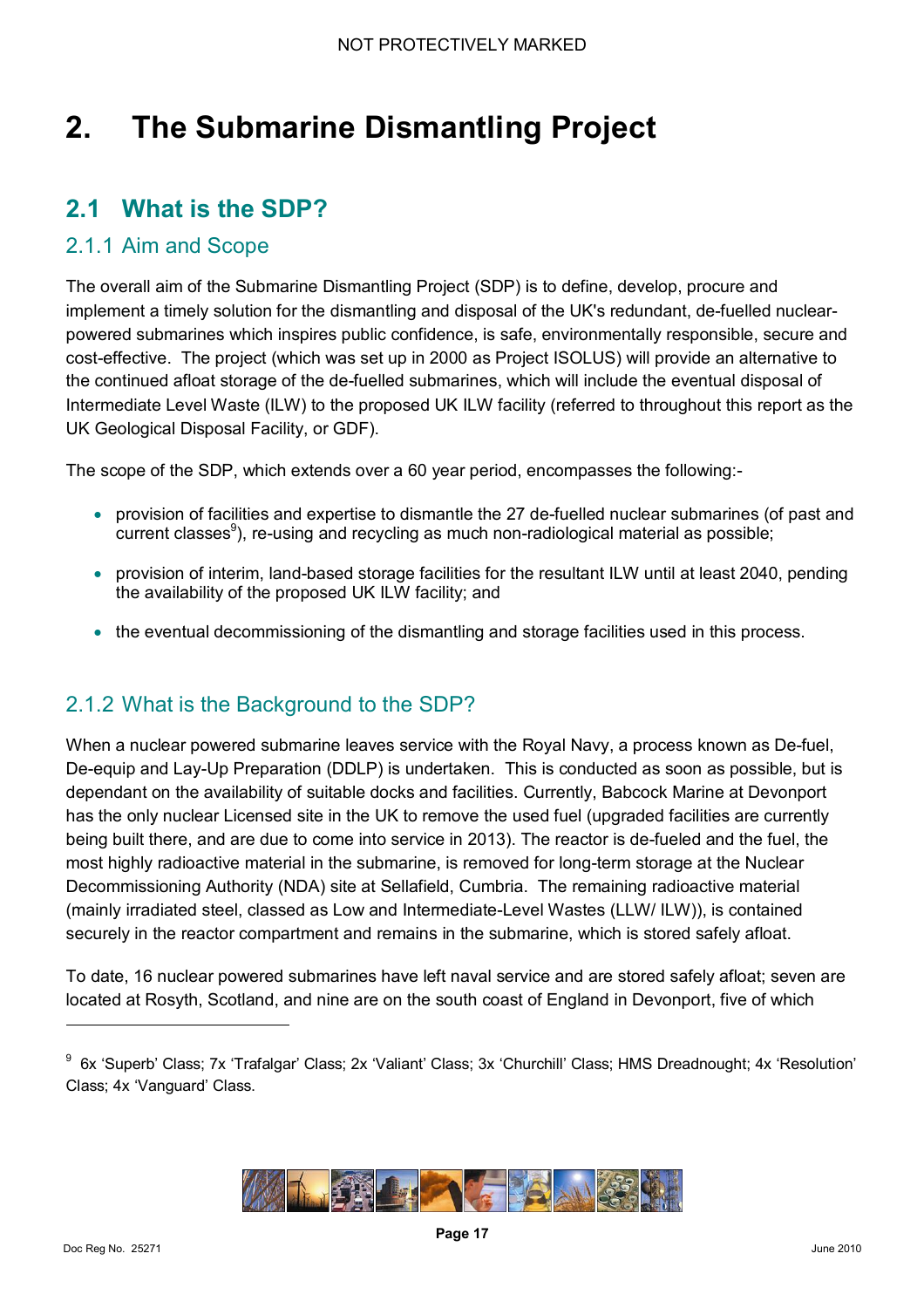await defueling. Whilst afloat storage has proved to be a very safe arrangement for over 20 years, it no longer fulfils  $MOD^{10}$  or wider Government<sup>11</sup> policies, which require that nuclear decommissioning and disposal operations should be carried out "as soon as reasonably practicable." There are also issues of public perception and afloat storage capacity, which is expected to run out before 2020. The cost of maintaining the redundant submarines (all of which will be out of service by 2040) and conducting unplanned remedial work is increasing as they age, and this situation is not sustainable in the long term.

In 1998, approval was given to proceed with an in-house study into options for the interim storage of nuclear submarines following their withdrawal from service. The resulting ISOLUS Investigation Concept Phase Report<sup>12</sup> recommended that a land storage strategy for the ILW contained within reactor compartments was the most viable option and should be pursued. In May 2000, the recommendations of the study were accepted and Project ISOLUS was formally established. The project gained Initial Gate approval in 2002, and is currently in its Assessment Phase. In May 2009, the project was formally re-titled the Submarine Dismantling Project (SDP) to better reflect the nature of the project.

The key underpinning principles of the SDP are that:

- · due to both MOD and wider Government decommissioning policies, together with storage capacity constraints, afloat storage is not a reasonable long term option;
- · for defence and security reasons, the UK's redundant submarines cannot be disposed of abroad;
- · all submarines will already have been de-fuelled before they are docked for dismantling;
- the GDF is not expected to be available until at least 2040, necessitating the provision of an interim ILW storage solution;
- a dockyard with sufficient depth of water will physically be required to dock and dismantle the submarines;
- all dismantling activity on the reactor compartment must take place at a site that holds an appropriate nuclear Licence and/ or Authorisation (whether this is new or an existing facility);
- most of the radiological work involved in dismantling is already established practice in submarine refitting and decommissioning of civil reactors, so there will be very few new technical procedures involved;
- the non-radiological front and rear parts of the submarine do not have to be dismantled at a nuclear Licensed or Authorised site, and could be managed at a commercial ship-breaking facility;
- the waste hierarchy will apply throughout, such that, where feasible, non-radiological materials from dismantling will be re-used or recycled (rather than be disposed of);



 $\overline{\phantom{a}}$ 

<sup>. &</sup>lt;sup>10</sup> "MOD policy for decommissioning and the disposal of radioactive waste and residual nuclear material arising from the nuclear programme", issued 9 Oct 07.

<sup>&</sup>lt;sup>11</sup> Govt policy framework: Managing Radioactive Waste Safely (MRWS), DEFRA & Devolved Administrations, 2001. 'Managing the nuclear legacy – a strategy for action.' DTI, 2002. The Decommissioning of the UK Nuclear Industry's Facilities – Amendment to Command 2919. DTI, 2004.MRWS White Paper – A Framework for Implementing Geological Disposal. 2008.

<sup>&</sup>lt;sup>12</sup> The ISOLUS Investigation Concept Phase Report, issued 26 May 1999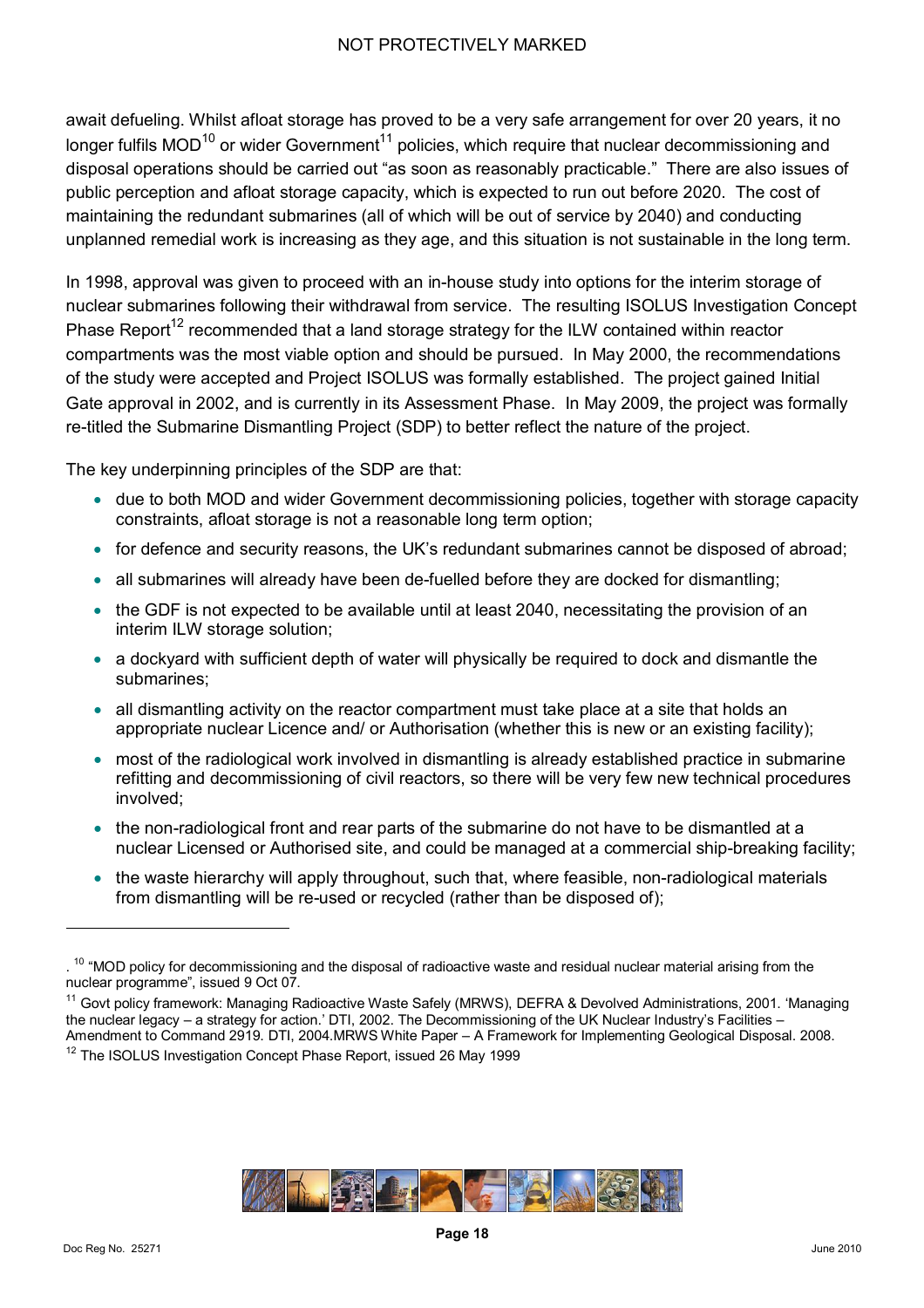- if the Reactor Compartment is to be stored intact, the interim ILW store will be restricted to a coastal / near-coastal site, due to transport restrictions. Storage of RPV or fully-packaged waste could, however, be more flexibly located;
- the principles of legal compliance, adopting industry good practice, openness and transparency will be fully applied to the project, and that further public consultation will be undertaken before any major decisions are made.

## 2.1.3 Public Consultation on SDP

Recognising the importance that public acceptability plays in the development of any solution, an iterative process of public consultation is being undertaken prior to major decisions being made. Two consultations have been held to date, conducted by independent researchers at the Centre for the Study of Environmental Change at Lancaster University:

- · **Front End Consultation (FEC**): this consultation in 2001<sup>13</sup> was to identify what members of the public and other stakeholders considered should be taken into account when developing a solution.
- · **Consultation on ISOLUS Outline Proposals (CIOP):** in 2003, four Industry groups submitted outline proposals to meet the ISOLUS/SDP requirement to the MOD<sup>14</sup>. These formed the subject of the CIOP, and generated a degree of controversy and criticism. The CIOP report was published in May 04; MOD's response was released through the then Minister for Defence Procurement in Feb 05<sup>15</sup>, following extensive consultation with Other Government Departments and Devolved Administrations.

A key CIOP recommendation was that ISOLUS should be aligned with the process of the Committee on Radioactive Waste Management (CoRWM), set up by Government in November 2003 as an independent body to recommend a strategy for the long term management of the UK's legacy higheractivity solid radioactive waste. Work on identification of potential interim ILW storage sites was suspended, in order to achieve a cohesive cross-Government approach to radioactive waste management. CoRWM's report was issued on 31 July 2006<sup>16</sup>; Government and Devolved Administrations responded on 25 October 2006 $17$ .



<sup>&</sup>lt;sup>13</sup> See [http://www.submarinedismantling.co.uk/assets/downloads/publicconsultation/ISOLUS\\_consultation\\_report.pdf](http://www.submarinedismantling.co.uk/assets/downloads/publicconsultation/ISOLUS_consultation_report.pdf) <sup>14</sup>See <http://www.submarinedismantling.co.uk/ConsultationCOIP.asp>

<sup>&</sup>lt;sup>15</sup> Min(DP)'s statement in response to the Consultation on ISOLUS Outline Proposals (CIOP), Feb 05. [http://www.submarinedismantling.co.uk/assets/downloads/documentlibrary/CONSULTATION-OUTLINE-2003/02/isolus-ciop-](http://www.submarinedismantling.co.uk/assets/downloads/documentlibrary/CONSULTATION-OUTLINE-2003/02/isolus-ciop)

mod-responses.pdf

<sup>&</sup>lt;sup>16</sup> Managing our Radioactive Waste Safely, CoRWM's recommendations to Government, 31/07/06, [http://www.corwm.org.uk/Pages/Lnk\\_pages/key\\_issues.aspx](http://www.corwm.org.uk/Pages/Lnk_pages/key_issues.aspx)

<sup>&</sup>lt;sup>17</sup> Response to the Report and Recommendations from the Committee on Radioactive Waste Management (CoRWM), By the UK Government and he devolved administrations, 25 October 2006. [http://www.corwm.org.uk/Pages/Lnk\\_pages/key\\_issues.aspx](http://www.corwm.org.uk/Pages/Lnk_pages/key_issues.aspx)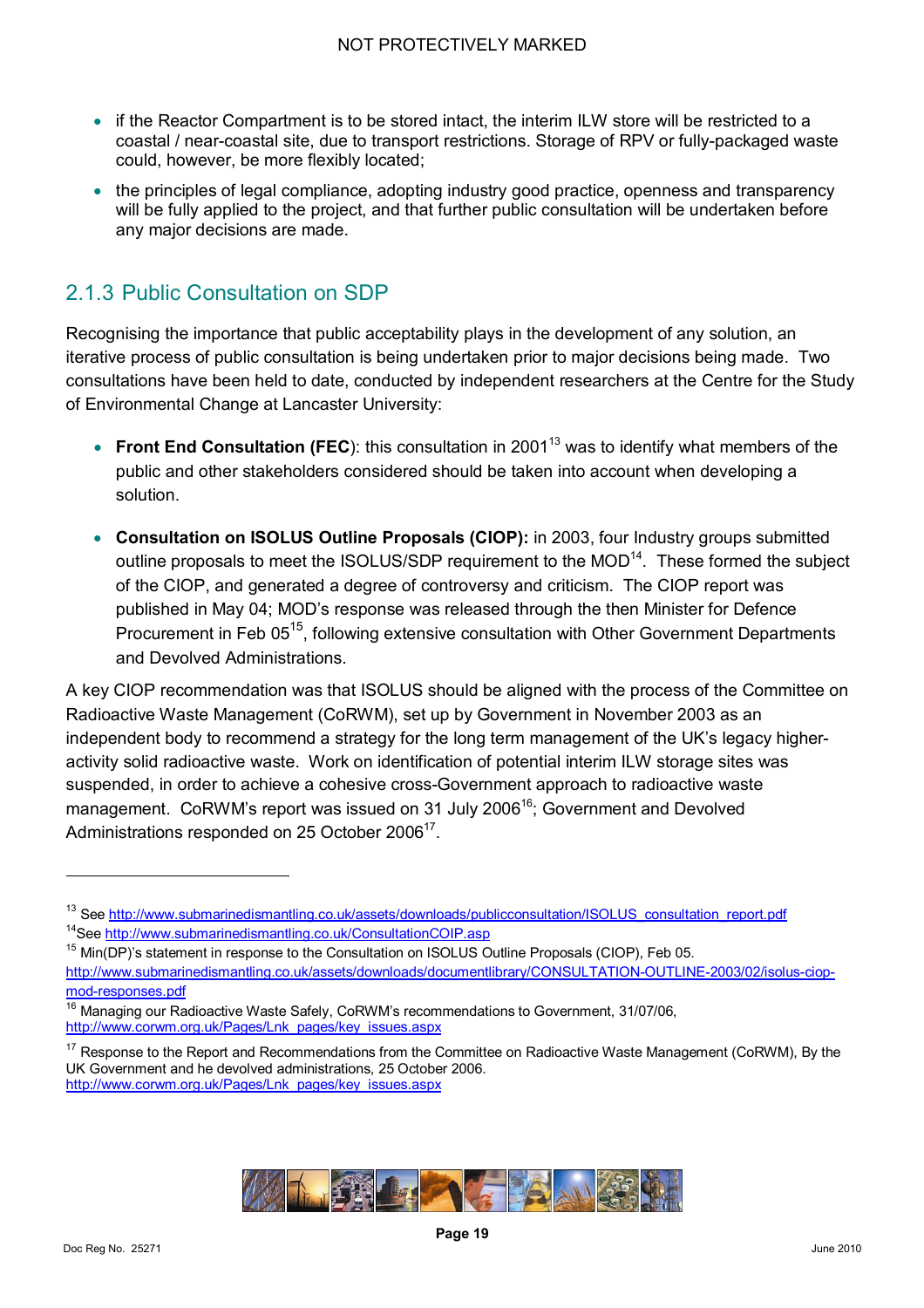As part of a package of recommendations, CoRWM recommended geological disposal coupled with a programme of robust, safe and secure interim storage until a higher-level waste disposal facility is available. This fitted well with the strategic aims of the SDP. As a result, the MOD was able to continue developing the strategies for processing submarines and interim storage of the resultant ILW.

# **2.2 Key Stages, Activities and Options of the SDP**

At this stage, the SDP is essentially a national programme, consisting of a number of stages:

- · **Stage I: Design and Develop the Initial Submarine Dismantling Facility** This involves providing the means (essentially the facilities, processes and personnel) to safely dock and then dismantle the nuclear elements of the 27 de-fuelled and de-equipped nuclear-powered submarines. There are generic types of land where this could take place; namely undeveloped land, previously-developed land and existing Licensed or Authorised sites. These are discussed further in Section 2.2.1.
- · **Stage II: Design and Develop the Interim Storage Facility** This involves providing the means (essentially the facilities, processes and personnel) to safely store the arising intermediate-level radioactive waste (ILW), until such time as the proposed GDF becomes available. This could take place on the three generic land types described above.
- · **Stage III: Dock and Dismantle Submarines** This involves floating and docking the de-fuelled submarines into the dismantling facility before processing them, in line with industry good practice. There are a number of technical options available for processing the submarines, and there is an opportunity to take the non-radiological fore and aft sections of the submarine to a separate, existing commercial ship recycling facility elsewhere in the UK, since these sections will not need to be processed at a nuclear Licensed or Authorised site once they have been radiologically cleared.
- · **Stage IV: Reuse/ Recycle/ dispose of all wastes except ILW**  This involves maximising re-use and recycling of recovered non-radioactive materials, which will be carried out in accordance with appropriate industry good practice. Low-level radioactive waste from MOD operations is currently disposed of to the NDA's National LLW Repository in Cumbria, and continued access for SDP materials via the NDA is assumed.
- · **Stage V: Move and store Reactor Compartment/ Reactor Vessel/ packaged ILW**  This involves transporting the Intermediate-Level radioactive Waste from the dismantling facility to the interim ILW store. The mode(s) of transport used to transport the ILW will depend upon the size of the packages, the location(s) of the dismantling and storage facilities and the availability of suitable transport infrastructure. The size of the intact reactor compartments is likely to severely limit opportunities for off-site transport by road or rail. Whilst the development of the proposed

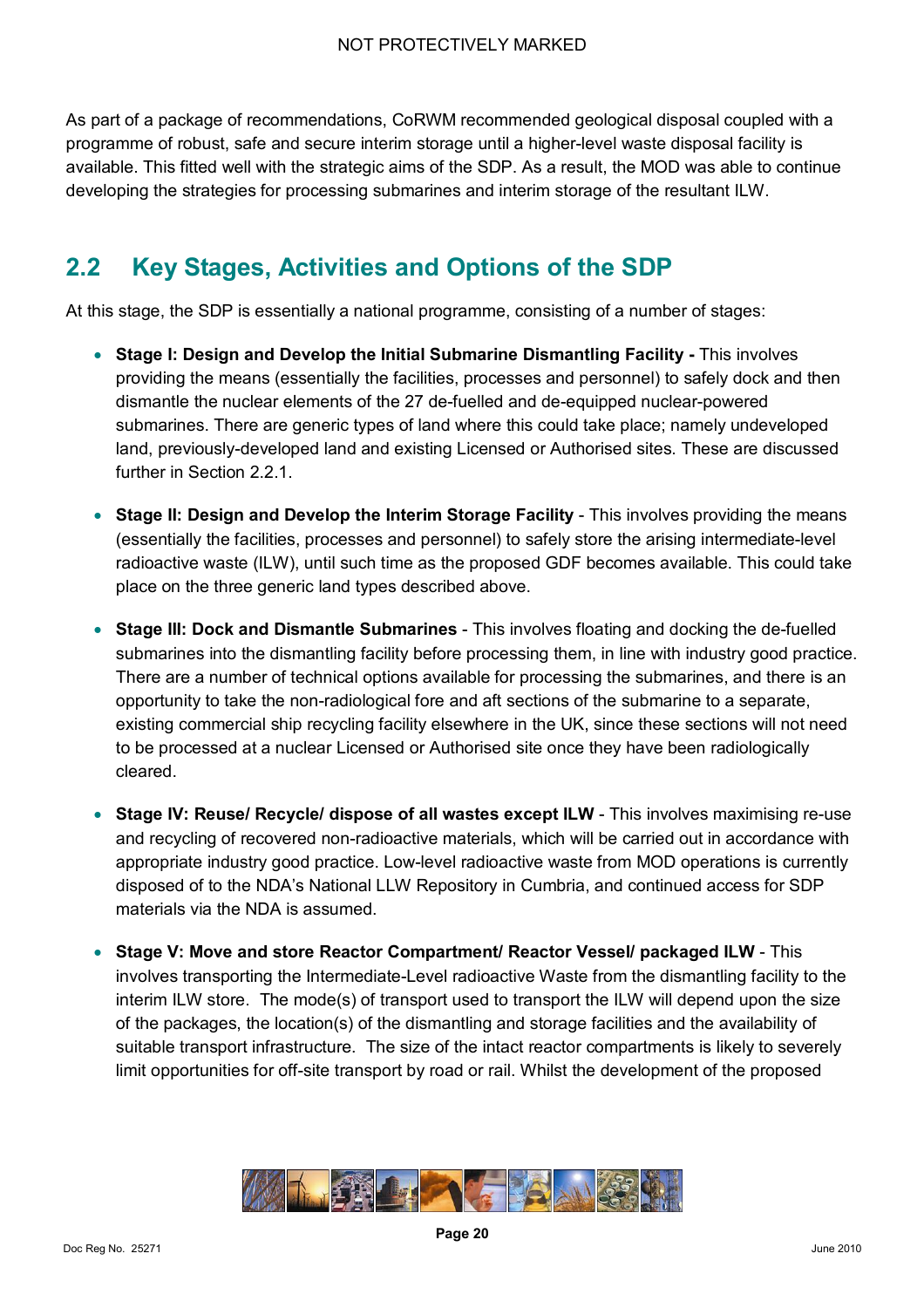GDF (and accompanying SEA) will follow a timeframe separate from the SDP proposals, the issues with the ILW eventual disposal will also be considered.

- · **Stage VI: Dismantle RC/ RPV (if required); transfer packaged ILW to Geological Disposal Facility.** If the Reactor Compartment is fully dismantled at Stage III, this stage will involve transporting the fully-packaged ILW to the GDF. If, however, initial dismantling at Stage III involves separation and subsequent storage of the Reactor Compartment or the Reactor Pressure Vessel (Stage V), this Stage will see these components being dismantled to fully-packaged ILW, in a similar manner to Stage I. The fully-packaged ILW will then be transported to the GDF.
- · **Stage VII: Dismantle/ dispose of SDP Facilities** This involves safely decommissioning the dismantling and interim storage facilities described in I and II above, and returning them to a condition that is consistent with any proposed future use.

## 2.2.1 Stage I – Site options for Submarine Dismantling and Stage II – Site options for ILW Storage

Stage I and II are site-related, and could feasibly be undertaken on a single site (if space were available) or on separate sites. Such a site or sites would fall into one of the following generic categories:

- · **Undeveloped, 'green-field' sites**. These are sites, as defined by Planning Policy Statement (PPS) 3, that have not previously been developed, such as farmland. At such a site, there would be no existing dock, facility, License or expertise to undertake the required work.
- · **Previously developed, 'brown-field' sites**. These sites are defined by PPS 3 as being previously developed land which is or was occupied by a permanent structure, including curtilage and any fixed surface infrastructure. If possible, there should be sufficient existing infrastructure in place (such as a dock to accommodate the submarines), but there would be no nuclear facilities or qualified personnel available. Commercial ship-breaking facilities without a nuclear License or Authorisation would fall into this category. The non-radiological fore and aft sections of the submarine could potentially be dismantled at such a site.
- · **'Existing,' nuclear-Licensed and/ or Authorised sites**. These are existing sites where specific nuclear activity/ies have been Licensed or approved<sup>18</sup> by the UK nuclear regulators, and where suitable nuclear expertise exists. There are only a relatively small number (around 40) of such 'existing' nuclear Licensed or Authorised sites in the UK. These sites are owned by MOD, the UK Nuclear Decommissioning Authority (NDA) and commercial operators.

 $18$  It is important to note the distinction that it is the undertaking of the nuclear activity per se, rather than the site itself, that is approved, although the term "Authorised/ Licensed site" is commonly used. This option encompasses MOD Authorised sites, Nuclear Decommissioning Authority Authorised sites and commercially-owned, Licensed sites.



 $\overline{a}$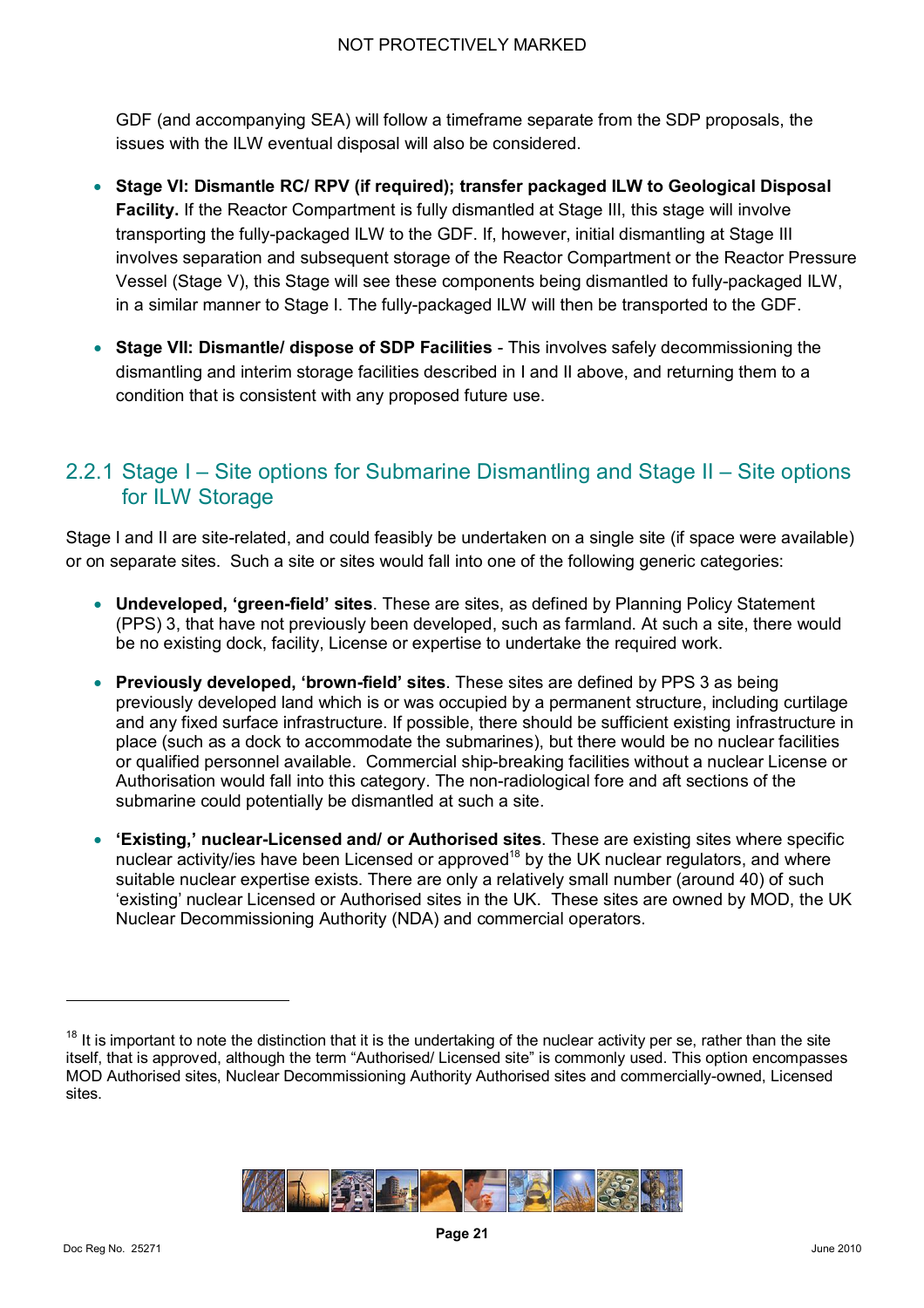The assessment will therefore consider the environmental effects associated with developing each of these generic site types for the dismantling facility/ies and for interim ILW storage. However, as the location of the dismantling and interim storage sites will be a determining factor in the nature and scale of the subsequent environmental effects (especially in relation to EU-designated sites), it will be necessary to identify the list of credible sites within the scope of the SEA.

An indicative list of credible sites is being developed using criteria derived from the project's requirements and taking into account the underpinning principles at section 2.1.2, the proposed environmental criteria and the responses of scoping consultees to this report.

This report will then be updated to include the indicative list of credible sites (and associated baseline data) and forwarded to scoping consultees for further consideration. The criteria that have given rise to the indicative list of credible sites will also be referred to scoping consultees as part of this further consideration but will certainly include:

- · **Dismantling sites** (whether publicly or privately owned) would have to be on a coastal site to allow direct submarine access, be big enough to reasonably accept the required facilities plus the largest boat, and hold (or reasonably be capable of gaining) a nuclear License or Authorisation.
- · **Storage sites** must be safely accessible for the form of the waste being transported.

Following this further scoping consultation, the scope of the SEA will be confirmed and the assessment will be undertaken on the 'reasonable alternative' options (including specific credible sites).

The environmental impacts associated with depositing LLW or ILW in National repositories will not be assessed, as these have been (or will be) subject to environmental assessment by the NDA and so are outside the scope of the SDP**.** 

## 2.2.2 Technical Options for Processing the Submarines (Stage III)

The SDP's technical options concern the extent to which the reactor compartment is deconstructed upon initial dismantling, which will determine the form of the resulting radioactive waste and affect the design of the interim store. Three such 'technical options' for managing the Reactor Compartment have been considered:

· **Storage of the Intact Reactor Compartment (RC)** would entail cutting out and removing the entire RC from the submarine hull following withdrawal from service and laid up storage. The rest of the submarine would be dismantled using standard commercial 'ship breaking' processes. This is the current approach adopted by the USA, Russian Federation and France. The RCs would be stored, intact, on land until at least 2040, after which the GDF is assumed to be available. Only at that point would the RC be fully dismantled (as described in Stage VI). ILW would be packaged into appropriate containers for transfer to the GDF, whilst the LLW arisings would be suitably packaged and transported to the National LLW Repository (the current disposal route for such

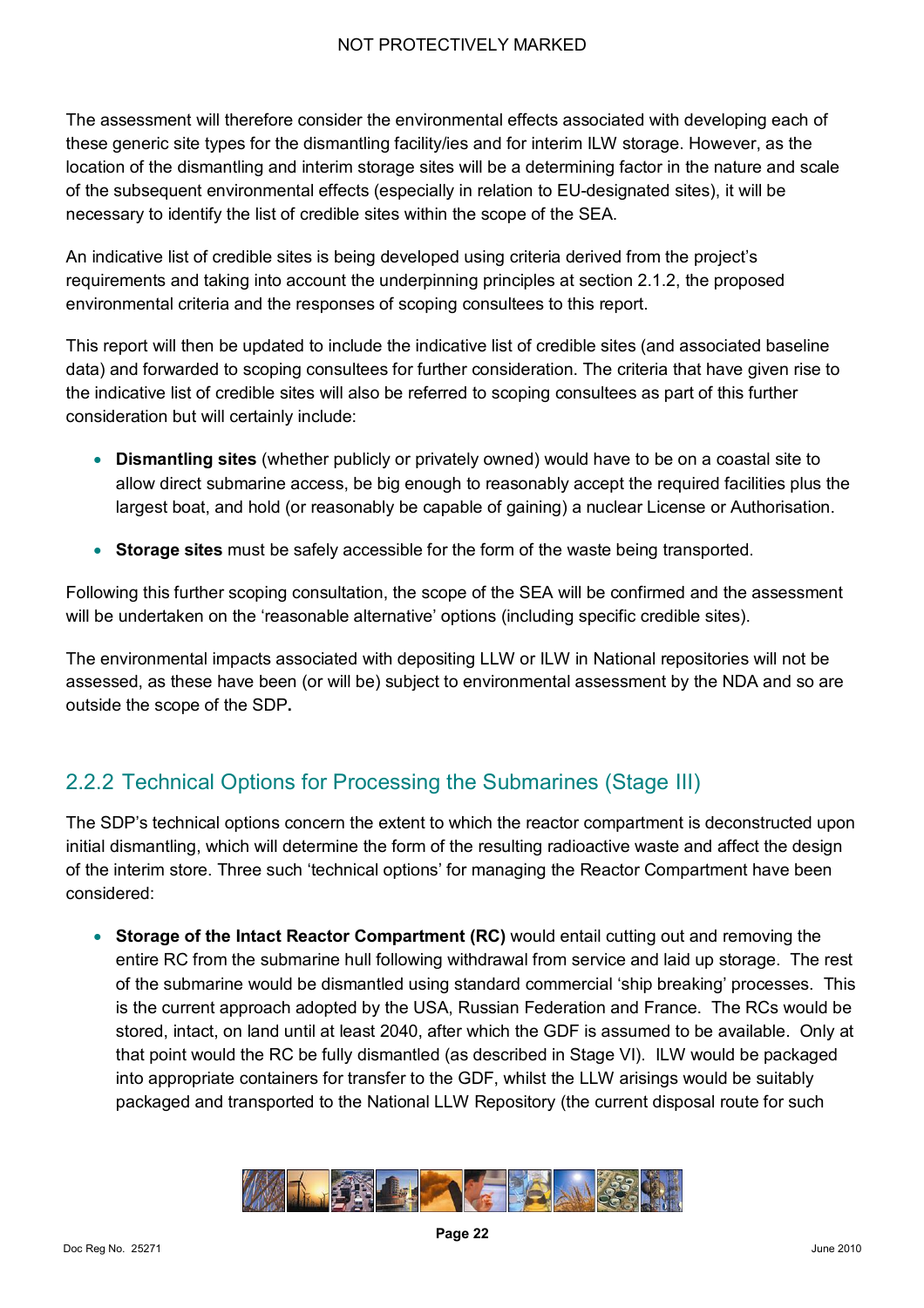wastes). Dose reduction measures would be applied to demonstrate the application of As Low As is Reasonable Practicable (ALARP) to minimise occupational dose during dismantling.

- · **Storage of the Reactor Pressure Vessel (RPV) and Packaged ILW** this would entail cutting into the RC and removing the Reactor Pressure Vessel (RPV), which would then be stored intact. The other components of the RC would be fully dismantled, and the low-level radioactive wastes would be packaged and transported to the LLW Repository. Once the GDF becomes available, the stored RPV would be dismantled (as described in Stage VI) and the radioactive wastes sent for long-term storage. Dose reduction measures would be applied to demonstrate the application of As Low As is Reasonable Practicable (ALARP) to minimise occupational dose during dismantling.
- · **Storage of Fully-Packaged ILW**  this would entail full processing of both the RC and the RPV 'up front,' prior to interim storage. LLW would be packaged and transferred to the national LLW facility, while ILW would be suitably packaged into compliant containers and then stored on land at the interim store until the GDF becomes available. Dose reduction measures would be applied to demonstrate the application of ALARP to minimise occupational dose during dismantling.

Note that all of these options require complete dismantling of the reactor compartment to allow the ILW to be placed in the GDF – the significant difference is when this will be completed. RC and RPV storage would mean deferring full dismantling and processing of ILW until some point in the future, when the GDF becomes available.

MOD is currently reviewing these options to determine which is the most practicable, delivers best value for money and should therefore become the proposed solution. The results of this assessment will be presented in the forthcoming public consultation, alongside all other supporting studies. These options were previously subject to public consultation through the FEC and CIOP. However, it is considered appropriate to consult on them again now, because the definition of these technical options and the supporting evidence have both matured significantly since those earlier consultations.

Detailed assessment will be undertaken, and the safety case proven, through the development of a Demonstrator, which will prove the industrial process by dismantling at least one submarine. The key decisions on the Demonstrator (including location) will not be taken until after the public consultation has been completed and feedback has been assessed.

#### **Dismantling the Non-Radiological Fore and Aft Sections**

The non-radiological front and rear sections of the submarine (which form the bulk of each vessel) do not need to be dismantled at a Licensed or Authorised site. This creates the options of i) undertaking all the dismantling work at the selected Licensed/ Authorised site; or ii) undertaking the nuclear work at this facility, and sending the remaining boat sections to a commercial ship-breaking facility elsewhere in the UK, which may present opportunities to maximise value for money. It is not proposed to include assessment of any commercial ship-breaking sites within the SEA.

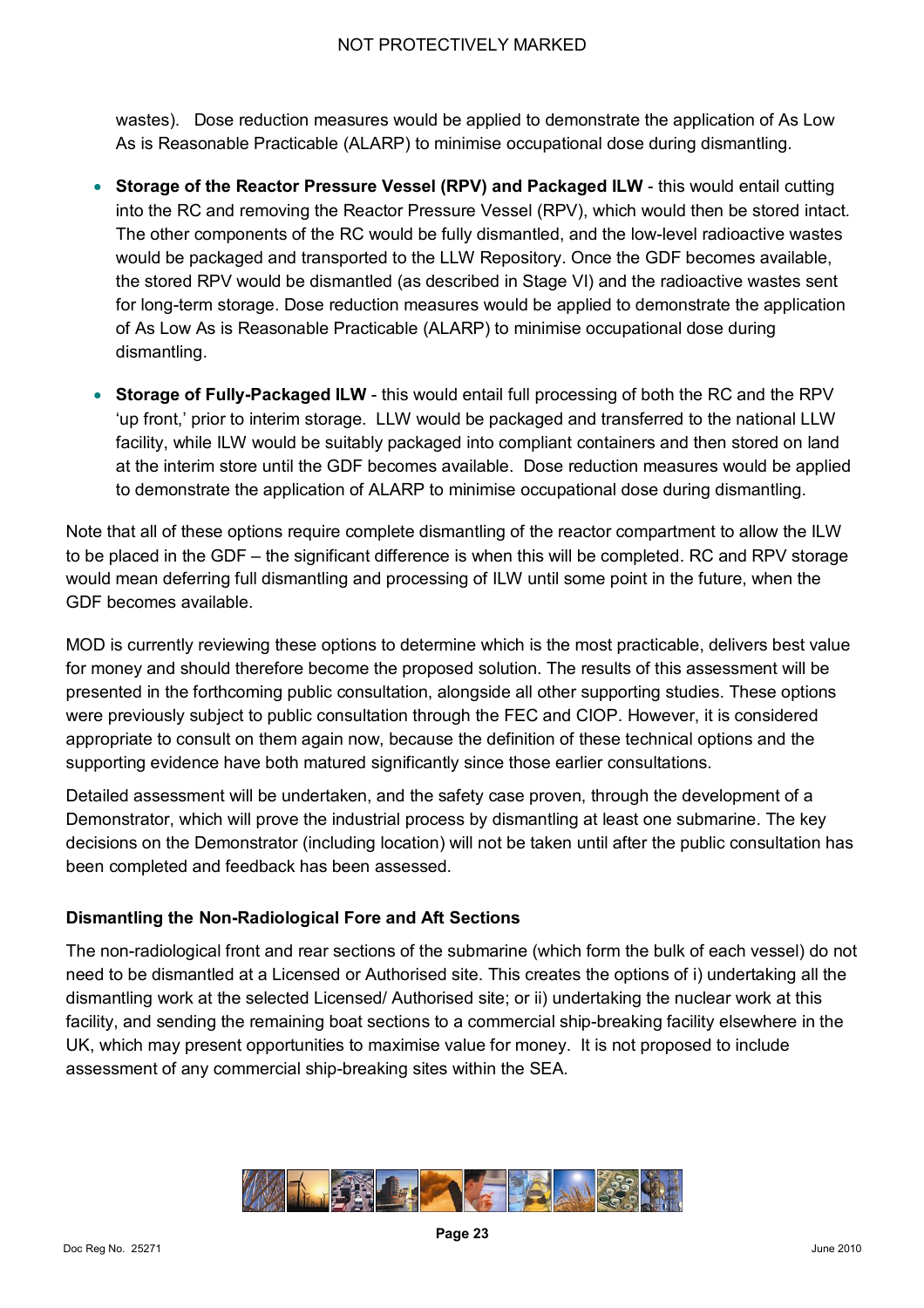## 2.2.3 Assessment of Stages IV-VII

Stages IV-VI will be subject to a 'generic' level of assessment, in line with SEA requirements:-

- · **Stage IV: Recycle/ Dispose of all Wastes except ILW** Unlike the ILW elements, the optimum disposal route for the non-nuclear elements of the submarine (which form the bulk of the craft) will follow proven industry good practice procedures for 'ship-breaking' and for managing the resulting recyclate and waste streams. It is not considered reasonable or necessary to assess any alternative to such well-established standards. Additionally, the current disposal route for the UK's LLW is well established (with a repository for MOD LLW in operation); future disposal options have now been set out at national level<sup>19</sup>. It is not considered 'reasonable' or necessary to consider alternative options to this established process.
- · **Stage V: Move and store RC/ RPV/ packaged ILW** The optimum form(s) of transport will be largely determined by the physical form of the waste (e.g. as an intact RC or as fully-packaged ILW) and by the physical characteristics and transport links of the processing and storage site(s). Whilst consideration will be concentrated on the generic impacts of transport by road, rail and sea/ waterways, the feasible transport links associated with proposed sites (and any relevant environmental issues) will be considered further during the detailed assessment.
- · **Stage VI: Dismantle RC/ RPV (if required); transfer packaged ILW to Geological Disposal Facility.** The potential environmental effects associated with dismantling the stored RC or RPV in the future will be covered by the generic assessment of Stages I and II, as the processes and issues are expected to be very similar. The optimum form(s) of transport for the packaged ILW will be constrained by the physical characteristics and transport links of the processing and storage site(s). The same considerations as Stage V above will be included in the assessment.
- · **Stage VII: Decommission SDP Facilities** The processing facility will be operational until around 2046, and the interim storage facility until at least 2040. Since decommissioning is so far in the future, there are significant uncertainties about the nature and magnitude of any environmental effects. More detailed assessment at this stage would therefore not be meaningful. The environmental impacts of decommissioning the facilities will be minimised at design stage through the application of the MOD 'POEMS $^{20}$ ' EMS process.

## **2.3 Summary**

The proposed application of SEA to the activities is summarised in Table **2.1.** The SEA will firstly consider the generic environmental effects associated with each stage of the SDP. This assessment will



<sup>&</sup>lt;sup>19</sup> Policy for the Long-Term Management of Solid Low-Level Radioactive Waste in the United Kingdom. Publ. Defra, DTI & Devolved Administrations; 26 March 2007.

<sup>&</sup>lt;sup>20</sup> MOD Project Orientated Environmental Management System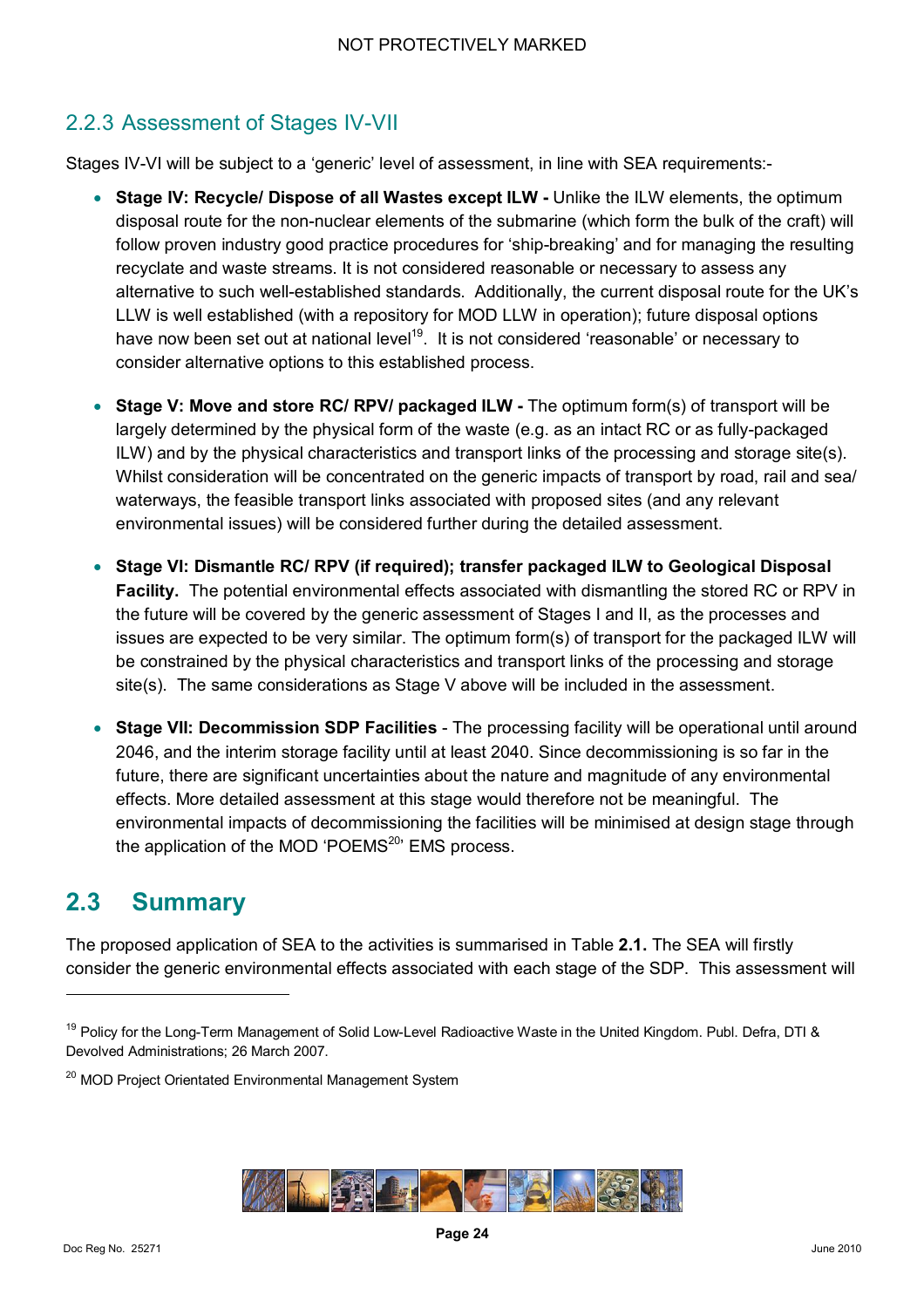be followed by assessment of the effects that could arise from dismantling and storing ILW on specific feasible sites.

|  | Table 2.1 Summary of the Level of Assessment for the Key Stages of the SDP |  |  |
|--|----------------------------------------------------------------------------|--|--|
|  |                                                                            |  |  |

| <b>Key Stages of the Submarine Dismantling Project</b>                                                                                                                                                                                                               | <b>Proposed Generic Level SEA</b><br><b>Assessment for the SDP's</b><br>strategic options | <b>Proposed Site Level SEA</b><br><b>Assessment for the SDP's</b><br>strategic options                                |
|----------------------------------------------------------------------------------------------------------------------------------------------------------------------------------------------------------------------------------------------------------------------|-------------------------------------------------------------------------------------------|-----------------------------------------------------------------------------------------------------------------------|
| <b>Stage I:</b> Develop the initial dismantling facility<br>on an undeveloped 'green-field' site, a<br>developed 'brown-field' site or an 'existing'<br>Licensed or Authorised nuclear site                                                                          | Assessment of each generic<br>site category                                               | Assessment(s) of credible sites<br>(expected to fall within the<br>'existing' Licensed/ Authorised<br>site category). |
| <b>Stage II:</b> Develop of the interim storage<br>facility for the reactor compartment, reactor<br>pressure vessel or packaged ILW on an<br>undeveloped 'green-field' site, a developed<br>'brown-field' site or an existing Licensed or<br>Authorised nuclear site | Assessment of each generic<br>site category                                               | Assessment(s) of credible sites<br>(expected to fall within the<br>'existing' Licensed/ Authorised<br>site category). |
| <b>Stage III: Dock and dismantle submarines</b>                                                                                                                                                                                                                      | Generic assessment of each<br>technical option.                                           | N/A                                                                                                                   |
| Stage IV: Reuse/ recycle/ dispose all<br>materials except ILW                                                                                                                                                                                                        | Generic assessment of the<br>process.                                                     | N/A                                                                                                                   |
| Stage V: Transport ILW to the interim storage<br>facility                                                                                                                                                                                                            | Generic assessment of the<br>process,                                                     | Consideration of site-specific<br>issues where relevant.                                                              |
| <b>Stage VI: Dismantle RC/ RPV (if required);</b><br>transfer packaged ILW to Geological Disposal<br>Facility (ca. 2040) on                                                                                                                                          | Generic assessment of the<br>process.                                                     | N/A                                                                                                                   |
| <b>Stage VII: Decommission and dismantle/</b><br>dispose of SDP facilities once all submarines<br>have been disposed of                                                                                                                                              | Generic assessment of the<br>process.                                                     | N/A                                                                                                                   |

Relative assessment of individual candidate sites will clearly contain more detail than the generic assessments, since site-specific information will be available. Whichever site(s) are eventually chosen, further site-specific environmental assessments will be needed before any development can take place. We expect that these will include (but not be limited to) Town & Country Planning Environmental Impact Assessment, Environmental Impact Assessment for Nuclear Decommissioning and Environmental Permitting<sup>21</sup>.



 $\overline{a}$ 

<sup>&</sup>lt;sup>21</sup> The Town & Country Planning (Environmental Impact Assessment) (Amendment) (England) Regulations 2008, plus devolved equivalents; the Nuclear Reactors (Environmental Impact Assessment for Decommissioning) Regulations 1999; and the Environmental Permitting Regulations 2010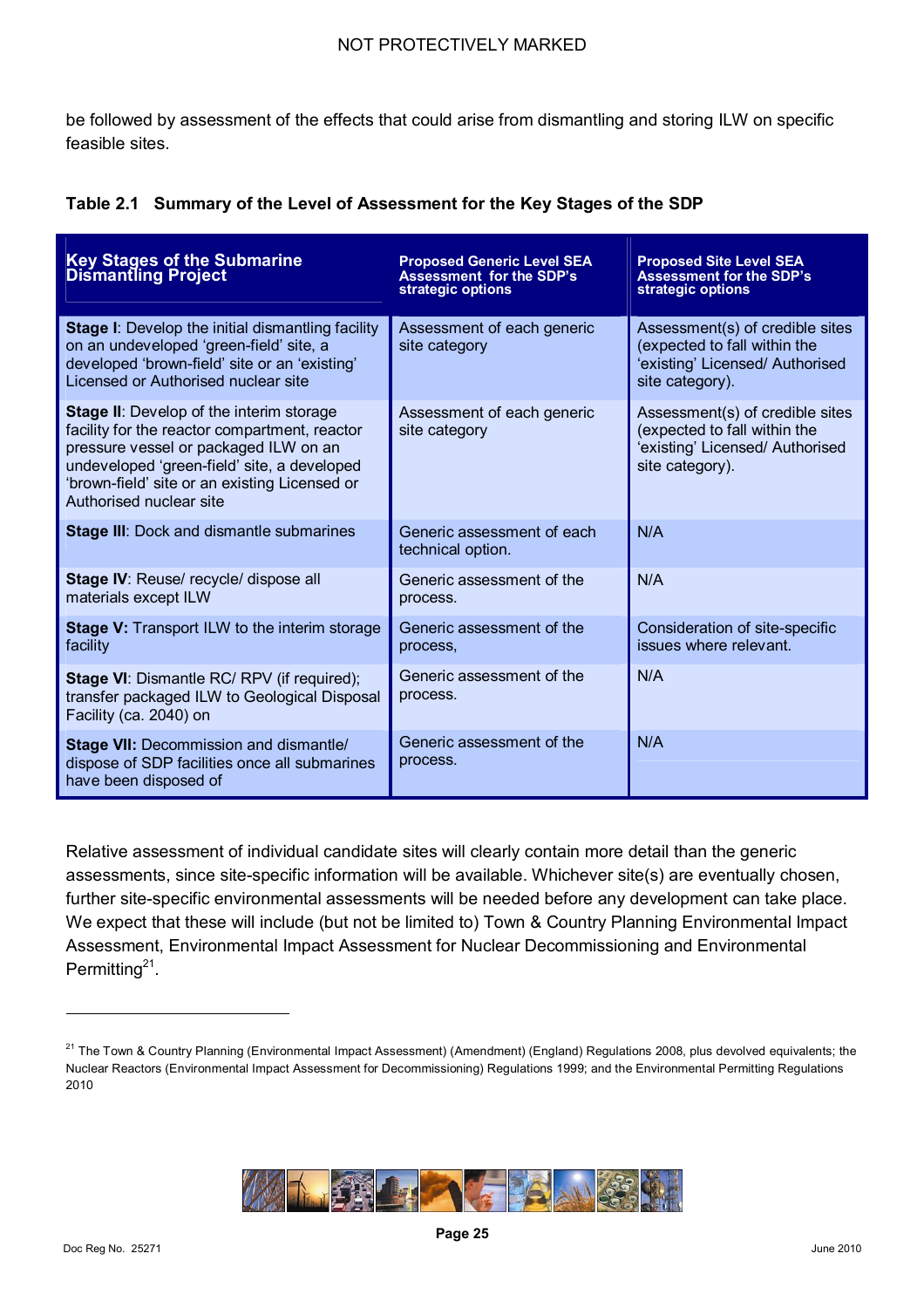The SDP public consultation documents will provide detailed explanations as to why certain candidate sites have been selected as potentially suitable (and hence included in the SEA), whilst others been discounted. These will be summarised in the environmental report.

These choices are presented within the context that indefinite afloat storage of redundant submarines (the 'do minimum' option) is not a reasonable long-term solution for the United Kingdom. As a result, the 'do minimum' option will be used as a baseline comparator in the SEA and not be subject to assessment in its own right, as a 'reasonable alternative.' This option will also be used as a baseline comparator in the wider public consultation process.

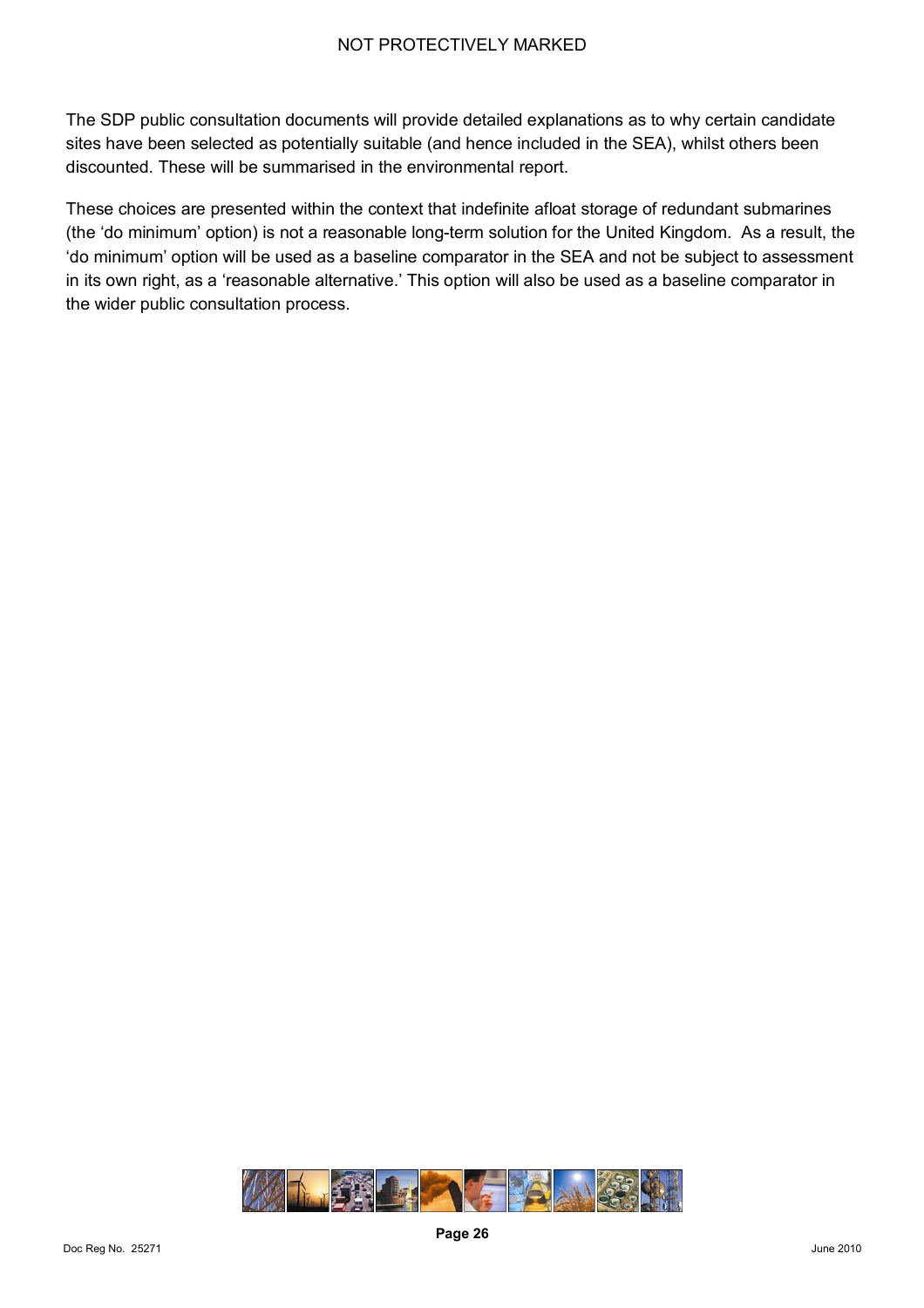# **3. Baseline Information**

## **3.1 Introduction**

An essential part of the SEA process is to identify the current state of the environment and its likely evolution following a 'business as usual' scenario. It is only with sufficient knowledge of the existing baseline conditions that the key potential effects of the SDP proposals can be identified, characterised and assessed. The SEA also requires that the actual effects of implementing the SDP on the baseline are also monitored.

Annex I of the SEA Directive requires that the subsequent assessment (to be contained in the Environmental Report) should include information on the "*likely significant effects on the environment, including on issues such as: biodiversity; population; human health; fauna; flora; soil; water; air; climatic factors; material assets; cultural heritage, including architectural and archaeological heritage; landscape; and the inter-relationship between the issues referred to*". In order to support a comprehensive assessment of potential effects, a baseline for each of these environmental categories has been considered. **Table 3.1** presents how the proposed categories used in this report are consistent with the SEA Directive requirements.

Consistent with the requirements of Annex 1 (b), (c) and (d) of the SEA Directive, this section (**Section 3)** and **Annex A** set out summaries for each SEA category on:

- · relevant aspects of the current state of the environment;
- the likely evolution of these baseline conditions without the implementation of the SDP; and
- · characteristics and current problems in areas of particular environmental importance.

|  |  |  |  | Table 3.1 Scope of Effects Considered by SDP Scoping Report |
|--|--|--|--|-------------------------------------------------------------|
|--|--|--|--|-------------------------------------------------------------|

| <b>Annex I SEA Directive Effects</b> | <b>Categories Considered by SDP Scoping</b> |
|--------------------------------------|---------------------------------------------|
| Biodiversity, Flora and Fauna        | <b>Biodiversity and Nature Conservation</b> |
| Population                           | Population including socio-economic effects |
| <b>Human Health</b>                  | Human Health and Wellbeing                  |
|                                      | Human Health (Noise)                        |
| Soil                                 | Soil and Geology                            |
| Water                                | Water                                       |
| Air                                  | Air                                         |
| <b>Climatic factors</b>              | Climate Change and Energy Use               |
| Material assets                      | Material assets (Transport)                 |

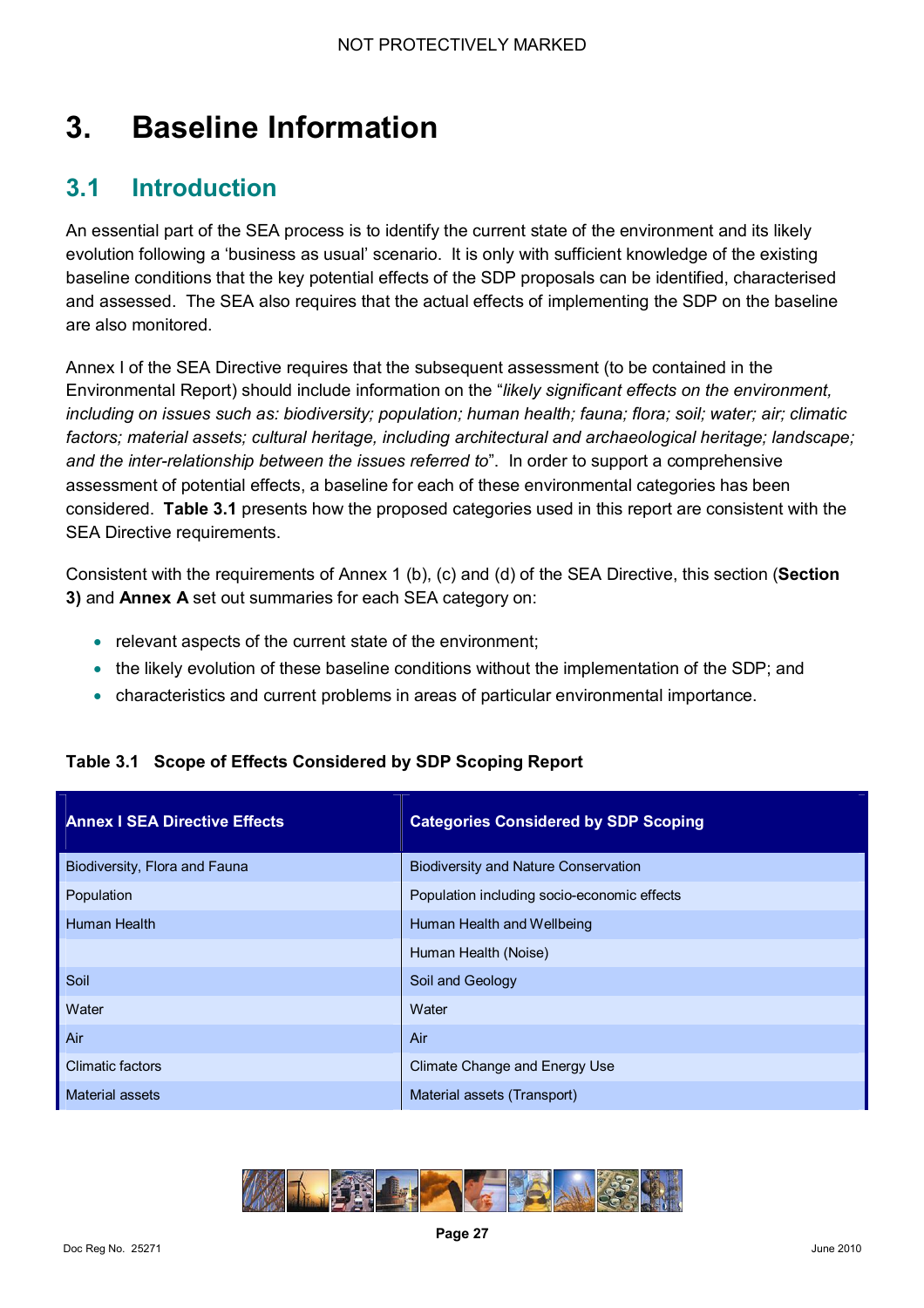#### NOT PROTECTIVELY MARKED

| <b>Annex I SEA Directive Effects</b>                                      | <b>Categories Considered by SDP Scoping</b>                            |  |  |
|---------------------------------------------------------------------------|------------------------------------------------------------------------|--|--|
|                                                                           | Material assets (Waste Management)                                     |  |  |
|                                                                           | Material assets (Land Use and Materials)                               |  |  |
| Cultural heritage, including architectural and<br>archaeological heritage | Cultural heritage, including architectural and archaeological heritage |  |  |
| Landscape                                                                 | Landscape and Townscape                                                |  |  |

The baseline data for this generic Scoping Report (**Annex A**) has been collected at the UK national level, which provides a contextual overview of the state of the nation in each category area. This will be used to inform the assessment of the generic issues associated with the implementation of stages I to VII of the SDP.

Baseline data at sub-regional level will be will be scoped, consulted upon, and then used to inform the assessment of the 'credible existing site' options for dismantling and storage, to be reported in the environmental report. This information will give more detailed information on local conditions and trends, particularly for Special Areas of Conservation (SAC) and Special Protection Areas (SPA) designated under Directive 79/409/EEC and  $92/43$ /EEC $^{22}$ .

# **3.2 National Baseline Data**

**Annex A** provides a summary of the current and projected National baseline for each SEA category, taken from Annex I of the Directive. Information has been used from a variety of sources including Defra, the Environment Agency, Natural England and the Office of National Statistics. On occasion for some of the categories within the national baseline, there are specific data that we have not been able to identify. Where this occurs, this has been identified and consultee support is welcomed in identifying suitable sources of the outstanding information.

## **3.3 Key Baseline Issues**

From an analysis of the baseline, its current problems and its evolution, the following issues have been identified as being particularly significant for the SDP. Under each topic, the reference to the assessment objectives indicates how these issues have been reflected within the assessment methodology (detailed in **Section 6**).



<sup>&</sup>lt;sup>22</sup> A European Site is any classified SPA and any SAC from the point where the Commission and the Government agree the site as a Site of Community Importance.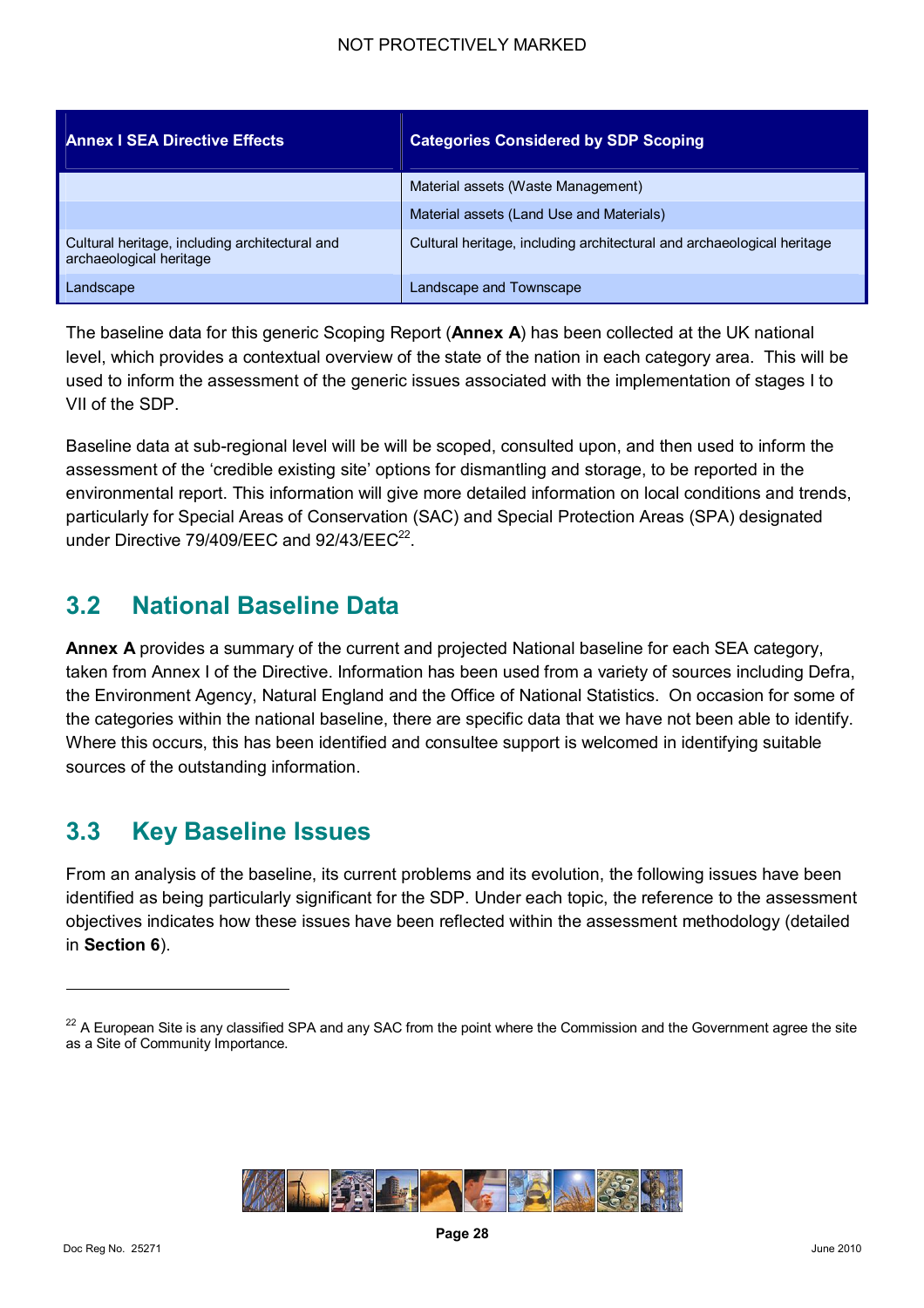### 3.3.1 Key Biodiversity and Nature Conservation Issues

· Areas already covered by European designations and SSSIs are predominantly well managed and improving in condition. However protected species and habitats outside of such areas are more vulnerable and often in decline. Protected habitats and species (such as sensitive coastal locations) may affect where and how SDP activities can take place.

These issues are reflected in the assessment process though Objective A (Biodiversity and Nature Conservation),Objective D (Noise and Vibration), Objective F (Water), Objective G (Air), Objective H (Climate Change and Energy Use), Objective K (Land Use and Materials) And Objective M (Landscape and Townscape).

### 3.3.2 Key Population and Socio-Economic Issues

- The UK population is growing; however, there is a decline in those of working age and those with requisite civil or defence-related nuclear skills and experience. This may affect when and where the SDP's radiological activities can feasibly take place.
- The UK economy is in recovery; however unemployment rates are rising and may continue to rise beyond 2010. Deprivation continues to exist in many communities, both in remote areas and inner cities.
- · Budget constraints may affect current delivery plans, in line with the situation for wider national and local government.
- · Defence activity generally brings positive economic impacts around its facilities and bases, due to relatively stable employment levels and inward investment.

These issues are reflected in the assessment process though links with Objective B (Population).

### 3.3.3 Key Health Issues for the SEA

- · Health problems associated with radiological exposure are generally a minor issue in the UK; the great majority of the average public dose comes from natural sources of radiation, although testing and accidental releases do contribute to this. Background levels of natural radiation vary considerably from area to area, and any additional industrial exposure may be an important issue for those communities who are already exposed to high background levels.
- · Any radiological activity poses a remote risk of accidental release into the environment, which has the potential to affect health.
- Health inequalities exist in many communities, often exacerbated by poor access to, or use of, existing health services.

These issues are reflected in the assessment process though links with Objective C (Health and Wellbeing).

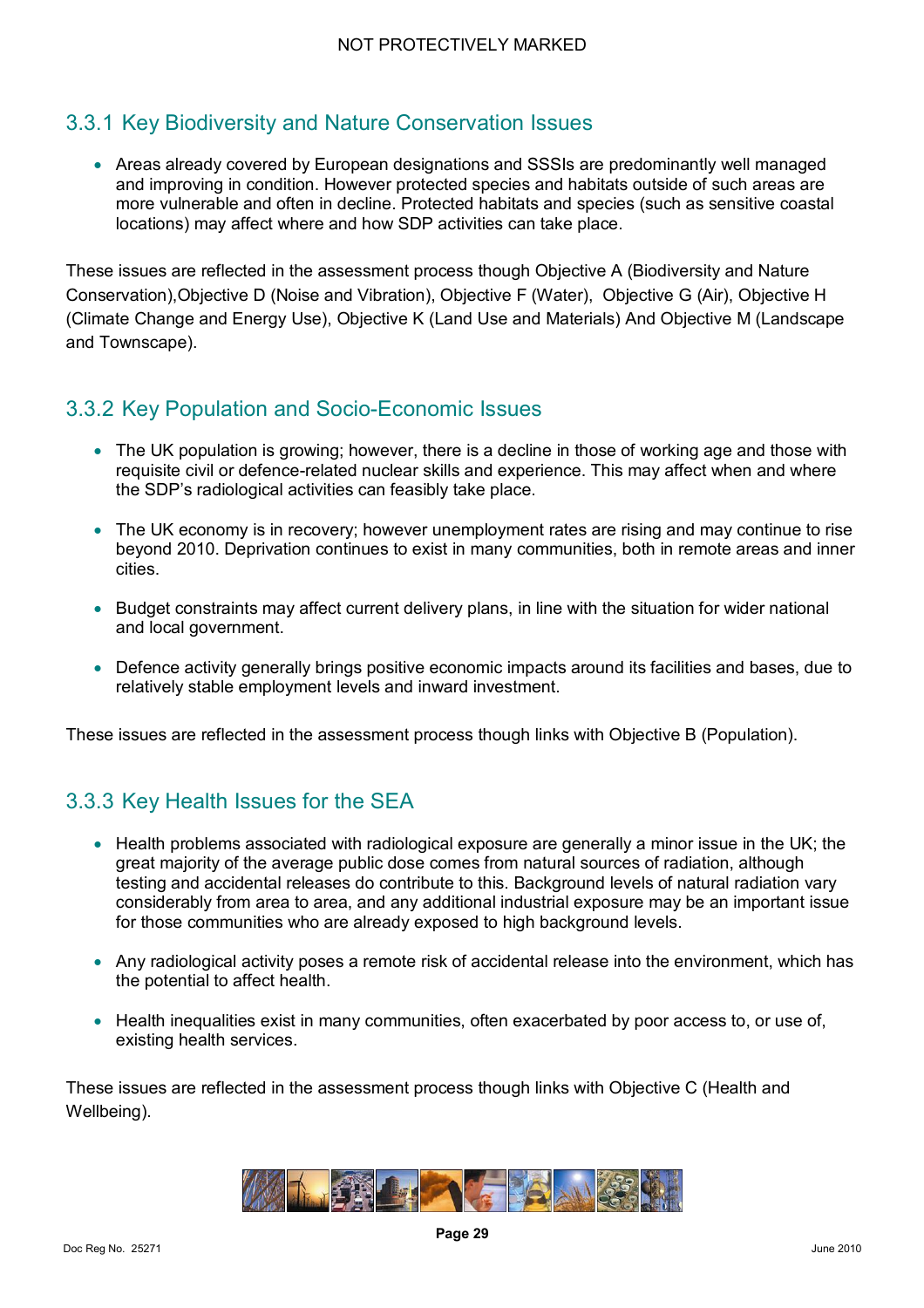## 3.3.4 Key Human Health (Noise) Issues

• Ambient noise levels are gradually increasing in the UK as a result of an increasing  $-$  and increasingly mobile – population. Noise nuisance is a highly subjective issue; however the cumulative impacts of noise on sensitive groups in local communities may create or exacerbate existing health issues.

These issues are reflected in the assessment process though links with Objective D (Noise and Vibration), Objective I (Transport) and Objective A (Biodiversity and Nature Conservation).

### 3.3.5 Key Soils and Geology Issues

- · Significant areas across the UK carry a burden of contamination from industrial activity, although this is progressively being cleaned up as sites are redeveloped. Redeveloping such contaminated sites can be expensive if remediation is required.
- · Development or disturbance of contaminated sites carries the risk of pollution pathways being created or re-opened for any existing ground contamination.
- · Many coastal sites (especially in the south and east of the country) are already prone to erosion, due to a combination of unstable underlying geology, rising sea levels and increasing storminess.

These issues are reflected in the assessment process though links with Objective E (Geology and Soils), Objective K (Land Use and Materials) and Objective F (Water).

### 3.3.6 Key Water Issues

- · Between 1985 and 2005, UK radioactive emissions to water fell by 87% and that trend is ongoing. The majority of UK coastal waters (around 94%) conform to the requirements of the Water Framework Directive.
- · The majority of UK inland waters are now in good biological and chemical condition (72% and 76% respectively). However, climate change and the effects of an increasing population are placing growing pressure on the availability and quality of surface and ground-water resources. In some parts of the country, availability of sufficient water supplies may constrain future development.
- · Sea levels are rising, with worst case scenarios of a 1.9m increase in sea level by 2100 (up to 0.76m more likely). The south and east of England will experience the greatest rises, due to the additional effects of post-glacial rebalancing.

These issues are reflected in the assessment process though links with Objective F (Water), Objective H (Climate Change and Energy Use) and Objective A (Biodiversity and Nature Conservation).

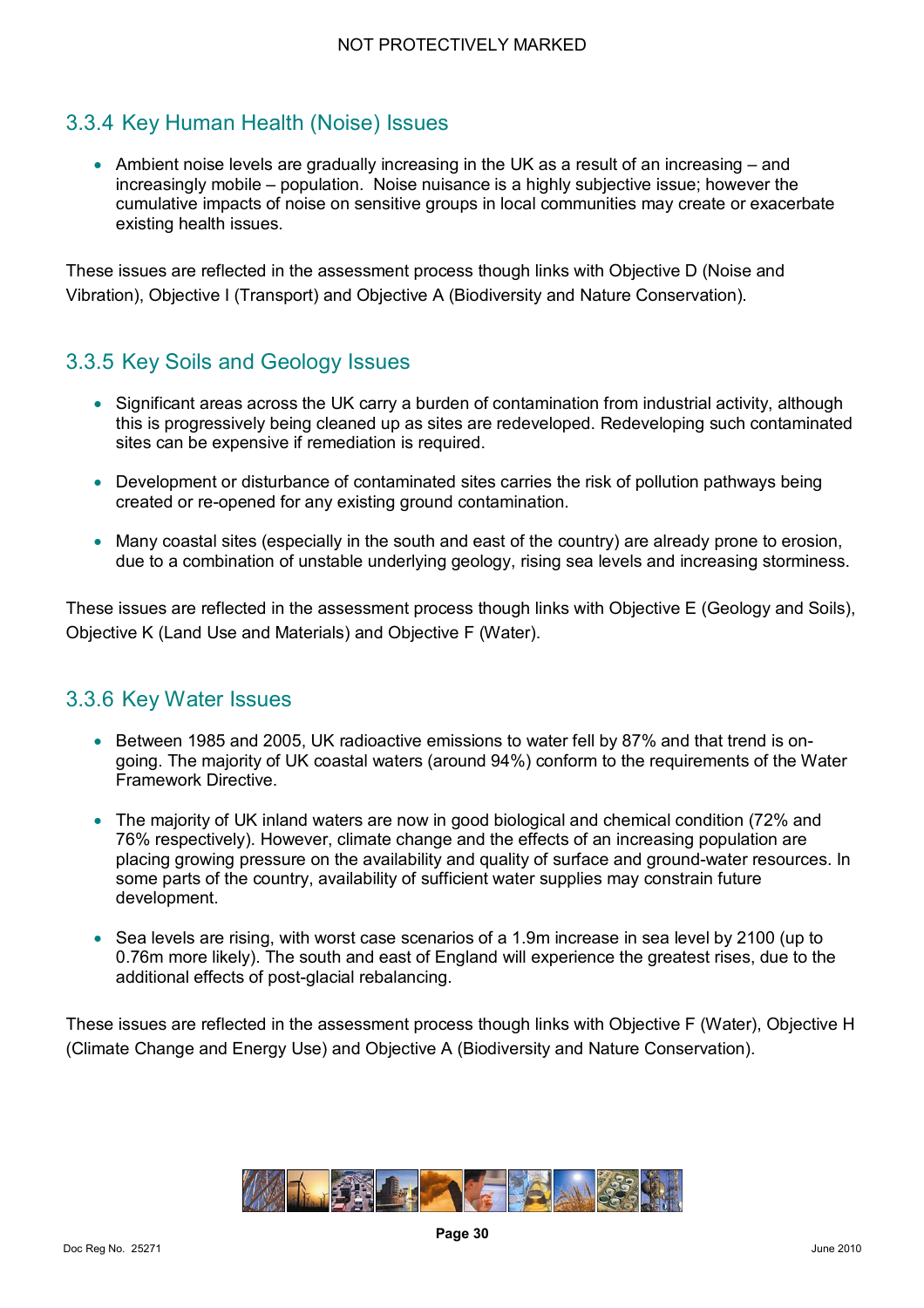### 3.3.7 Key Air Issues

· Air quality is generally improving in the UK due to controls on industrial emissions and the loss of heavy industry. Between 1985 and 2005, UK radioactive emissions to the atmosphere fell by 83% and that trend is on-going. However, poor air quality – particularly from vehicles – remains a significant issue for community health and for biodiversity, especially in/ downwind of urban areas and major transport networks. Air pollution is a significant cause of decline in the condition of 55 of UK SSSIs.

These issues are reflected in the assessment process though links with Objective G (Air), Objective A (Biodiversity and Nature Conservation) and Objective C (Health and Wellbeing).

## 3.3.8 Key Climate Change and Energy Issues

- · Energy security is becoming a significant emerging issue for the United Kingdom as national fossil fuel resources are depleted; the development of the energy National Policy Statement and sublevel NPSs is attempting to address these issues. This (currently) recommends development of low/ zero carbon sources, including new nuclear power facilities.
- · Despite the fact that UK greenhouse gas emissions are falling, the predicted effects of climate change (including increasing temperatures, more/ less rainfall and increasing storminess) may have a significant impact on where and how submarine dismantling can take place.
- · The UK national target of an 80% cut in greenhouse gas emissions by 2050 (compared to 1990 levels) is beginning to affect all MOD activities; this will include the design and execution of SDP activity.

These issues are reflected in the assessment process though links with Objective H (Climate Change and Energy Use), Objective A (Biodiversity and Nature Conservation) and Objective F (Water).

## 3.3.9 Key Material Assets (Transport) Issues

- · The UK has major road, rail, air and water transport infrastructures. However, all are under increasing pressure as the population increases and becomes more mobile, and as networks age.
- · The transport of radiological materials by road and rail in the UK has an excellent safety record; nevertheless, any transport of such materials off-site carries a remote risk of accidental damage.

These issues are reflected in the assessment process though links with Objective I (Transport).

### 3.3.10 Key Material Assets (Waste Management) Issues

· In 2007, defence accounted for 2% of UK total radiological waste arisings. The SDP will however add to the accumulation of ILW and LLW in the UK that will need to be disposed of.

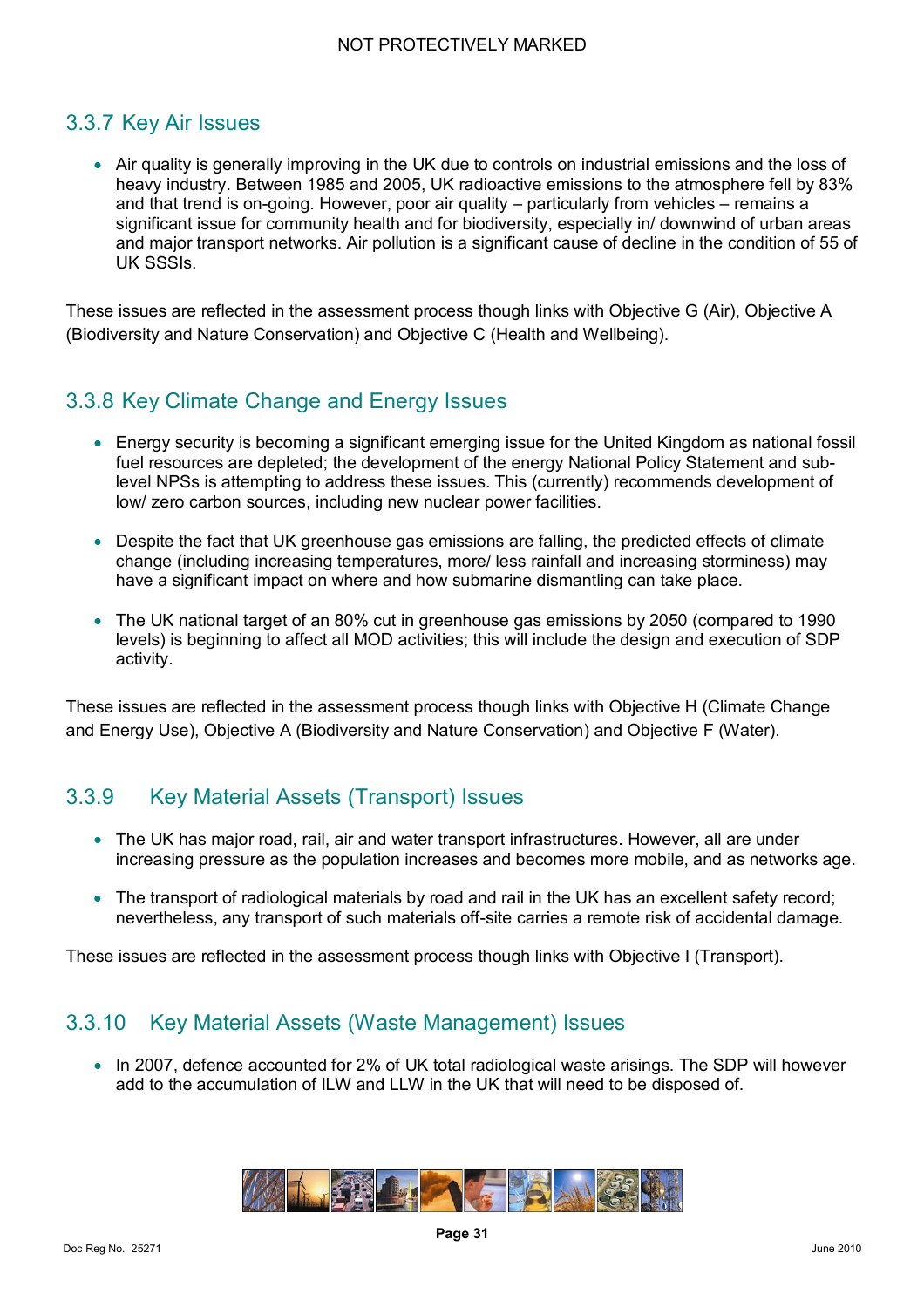- · There is currently no centralised UK higher-level radioactive waste storage capacity; intermediatelevel waste (ILW) is generally stored at or close to the point of generation. The delivery of a national, centralised disposal capability is being planned.
- · Reuse and recycling are increasingly being adopted in the waste industry. However, there are still high levels of waste being disposed of, with limited opportunity for recycling hazardous materials.

These issues are reflected in the assessment process though links with Objective J (Waste Management) and Objective K (Land Use and Materials).

### 3.3.11 Key Material Assets (Land Use and Materials) Issues

- Although only 5.6% of UK land is currently 'built up,' regional development targets (which aim to deliver 3 million new homes by 2020) are placing significant pressure on undeveloped land and the green-belt, as brown-field sites cannot fully deliver the requirements.
- The Defence Estate strategy is driving progressive reductions in the amount of MOD-owned land across the UK; this may impact the availability of defence land for SDP activity.

These issues are reflected in the assessment process though links with Objective K (Land Use and Materials) and Objective A (Biodiversity and Nature Conservation).

### 3.3.12 Key Cultural Heritage Issues

· The MOD is responsible for a significant number of designated cultural heritage sites and features (782 listed buildings and 723 scheduled monuments). Appropriate management has resulted in over 80% of these now being in good or fair condition.

These issues are reflected in the assessment process though links with Objective L (Cultural Heritage) and Objective M (Landscape and Townscape).

### 3.3.13 Key Landscape and Townscape Issues

- · The UK has many important and protected landscapes which may be sensitive to development. The character of the UK's landscapes are broadly being maintained, however 20% show signs of neglect.
- · The natural environment of the UK is much less 'rich' than 50 years ago and remains under pressure from more intense use of the land and sea; continuing economic development, climate change and increased public access.

These issues are reflected in the assessment process though links with Objective M (Landscape and Townscape), Objective A (Biodiversity and Nature Conservation) and Objective L (Cultural Heritage).

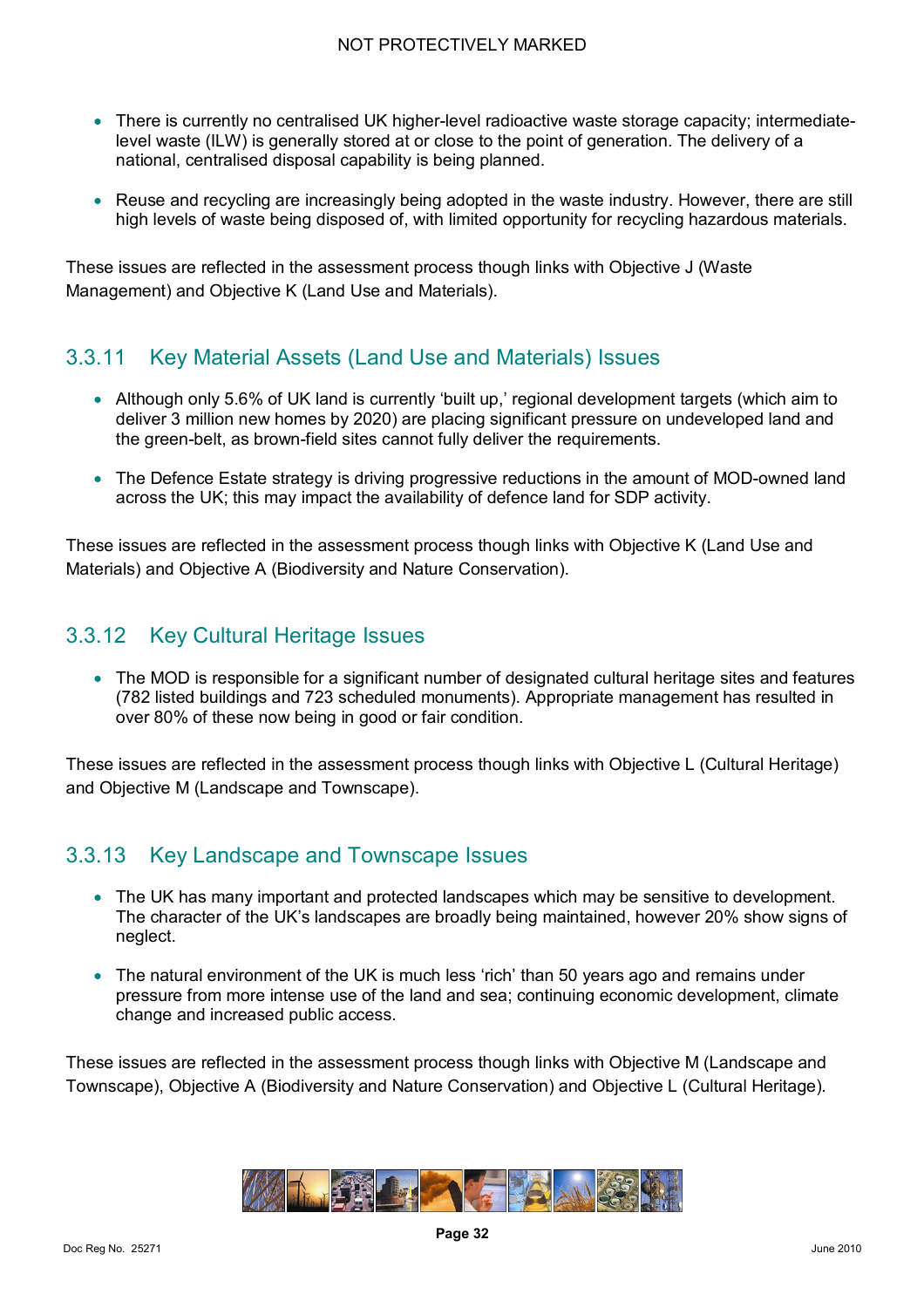#### NOT PROTECTIVELY MARKED

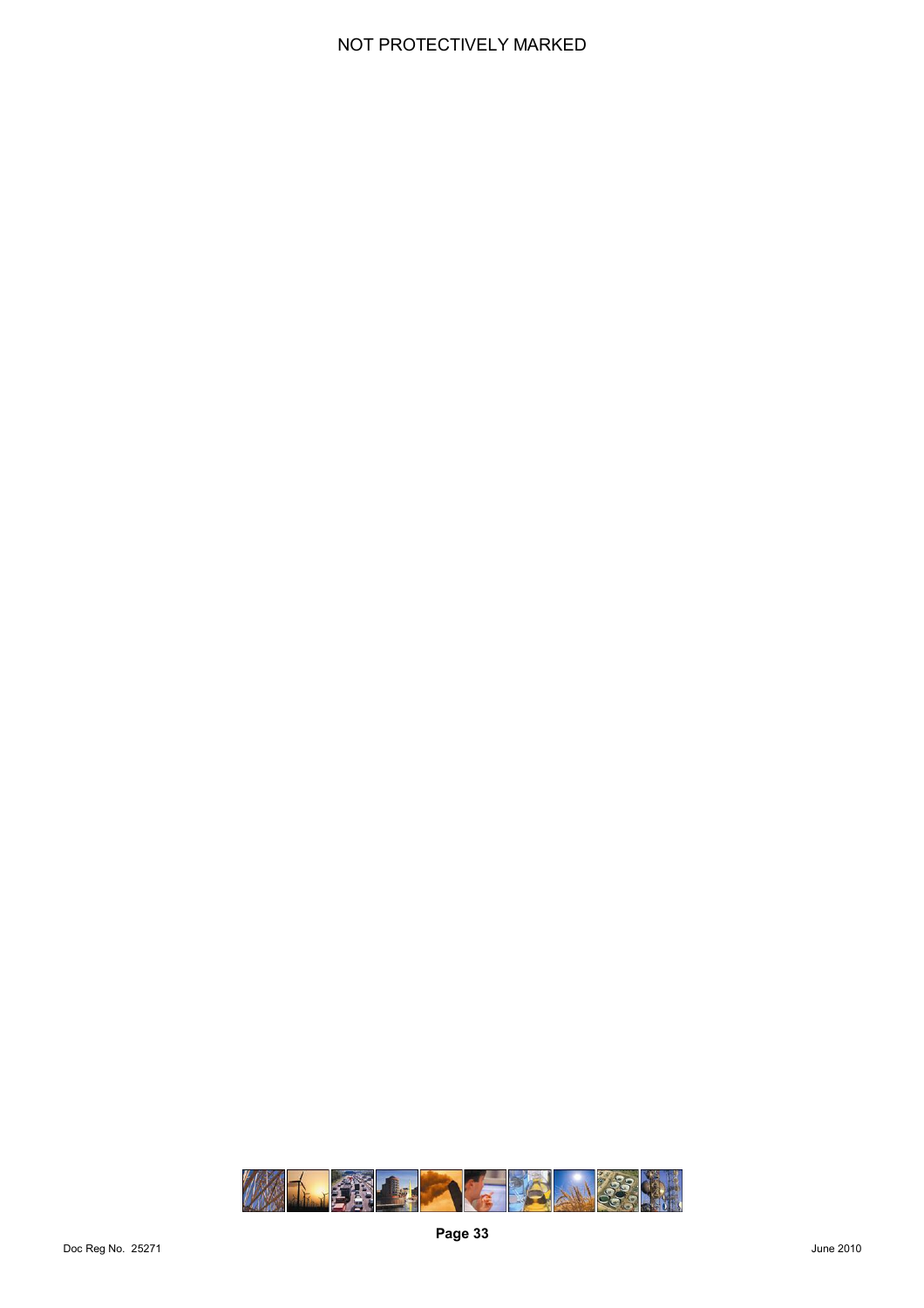# **4. Review of Plans, Programmes and Environmental Protection Objectives**

This section outlines the environmental protection objectives established at International, European, or UK level which are relevant to the SDP. A full review of plans and programmes is provided in **Annex B.** Information relevant to individual areas will also be presented in the scoping report update, and in the SEA Environmental Report.

# **4.1 Review of Plans and Programmes**

The SEA scoping process needs to identify and review other relevant plans, programmes, policies and strategies (herein after referred to as 'plans and programmes') that are applicable to the SDP and outline the nature of the project's relationship with them. They are set at an international, European or national level covering a variety of topics (including spatial and resource planning). **Annex B** contains the review of the plans and programmes relevant to the SDP.

# **4.2 Key Environmental Protection Objectives**

From the review of these plans and programmes, a number of key environmental protection objectives have been identified. These are summarised below, along with an indication of where the policy objectives are reflected in the SEA assessment objectives (discussed further in **Section 6.1)**. The key objectives and policy messages have been structured around the environmental categories taken from SEA Directive Annex I issues (and used to structure the baseline information in the previous section).

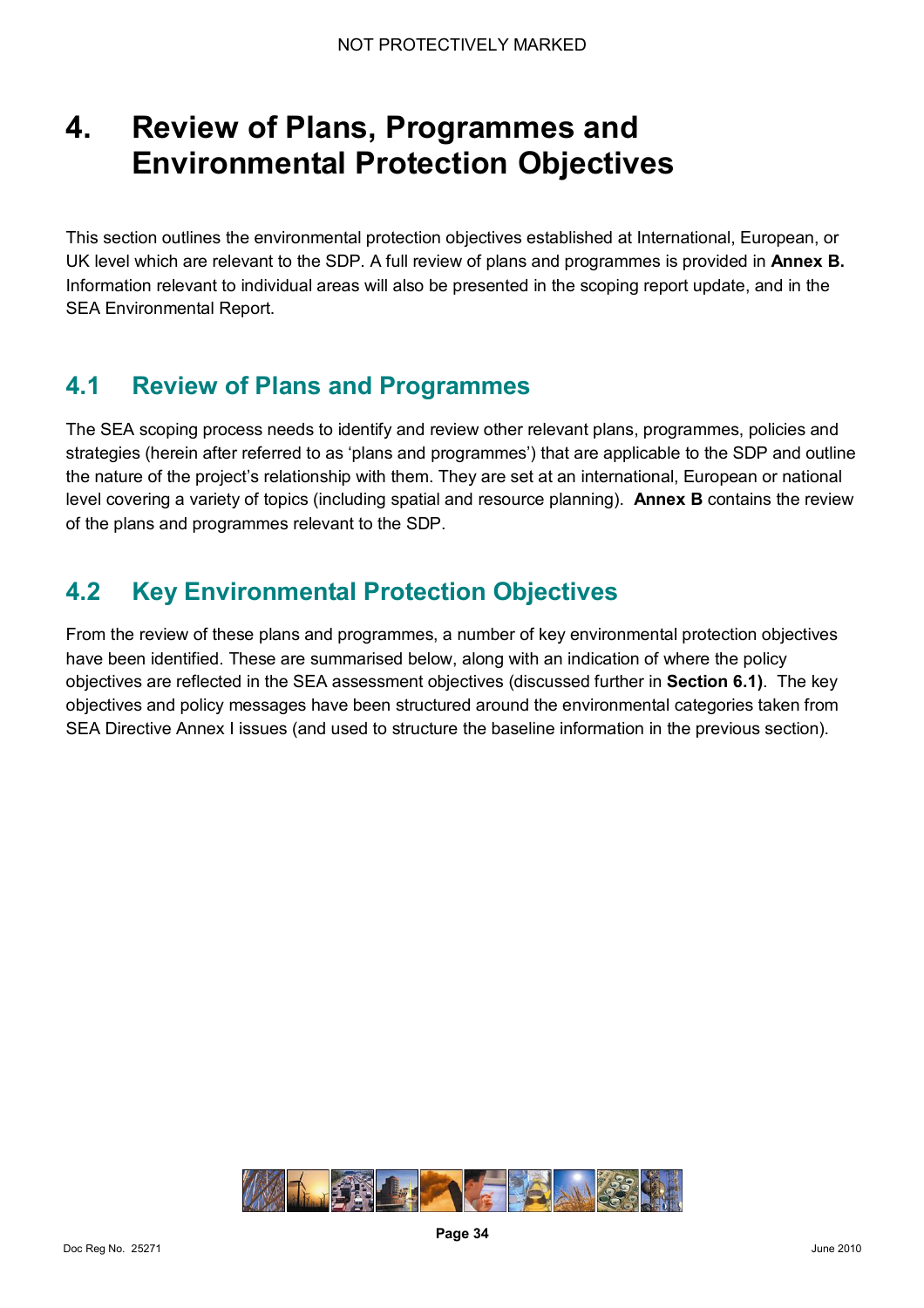| <b>SEA Topic Key Plans and Programmes</b><br>(see Annex B for full list)                                                                                                                                                                                                                                                                                                                                                                                                                                                                                                                                                                                                                                                                                                                                                                                                                                                                                                                                                                                                                                                                                                                | <b>Summary Objectives and Policy Messages</b><br>(see Annex B for full list)                                                                                                                                                                                                                                                                                                                                                                                                                                                                                                                                                                                                                                                                                                                                              | <b>SEA objectives</b><br>link (see<br>Section 6.1)                                                       |
|-----------------------------------------------------------------------------------------------------------------------------------------------------------------------------------------------------------------------------------------------------------------------------------------------------------------------------------------------------------------------------------------------------------------------------------------------------------------------------------------------------------------------------------------------------------------------------------------------------------------------------------------------------------------------------------------------------------------------------------------------------------------------------------------------------------------------------------------------------------------------------------------------------------------------------------------------------------------------------------------------------------------------------------------------------------------------------------------------------------------------------------------------------------------------------------------|---------------------------------------------------------------------------------------------------------------------------------------------------------------------------------------------------------------------------------------------------------------------------------------------------------------------------------------------------------------------------------------------------------------------------------------------------------------------------------------------------------------------------------------------------------------------------------------------------------------------------------------------------------------------------------------------------------------------------------------------------------------------------------------------------------------------------|----------------------------------------------------------------------------------------------------------|
| <b>Biodiversity and Nature Conservation</b>                                                                                                                                                                                                                                                                                                                                                                                                                                                                                                                                                                                                                                                                                                                                                                                                                                                                                                                                                                                                                                                                                                                                             |                                                                                                                                                                                                                                                                                                                                                                                                                                                                                                                                                                                                                                                                                                                                                                                                                           |                                                                                                          |
|                                                                                                                                                                                                                                                                                                                                                                                                                                                                                                                                                                                                                                                                                                                                                                                                                                                                                                                                                                                                                                                                                                                                                                                         |                                                                                                                                                                                                                                                                                                                                                                                                                                                                                                                                                                                                                                                                                                                                                                                                                           |                                                                                                          |
| International / European<br>EC Habitats Directive (Directive 92/43/EEC) places a<br>legal requirement on EU countries to make provision for<br>the protection of specified habitats and species. This is<br>achieved through the designation of Special Areas of<br>Conservation.<br>European Commission (1979) (79/409/EEC) Directive on<br>the Conservation of Wild Birds makes it a legal<br>requirement that EU countries make provision for the<br>protection of birds. This includes the selection and<br>designation of Special Protection Areas.<br>Ramsar Convention on Wetlands (1971) requires national<br>designation of protected Ramsar sites and an obligation<br>to include wetland conservation consideration in land-use<br>planning.<br>OSPAR Commission (2003) Biological Diversity and<br>Ecosystems Strategy seeks to protect and enhance the<br>ecosystems and the biological diversity of the maritime<br>area, which are, or could be, affected as a result of<br>human activities.<br>Environmental Liability Directive 2004/35/EC seeks to<br>achieve the prevention and remedying of environmental<br>damage - specifically, damage to habitats and species | To protect international/European protected wildlife areas<br>(including SACs, SPAs and Ramsar sites).<br>To contribute to the conservation of global biodiversity.<br>To ensure that the conservation and enhancement of<br>natural heritage including wetland conservation is<br>reflected in land use planning.<br>To protect and enhance the ecosystems and the<br>biological diversity of the maritime areas.<br>To ensure the conservation of biodiversity in order to<br>continue to harness the derived health and wellbeing<br>benefits for the population.<br>To identify where operators are financially liable for<br>threats of or actual damage to the environment under the<br>"polluter pays" principle.<br>To anticipate, prevent and act on causes of significant<br>reduction or loss of biodiversity. | Objective A<br>Biodiversity and<br><b>Nature</b><br>Conservation<br>Objective C Health,<br>and Wellbeing |
| protected by EC law, and to species or habitat on a site of<br>special scientific interest for which the site has been<br>notified.<br><b>National</b><br>The Conservation (Natural Habitats, &c.) Regulations<br>(1994) require sites of importance to habitats or species<br>to be designated. This includes the establishment of<br>Special Areas of Conservation (SAC). Any impact on<br>such designated sites or listed species must be<br>considered in regards to planning permission                                                                                                                                                                                                                                                                                                                                                                                                                                                                                                                                                                                                                                                                                            | To conserve and enhance biological diversity within the<br>UK.<br>To ensure that the quality of habitats and biodiversity is<br>enhanced or at least conserved and take account of key<br>priority habitats and species in decision making.                                                                                                                                                                                                                                                                                                                                                                                                                                                                                                                                                                               |                                                                                                          |
| applications.<br>The Wildlife and Countryside Act 1981 provides<br>legislation on the protection of named floral and faunal<br>species and the network of nationally protected wildlife<br>areas: Sites of Special Scientific Interest (SSSI) and<br>Special Protection Areas (SPA) for birds.<br>The Offshore Marine Conservation (Natural Habitats, &c.)<br>Regulations 2007 make provision for the conservation of<br>wild birds and for the protection of offshore marine areas<br>beyond 12 nautical miles from the UK coast.                                                                                                                                                                                                                                                                                                                                                                                                                                                                                                                                                                                                                                                      | To protect of the network of nationally protected wildlife<br>areas (including SSSIs).<br>To protect marine biodiversity with UK jurisdiction, both<br>within and beyond UK territorial waters.                                                                                                                                                                                                                                                                                                                                                                                                                                                                                                                                                                                                                           |                                                                                                          |
| ODPM (2005). PPS9: Biodiversity and Geological<br>Conservation sets out key planning considerations and<br>quidance in relation to biodiversity including that: planning<br>decisions should aim to maintain, and enhance, restore or<br>add to biodiversity conservation interests.<br>DCLG (2010) Consultation Paper a new Planning Policy<br>Statement: Planning for a Natural and Health<br>Environment sets out proposed policies in relation to<br>landscape protection, soil and agricultural land quality,<br>forestry, coastal access, heritage coast and the<br>undeveloped coast.                                                                                                                                                                                                                                                                                                                                                                                                                                                                                                                                                                                            |                                                                                                                                                                                                                                                                                                                                                                                                                                                                                                                                                                                                                                                                                                                                                                                                                           |                                                                                                          |

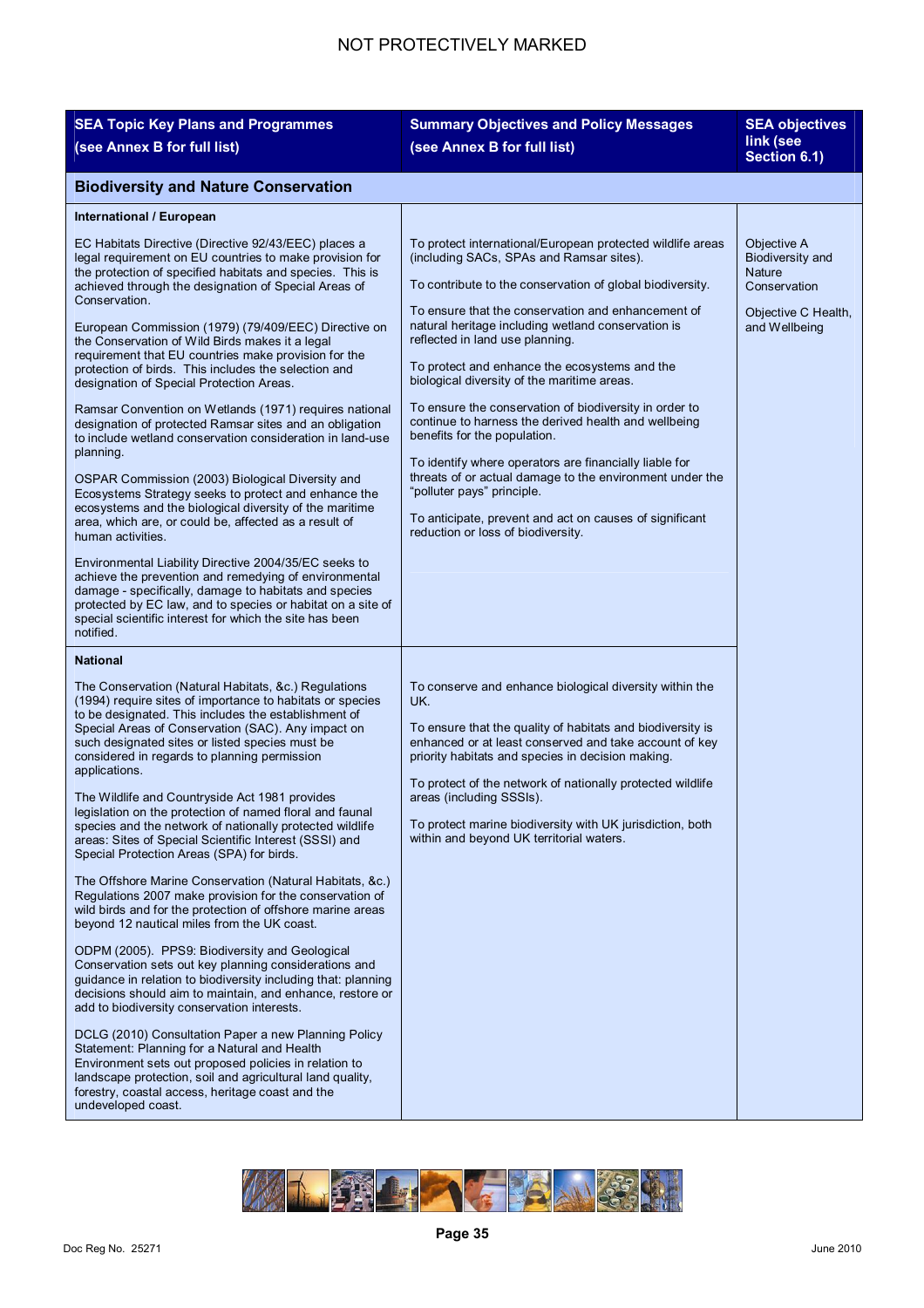| (see Annex B for full list)                                                                                                                                                                                                                                                                                                                                                                                                                                                                                                                                                                                                   | link (see                                                         |
|-------------------------------------------------------------------------------------------------------------------------------------------------------------------------------------------------------------------------------------------------------------------------------------------------------------------------------------------------------------------------------------------------------------------------------------------------------------------------------------------------------------------------------------------------------------------------------------------------------------------------------|-------------------------------------------------------------------|
|                                                                                                                                                                                                                                                                                                                                                                                                                                                                                                                                                                                                                               | Section 6.1)                                                      |
| To conserve, and where appropriate, enhance<br>biodiversity as part of estate ownership, to contribute to<br>the UK commitment to halt the loss of biodiversity by<br>2010 and onwards, whilst ensuring the provision of<br>defence capabilities.<br>To achieve this aim the MOD will be an exemplar in the<br>management of designated sites where compatible with<br>military requirements; ensure natural environment<br>requirements and best practice are fully integrated into<br>estate management practices; and contribute, as<br>appropriate, to the UK BAP and County biodiversity<br>strategies.                  |                                                                   |
|                                                                                                                                                                                                                                                                                                                                                                                                                                                                                                                                                                                                                               |                                                                   |
|                                                                                                                                                                                                                                                                                                                                                                                                                                                                                                                                                                                                                               |                                                                   |
| To grants public rights to information, public participation<br>and access to justice.<br>To undertake appropriate consultation with consultation<br>bodies and the public during the SEA process.<br>To achieve economic development and reduction of<br>inequalities whilst adhering to the principles of social and<br>environmental justice and sustainable development.<br>To promote full employment, quality and productivity at<br>work and promoting inclusion by addressing disparities in<br>access to labour markets.<br>To promote the economic development of disadvantaged<br>areas within the European Union. | Objective B<br>Population<br>Objective C Health,<br>and Wellbeing |
| To create strong, prosperous communities and deliver<br>better public services.<br>To narrow the gap between deprived neighbourhoods<br>and the rest of the country.<br>To achieve economic development and reduction of<br>inequalities whilst adhering to the principles of social and<br>environmental justice and sustainable development.<br>To create places shaped by their communities where<br>people are proud to live.<br>To raise the productivity of the UK economy, maximise<br>job opportunities, improve economic performance and<br>reduce the gap in economic growth rates between<br>regions.              |                                                                   |
|                                                                                                                                                                                                                                                                                                                                                                                                                                                                                                                                                                                                                               | To deliver sustainable development; build prosperous              |

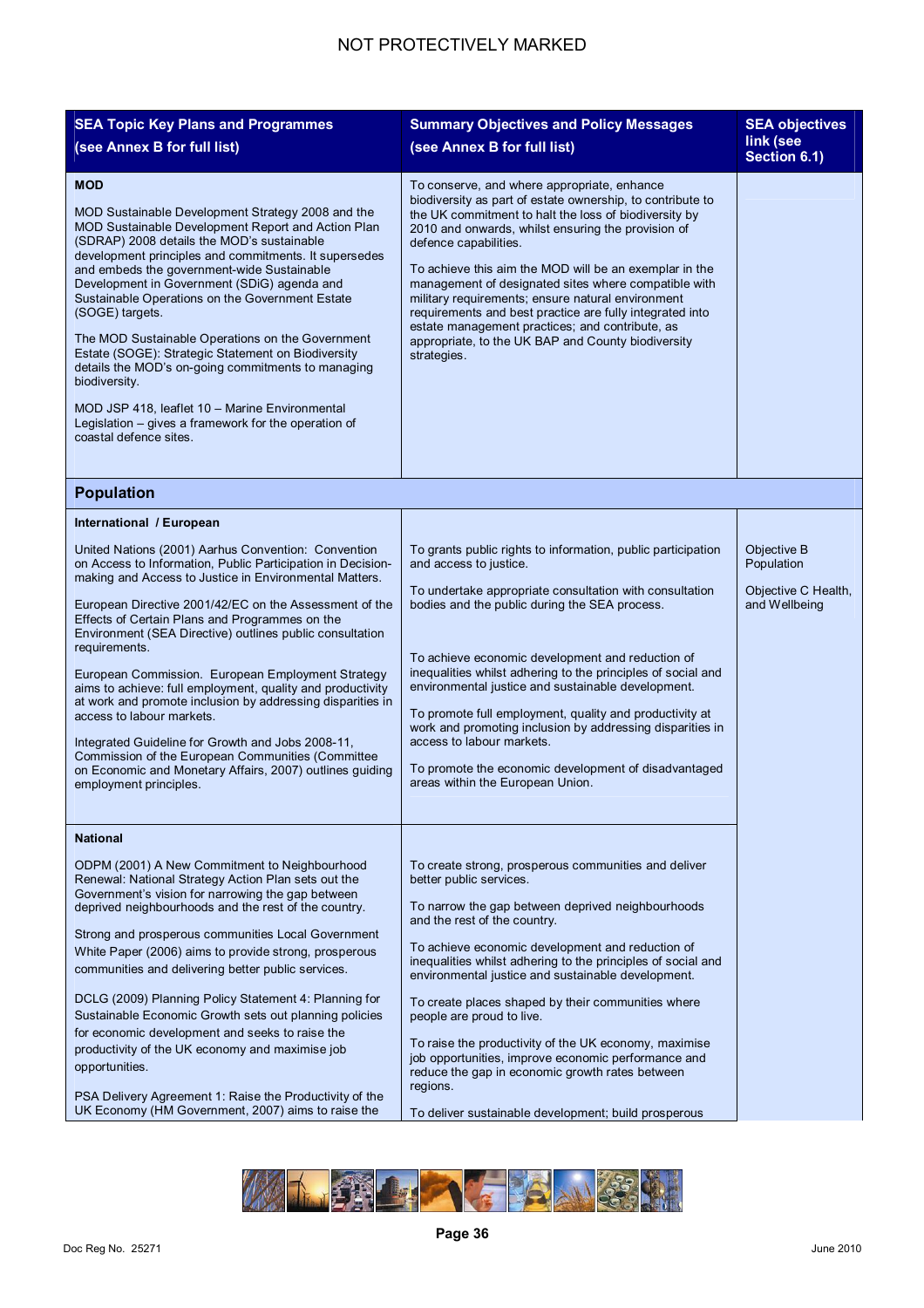| <b>SEA Topic Key Plans and Programmes</b>                                                                            | <b>Summary Objectives and Policy Messages</b>                                                                                                                                             | <b>SEA objectives</b>                |
|----------------------------------------------------------------------------------------------------------------------|-------------------------------------------------------------------------------------------------------------------------------------------------------------------------------------------|--------------------------------------|
| (see Annex B for full list)                                                                                          | (see Annex B for full list)                                                                                                                                                               | link (see<br>Section 6.1)            |
| rate of the UK's productivity growth over the economic<br>cycle.                                                     | communities; promote regeneration; and tackle<br>deprivation.                                                                                                                             |                                      |
| Planning for a Sustainable Future: White Paper (2007)<br>outlines sustainable economic and employment<br>objectives. | To ensure more and better jobs as a result of sustainable<br>economic development                                                                                                         |                                      |
| MOD, Joint Service Publication (JSP) 434 - Defence<br>Construction in the Built Environment aims to provide          | To promote the vitality and viability of town and other<br>centres as important places for communities                                                                                    |                                      |
| best value for MOD development.                                                                                      | To create inclusive and locally distinctive rural<br>communities whilst continuing to protect the open<br>countryside for the benefit of all                                              |                                      |
|                                                                                                                      | To raise the quality of life and the environment in rural<br>areas by promoting thriving                                                                                                  |                                      |
| <b>MOD</b><br>MOD Sustainable Development Strategy 2008 and the                                                      | The delivery of Defence capability will contribute to the<br>creation of more sustainable UK communities, and an<br>environment in which people can fulfil their potential.               |                                      |
| MOD Sustainable Development Report and Action Plan<br>(SDRAP) 2008 detail the MOD's sustainable development          | To deliver this aim the MOD will:                                                                                                                                                         |                                      |
| principles and commitments.                                                                                          | Help build the skills of young people.<br>$\bullet$                                                                                                                                       |                                      |
|                                                                                                                      | Create a workforce that is drawn from the breadth of<br>$\bullet$<br>society and ensure that the unique contribution of<br>every individual in that workplace is respected and<br>valued. |                                      |
|                                                                                                                      | Provide a safe and healthy workplace.<br>$\bullet$                                                                                                                                        |                                      |
|                                                                                                                      | Manage the social impacts of Defence activities on<br>$\bullet$<br>UK communities (civilian and Armed Forces).                                                                            |                                      |
|                                                                                                                      | To improve effectiveness within the context of<br>$\bullet$<br>practicality, achievability and value for money on an<br>ongoing basis.                                                    |                                      |
|                                                                                                                      | To provide economic, environmental and social<br>$\bullet$<br>justification for any decision to procure new facilities<br>as opposed to the re-use of existing facilities.                |                                      |
|                                                                                                                      | Ensure that procurement strategies take full account<br>$\bullet$<br>of economic, environmental and social impacts.                                                                       |                                      |
|                                                                                                                      |                                                                                                                                                                                           |                                      |
|                                                                                                                      |                                                                                                                                                                                           |                                      |
| <b>Human Health</b>                                                                                                  |                                                                                                                                                                                           |                                      |
| International / European                                                                                             |                                                                                                                                                                                           |                                      |
| World Health Organization European Centre for<br>Environment and Health (2001), Health impact                        | To ensure children have safe water and clean air.                                                                                                                                         | Objective C Health,<br>and Wellbeing |
| assessment in strategic environmental assessment<br>(World Health Organization, Rome) provides a review of           | To ensure that measures to improve the health and<br>wellbeing of the population are appropriately supported.                                                                             | Objective B                          |

(World Health Organization, Rome) provides a review of Health Impact Assessment concepts, methods and practice to support the development of a protocol on Strategic Environmental Assessment. 'Together for Health – A Strategic Approach for the EU 2008-2013' aims to foster good health in an ageing To preserve, protect and improve the quality of the environment and to protect human health.

Europe.



Support Dynamic Health Systems and New Technologies.



Population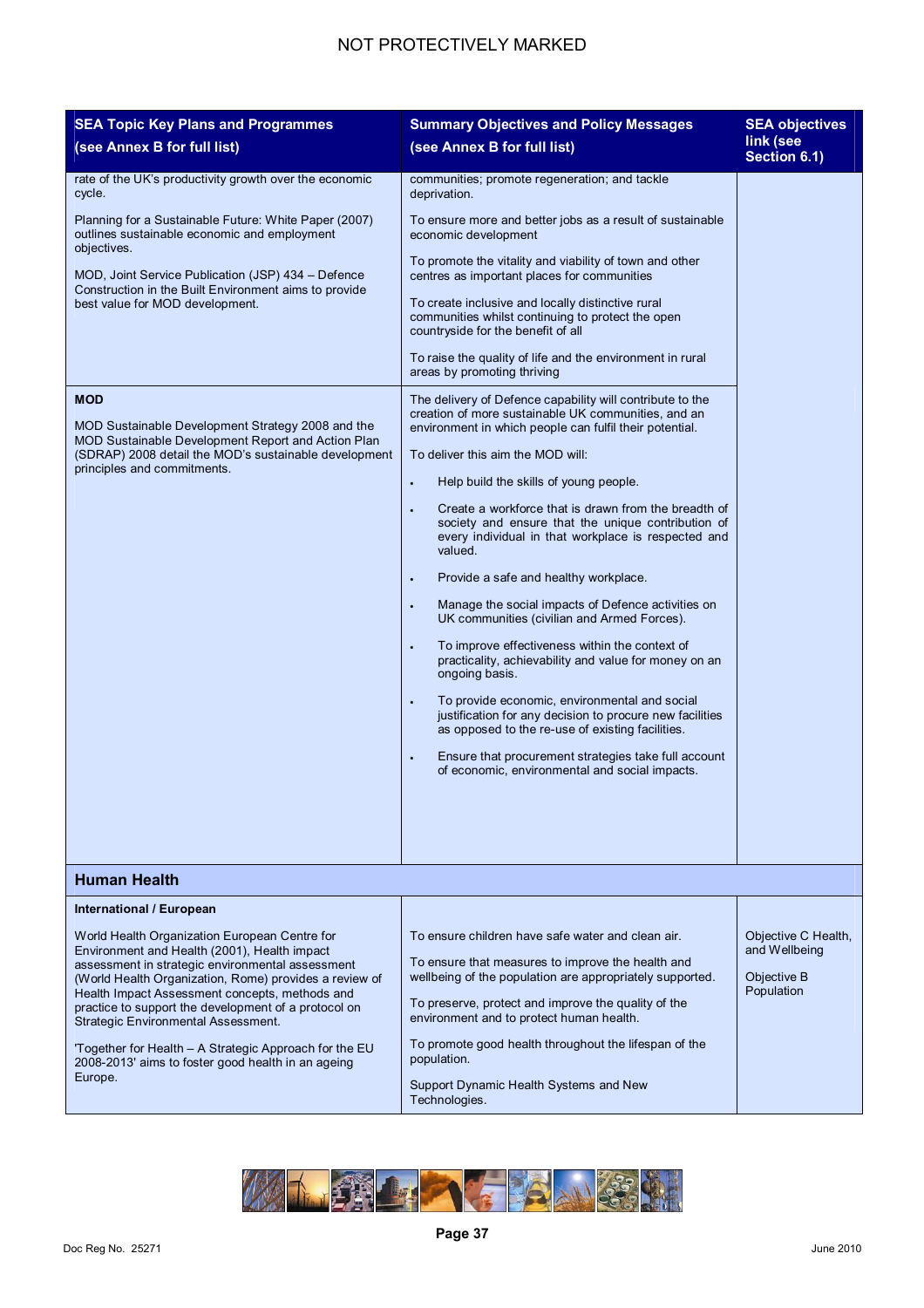| <b>SEA Topic Key Plans and Programmes</b>                                                                                                                                                                                                                                                                 | <b>Summary Objectives and Policy Messages</b>                                                                                                                                                                                                                                         | <b>SEA objectives</b>                          |
|-----------------------------------------------------------------------------------------------------------------------------------------------------------------------------------------------------------------------------------------------------------------------------------------------------------|---------------------------------------------------------------------------------------------------------------------------------------------------------------------------------------------------------------------------------------------------------------------------------------|------------------------------------------------|
| (see Annex B for full list)                                                                                                                                                                                                                                                                               | (see Annex B for full list)                                                                                                                                                                                                                                                           | link (see<br>Section 6.1)                      |
|                                                                                                                                                                                                                                                                                                           | To reduce inequities in health.                                                                                                                                                                                                                                                       |                                                |
| <b>National</b>                                                                                                                                                                                                                                                                                           |                                                                                                                                                                                                                                                                                       |                                                |
| Department of Health (2003) Tackling Health Inequalities:<br>A Programme for Action aims to: support families;<br>improve social housing, education and access to<br>services; and reduce unemployment and low incomes<br>amongst the poorest.<br>Department of Health (1999) Saving Lives: Our Healthier | To ensure that measures to improve the health and<br>wellbeing of the population are appropriately supported<br>To provide health related information to the public and<br>help create a stronger voice for patients, service users<br>and members of the public at a national level. |                                                |
| Nation White Paper aims to improve health across the<br>UK.                                                                                                                                                                                                                                               | To improve access to resources to improve health<br>particularly in disadvantaged communities.                                                                                                                                                                                        |                                                |
| Health and Safety Commission, A Strategy for Workplace<br>Health and Safety in Great Britain to 2010 and beyond<br>aims to promote a strong health and safety culture in the<br>workplace.                                                                                                                | To improve the health of everyone and in particular the<br>health of the worst off.<br>To improve social housing and reduced fuel poverty<br>among vulnerable populations.                                                                                                            |                                                |
| Health Effects of Climate Change in the UK 2008 - An<br>update of the Department of Health Report 2001/2002<br>provides measures to mitigate the effects of climate<br>change on health.                                                                                                                  |                                                                                                                                                                                                                                                                                       |                                                |
| <b>MOD</b>                                                                                                                                                                                                                                                                                                |                                                                                                                                                                                                                                                                                       |                                                |
| <b>MOD Sustainable Development Strategy 2008</b>                                                                                                                                                                                                                                                          | In addition to the MOD SD Action Plan targets detailed                                                                                                                                                                                                                                |                                                |
| MOD Sustainable Development Report and Action Plan<br>(SDRAP) 2008                                                                                                                                                                                                                                        | above in Population, the Secretary of State's policy<br>statement requires the department to avoid work-related                                                                                                                                                                       |                                                |
| Secretary of State's Policy Statement on Safety, Health,<br>Environmental Protection and Sustainable Development<br>in the Ministry of Defence (2009)                                                                                                                                                     | fatalities and minimise work-related injuries and ill-health.<br>To comply with the letter and the spirit of UK<br>environmental law applicable to ionising radiations so far                                                                                                         |                                                |
| MOD JSP 375, MOD Health and Safety Handbook<br>implements top-level H&S policy.                                                                                                                                                                                                                           | as is reasonably practicable regardless of any Crown or<br>Defence Exemptions.                                                                                                                                                                                                        |                                                |
| MOD JSP 392, Radiation Safety Handbook (2008)<br>Provides MOD policy on the safe management of<br>radiation.                                                                                                                                                                                              | To reduce exposure of the workforce, members of the<br>public and the environment to levels of radiation which<br>are as low as reasonably practicable (ALARP).                                                                                                                       |                                                |
| MOD JSP 418, leaflet 14 - Radiation - gives the<br>framework for the safe environmental management of<br>ionising radiation.                                                                                                                                                                              |                                                                                                                                                                                                                                                                                       |                                                |
| <b>Human Health (Noise)</b>                                                                                                                                                                                                                                                                               |                                                                                                                                                                                                                                                                                       |                                                |
| International / European                                                                                                                                                                                                                                                                                  |                                                                                                                                                                                                                                                                                       |                                                |
| EU Sixth Environmental Action Plan (2002 – 2012)<br>includes a long term objective to reduce the number of<br>people regularly affected by long-term high noise levels.                                                                                                                                   | To prevent critical health effects as a result of high levels<br>of noise in and around dwellings.                                                                                                                                                                                    | Objective D Health<br>(Noise and<br>Vibration) |
| EU Directive (2002) 2002/49/EC Relating to the<br>Assessment and Management of Environmental Noise -<br>The Environmental Noise Directive aims to define a<br>common approach to avoid, prevent or reduce the<br>harmful effects of environmental noise                                                   | To promote transport systems that do not generate noise<br>levels which may have negative effects on human health.<br>To avoid, prevent or reduce the harmful effects including<br>annoyance due to exposure to environmental noise.                                                  | Objective C Health,<br>and Wellbeing           |
| WHO (2000) Transport, Environment and Health notes<br>that road users generate noise which causes excessive<br>costs to themselves, other individuals and society.                                                                                                                                        |                                                                                                                                                                                                                                                                                       |                                                |

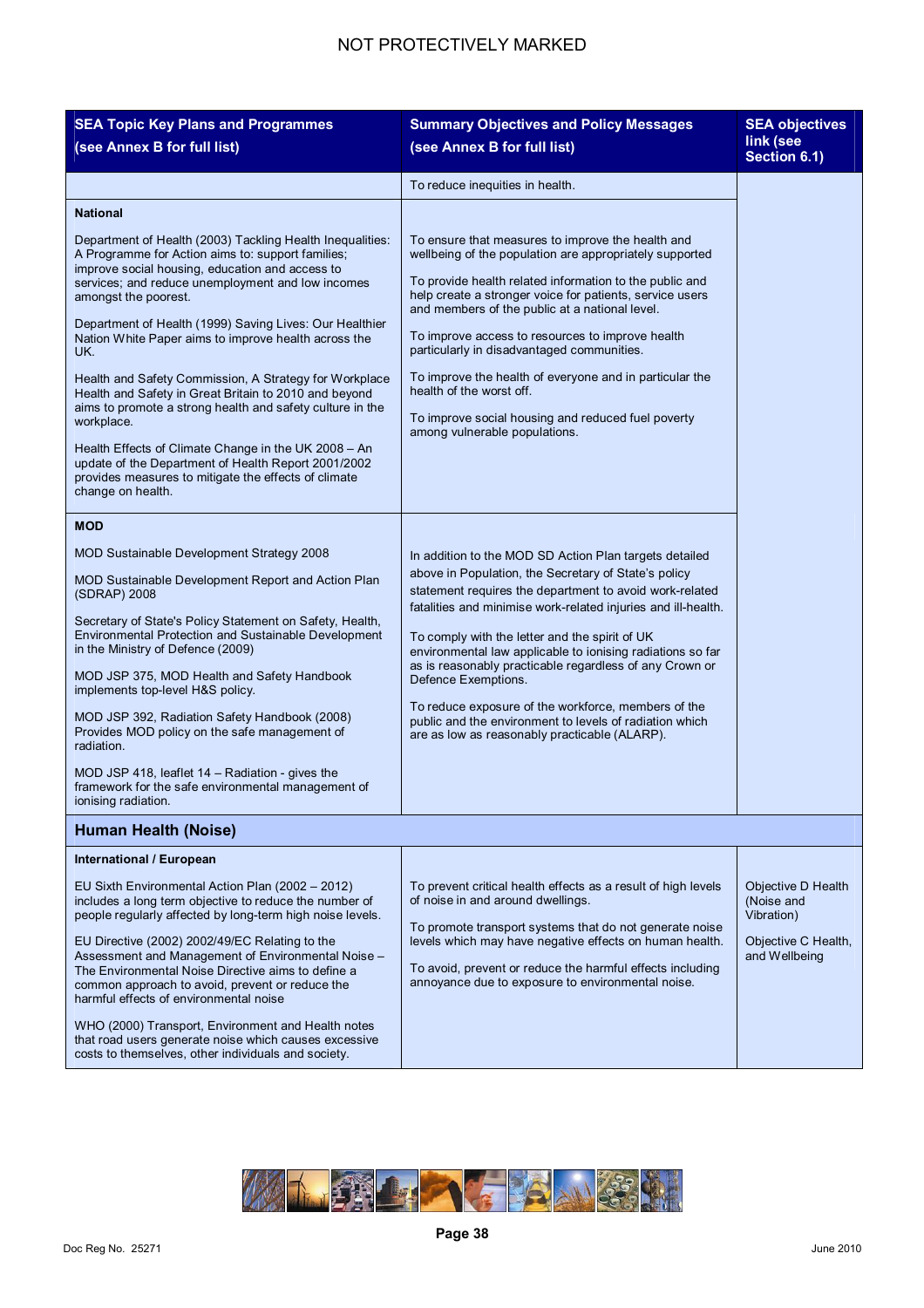| <b>SEA Topic Key Plans and Programmes</b><br>(see Annex B for full list)                                                                                                                                                                                                                                                                                                                                                                                                                                                                                               | <b>Summary Objectives and Policy Messages</b><br>(see Annex B for full list)                                                                                                                                                                                                                                                                                                                                                                                                                                                                                                                                                                                                                                                                                                                                                | <b>SEA objectives</b><br>link (see<br>Section 6.1)                                                                                                  |
|------------------------------------------------------------------------------------------------------------------------------------------------------------------------------------------------------------------------------------------------------------------------------------------------------------------------------------------------------------------------------------------------------------------------------------------------------------------------------------------------------------------------------------------------------------------------|-----------------------------------------------------------------------------------------------------------------------------------------------------------------------------------------------------------------------------------------------------------------------------------------------------------------------------------------------------------------------------------------------------------------------------------------------------------------------------------------------------------------------------------------------------------------------------------------------------------------------------------------------------------------------------------------------------------------------------------------------------------------------------------------------------------------------------|-----------------------------------------------------------------------------------------------------------------------------------------------------|
| <b>National</b>                                                                                                                                                                                                                                                                                                                                                                                                                                                                                                                                                        |                                                                                                                                                                                                                                                                                                                                                                                                                                                                                                                                                                                                                                                                                                                                                                                                                             |                                                                                                                                                     |
| Environmental Protection Act 1990 defines the legal<br>framework for duty of care for statutory nuisance<br>including noise.<br>ODPM (1994) PPG 24 Planning and Noise gives<br>guidance on the use of their planning powers to minimise<br>the adverse impact of noise.                                                                                                                                                                                                                                                                                                | To minimise the adverse impact of noise without placing<br>unreasonable restrictions on development or adding<br>unduly to the costs and administrative burdens of<br>business.<br>To ensure noise reduction occurs where there may be<br>adverse impacts of noise on human health or protected<br>species.<br>To incorporate noise reduction measures in the<br>construction of rail guided transport systems.                                                                                                                                                                                                                                                                                                                                                                                                             |                                                                                                                                                     |
| <b>MOD</b>                                                                                                                                                                                                                                                                                                                                                                                                                                                                                                                                                             |                                                                                                                                                                                                                                                                                                                                                                                                                                                                                                                                                                                                                                                                                                                                                                                                                             |                                                                                                                                                     |
| The MoD has an exemption from the Statutory Nuisance<br>provisions of the Environmental Protection Act 1990 for<br>operational activities directly related to national security.<br>MOD, Joint Service Publication (JSP) 418, Sustainable<br>Development and Environment Manual leaflet 15 -<br>Statutory Nuisance – gives the framework for the control<br>of environmental noise.<br>The Secretary of State's Policy Statement on Safety,<br>Health, Environmental Protection and Sustainable<br>Development gives the framework for controlling<br>workplace noise. | To and minimise work-related injuries and ill-health.<br>To reduce and where possible avoid the effects and<br>causes of statutory nuisance and to comply with all<br>relevant UK environmental legislation.<br>MOD establishments are not allowed to create excessive<br>noise liable to cause a nuisance as part of activities not<br>directly connected with the operation of equipment,<br>training of personnel or other military operations.<br>To make every effort to keep the disturbance to the public<br>caused by the noise generated by military activity to a<br>minimum. Where possible, activities generating<br>substantial noise will be kept at a distance from<br>residential areas, and night time activity will be limited to<br>achieving training objectives which cannot be met during<br>the day. |                                                                                                                                                     |
| <b>Soil and Geology</b>                                                                                                                                                                                                                                                                                                                                                                                                                                                                                                                                                |                                                                                                                                                                                                                                                                                                                                                                                                                                                                                                                                                                                                                                                                                                                                                                                                                             |                                                                                                                                                     |
| International / European                                                                                                                                                                                                                                                                                                                                                                                                                                                                                                                                               |                                                                                                                                                                                                                                                                                                                                                                                                                                                                                                                                                                                                                                                                                                                                                                                                                             |                                                                                                                                                     |
| EC (2006) Framework for the protection of soil (amending<br>Directive 2004/35/EC) sets out requirements for the<br>protection and classification of soil environments.<br>EC (1991) Nitrates Directive (91/676/EEC) sets out<br>designations and actions in relation to land draining to<br>waters that are affected by nitrate pollution.                                                                                                                                                                                                                             | To ensure that soil resources are protected and that<br>expansion of organic farmland and adoption sustainable<br>farming techniques can be facilitated.<br>To protect soil on the basis of the principles of:<br>preservation of soil functions; prevention of soil<br>degradation; mitigation of its effects; and restoration of<br>degraded soils.<br>To take precautionary measures where soil function may                                                                                                                                                                                                                                                                                                                                                                                                             | Objective E<br>Geology and Soils<br>Objective C Health,<br>and Wellbeing<br>Objective A<br><b>Biodiversity</b> and<br><b>Nature</b><br>Conservation |



be affected.

environment.

To identify areas at risk of erosion, organic matter decline, salinisation, compaction and landslides.

To limit the introduction of dangerous substances into the soil, to avoid accumulation in soil that would hamper soil functions and create a risk to human health and the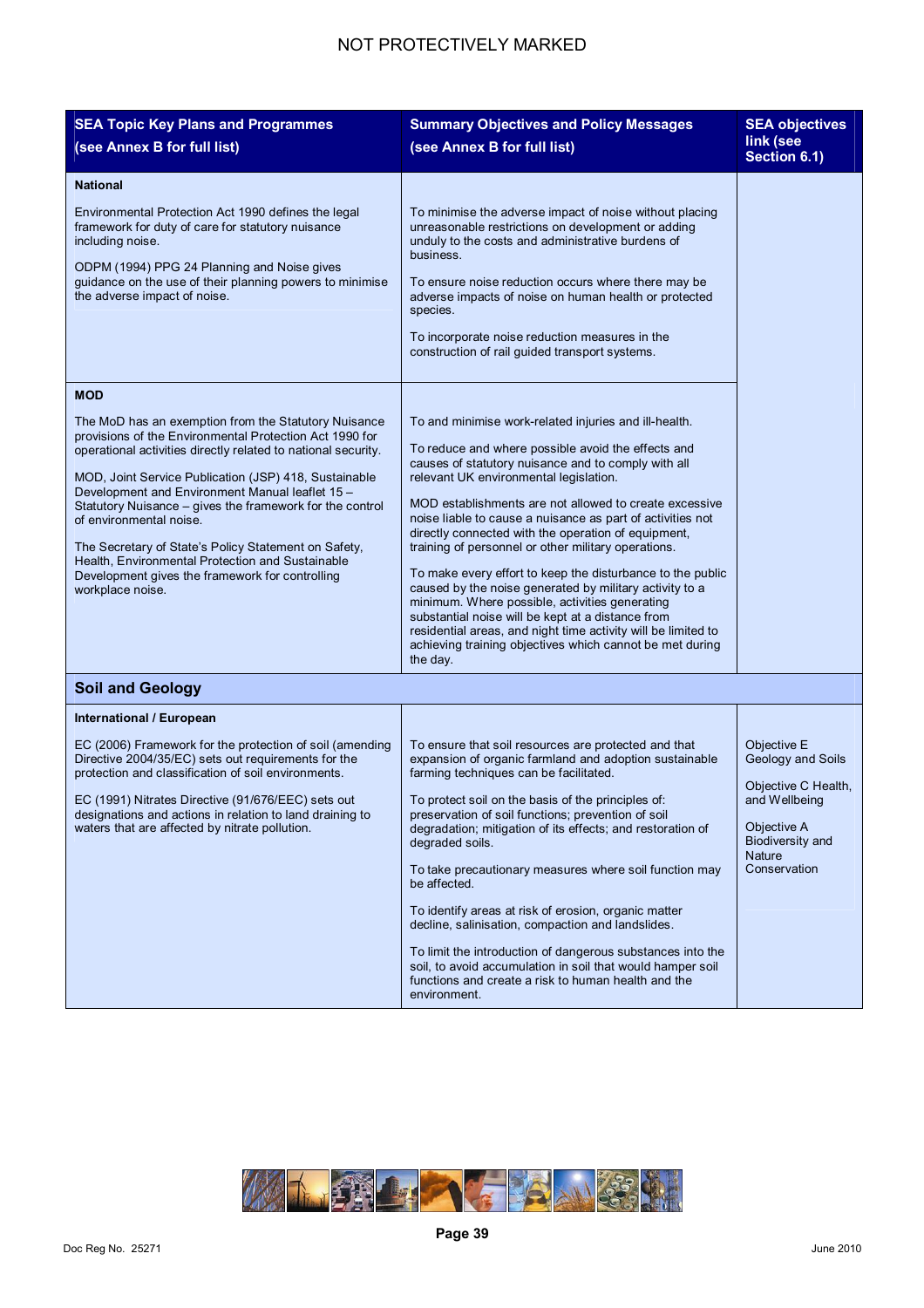| <b>SEA Topic Key Plans and Programmes</b><br>(see Annex B for full list)                                                                                                                                                                                                                                                                                                                                                                                                                                                                                                                                                                                                                                                                                                                                                                                                                                                                                                    | <b>Summary Objectives and Policy Messages</b><br>(see Annex B for full list)                                                                                                                                                                                                                                                                                                                                                                                                                                                                                                                                                                                                                                                                                                     | <b>SEA objectives</b><br>link (see<br>Section 6.1)                                                                                                                                                                          |
|-----------------------------------------------------------------------------------------------------------------------------------------------------------------------------------------------------------------------------------------------------------------------------------------------------------------------------------------------------------------------------------------------------------------------------------------------------------------------------------------------------------------------------------------------------------------------------------------------------------------------------------------------------------------------------------------------------------------------------------------------------------------------------------------------------------------------------------------------------------------------------------------------------------------------------------------------------------------------------|----------------------------------------------------------------------------------------------------------------------------------------------------------------------------------------------------------------------------------------------------------------------------------------------------------------------------------------------------------------------------------------------------------------------------------------------------------------------------------------------------------------------------------------------------------------------------------------------------------------------------------------------------------------------------------------------------------------------------------------------------------------------------------|-----------------------------------------------------------------------------------------------------------------------------------------------------------------------------------------------------------------------------|
| <b>National</b><br>ODPM (2005). PPS9: Biodiversity and Geological<br>Conservation sets out planning principles in relation to<br>conservation of geological features.<br>1995 Environment Act aims to protect and preserve the<br>environment and guard against pollution to land including<br>soils.<br>Contaminated Land (England) Regulations 2006 SI 1380<br>(also equivalents for Scotland, Wales and N.Ireland) sets<br>out provisions relating to the identification and<br>remediation of contaminated land. Identifies sites<br>requiring regulation as 'special sites' and adds land<br>contaminated by radioactive substances to this<br>classification.<br>DCLG (2010) Consultation Paper a new Planning Policy<br>Statement: Planning for a Natural and Health<br>Environment sets out proposed policies in relation to<br>landscape protection, soil and agricultural land quality,<br>forestry, coastal access, heritage coast and the<br>undeveloped coast. | To ensure development takes a strategic approach to the<br>conservation, enhancement and restoration of geology;<br>and where appropriate incorporate design features to<br>beneficial geological features.<br>To ensure contaminated land is identified and remediated<br>where appropriate.<br>To protect and preserve the environment and guard<br>against pollution to land.<br>To preserve, where possible, the best and most versatile<br>agricultural land                                                                                                                                                                                                                                                                                                                |                                                                                                                                                                                                                             |
| <b>MOD</b><br>MOD Sustainable Development Strategy 2008<br>MOD Sustainable Development Report and Action Plan<br>(SDRAP) 2008<br>MOD JSP 418, leaflet $2 -$ Land Contamination $-$ gives the<br>framework for the control of contaminated land.<br>MOD JSP 418, leaflet 14 – Radiation - gives the<br>framework for safely managing land contaminated with<br>sources of ionising radiation.                                                                                                                                                                                                                                                                                                                                                                                                                                                                                                                                                                                | To establish a complete picture of risks associated with<br>land quality across the Defence Estate and have in place<br>robust mechanisms for managing those risks to an<br>acceptable level.<br>To maintain a Corporate EMS based on ISO 14001<br>across the Estate. to maintain a view of the impacts of<br>MOD activities and the impact of land quality on MOD<br>activities.                                                                                                                                                                                                                                                                                                                                                                                                |                                                                                                                                                                                                                             |
| Water                                                                                                                                                                                                                                                                                                                                                                                                                                                                                                                                                                                                                                                                                                                                                                                                                                                                                                                                                                       |                                                                                                                                                                                                                                                                                                                                                                                                                                                                                                                                                                                                                                                                                                                                                                                  |                                                                                                                                                                                                                             |
| International / European<br>European Commission (2000) The Water Framework<br>Directive which establishes a framework for the protection<br>of inland surface waters, transitional waters, coastal water<br>and groundwater.<br>Groundwater Directive (80/68/EEC) which aims to<br>prevent the pollution of groundwater.<br>EU Marine Strategy Framework Directive Marine Strategy<br>Framework Directive (June 2008) aims is to protect the<br>marine environment across Europe to protect the<br>resource base upon which marine-related economic and<br>social activities depend.<br>Drinking Water Directive (98/83/EC) aims to protect the<br>quality of drinking waster across the EU.<br>EU Floods Directive - On the assessment and<br>management of flood risks (2007) aims to reduce and<br>manage the risks that floods pose to human health, the<br>environment, cultural heritage and economic activity.                                                       | To ensure that the water and ecological quality of<br>freshwater and marine environments is enhanced and at<br>least conserved.<br>To ensure sustainable use of water resources and<br>reduced pollution and physical impacts.<br>To facilitate the integrated management of both the<br>coastal zone and River Basin Districts to ensure<br>sustainable use and protection of resources.<br>To encourage the sustainable use of water resources and<br>protect: aquatic ecology, drinking water, and bathing<br>waters.<br>To provide information to the public on bathing water<br>quality.<br>To protect the environment from the adverse effects of<br>urban waste water discharges and discharges from<br>industrial processes.<br>To prevent the pollution of groundwater. | Objective F Water<br>Objective C Health,<br>and Wellbeing<br>Objective L Cultural<br>Heritage<br>Objective H<br><b>Climate Change</b><br>and Energy Use<br>Objective A<br>Biodiversity and<br><b>Nature</b><br>Conservation |
|                                                                                                                                                                                                                                                                                                                                                                                                                                                                                                                                                                                                                                                                                                                                                                                                                                                                                                                                                                             | To protect the marine environment across Europe.                                                                                                                                                                                                                                                                                                                                                                                                                                                                                                                                                                                                                                                                                                                                 |                                                                                                                                                                                                                             |

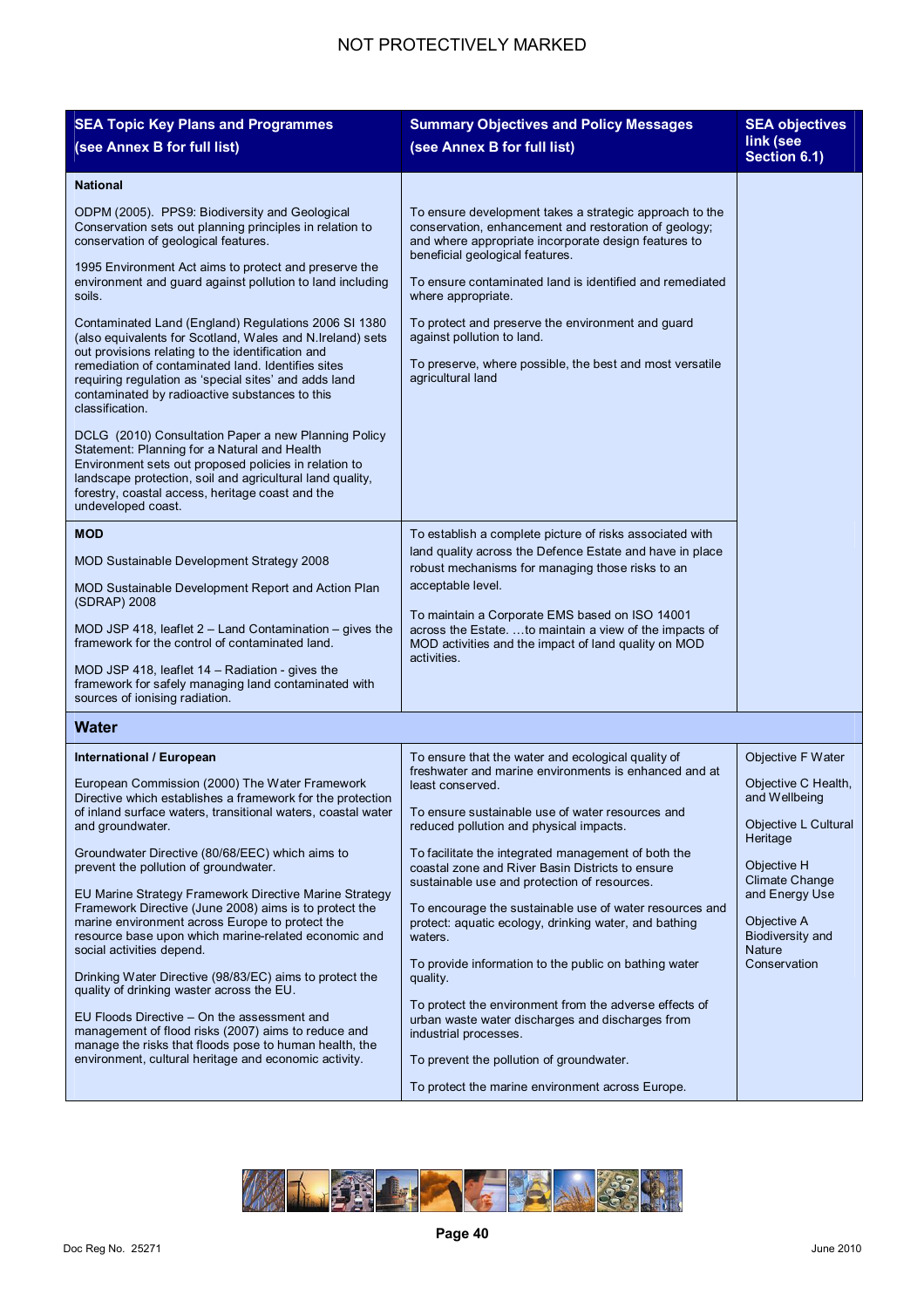| <b>SEA Topic Key Plans and Programmes</b><br>(see Annex B for full list)                                                                                                                               | <b>Summary Objectives and Policy Messages</b><br>(see Annex B for full list)                                                                                                                          | <b>SEA objectives</b><br>link (see<br>Section 6.1) |
|--------------------------------------------------------------------------------------------------------------------------------------------------------------------------------------------------------|-------------------------------------------------------------------------------------------------------------------------------------------------------------------------------------------------------|----------------------------------------------------|
|                                                                                                                                                                                                        | To protect the health of European water consumers                                                                                                                                                     |                                                    |
|                                                                                                                                                                                                        | To reduce and manage the risks that floods pose to<br>human health, the environment, cultural heritage and<br>economic activity.                                                                      |                                                    |
| <b>National</b>                                                                                                                                                                                        |                                                                                                                                                                                                       |                                                    |
| Environment Agency (2009) Water for people and the<br>environment - Water resources strategy for England and<br>Wales.                                                                                 | To protect the water environment in a way that allows it to<br>adjust flexibly to changing climate.                                                                                                   |                                                    |
| Future Water, the Government's Water Strategy for<br>England (Feb 08) sets out objectives for water<br>management and quality to 2030.                                                                 | To reduce pressure on the environment caused by water<br>taken for human use; promote water use efficiency; and<br>protect vital water supply infrastructure.                                         |                                                    |
| DCLG (2006) PPS25: Development and Flood Risk aims<br>to ensure that flood risk is taken into account at all stages<br>in the planning process.                                                        | To reduce the threat of flooding to people and their<br>property; avoid inappropriate development in areas at risk<br>of flooding; and sustainably manage risks from flooding<br>and coastal erosion. |                                                    |
| DCLG (2010) Planning Policy Statement 25 Supplement:<br>Development and Coastal Change sets out planning<br>policies for managing development on coastal areas                                         | To improve the coastal environment particularly in<br>urbanised or despoiled areas.                                                                                                                   |                                                    |
| affected by coastal change.                                                                                                                                                                            | To improve quality of the UK water environment and the<br>ecology which it supports                                                                                                                   |                                                    |
| UK Strategy for Radioactive Discharges 2001-2020<br>(published by Defra in July 2002) aims is to prevent<br>pollution of the maritime area covered by the OSPAR<br>Convention from ionising radiation. | To prevent pollution of the maritime area covered by the<br>OSPAR Convention from ionising radiation.                                                                                                 |                                                    |
|                                                                                                                                                                                                        | To ensure that policies and decisions in coastal areas are<br>based on an understanding of coastal change over time                                                                                   |                                                    |
|                                                                                                                                                                                                        | To prevent new development from being put at risk from<br>coastal change                                                                                                                              |                                                    |
| <b>MOD</b>                                                                                                                                                                                             |                                                                                                                                                                                                       |                                                    |
| MOD Sustainable Development Strategy 2008                                                                                                                                                              | To ensure all MOD sites become more water efficient to                                                                                                                                                |                                                    |
| MOD Sustainable Development Report and Action Plan<br>(SDRAP) 2008                                                                                                                                     | comply with Government and MOD targets.                                                                                                                                                               |                                                    |
| MOD JSP 418, leaflet $19 - W$ ater Pollution Land $-$ gives<br>the framework for the protection of water from pollution.                                                                               | To conduct activities in accordance with government<br>policy and to comply with the letter and spirit of<br>environmental law.                                                                       |                                                    |
| MOD JSP 418, leaflet 10 - Marine Environmental<br>Legislation - gives a framework for the operation of<br>coastal defence sites.                                                                       | To support the aims and objectives of the UK Marine Bill,<br>with exceptions negotiated solely to support operational<br>capability or retain classified information.                                 |                                                    |
|                                                                                                                                                                                                        |                                                                                                                                                                                                       |                                                    |
| Air                                                                                                                                                                                                    |                                                                                                                                                                                                       |                                                    |
| International / European                                                                                                                                                                               |                                                                                                                                                                                                       |                                                    |
| EC Ambient Air Quality and Cleaner Air for Europe (2008)<br>(Directive 2008/50/EC) defines and establishes objectives                                                                                  | To promote cleaner transport technologies and manage<br>the demand for transport to prevent detrimental effects to                                                                                    | Objective G Air                                    |
| for ambient air quality to avoid, prevent or reduce harmful<br>effects on human health and the environment.                                                                                            | human health from air pollution.                                                                                                                                                                      | Objective C Health,<br>and Wellbeing               |
| European Commission (1996) Air Quality Framework<br>Directive (Directive 96/62/EC) sets mandatory limits or<br>reductions for 11 air pollutants.                                                       | To ensure that air quality is enhanced or at least<br>maintained and ensure that measures are adopted to<br>support continued air quality standards                                                   | Objective I<br>Transport                           |
| EU Thematic Strategy on Air Quality (2005) sets out the<br>CAFÉ Programme which aims to establish a longterm,                                                                                          | To monitor and reduce trans-boundary atmospheric<br>pollution.                                                                                                                                        | Objective A<br>Biodiversity and<br><b>Nature</b>   |
|                                                                                                                                                                                                        | To ensure that information on ambient air quality is made                                                                                                                                             |                                                    |

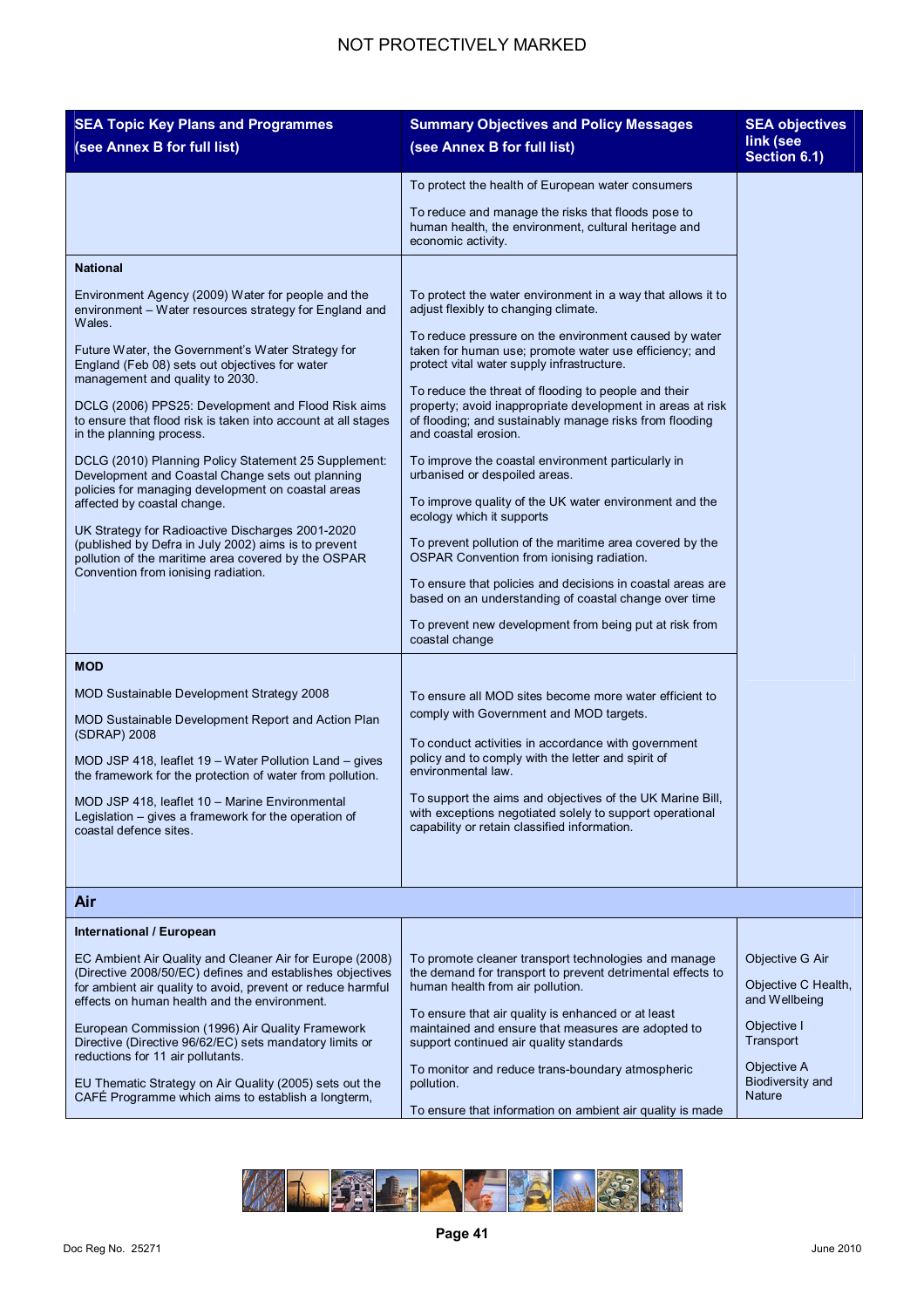| <b>SEA Topic Key Plans and Programmes</b>                                                                                                                                                  | <b>Summary Objectives and Policy Messages</b>                                                                                                                                                                  | <b>SEA objectives</b>                              |
|--------------------------------------------------------------------------------------------------------------------------------------------------------------------------------------------|----------------------------------------------------------------------------------------------------------------------------------------------------------------------------------------------------------------|----------------------------------------------------|
| (see Annex B for full list)                                                                                                                                                                | (see Annex B for full list)                                                                                                                                                                                    | link (see<br>Section 6.1)                          |
| integrated strategy to tackle air pollution.                                                                                                                                               | available to the public.                                                                                                                                                                                       | Conservation                                       |
| WHO (2005) Health Effects of Transport-Related Air<br>Pollution notes that an increase in car use across the<br>world disproportionately affects the most vulnerable social                | To maintain air quality where it is good and improving it in<br>other cases.                                                                                                                                   |                                                    |
| groups.                                                                                                                                                                                    | To attain levels of air quality that do not give rise to<br>significant negative impacts on and risks to human health<br>and the environment.                                                                  |                                                    |
| <b>National</b>                                                                                                                                                                            |                                                                                                                                                                                                                |                                                    |
| Air Quality Strategy for England, Scotland, Wales and<br>Northern Ireland (2007) identifies potential national policy<br>measures which modelling indicates could give health<br>benefits. | To align with the principles of sustainable development<br>and the importance of controlling and minimising<br>pollution.                                                                                      |                                                    |
| Air Quality Regulations 2000 and The Air Quality<br>(Amendment) Regulations 2002 sets out the air quality<br>objectives for the UK for various air pollutants.                             | To protect and preserve the environment and guard<br>against pollution to air.                                                                                                                                 |                                                    |
| 1995 Environment Act aims to protect and preserve the<br>environment and guard against pollution to air.                                                                                   |                                                                                                                                                                                                                |                                                    |
| <b>MOD</b>                                                                                                                                                                                 | To comply with the provisions of relevant environmental                                                                                                                                                        |                                                    |
| MOD Sustainable Development Strategy 2008                                                                                                                                                  | legislation and work towards reducing the Department's<br>contributions to, and impacts of, air pollution. Crown                                                                                               |                                                    |
| MOD Sustainable Development Report and Action Plan<br>(SDRAP) 2008                                                                                                                         | exemption remains for smoke, but for training and<br>operational purposes only.                                                                                                                                |                                                    |
| The MoD has an exemption from the Statutory Nuisance<br>provisions of the Environmental Protection Act 1990 for<br>operational activities directly related to national security.           | To ensure all establishments operating prescribed<br>processes (that would require an Environmental Permit)<br>comply with the letter and spirit of the statutory<br>requirements.                             |                                                    |
| MOD JSP 418, leaflet 9 - Local Air Quality - and Leaflet<br>15 - Statutory Nuisance - give the framework for the<br>control of air quality from MOD activities.                            | To minimise gaseous and particulate emissions,<br>particularly where they include heavy metals or other<br>substances on the Red List of substances considered<br>particularly harmful in water.               |                                                    |
|                                                                                                                                                                                            | To ensure vehicles comply with emission limits.                                                                                                                                                                |                                                    |
|                                                                                                                                                                                            | To ensure vessels in harbour or close to shore comply<br>with Clean Air legislation.                                                                                                                           |                                                    |
| <b>Climate Change and Energy Use</b>                                                                                                                                                       |                                                                                                                                                                                                                |                                                    |
| International / European                                                                                                                                                                   |                                                                                                                                                                                                                |                                                    |
| United Nations (1997) The UN Framework Convention on<br>Climate Change (UNFCCC) and the Kyoto Protocol to the<br>UNFCCC sets targeted reductions in greenhouse gas<br>emissions.           | To prevent "dangerous" human interference with the<br>climate system, namely through reductions in the<br>emissions of greenhouse gases.                                                                       | Objective H<br><b>Climate Change</b><br>and Energy |
| EU Sixth Environmental Action Plan (2002 – 2012) takes                                                                                                                                     | To promote renewable energy sources.                                                                                                                                                                           | Objective G Air                                    |
| a broad look at the environmental challenges and<br>provides a strategic framework for the Commission's<br>environmental policy up to 2012 including issues of<br>climate change.          | To promote sustainable development with regards to:<br>energy development, efficiency and consumption,<br>transportation, industrial development, terrestrial and<br>marine resource development and land use. | Objective B<br>Population<br>Objective F Water     |
| 2020 Climate and Energy Package (EC, 2008) sets out                                                                                                                                        | To reduce emissions of carbon dioxide and combat the                                                                                                                                                           | Objective A                                        |
| far-reaching proposals aims to deliver the EU's<br>commitments to fight climate change and promote<br>renewable energy up to 2020.                                                         | serious threat of climate change.<br>To help transform Europe into a low-carbon economy and                                                                                                                    | Biodiversity and<br><b>Nature</b><br>Conservation  |

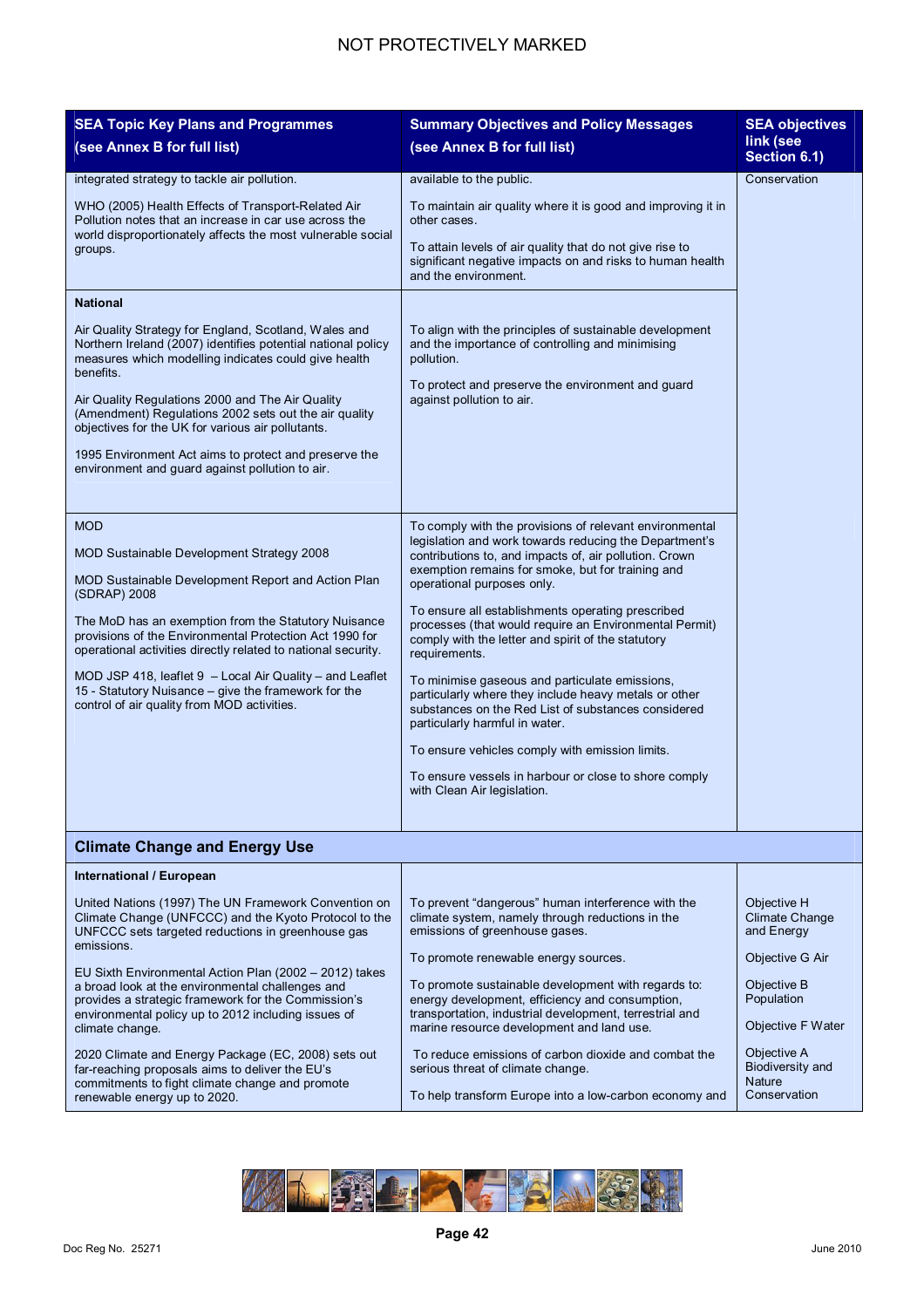| <b>SEA Topic Key Plans and Programmes</b><br>(see Annex B for full list)                                                                                                                                                                                                                                                                                                                                                                                                                                                                                                                                                                                                                                                                                                                                                                                                | <b>Summary Objectives and Policy Messages</b><br>(see Annex B for full list)                                                                                                                                                                                                                                                                                                                                                                                                                                                                                                                                                                                                                                                                                                                                                                                                                                                               | <b>SEA objectives</b><br>link (see<br>Section 6.1)                              |
|-------------------------------------------------------------------------------------------------------------------------------------------------------------------------------------------------------------------------------------------------------------------------------------------------------------------------------------------------------------------------------------------------------------------------------------------------------------------------------------------------------------------------------------------------------------------------------------------------------------------------------------------------------------------------------------------------------------------------------------------------------------------------------------------------------------------------------------------------------------------------|--------------------------------------------------------------------------------------------------------------------------------------------------------------------------------------------------------------------------------------------------------------------------------------------------------------------------------------------------------------------------------------------------------------------------------------------------------------------------------------------------------------------------------------------------------------------------------------------------------------------------------------------------------------------------------------------------------------------------------------------------------------------------------------------------------------------------------------------------------------------------------------------------------------------------------------------|---------------------------------------------------------------------------------|
|                                                                                                                                                                                                                                                                                                                                                                                                                                                                                                                                                                                                                                                                                                                                                                                                                                                                         | increase its energy security.<br>To ensure that energy efficiency measures are put in<br>place and, where possible, renewables are employed to<br>contribute to appropriate Climate Change targets.                                                                                                                                                                                                                                                                                                                                                                                                                                                                                                                                                                                                                                                                                                                                        |                                                                                 |
| <b>National</b><br>UK Climate Change Act 2008 set out a transition towards<br>a low carbon economy in the UK and sets binding targets<br>to achieve an 80% reduction in UK carbon emissions by<br>2050 (against 1990 baseline).<br>Stern Review of the Economics of Climate Change (2007)<br>sets out a wide range of evidence on the impacts of<br>climate change and on the economic costs.<br>DCLG (2007) Planning Policy Statement: Planning and<br>Climate Change - Supplement to Planning Policy<br>Statement 1 aims to deliver sustainable development,<br>and in doing so a full and appropriate response on<br>climate change.<br>DECC (2009) The UK Low Carbon Transition Plan:<br>National Strategy for Climate and Energy<br>ODPM (2004) PPS22: Renewable Energy aims to<br>encourage positive planning which facilitates renewable<br>energy developments. | To improve carbon management and help the transition<br>towards a low carbon economy.<br>To promote climate change risk management in all<br>aspects of business to ensure future resilience for<br>communities, businesses and the environment.<br>To pursue new development in places that are resilient to<br>climate change; and in ways that are consistent with<br>social cohesion and inclusion.<br>To conserve and enhance biodiversity, recognising that<br>the distribution of habitats and species will be affected by<br>climate change.<br>To reduce energy consumption, minimise detrimental<br>effects on the climate from greenhouse gases and<br>maximise resilience to climate change.                                                                                                                                                                                                                                   |                                                                                 |
| <b>MOD</b><br>MOD Sustainable Development Strategy 2008<br>MOD Sustainable Development Report and Action Plan<br>(SDRAP) 2008.<br>MOD JSP 418, leaflet 4 – MOD Climate change Strategy<br>- gives the framework for the control of climate change<br>impacts from, and upon, MOD activities.                                                                                                                                                                                                                                                                                                                                                                                                                                                                                                                                                                            | To be a leader amongst UK Government departments<br>and Defence departments in EU and NATO States in the<br>sustained reduction of CO <sub>2</sub> and other GHG emissions,<br>and to ensure the continued delivery of Defence<br>capability in a changing climate.<br>To ensure that the emissions of the GHGs that result from<br>defence activities are continually reduced, such that<br>Defence will eventually not be a significant contributor to<br>the causes of climate change.<br>To agree and implement an effective process to enable<br>Defence activities to continually adapt to a changing<br>climate, such that Defence capability is not compromised<br>and any potential benefits from the future climate are<br>realised.<br>To reduce dependency on fossil fuels by ensuring that<br>military equipment, estate and services are energy<br>efficient and use low or zero-carbon energy sources<br>where practicable. |                                                                                 |
| <b>Material Assets (Transport)</b>                                                                                                                                                                                                                                                                                                                                                                                                                                                                                                                                                                                                                                                                                                                                                                                                                                      |                                                                                                                                                                                                                                                                                                                                                                                                                                                                                                                                                                                                                                                                                                                                                                                                                                                                                                                                            |                                                                                 |
| International / European<br>European Transport Policy for 2010: A Time to Decide<br>(EC, 2001) outlines the need to improve the quality and<br>effectiveness of transport in Europe.<br>WHO (2000) Transport, Environment and Health notes<br>that road users generate excessive costs to themselves,<br>other individuals and society - through noise, pollution                                                                                                                                                                                                                                                                                                                                                                                                                                                                                                       | To promote renewable energy usage in transport<br>systems.<br>To promote healthy and sustainable transport<br>alternatives.<br>To improve the quality and effectiveness of transport in                                                                                                                                                                                                                                                                                                                                                                                                                                                                                                                                                                                                                                                                                                                                                    | Objective I<br>Transport<br>Objective C Health,<br>and Wellbeing<br>Objective A |
|                                                                                                                                                                                                                                                                                                                                                                                                                                                                                                                                                                                                                                                                                                                                                                                                                                                                         |                                                                                                                                                                                                                                                                                                                                                                                                                                                                                                                                                                                                                                                                                                                                                                                                                                                                                                                                            | <b>Biodiversity and</b>                                                         |

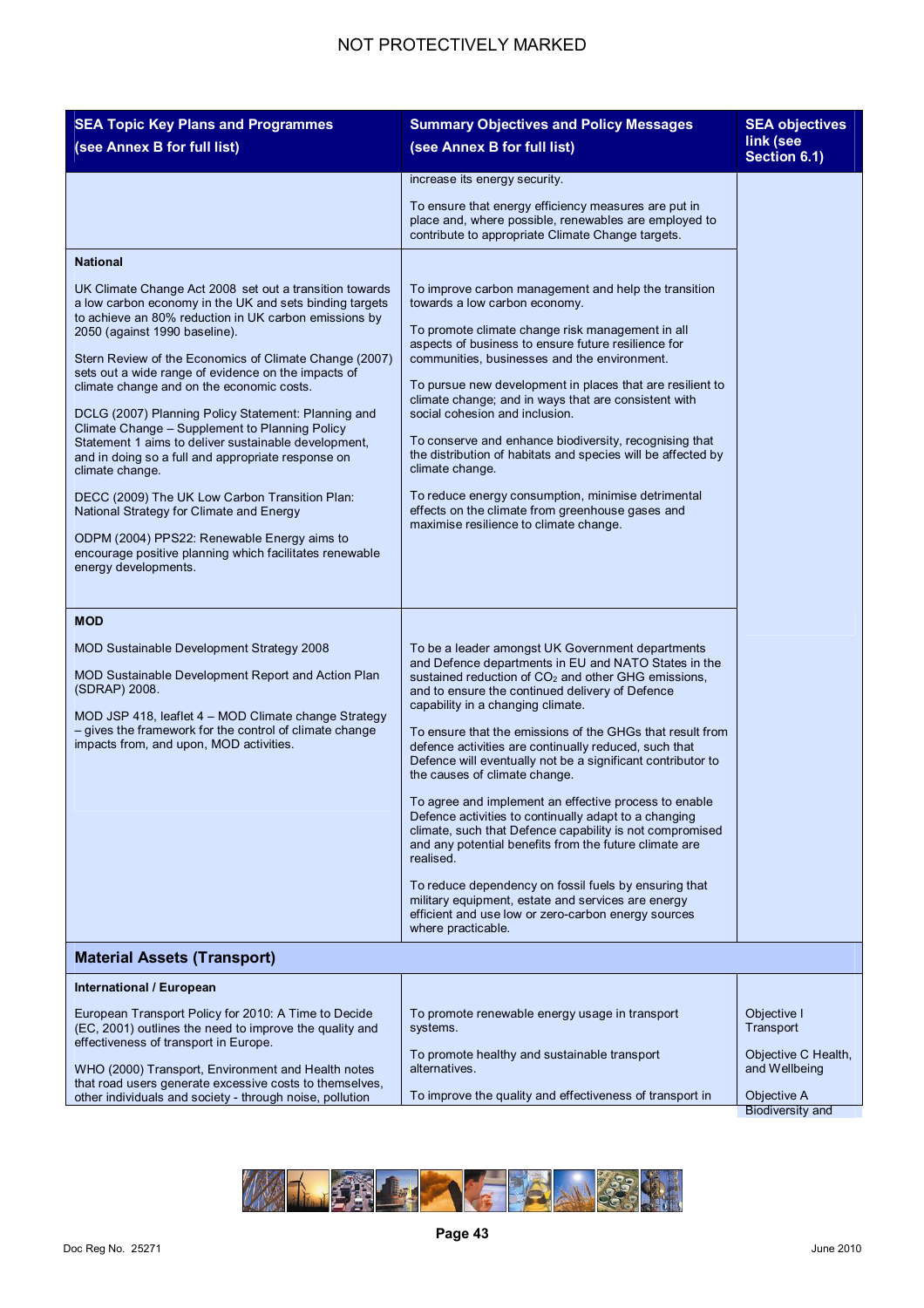| <b>SEA Topic Key Plans and Programmes</b>                                                                                                                                                                                                                                                                                                                                                                                                                                                                                                                                                                                                                                                                                                                                                                                                                                             | <b>Summary Objectives and Policy Messages</b>                                                                                                                                                                                                                                                                                                                                                                                                                                                                                                                                                                                                                | <b>SEA objectives</b>                                     |
|---------------------------------------------------------------------------------------------------------------------------------------------------------------------------------------------------------------------------------------------------------------------------------------------------------------------------------------------------------------------------------------------------------------------------------------------------------------------------------------------------------------------------------------------------------------------------------------------------------------------------------------------------------------------------------------------------------------------------------------------------------------------------------------------------------------------------------------------------------------------------------------|--------------------------------------------------------------------------------------------------------------------------------------------------------------------------------------------------------------------------------------------------------------------------------------------------------------------------------------------------------------------------------------------------------------------------------------------------------------------------------------------------------------------------------------------------------------------------------------------------------------------------------------------------------------|-----------------------------------------------------------|
| (see Annex B for full list)                                                                                                                                                                                                                                                                                                                                                                                                                                                                                                                                                                                                                                                                                                                                                                                                                                                           | (see Annex B for full list)                                                                                                                                                                                                                                                                                                                                                                                                                                                                                                                                                                                                                                  | link (see<br>Section 6.1)                                 |
| and accidents.                                                                                                                                                                                                                                                                                                                                                                                                                                                                                                                                                                                                                                                                                                                                                                                                                                                                        | Europe.                                                                                                                                                                                                                                                                                                                                                                                                                                                                                                                                                                                                                                                      | <b>Nature</b><br>Conservation                             |
| <b>National</b>                                                                                                                                                                                                                                                                                                                                                                                                                                                                                                                                                                                                                                                                                                                                                                                                                                                                       |                                                                                                                                                                                                                                                                                                                                                                                                                                                                                                                                                                                                                                                              | Objective B                                               |
| PPG13 Transport (DfT, 2001) sets out guidance in<br>relation to transport systems.<br>DfT (2008) Delivering a Sustainable Transport System<br>(DaSTS) aims to promote sustainable transport in the UK.<br>DfT (2008) Carbon Pathways: Informing Development of<br>a Carbon Reduction Strategy for Transport aims to<br>promote low carbon transport in the UK.<br>(DfT, 2004)The Future of Transport White Paper – A<br>Network for 2030 sets out the vision for transport for the<br>following 30 years that can meet the challenges of a<br>growing economy and the increasing demand for travel,<br>but that can also achieve environmental objectives.<br>HM Government (2007) PSA Delivery Agreement 5:<br>Deliver Reliable and Efficient Transport Networks that<br>Support Economic Growth sets out a framework for<br>investment in transport to support sustainable economic | To reduce transport's emissions of CO2 and other<br>greenhouse gases, with the desired outcome of<br>minimising climate change.<br>To reduce the risk of death, injury or illness arising from<br>transport, and promote travel modes that are beneficial to<br>health.<br>To promote greater equality of transport opportunity for all<br>citizens,<br>To improve journey time reliability on the strategic road<br>network<br>To improve experiences of travel and reduce barriers to<br>travel by different modes of transport.<br>To support national economic competitiveness and<br>growth, by delivering reliable and efficient transport<br>networks | Population                                                |
| growth.<br><b>MOD</b>                                                                                                                                                                                                                                                                                                                                                                                                                                                                                                                                                                                                                                                                                                                                                                                                                                                                 |                                                                                                                                                                                                                                                                                                                                                                                                                                                                                                                                                                                                                                                              |                                                           |
| <b>MOD Sustainable Development Strategy 2008</b>                                                                                                                                                                                                                                                                                                                                                                                                                                                                                                                                                                                                                                                                                                                                                                                                                                      | To continually reduce emissions from air, road and rail<br>business admin travel by MOD personnel.                                                                                                                                                                                                                                                                                                                                                                                                                                                                                                                                                           |                                                           |
| MOD Sustainable Development Report and Action Plan<br>(SDRAP) 2008.                                                                                                                                                                                                                                                                                                                                                                                                                                                                                                                                                                                                                                                                                                                                                                                                                   | To reduce the use of marine, land and aviation fuels as<br>much as reasonably practicable, without impacting on                                                                                                                                                                                                                                                                                                                                                                                                                                                                                                                                              |                                                           |
| MOD JSP 418, leaflet 16 – Travel and Transport - - gives<br>the framework for managing the environmental impacts of<br>defence-related transport.                                                                                                                                                                                                                                                                                                                                                                                                                                                                                                                                                                                                                                                                                                                                     | operational capability, while at the same time assessing<br>the viability of alternatives to these fuels.<br>To develop a Defence Travel Emissions Strategy with                                                                                                                                                                                                                                                                                                                                                                                                                                                                                             |                                                           |
| MOD JSP 418, leaflet 4 – MOD Climate Change Strategy<br>- gives the framework for achieving greater efficiencies in<br>MOD transport.                                                                                                                                                                                                                                                                                                                                                                                                                                                                                                                                                                                                                                                                                                                                                 | targets and actions for all modes of transport.<br>To reduce dependency on fossil fuels by ensuring that                                                                                                                                                                                                                                                                                                                                                                                                                                                                                                                                                     |                                                           |
|                                                                                                                                                                                                                                                                                                                                                                                                                                                                                                                                                                                                                                                                                                                                                                                                                                                                                       | military equipment, estate and services are energy<br>efficient and use low or zero-carbon energy sources<br>where practicable.                                                                                                                                                                                                                                                                                                                                                                                                                                                                                                                              |                                                           |
|                                                                                                                                                                                                                                                                                                                                                                                                                                                                                                                                                                                                                                                                                                                                                                                                                                                                                       | To eliminate all sources of fluorinated greenhouse gasses<br>and ozone-depleting substances as soon as is technically<br>and economically feasible.                                                                                                                                                                                                                                                                                                                                                                                                                                                                                                          |                                                           |
|                                                                                                                                                                                                                                                                                                                                                                                                                                                                                                                                                                                                                                                                                                                                                                                                                                                                                       | The development of a Defence Travel Emissions Strategy<br>in 2009 will bring with it targets and actions for modes of<br>business transport other than road transport.                                                                                                                                                                                                                                                                                                                                                                                                                                                                                       |                                                           |
| <b>Material Assets (Waste Management)</b>                                                                                                                                                                                                                                                                                                                                                                                                                                                                                                                                                                                                                                                                                                                                                                                                                                             |                                                                                                                                                                                                                                                                                                                                                                                                                                                                                                                                                                                                                                                              |                                                           |
| International / European                                                                                                                                                                                                                                                                                                                                                                                                                                                                                                                                                                                                                                                                                                                                                                                                                                                              |                                                                                                                                                                                                                                                                                                                                                                                                                                                                                                                                                                                                                                                              |                                                           |
| European Commission (2008) Waste Framework<br>Directive (Directive 2008/98/EC) lays down waste<br>management principles such as the "polluter pays<br>principle" or the "waste hierarchy".                                                                                                                                                                                                                                                                                                                                                                                                                                                                                                                                                                                                                                                                                            | To ensure that waste reduction is at the forefront of waste<br>management and where disposal is unavoidable ensure a<br>high level of protection for the environment and human<br>health.                                                                                                                                                                                                                                                                                                                                                                                                                                                                    | Objective J Waste<br>Objective C Health,<br>and Wellbeing |
| EU Thematic Strategy on the Prevention and Recycling of<br>Waste (2002-2012) (to be reviewed in 2010)                                                                                                                                                                                                                                                                                                                                                                                                                                                                                                                                                                                                                                                                                                                                                                                 | To adopt waste management principles such as the<br>"polluter pays principle" and the "waste hierarchy".                                                                                                                                                                                                                                                                                                                                                                                                                                                                                                                                                     | Objective A<br>Biodiversity and<br><b>Nature</b>          |

Council Directive establishing a Community framework for To protect human health and the environment against the nuclear safety of nuclear installations [23/06/2009] harmful effects caused by the collection, transport,

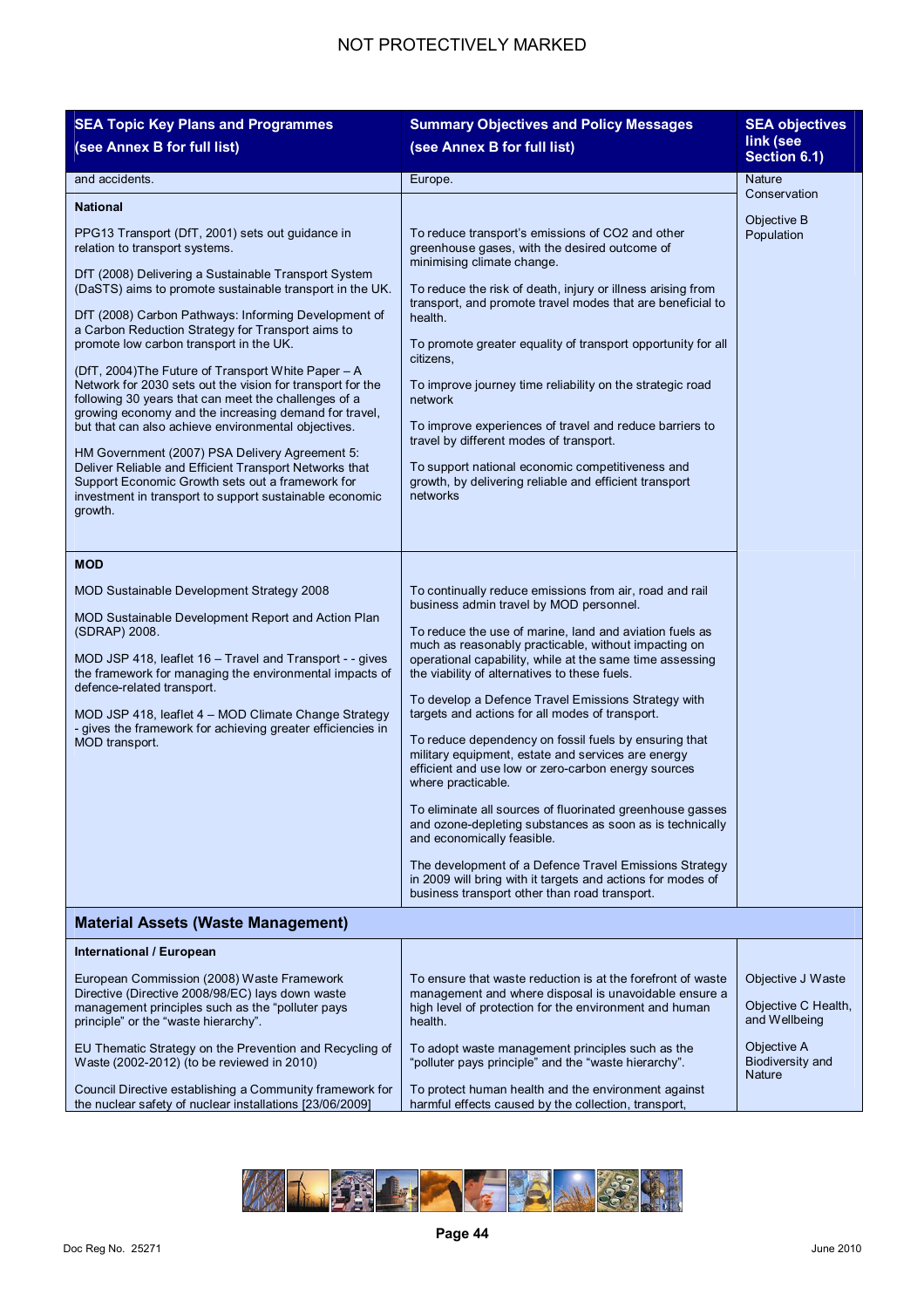| <b>SEA Topic Key Plans and Programmes</b>                                                                                                                                                                                                                                                                                                                                                                                                                                                                                                                                                                                                                                                   | <b>Summary Objectives and Policy Messages</b>                                                                                                                                                                                                                                                                                                                                                                                                                                                                                                                                                                                                                                                                              | <b>SEA objectives</b>     |
|---------------------------------------------------------------------------------------------------------------------------------------------------------------------------------------------------------------------------------------------------------------------------------------------------------------------------------------------------------------------------------------------------------------------------------------------------------------------------------------------------------------------------------------------------------------------------------------------------------------------------------------------------------------------------------------------|----------------------------------------------------------------------------------------------------------------------------------------------------------------------------------------------------------------------------------------------------------------------------------------------------------------------------------------------------------------------------------------------------------------------------------------------------------------------------------------------------------------------------------------------------------------------------------------------------------------------------------------------------------------------------------------------------------------------------|---------------------------|
| (see Annex B for full list)                                                                                                                                                                                                                                                                                                                                                                                                                                                                                                                                                                                                                                                                 | (see Annex B for full list)                                                                                                                                                                                                                                                                                                                                                                                                                                                                                                                                                                                                                                                                                                | link (see<br>Section 6.1) |
| establishes a Community framework to maintain and<br>promote the continuous improvement of nuclear safety<br>and its regulation.<br>Shipments of radioactive waste (Directive 92/3/Euratom)<br>established a system of control and prior authorisation for<br>shipments of radioactive waste, to protect the health of<br>workers and the general public and to avoid illicit traffic of<br>such materials.                                                                                                                                                                                                                                                                                 | treatment, storage and tipping of waste.<br>To help Europe become a recycling society that seeks to<br>avoid waste and uses waste as a resource.<br>To achieve and maintain a high level of nuclear safety<br>through the enhancement of national measures and<br>technical cooperation.<br>To establish and maintain effective defences against<br>radiological hazards in nuclear installations in order to<br>protect people and the environment, etc.<br>To prevent nuclear accidents and limit their<br>consequences.                                                                                                                                                                                                 |                           |
| <b>National</b>                                                                                                                                                                                                                                                                                                                                                                                                                                                                                                                                                                                                                                                                             |                                                                                                                                                                                                                                                                                                                                                                                                                                                                                                                                                                                                                                                                                                                            |                           |
| ODPM (2005) PPS10 Planning for Sustainable Waste<br>Management sets out key planning objectives for waste<br>management.<br>Ionising Radiations Regulations 1999 SI 3232 requires<br>employers to protect employees and other people against<br>ionising radiation arising from work with radioactive<br>substances and other sources of ionising radiation.<br>Radioactive Material (Road Transport) (Amendment)<br>Regulations 2003 SI 1867 sets out measures to regulate<br>the transportation of radioactive material by road.                                                                                                                                                          | To decouple waste growth (in all sectors) from economic<br>growth and put more emphasis on waste prevention and<br>re-use.<br>To increase diversion from landfill of municipal and non-<br>municipal waste and secure better integration of<br>treatment for all waste.<br>To increase recycling of resources and recovery of<br>energy from residual waste using a mix of technologies.<br>To ensure waste is disposed of as near as possible to the<br>place of production.<br>To ensure the layout and design of new development<br>should support sustainable waste management.<br>To ensure workers and the public are protected from<br>ionising radiation.<br>To ensure radioactive material is safely transported. |                           |
| <b>MOD</b><br>MOD Sustainable Waste Management Strategy 2007<br>details MOD's vision for sustainable waste management<br>(excluding explosive and radiological wastes).<br>MOD Sustainable Development Strategy 2008<br>MOD Sustainable Development Report and Action Plan<br>(SDRAP) 2008 updates the above strategy.<br>MOD JSP 418, leaflet 18 -Waste Management- gives the<br>framework for managing defence-related wastes.<br>MOD JSP 418, leaflet $14$ – Radiation – gives the<br>framework for the safe environmental management of<br>ionising radiation.<br>MOD JSP 392, Radiation Safety Handbook (2008)<br>Provides MOD policy on the safe management of<br>radioactive wastes. | To recover and recycle more waste than we send to<br>landfill by 2012.<br>To become a zero waste to landfill organisation by 2020.<br>To justify the use of ionising radiations before their<br>introduction and to reduce exposure of the workforce,<br>members of the public and the environment to levels<br>which are as low as reasonably practicable (ALARP).<br>The production of all waste streams (both hazardous and<br>non-hazardous waste) from all units and/or<br>establishments must be reduced and minimised.<br>To manage waste in accordance with the Waste<br>Hierarchy and waste management options must move to<br>the preferred options of waste reduction and re-use.                               |                           |

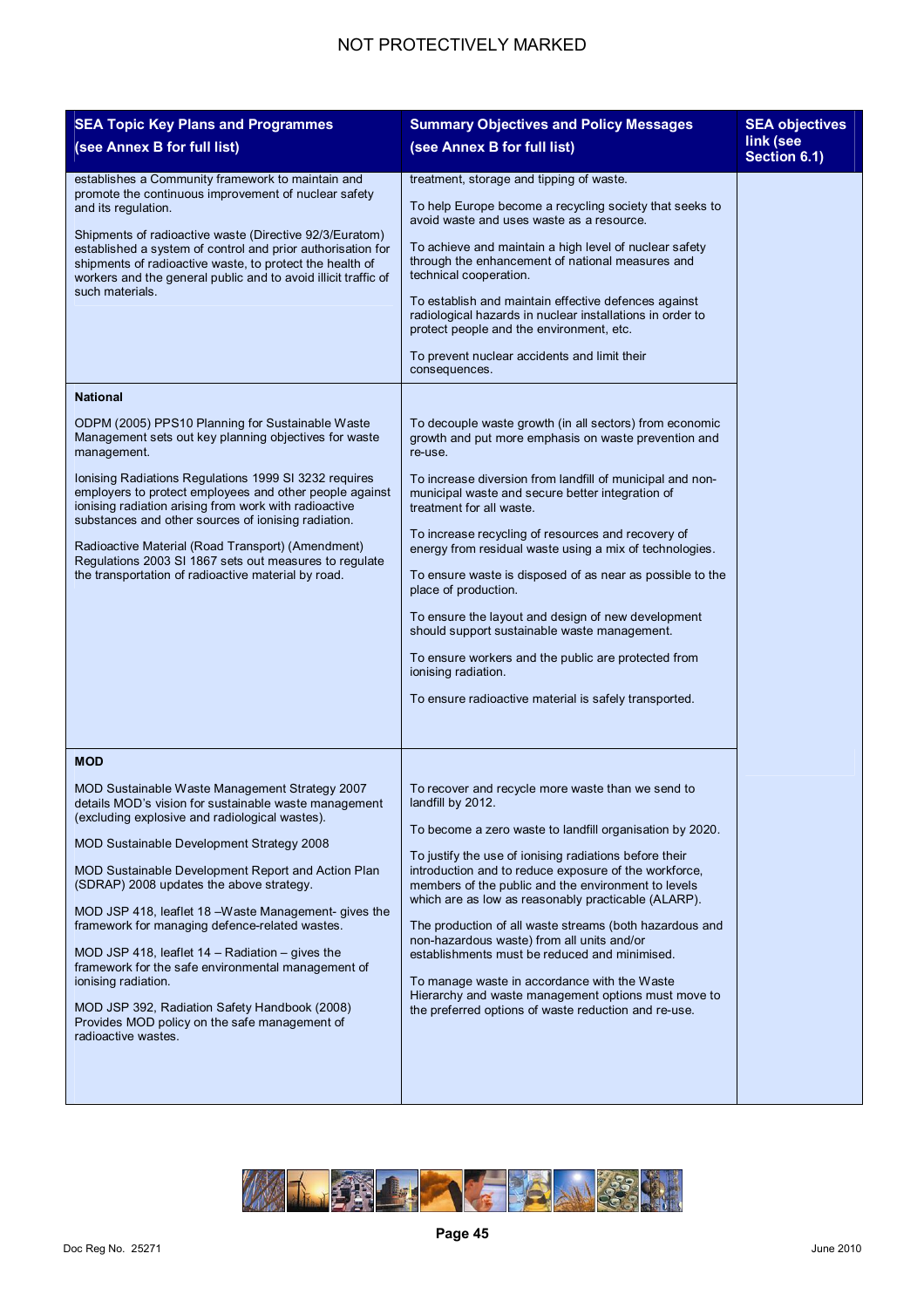| <b>SEA Topic Key Plans and Programmes</b>                                                                                                                                                                                                                                                                                                                                                                                                                                                                                                                                                                                                                                                                                                                                                                                                                                                                                                                                                                                                                                                                                                                                                                               | <b>Summary Objectives and Policy Messages</b>                                                                                                                                                                                                                                                                                                                                                                                                                                                                                                                                                                                                                                                                                                                                                                                                                                                                                                                                                                                                                                                                                                                                                                                                                                                                                                                                                                                                                                                                                                                                                       | <b>SEA objectives</b>                                                                                                                      |
|-------------------------------------------------------------------------------------------------------------------------------------------------------------------------------------------------------------------------------------------------------------------------------------------------------------------------------------------------------------------------------------------------------------------------------------------------------------------------------------------------------------------------------------------------------------------------------------------------------------------------------------------------------------------------------------------------------------------------------------------------------------------------------------------------------------------------------------------------------------------------------------------------------------------------------------------------------------------------------------------------------------------------------------------------------------------------------------------------------------------------------------------------------------------------------------------------------------------------|-----------------------------------------------------------------------------------------------------------------------------------------------------------------------------------------------------------------------------------------------------------------------------------------------------------------------------------------------------------------------------------------------------------------------------------------------------------------------------------------------------------------------------------------------------------------------------------------------------------------------------------------------------------------------------------------------------------------------------------------------------------------------------------------------------------------------------------------------------------------------------------------------------------------------------------------------------------------------------------------------------------------------------------------------------------------------------------------------------------------------------------------------------------------------------------------------------------------------------------------------------------------------------------------------------------------------------------------------------------------------------------------------------------------------------------------------------------------------------------------------------------------------------------------------------------------------------------------------------|--------------------------------------------------------------------------------------------------------------------------------------------|
| (see Annex B for full list)                                                                                                                                                                                                                                                                                                                                                                                                                                                                                                                                                                                                                                                                                                                                                                                                                                                                                                                                                                                                                                                                                                                                                                                             | (see Annex B for full list)                                                                                                                                                                                                                                                                                                                                                                                                                                                                                                                                                                                                                                                                                                                                                                                                                                                                                                                                                                                                                                                                                                                                                                                                                                                                                                                                                                                                                                                                                                                                                                         | Section 6.1)                                                                                                                               |
| <b>Material Assets (Land Use and Materials)</b>                                                                                                                                                                                                                                                                                                                                                                                                                                                                                                                                                                                                                                                                                                                                                                                                                                                                                                                                                                                                                                                                                                                                                                         |                                                                                                                                                                                                                                                                                                                                                                                                                                                                                                                                                                                                                                                                                                                                                                                                                                                                                                                                                                                                                                                                                                                                                                                                                                                                                                                                                                                                                                                                                                                                                                                                     |                                                                                                                                            |
| International / European<br>European Sustainable Development Strategy (2006) aims<br>to promote sustainable consumption and production.<br>United Nations World Summit on Sustainable<br>Development, Johannesburg (2002) Commitments arising<br>from Johannesburg Summit proposes broad principles<br>which should underlie sustainable development and<br>growth.<br><b>National</b><br>ODPM (2005) Planning Policy Statement (PPS) 1:<br>Delivering Sustainable Development sets out the<br>Government's vision for planning, and the key policies<br>and principles that should underpin the planning system.<br>ODPM (2004) PPS7: Sustainable Development in Rural<br>Areas sets out Government objectives for rural area.<br>UK Government Sustainable Procurement Action Plan<br>(2007) aims for a sustainably built and managed central<br>government estate that minimises carbon emissions,<br>waste and water consumption and increases energy<br>efficiency.<br>UK Government Sustainable Development Strategy:<br>Securing the Future (2005) and the UK's Shared<br>Framework for Sustainable Development, One Future -<br>Different Paths (2005) set out guiding sustainability<br>principles for the UK. | To adopt a sustainable approach to land use though<br>consideration of: economic development, social inclusion,<br>environmental protection and prudent use of resources.<br>To promote establishment of a multi centre regional<br>organisation structures and balanced urban system.<br>To improve housing affordability in the market sector and<br>ensure appropriate social housing availability.<br>To develop and support successful, thriving, safer and<br>inclusive urban and rural communities.<br>To promote and enhance existing centres, by focusing<br>development in such centres and encouraging a wide<br>range of services in a good environment, accessible to<br>all.<br>To encourage well-designed and greener homes, linked<br>to good schools, transport and healthcare.<br>To promote development of previously developed land.<br>To achieve a sustainably built and managed central<br>government estate that minimises carbon emissions,<br>waste and water consumption and increases energy<br>efficiency.<br>To achieve sustainably built and managed properties and<br>roads throughout the public sector.<br>To implement government supply-chains and public<br>services that are increasingly low carbon, low waste and<br>water efficient, which respect biodiversity and deliver<br>wider sustainable development goals.<br>To adopt an integrated approach to sustainable<br>development which includes: economic development;<br>social inclusion; environmental protection; and prudent<br>use of resources.<br>To engage in positive planning and proactive | link (see<br>Objective K Land<br>Use and Materials<br>Objective B<br>Population<br>Objective A<br><b>Biodiversity and</b><br><b>Nature</b> |
|                                                                                                                                                                                                                                                                                                                                                                                                                                                                                                                                                                                                                                                                                                                                                                                                                                                                                                                                                                                                                                                                                                                                                                                                                         | management of development, rather than simply<br>regulation and control.<br>To have a planning system this is transparent, accessible<br>and accountable.<br>To promote more sustainable patterns of development.                                                                                                                                                                                                                                                                                                                                                                                                                                                                                                                                                                                                                                                                                                                                                                                                                                                                                                                                                                                                                                                                                                                                                                                                                                                                                                                                                                                   |                                                                                                                                            |
|                                                                                                                                                                                                                                                                                                                                                                                                                                                                                                                                                                                                                                                                                                                                                                                                                                                                                                                                                                                                                                                                                                                                                                                                                         | To raise the quality of life and the environment in rural<br>areas.                                                                                                                                                                                                                                                                                                                                                                                                                                                                                                                                                                                                                                                                                                                                                                                                                                                                                                                                                                                                                                                                                                                                                                                                                                                                                                                                                                                                                                                                                                                                 |                                                                                                                                            |

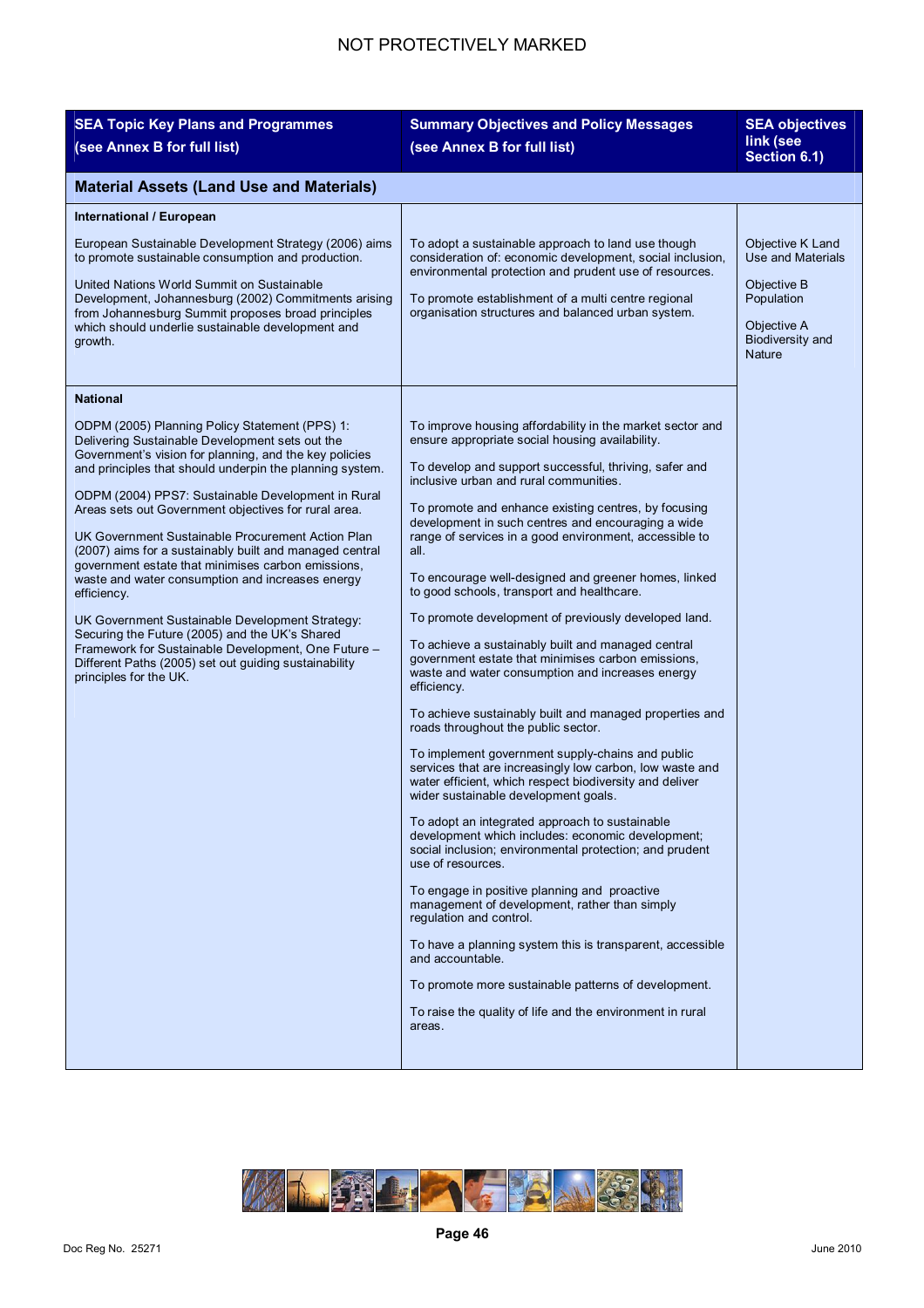| <b>SEA Topic Key Plans and Programmes</b><br>(see Annex B for full list)                                                                                                                                                                                                                                                                                                         | <b>Summary Objectives and Policy Messages</b><br>(see Annex B for full list)                                                                                                                                                                                                                                                                                                                                                                                                                                                                                                                                                                                                                                                                                                                                                                                                                                                                       | <b>SEA objectives</b><br>link (see<br>Section 6.1) |
|----------------------------------------------------------------------------------------------------------------------------------------------------------------------------------------------------------------------------------------------------------------------------------------------------------------------------------------------------------------------------------|----------------------------------------------------------------------------------------------------------------------------------------------------------------------------------------------------------------------------------------------------------------------------------------------------------------------------------------------------------------------------------------------------------------------------------------------------------------------------------------------------------------------------------------------------------------------------------------------------------------------------------------------------------------------------------------------------------------------------------------------------------------------------------------------------------------------------------------------------------------------------------------------------------------------------------------------------|----------------------------------------------------|
| <b>MOD</b><br>MOD Sustainable Development Strategy 2008<br>MOD Sustainable Development Report and Action Plan<br>(SDRAP) 2008.<br>MOD JSP 418, Chapter 17 - Sustainable Procurement -<br>details MOD policy on materials and supply chain<br>integrity.<br>MOD JSP 434, Defence Construction in the Built<br>Environment<br>MOD Sustainable Procurement Strategy 2009 (in draft) | To procure, use and dispose of its estate, equipment,<br>goods and services in a way that meets Government<br>sustainable development objectives and targets, whilst<br>ensuring the continued effective delivery of Defence<br>capability.<br>To become a national leader in sustainable procurement<br>by 2009.<br>To embed Sustainable Procurement in all aspects of<br>MOD acquisition and throughout the Defence supply<br>chain.<br>To deliver sustainable defence buildings (through the<br>application of Office of Government Commerce (OGC)<br>minimum procurement standards, including the<br>application of BREEAM standards or equivalent.<br>To improve effectiveness within the context of practicality,<br>achievability and value for money on an ongoing basis.<br>To provide economic, environmental and social<br>justification for any decision to procure new facilities as<br>opposed to the re-use of existing facilities. |                                                    |
|                                                                                                                                                                                                                                                                                                                                                                                  | To ensure that procurement strategies take full account of<br>economic, environmental and social impacts.                                                                                                                                                                                                                                                                                                                                                                                                                                                                                                                                                                                                                                                                                                                                                                                                                                          |                                                    |
| <b>Cultural Heritage</b>                                                                                                                                                                                                                                                                                                                                                         |                                                                                                                                                                                                                                                                                                                                                                                                                                                                                                                                                                                                                                                                                                                                                                                                                                                                                                                                                    |                                                    |
| International / European                                                                                                                                                                                                                                                                                                                                                         |                                                                                                                                                                                                                                                                                                                                                                                                                                                                                                                                                                                                                                                                                                                                                                                                                                                                                                                                                    |                                                    |
| European Convention on the Protection of the<br>Archaeological Heritage 1992 establishes archaeological<br>definitions and protection.<br>UNESCO Convention concerning the Protection of the<br>World Cultural and Natural Heritage (1972) defines the<br>natural or cultural sites which can be considered for<br>inscription on the World Heritage List.                       | To identify, protect and preserving potential sites of World<br>Heritage.<br>To protect and sustain the historic environment for the<br>benefit of current and future generations<br>To identify and protect important heritage features.<br>To collect and disseminate scientific information on<br>cultural and archaeological heritage to aid conservation<br>and public awareness.                                                                                                                                                                                                                                                                                                                                                                                                                                                                                                                                                             | Objective L Cultural<br>Heritage                   |

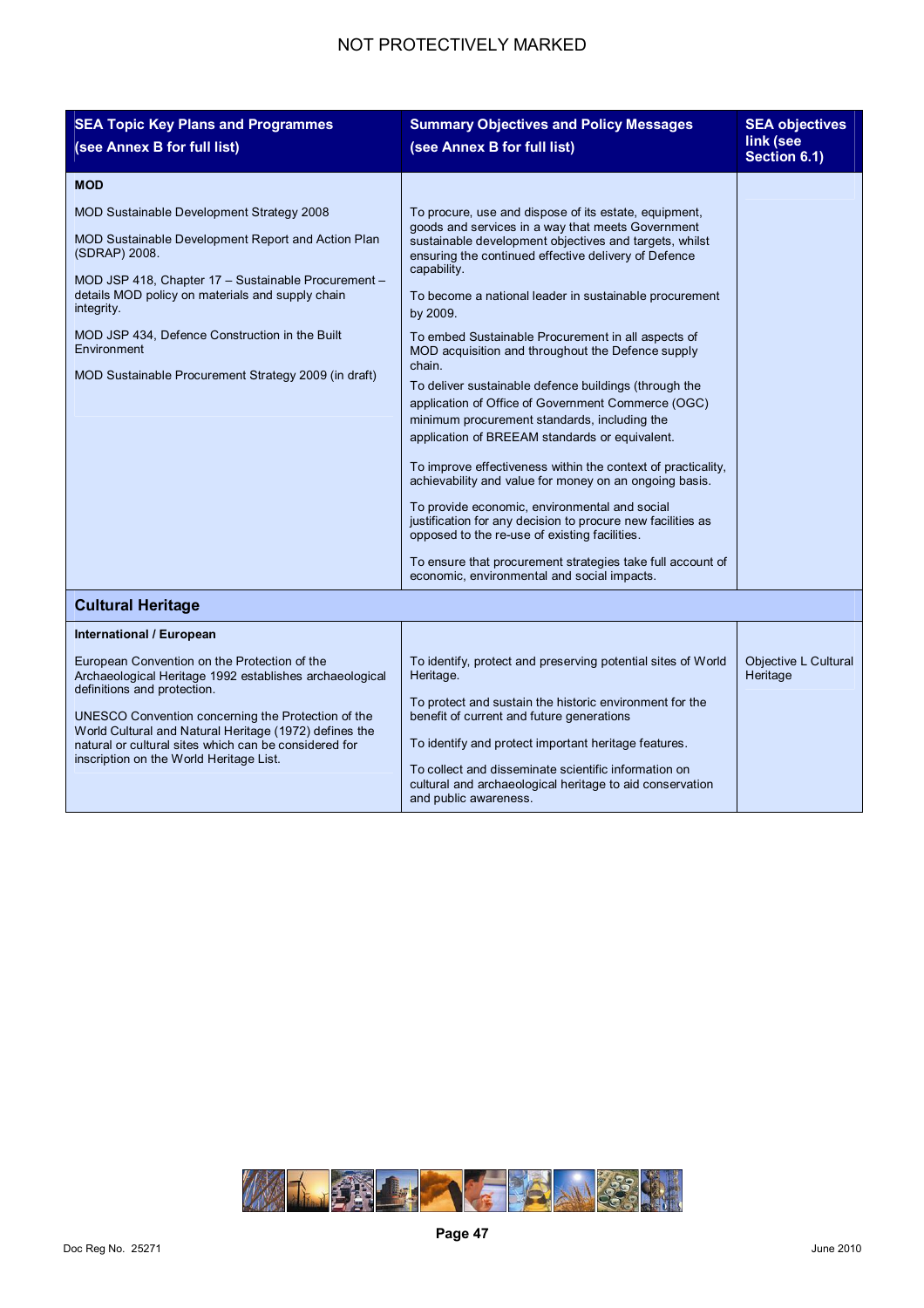| <b>SEA Topic Key Plans and Programmes</b>                                                                                                                                                                                      | <b>Summary Objectives and Policy Messages</b>                                                                                                                                                                                                                                                                                                  | <b>SEA objectives</b>                                                                                                |
|--------------------------------------------------------------------------------------------------------------------------------------------------------------------------------------------------------------------------------|------------------------------------------------------------------------------------------------------------------------------------------------------------------------------------------------------------------------------------------------------------------------------------------------------------------------------------------------|----------------------------------------------------------------------------------------------------------------------|
| (see Annex B for full list)                                                                                                                                                                                                    | (see Annex B for full list)                                                                                                                                                                                                                                                                                                                    | link (see<br>Section 6.1)                                                                                            |
| <b>National</b>                                                                                                                                                                                                                |                                                                                                                                                                                                                                                                                                                                                |                                                                                                                      |
| ODPM (1994) PPG15: Planning and the Historic<br>Environment makes provision for the protection of the<br>historic environment.                                                                                                 | To protect listed buildings, scheduled monuments and<br>buildings within conservation areas.                                                                                                                                                                                                                                                   |                                                                                                                      |
| ODPM (1990) PPG16: Archaeology and Planning outlines<br>guidance in relation to archaeological protection.                                                                                                                     | To protect and promote stewardship of the historic<br>environment.                                                                                                                                                                                                                                                                             |                                                                                                                      |
| Ancient Monuments and Archaeological Areas Act (1979)<br>provides for the scheduling of ancient monuments and<br>protection of archaeological sites.                                                                           | To promote positive planning and management to bring<br>about sensible solutions to the treatment of sites with<br>archaeological remains and to reduce the areas of<br>potential conflict between development and preservation.                                                                                                               |                                                                                                                      |
| The Planning (Listed Buildings and Conservation Areas)<br>Act (1990) outlines the level of protection received by<br>listed buildings, scheduled monuments and buildings<br>within conservation areas.                         | To adopt a presumption in favour of the physical<br>preservation of nationally important archaeological<br>remains and their settings, whether scheduled or not.                                                                                                                                                                               |                                                                                                                      |
| Protection of Wrecks Act 1973 makes provision for the<br>protection of heritage features associated with wrecks on                                                                                                             | To protect shipwreck features of historical, archaeological<br>or artistic importance.                                                                                                                                                                                                                                                         |                                                                                                                      |
| the seabed.<br>English Heritage: Conservation Principles, Policies and<br>Guidance for the Sustainable Management of the Historic<br>Environment (2008) provides guidance on all aspects of<br>England's historic environment. | To safeguard internationally and nationally designated<br>historically or culturally significant sites.                                                                                                                                                                                                                                        |                                                                                                                      |
| <b>MOD</b>                                                                                                                                                                                                                     |                                                                                                                                                                                                                                                                                                                                                |                                                                                                                      |
| MOD Sustainable Development Strategy 2008                                                                                                                                                                                      | To conserve and enhance the historic environment for the                                                                                                                                                                                                                                                                                       |                                                                                                                      |
| MOD Sustainable Development Report and Action Plan<br>(SDRAP) 2008.                                                                                                                                                            | benefit of future generations and to reflect the ethos and<br>heritage of the MOD.                                                                                                                                                                                                                                                             |                                                                                                                      |
| MOD SOGE Strategic Statement on Heritage.                                                                                                                                                                                      | To promote the sustainable use of our historic<br>environment, in recognition of its importance as an<br>integral part of cultural heritage and the role it plays in<br>supporting defence capability.                                                                                                                                         |                                                                                                                      |
|                                                                                                                                                                                                                                | Adopt the Department for Culture Media and Sport's<br>Protocol for the Care of the Historic Government Estate.<br>Where responsibility for management of historic property<br>is transferred to the private sector, for example through<br>PPP/PFI arrangements, the Protocol standards will be<br>incorporated into contractual arrangements. |                                                                                                                      |
| <b>Landscape and Townscape</b>                                                                                                                                                                                                 |                                                                                                                                                                                                                                                                                                                                                |                                                                                                                      |
| International / European                                                                                                                                                                                                       |                                                                                                                                                                                                                                                                                                                                                |                                                                                                                      |
| European Landscape Convention of 2000 promotes<br>protection, management and planning of landscapes<br>throughout Europe.                                                                                                      | Ensure that development is 'appropriate' particularly in<br>relation to protected landscapes.<br>To protect, manage and plan landscapes throughout<br>Europe.                                                                                                                                                                                  | Objective N<br>Landscape and<br>Townscape<br>Objective A<br><b>Biodiversity and</b><br><b>Nature</b><br>Conservation |
|                                                                                                                                                                                                                                |                                                                                                                                                                                                                                                                                                                                                | Objective B<br>Population                                                                                            |

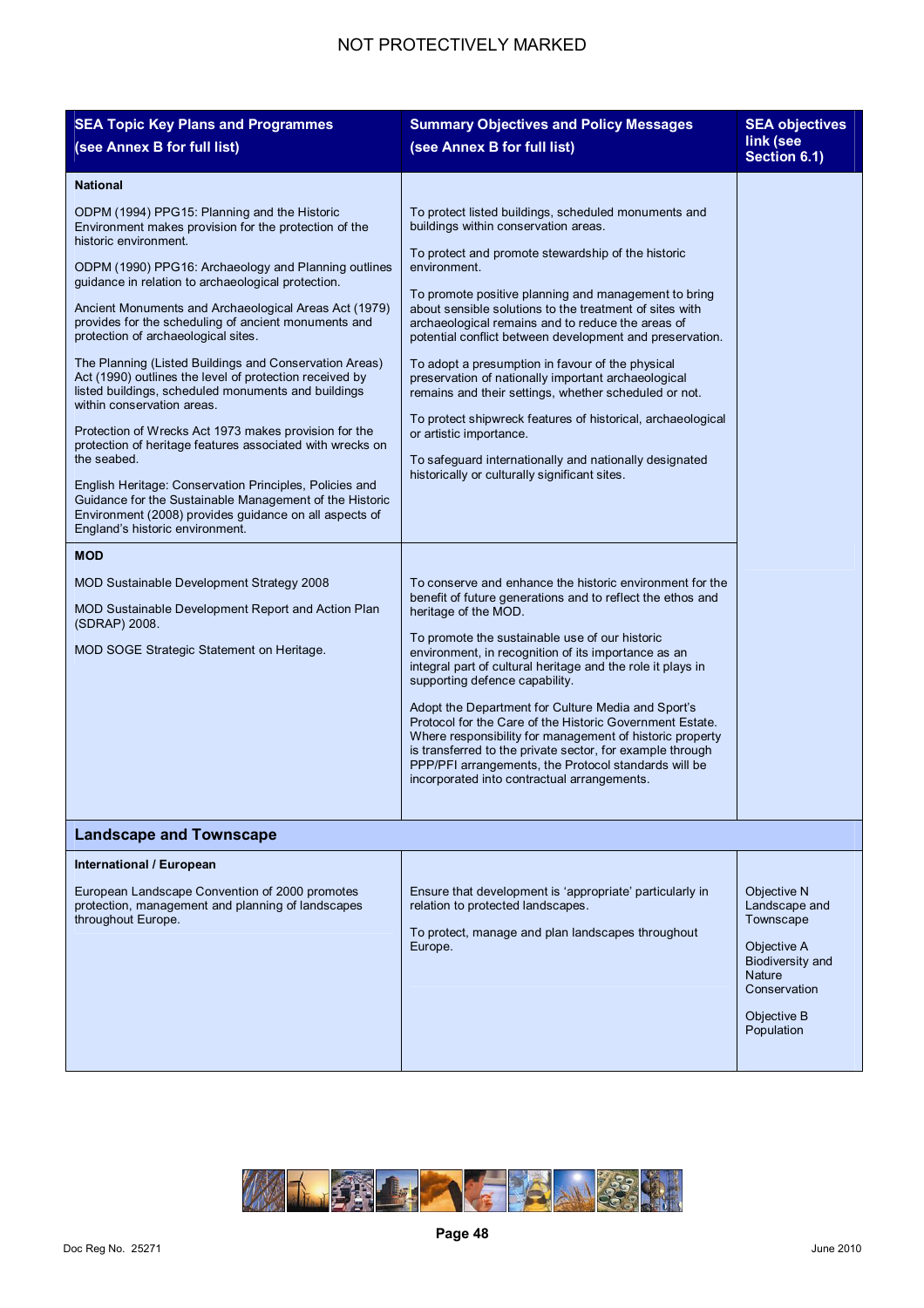| <b>SEA Topic Key Plans and Programmes</b><br>(see Annex B for full list)                                                                                                                                                                                                                                                                                                                                                                                                                                                                                                                                                                                                                                                                | <b>Summary Objectives and Policy Messages</b><br>(see Annex B for full list)                                                                                                                                                                                                                                                                                                                                                                                         | <b>SEA objectives</b><br>link (see<br>Section 6.1) |
|-----------------------------------------------------------------------------------------------------------------------------------------------------------------------------------------------------------------------------------------------------------------------------------------------------------------------------------------------------------------------------------------------------------------------------------------------------------------------------------------------------------------------------------------------------------------------------------------------------------------------------------------------------------------------------------------------------------------------------------------|----------------------------------------------------------------------------------------------------------------------------------------------------------------------------------------------------------------------------------------------------------------------------------------------------------------------------------------------------------------------------------------------------------------------------------------------------------------------|----------------------------------------------------|
| <b>National</b><br>PPG 2: Green Belts (ODPM, 1995, Amended 2001)<br>provides quidance on maintaining and enhancing<br>attractive landscapes.<br>ODPM (2002) PPG17: Planning for Open Space, Sport<br>and Recreation provides quidance on the development of<br>managed open areas.<br>The Natural Environment and Rural Communities (NERC)<br>Act 2006 makes provisions about the natural environment<br>and rural communities.<br>DCLG (2010) Consultation Paper a new Planning Policy<br>Statement: Planning for a Natural and Health<br>Environment sets out proposed policies in relation to<br>landscape protection, soil and agricultural land quality,<br>forestry, coastal access, heritage coast and the<br>undeveloped coast. | To provide public access to the countryside and promote<br>sustainable farming and protection of wildlife.<br>To retain attractive landscapes, and enhance landscapes<br>near to where people live.<br>To improve damaged and derelict land around towns.<br>To retain land in agricultural, forestry and related uses.                                                                                                                                              |                                                    |
| <b>MOD</b><br>MOD, Joint Service Publication (JSP) 362 - Defence<br>Lands Handbook aims to set out defence estate<br>management policy.                                                                                                                                                                                                                                                                                                                                                                                                                                                                                                                                                                                                 | To promote the objectives of statutory designated areas<br>(National Parks and AONBs) wherever possible.<br>In respect of landscape designations, reasonable<br>measures should be undertaken to mitigate the impacts<br>of any development proposals on landscape character.<br>Management of sites should seek to maintain the<br>character of the landscape by safeguarding and, where<br>practicable, enhancing or developing significant<br>landscape features. |                                                    |

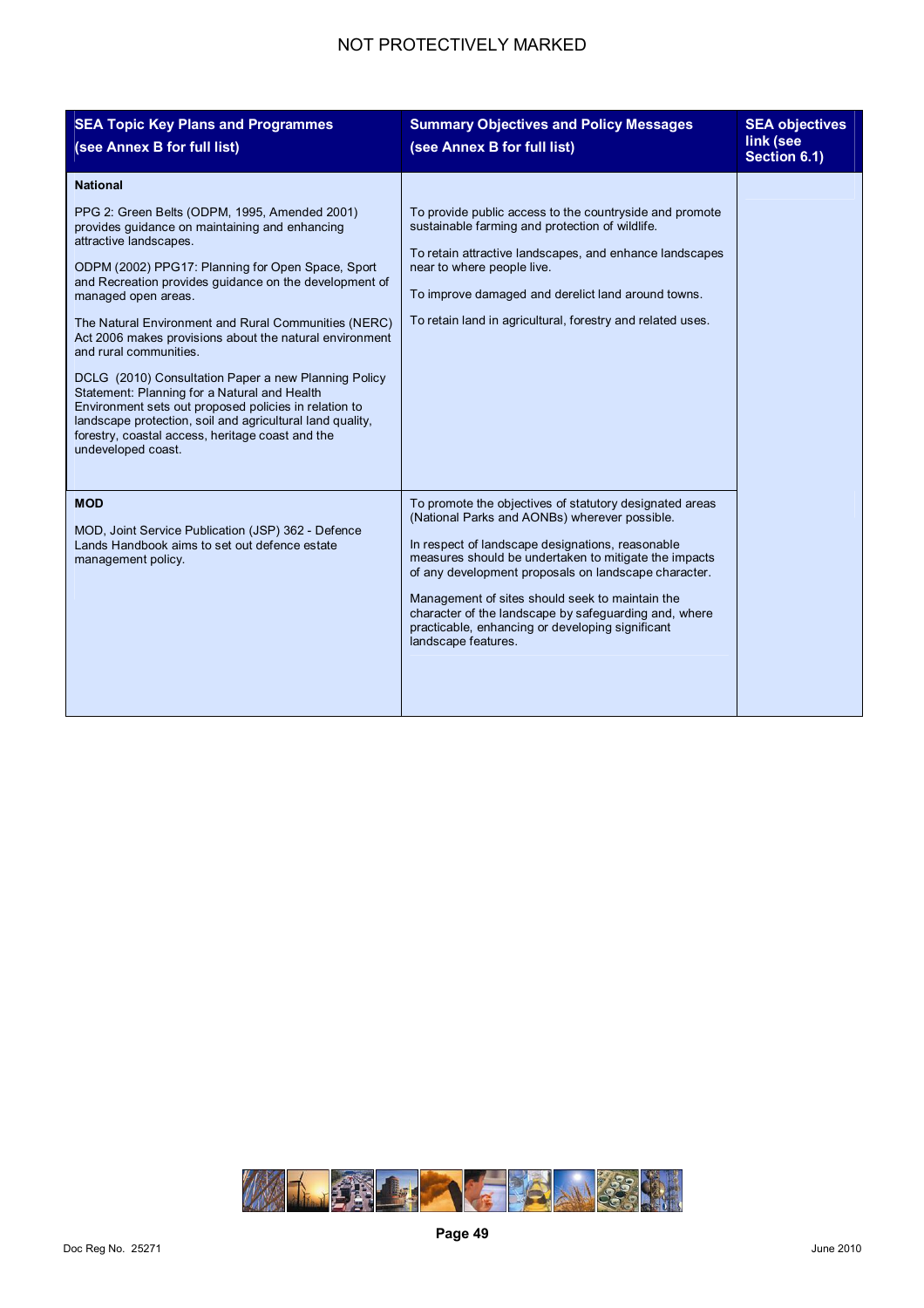# **5. Scoping the Potentially Significant Environmental Effects of the SDP**

This section sets out the potentially significant environmental issues of the SDP, which will be considered in more detail in the subsequent stages of the SEA. The effects outlined below are indicative and illustrate those issues that are likely to be determined as relevant during the assessment phase. Information is presented for construction, operation and decommissioning phases and includes reference to all six stages of the SDP. In many cases, potentially significant effects can only be considered in general terms, as detailed site specific information will not be determined until later tiers of environmental assessment, such as EIA or Habitats Regulation assessment are undertaken.

Where appropriate, the opportunity to scope out specific effects which are not considered relevant, or for which no effects are anticipated, is identified. However, issues (or topics) may be scoped in at later stages in the assessment process as additional information emerges. In this way, the scoping stage is seen as an ongoing and iterative process and as the SDP is developed, alternatives are considered and opinions expressed during consultation are reviewed.

# **5.1 Biodiversity and Nature Conservation**

The significance of any local construction effects to biodiversity, flora or fauna will depend upon site location relative to sensitive local receptors. Such effects will generally be uncertain until specific sites are identified.

## 5.1.1 Construction Phase

- · Internationally and nationally important biodiversity sites are only likely to be significantly affected if there are adverse effects to the conservation features (whether a habitat or species) that underpin the reasons for the designation. Levels of disturbance to designated sites could increase from SDP construction. Where the potential for any adverse effect on the conservation objectives of a European designated site could arise, individual proposals will be subject to a Habitat Regulations Assessment and formal discussion with the relevant statutory conservation body (e.g. Natural England, Scottish Natural Heritage or the Countryside Council for Wales).
- Construction of new or upgraded facilities may have an indirect impact on habitats and species through supply chain impacts, for example through the sourcing of mineral, aggregate or timber resources. Such potentially significant effects from resource use are therefore scoped in for further assessment.
- · Both land take and construction disturbance effects (such as noise or dust) are likely to be of greater magnitude where 'green-field' or 'wild' brown-field sites, as opposed to developed or existing Licensed/ Authorised sites are developed. Land take effects on localised biodiversity, flora and fauna are likely to be permanent; whilst construction disturbance effects are likely to be of short duration and can be mitigated. The degree to which both land take and disturbance

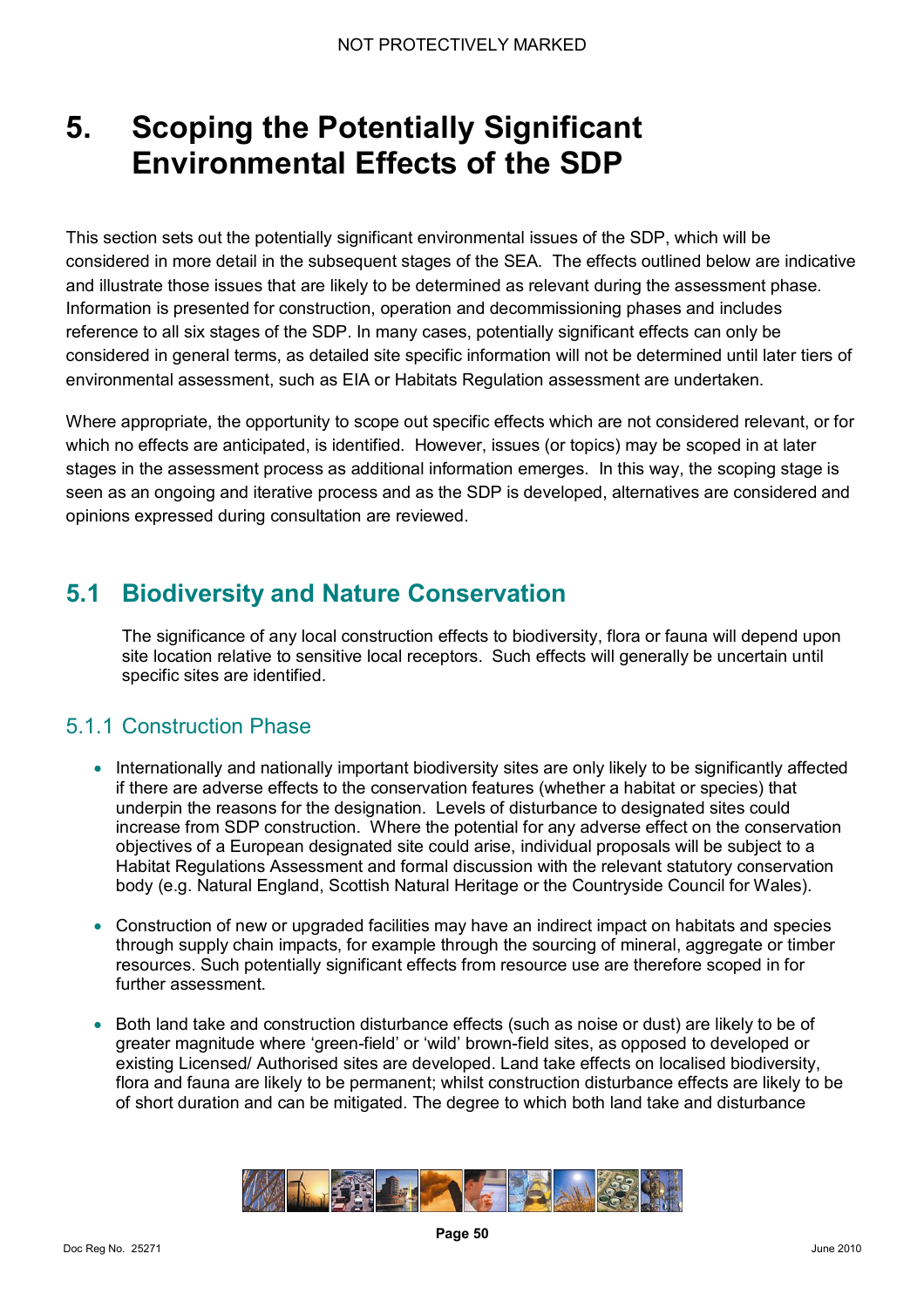effects are significant will depend on factors including: the scale of construction required and the proximity to protected species or habitats. Both potentially significant effects from land take and construction disturbance are therefore scoped in for further assessment.

- The construction phase may require large material movements with consequent impacts on biodiversity, flora and fauna adjoining local transport networks. Such effects are likely to be of short duration and which can be mitigated, but are scoped in for further assessment.
- Potentially significant effects to biodiversity, flora and fauna may also occur due to accidental discharges to water, air or land either from materials used during construction, or from the creation of new pollution pathways for existing contaminants on the site. Such potentially significant effects are therefore scoped in for further assessment.

### 5.1.2 Operation Phase

- · Operational activities at the dismantling site will be closely regulated and subject to stringent health and safety standards. To a large extent these measures will also safeguard local biodiversity. However, this does not provide a basis for scoping potentially significant effects out of further assessment, so they are scoped in on a precautionary basis.
- · Operational activities resulting in elevated disturbance levels (such as noise or vibration) are likely to be sustained throughout the submarine dismantling process, but are unlikely to have a large radius of effect. Such disturbance is likely to be associated with the operation of plant and power tools, and will be similar in nature to current refit and repair activities. Although environmental measures would necessarily be in place to manage disturbance, potentially significant effects are scoped in on a precautionary basis.
- · Operational discharges of both radioactive and non-radioactive liquids, gases and solid wastes (including dusts) will largely be managed through environmental permitting regimes, so there is little risk of significant effects on biodiversity from normal operations. Nevertheless, the potential for significant effects are scoped in for further assessment, due the potential for the receiving environment to be sensitive and/or protected.
- · Removal or cut up of the reactor compartment carry a remote risk of unforeseen accidental discharges of both radioactive and non-radioactive contaminants to water, air or land, which could affect biodiversity. Potentially significant effects from accidental discharges are therefore scoped in for further assessment.
- · Dismantling and interim storage will both entail the use of transport. Activity will be relatively small in magnitude relative to local and national transport levels, but sustained throughout the operational phase. Potentially significant effects on biodiversity from transport (including the remote risk of accident) are scoped in for further assessment in the 'transport' section.
- · Once the RC, RPV or packaged ILW has been placed into interim storage, it is assumed that there will be limited activity at the site until the GDF becomes available and the waste is processed and/ or moved. Potential effects from operation of the interim storage site are associated with on-site transport, movement of storage containers and potential further processing of the RC or RPV. Potential effects from accidental discharges are therefore scoped in for further assessment.

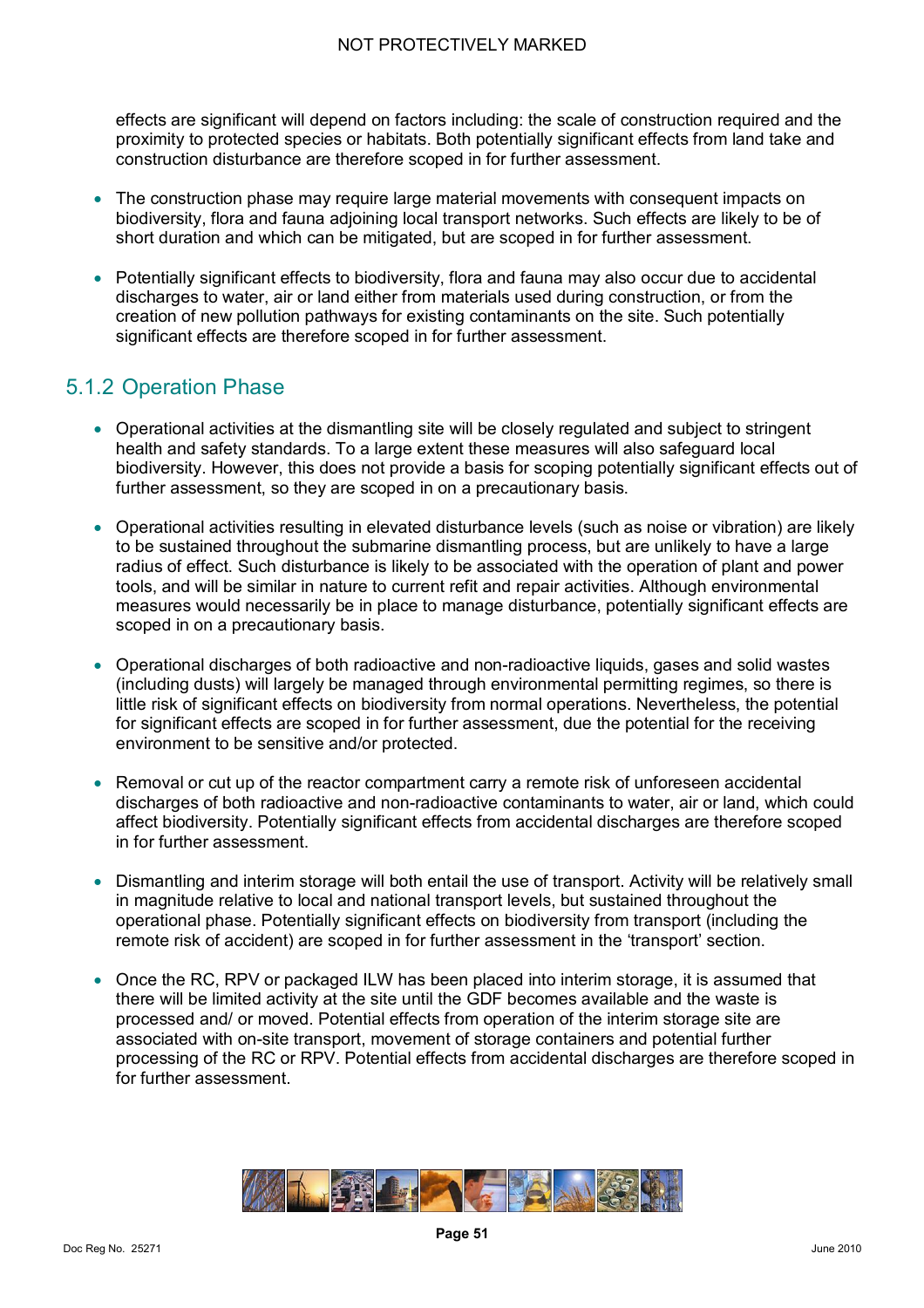· Interim storage will be closely regulated and subject to stringent health and safety standards. However, there is a remote risk of accidental emissions from unforeseen breaches of storage containers coupled with pollutant pathways into the air, land or water. Such potentially significant effects to biodiversity are therefore scoped in for further assessment.

### 5.1.3 Decommissioning Phase

· Decommissioning of the dismantling and interim storage facilities (following the movement of stored radioactive wastes to a permanent disposal facility) will have similar impacts to those of the construction phase (such as dust, wastes and noise). Although these are unlikely to have a significant effect on biodiversity the issue is scoped in for further assessment on a precautionary basis.

# **5.2 Population**

The significance of effects on local populations are likely to depend upon site location, the nature of the adjacent community, prevailing economic conditions, labour market conditions and the workforce skills required. Such effects will generally be uncertain until specific sites are identified.

## 5.2.1 Construction Phase

- · The construction phase will undoubtedly require labour. Effects on employment from the construction phase are therefore scoped in for further assessment.
- · The construction of the dismantling and interim storage facilities is unlikely to require significant development of specialist construction skills. The potential for significant effects to local skills development is therefore not taken forward for further assessment.
- · The construction phase may require large material movements, with consequent effects on populations adjoining local transport networks. These are likely to be of short duration and can be mitigated, but are scoped in for further assessment on a precautionary basis.
- · The construction required for both the dismantling and interim storage facilities is likely to require significant investment in products, services and people. It is expected that such investment would benefit local economies and service providers; however, it will depend upon the scale and duration of the proposals, the level of investment, procurement practices, the site location, prevailing economic conditions and labour market conditions. Potentially significant effects on local economies are therefore scoped in for further assessment.
- · Effects to the wider economy may also be significant and construction may take advantage of products and services from across the UK. The potential significant effects to the wider economy are therefore scoped in for further assessment.

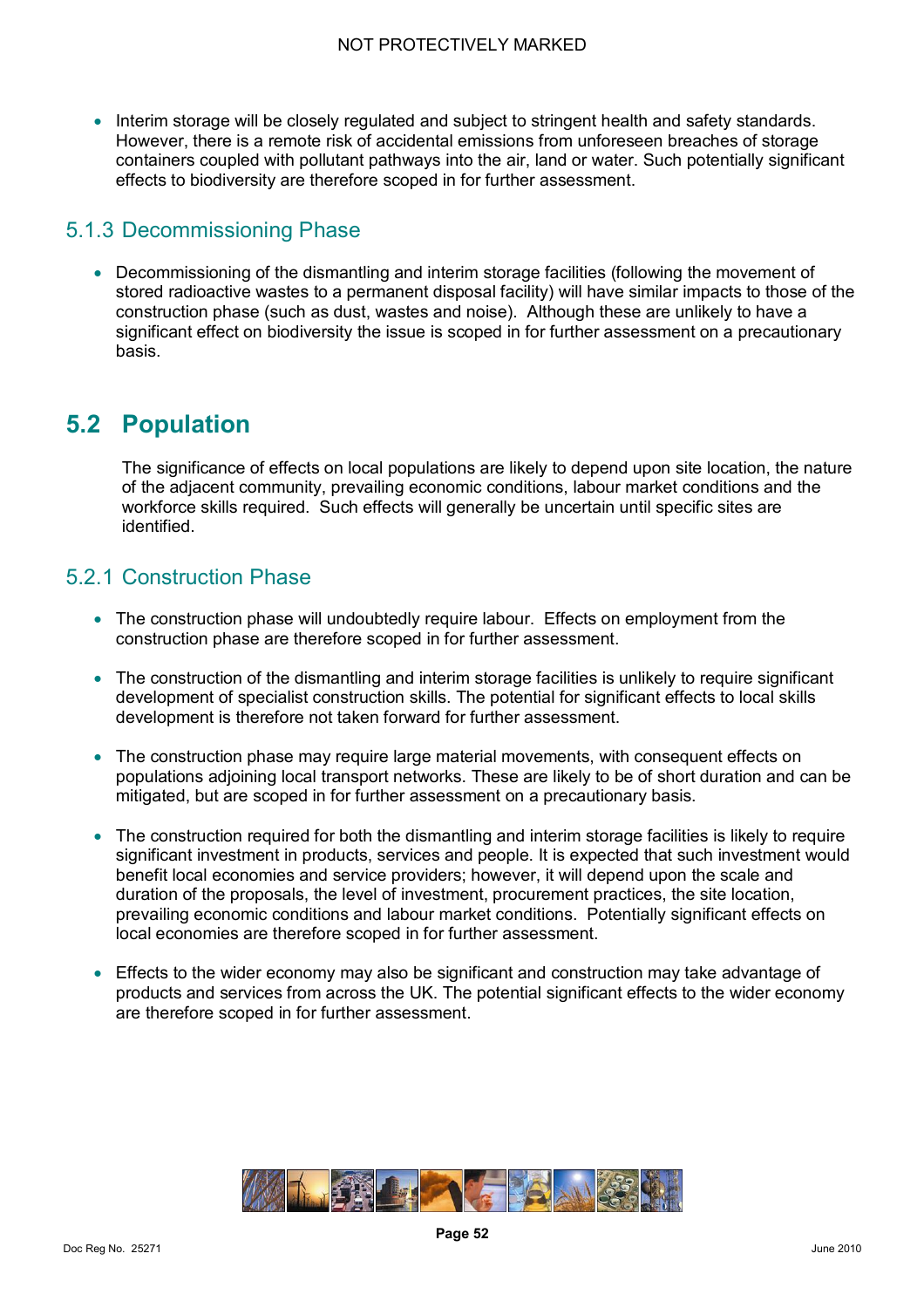## 5.2.2 Operation Phase

- · The operational phase will create and support jobs, skills development and inward investment, in proportion to the scale of the operations themselves. This is expected to be greatest for the dismantling operation, which will require a mix of manual, semi-skilled and skilled workers. Potential effects of job creation and inward investment are therefore scoped in for further assessment.
- · The proximity of industrial operations to deprived communities may exacerbate existing deprivation issues. Potential effects on deprivation levels of communities already suffering from single or multiple deprivations are therefore scoped in for further assessment.
- · SDP activities could create additional demands on local community infrastructure (depending on the number of additional employment opportunities created, the extent to which the additional employment opportunities will be met by local people and the circumstances of each employee). Potentially significant effects to local service provision requirements are therefore scoped in for further assessment.
- · Operational activities (including transport) may result in increased levels of disturbance from noise or traffic. Such disturbance is likely to be sustained throughout the dismantling process, but is unlikely to have a large radius of effect. Although controls measures would necessarily be in place to minimise disturbance, the potential for significant effects on local populations is scoped in.

### 5.2.3 Decommissioning Phase

- In the long-term, there may be a reduction in investment, skills development and employment opportunities once the SDP is complete. Such effects are not likely to be significant, due to the transferable skills associated with those roles. Potentially significant effects from long-term labour market changes on completion of the SDP are therefore not taken forward for further assessment.
- · Decommissioning of the dismantling and interim storage facilities may create additional disturbance for local populations, through additional through traffic, noise, dust etc. The scale of the impact will depend on the size and complexity of the facilities. Such disturbance is likely to be sustained throughout the decommissioning process, but is unlikely to have a large radius of effect. Although measures would necessarily be in place to manage levels and durations of disturbance; the potential for significant effects is scoped in on a precautionary basis.

# **5.3 Human Health**

The significance of any local construction effects to human health will depend upon site location and nature relative to sensitive local receptors. Such effects will generally be uncertain until specific sites are identified.

### 5.3.1 Construction Phase

• The construction of the dismantling and the interim storage facilities is not expected to have any potentially significant health and safety risks beyond those encountered on a normal construction

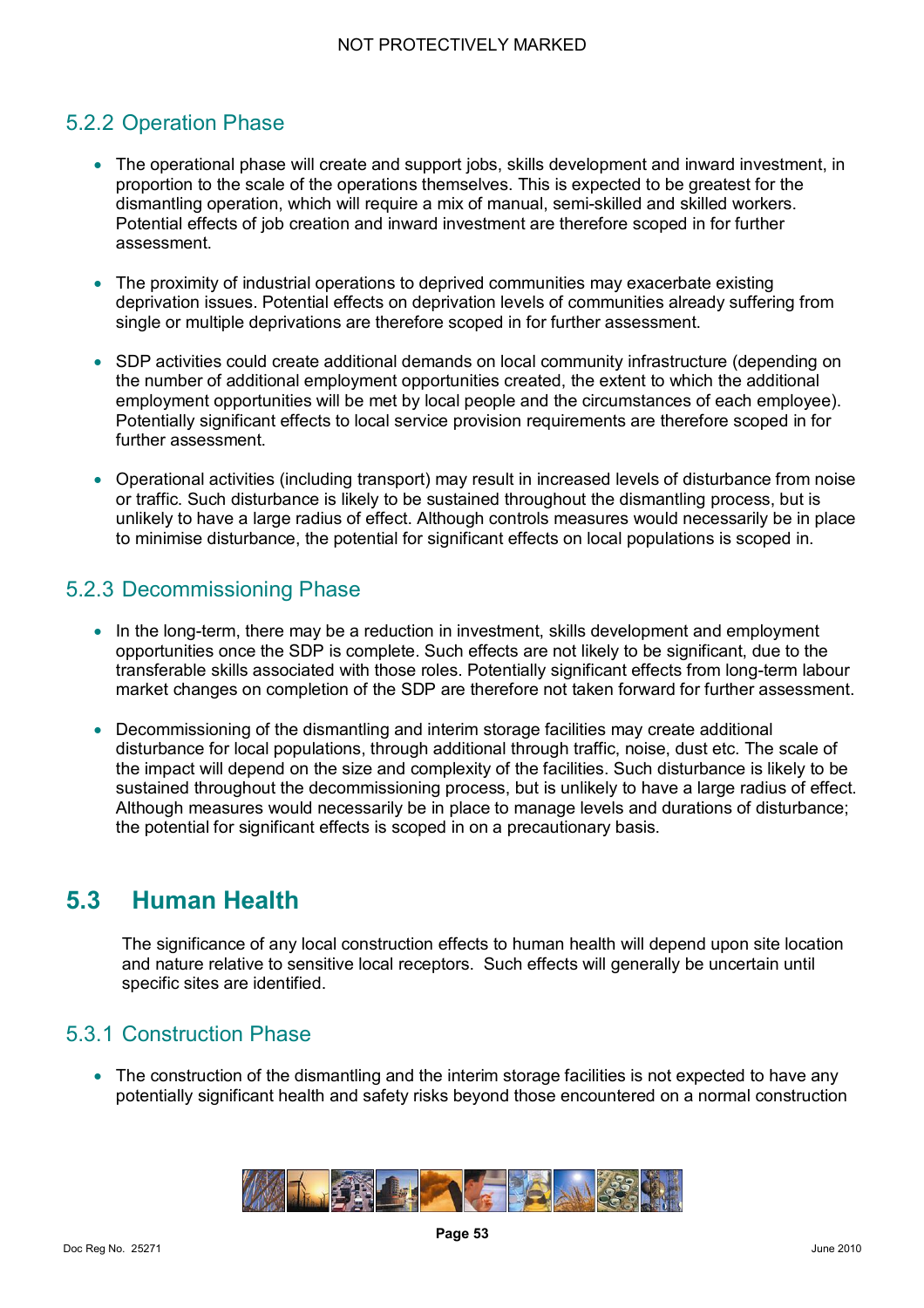project, since all standard precautions will be taken to safeguard workers and the public. However, this issue is scoped in for further assessment on a precautionary basis.

- The construction phase may require large material movements on and off site, with consequent implications for health and safety, particularly adjoining local transport networks. Such effects are likely to be of short duration and can be minimised, but are scoped in for further assessment on a precautionary basis.
- · There is a remote risk of health effects from accidental discharges of construction-related materials to water, air or land, or from the creation of new pollution pathways for existing contaminants on the site (for example where contaminated land or sediment is disturbed). Such effects are therefore scoped in for further assessment.

### 5.3.2 Operation Phase

· Operational activities at the dismantling site will be closely regulated and subject to stringent health and safety standards. However, this does not provide a basis for *unilaterally* scoping potentially significant effects associated with 'normal' operations out of further assessment. Each issue should be considered on its merits.

#### **Dismantling**

- · Dismantling operations on the reactor compartment will result in those workers involved being exposed to ionising radiation, although this is not expected to be as high as for day-to-day operations on in-service submarines due to radioactive decay in the laid-up submarines. No elevated exposure is expected under normal conditions for other workers in the area or for the wider community. The potential for effects on workers health is scoped in for further assessment.
- · Operational discharges of liquids, gases and solid wastes to the environment will be closely managed through environmental permitting regimes; such discharges are therefore unlikely to have any significant effects on people's health. However, the importance of perceived risks to health from radiological discharges means that the potential for significant effects to occur must be scoped in for further consideration.
- · Dismantling activities always carry a remote risk of unforeseen accidental discharges of radioactive or non-radioactive contaminants, which could potentially affect the health of workers and the local population. The effects of such accidental discharge are therefore scoped in for further assessment, on a precautionary basis.

#### **Transport**

- · Dismantling and interim storage will both require transport activities, the nature of which will be dictated by the form of the waste. Such activities are likely to be small in magnitude relative to local and national transport levels, but sustained throughout the operational phase. Transport carries health and safety implications, particularly for workers and the communities adjoining transport networks. Such effects are likely to be of short duration and can be minimised, but are scoped in for further assessment on a precautionary basis.
- · The transport of radioactive materials to the interim storage site will be strictly regulated and subject to stringent packaging and health and safety requirements to prevent workers or the public

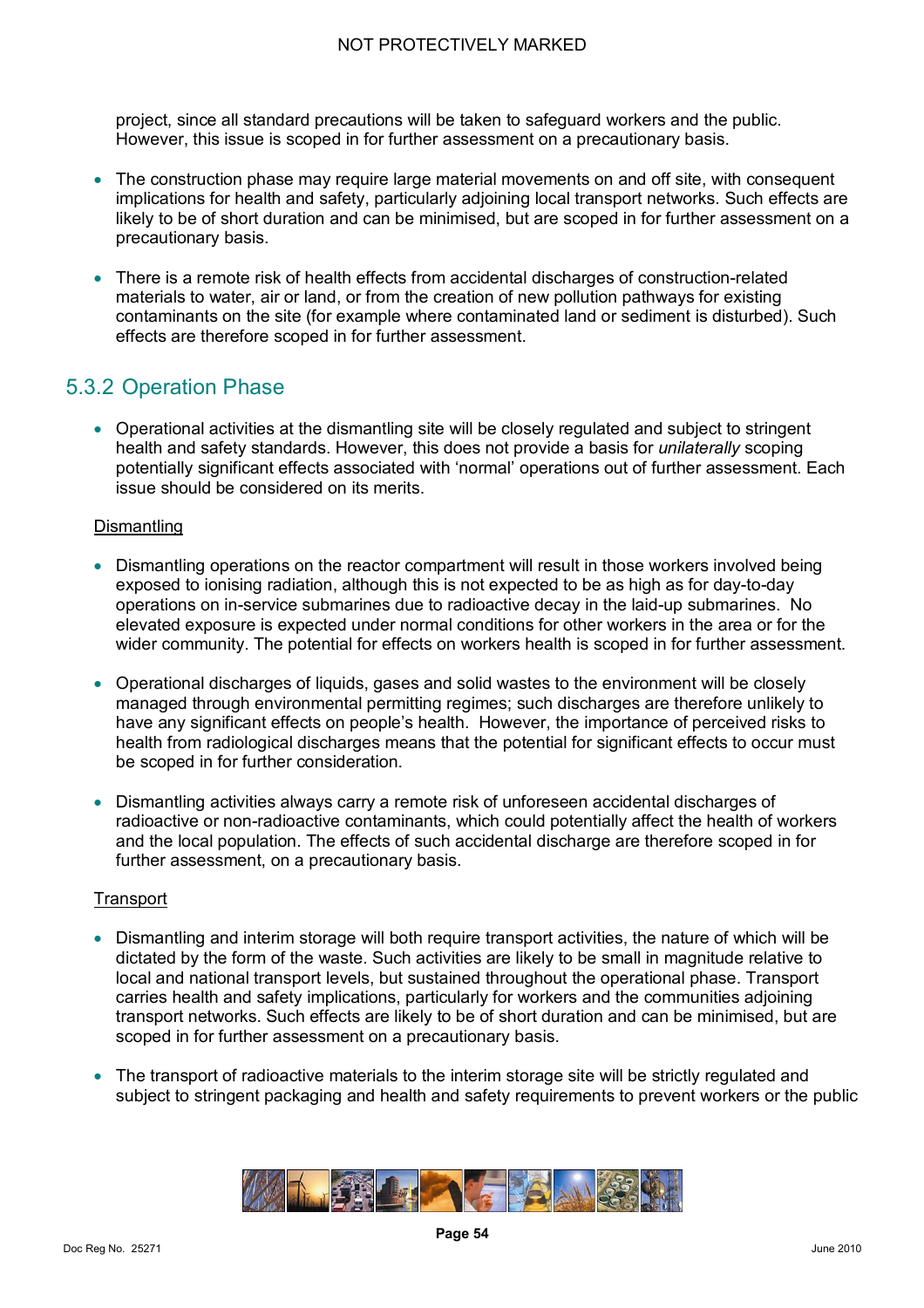from being injured or exposed to any accidental emissions from radioactive material. There is always a remote risk of an accident resulting in injury or release of harmful materials or radiation into the environment. Nevertheless, the importance of safety issues, particularly for radioactive materials, necessitates this issue to be scoped in for further assessment on a precautionary basis.

#### Storage

- · Once the RC, RPV or packaged ILW has been placed into interim storage, it is assumed that there will be limited activity at the site until the GDF becomes available and the waste is processed and/ or moved. Potential effects from operation of the interim storage site are associated with on-site transport, movement of storage containers and potential further processing of the RC or RPV.
- · These operational activities are strictly controlled by health and safety requirements to prevent workers or the public from being injured or exposed to radiation. Nevertheless, the importance of safety issues, particularly for radioactive materials, necessitates this issue to be scoped in for further assessment on a precautionary basis.

## 5.3.3 Decommissioning Phase

· Decommissioning may lead to an increase in permitted and unforeseen discharges of dusts, effluent and run-off to the environment. The scale of the impact will depend on the size and complexity of the facilities. Operational discharges to the environment will be managed through environmental permitting regimes in force at the time; such discharges are therefore very unlikely to have any significant effects on health. Again, however, the importance of safety issues necessitates this issue to be scoped in for further assessment.

# **5.4 Human Health (Noise)**

The significance of noise impact will depend upon site location relative to local populations and other sensitive local receptors. Such effects will generally be uncertain until sites are identified.

### 5.4.1 Construction Phase

- · Use of plant and tools has the potential to generate levels of noise which may have health and safety implications for construction works and site visitors. However, statutory construction health and safety requirements will require noise minimisation and appropriate safety equipment to be used, including the use of ear defenders. Potential significant effects to workers and site visitors from construction noise are therefore not taken forward for further assessment.
- · Construction is expected to generate similar noise levels to any industrial construction project, with effects being relatively localised. Although standard noise reduction measures would need to be employed to reduce levels of disturbance where required, the potential for health effects from construction noise are scoped in for further assessment.
- The construction phase may require large material movements with consequent impacts on noise levels adjoining local transport networks. Such potential significant effects are likely to be of short duration and reversible, but are scoped in for further assessment.

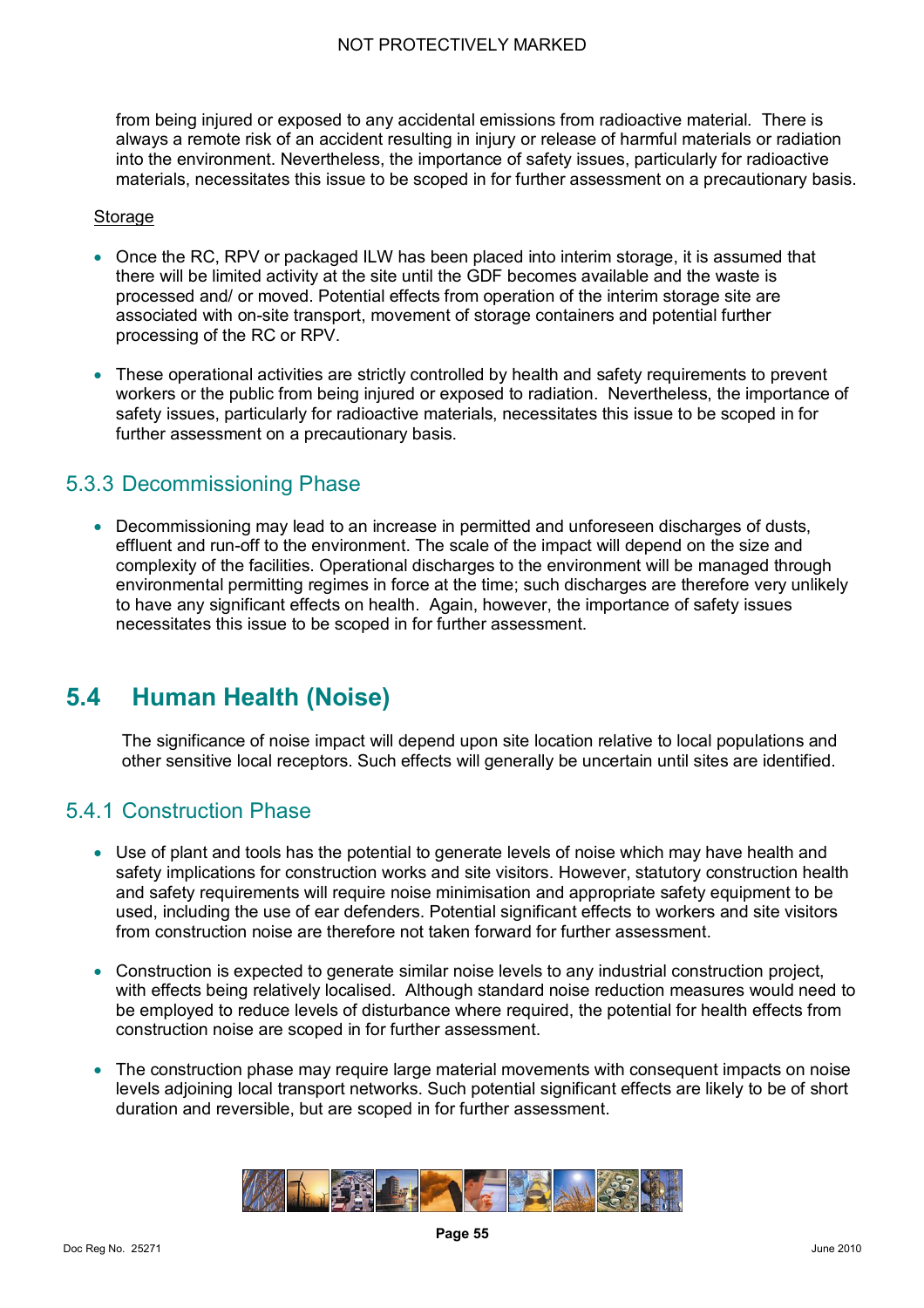## 5.4.2 Operation Phase

- As for the construction phase, occupational noise levels may be significant. However, health and safety requirements will again require appropriate mitigation measures to be taken before operations can proceed. Potential significant effects on workers and site visitors are therefore not assessed further.
- · Operational activities (including transportation) may result in elevated noise levels (e.g. through the use of grinding and cutting tools, pressure hammers etc) throughout the submarine dismantling process. These are likely to be localised in nature and not have a large radius of effect. However, in combination with other noise from local industry, traffic etc. they may be locally significant. Although measures will be taken to minimise noise disturbance, the potential for health effects are scoped in for further assessment on a precautionary basis.
- Interim storage is unlikely to generate levels of noise that could significantly affect worker or public human heath. However any further processing may do so, as detailed above. Potential effects from on-site activity at the interim storage site are therefore are therefore scoped in for further assessment.

### Decommissioning Phase

· Decommissioning of the dismantling and interim storage facilities is expected to generate similar noise levels to those encountered on a normal demolition project, with the duration of disturbance proportional to the size and complexity of the facilities. Any effects are likely to be localised in nature. However, in combination with other noise from local industry, traffic etc. they may be locally significant. Although measures will be taken to minimise noise disturbance, the potential for health effects are scoped in for further assessment on a precautionary basis.

# **5.5 Soil and Geology**

The significance of construction on soils and geology will depend upon site location relative to sensitive local receptors. Such effects will generally be uncertain until specific sites are identified.

### 5.5.1 Construction Phase

- It is unclear at this stage whether development of the dismantling or interim storage sites (which are planned to be on-surface facilities) would directly affect any geological SSSI features or Regionally-Important Geological Sites. This will become clearer once the indicative site list is clarified. This issue is therefore scoped in for further assessment.
- · Development is likely to result in permanent loss of the soil resource. The degree to which these effects are significant will depend on factors including the scale of construction, the amount of permanent land take and the importance of soil type affected. Effects will be greater where the soil has been activity used, for example agricultural use on green-field, as opposed to brown-field, sites. Potentially significant effects from land take are therefore scoped in for further assessment.

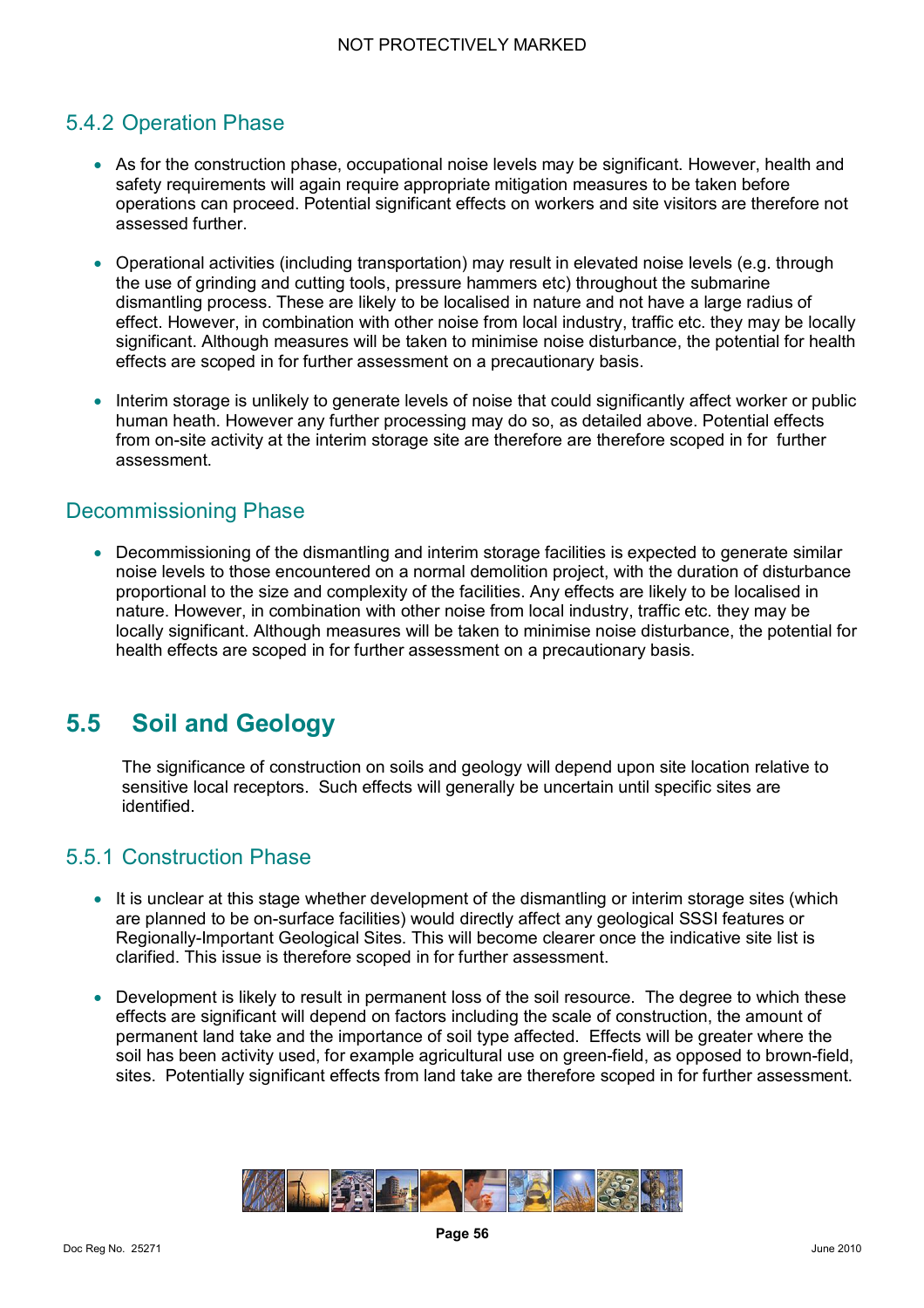- · There is a small risk of significant effects on the soil from accidental discharges to land (including via air or water) during construction. There is also a risk of new pollution pathways being created for existing contaminants on the site. This risk is greater for an existing site or previouslydeveloped land where contaminated land or sediment could be disturbed. The potential for significant effects are therefore scoped in for further assessment.
- · There is a risk that construction, demolition or change of use may affect land stability and/ or erosion rates, on- or off-site. The nature of the effects will depend on the geology and physical nature of the area, the size of the development and the extent to which piling and other invasive construction techniques are used. Such potential effects are therefore scoped in for further assessment.

### 5.5.2 Operation Phase

- Operational discharges of radioactive and non-radioactive liquids, gases and/or solid wastes will be strictly managed through permitting regimes. Such discharges are therefore unlikely to cause significant effects on the soil resource or geological features and are not considered further.
- · Dismantling activities always carry a remote risk of unforeseen accidental discharges of radioactive or non-radioactive contaminants to land. The effects on such an accidental discharge are therefore scoped in for further assessment, on a precautionary basis.
- · Operational activities associated with interim storage will be limited and are unlikely to significantly affect soils or geology. However, any further processing may do so, as detailed above. Potential effects from on-site activity at the interim storage site are therefore are therefore scoped in for further assessment.
- Although the interim storage site will be closely regulated, there remains a remote risk of an unforeseen breach of the storage containers, which could potentially affect land. Such potentially significant effects are therefore scoped in for further assessment, on a precautionary basis.

## 5.5.3 Decommissioning Phase

· Decommissioning may lead to an increase in discharges of dusts, effluent, solid wastes and runoff to the soil. The scale of the impact will depend on the size and complexity of the facilities. Discharges will be managed through environmental permitting regimes in force at the time, minimising the risk of significant impact from 'normal' decommissioning operations; however the possible risk of unforeseen discharges necessitates this issue to be scoped in.

# **5.6 Water**

The significance of any effects on water resources and the water environment will depend upon site location relative to sensitive local receptors. Such effects will generally be uncertain until specific sites are identified.

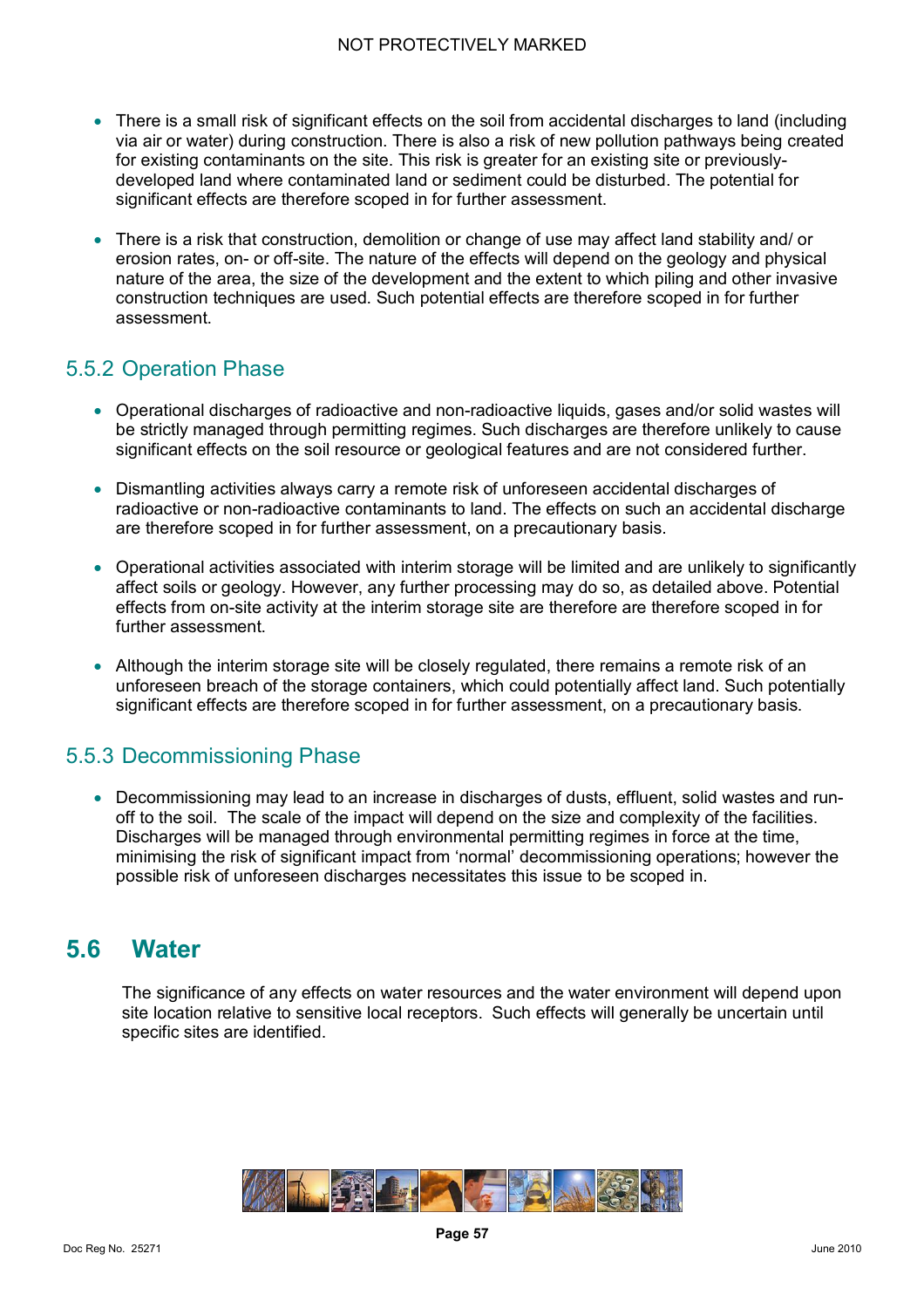## 5.6.1 Construction Phase

- Construction activities will necessarily involve the discharge of waste water and run-off. Although required surface and ground water control and protection measures would be employed during construction, there remains the possibility that water quality in streams, rivers, inshore waters or aquifers could be affected. Potential effects on water quality are therefore scoped in for further assessment.
- · Development will lead to increased land-take, with development of green-field sites likely to lead to a relatively higher increase in runoff rates (and subsequent flood risk) than developing a previously-developed site. The degree to which development increases local flood risk will depend on factors including the scale of construction, the elevation, topography and geology of the site, the local water infrastructure and projected rain-fall. The potential for development to increase local flood risk is therefore scoped in for further assessment.
- Construction activities have the potential to be affected by flooding. This may result in flood damage to facilities, disruption of activity or the potential mobilisation of hazardous material both on and off site. Flood risk assessments will inform site selection and appropriate flood defence measures will be used; however the potential effects of flooding at dismantling and disposal construction sites are scoped in for further assessment.
- There is a risk of significant effects from accidental discharges (including via air or land) of construction materials or excavated soil or sediment. This is a particular risk where dredging activities are required. There is also a risk of new pollution pathways being created for existing contaminants on the site (especially for previously-developed land where contaminated land or sediment could be disturbed). The potential for significant effects are therefore scoped in for further assessment.
- · There is a small risk of significant effects on the water environment from accidental discharges to land (including via air or water) during construction. There is also a risk of existing pollution becoming mobilised. This risk is greater for an existing site or previously-developed land where contaminated land or sediment could be disturbed. The potential for significant effects are therefore scoped in for further assessment.

### 5.6.2 Operation Phase

- SDP operations will both use and discharge fresh water. Depending on the nature and scale of operations, this may have an indirect effect on water resources, particularly in dryer areas or those with existing drainage capacity problems. The effects of water use and discharge are therefore scoped in for further assessment.
- · Operational activities may be affected by flooding, particularly in low-lying and/or coastal areas. This may result in flood damage to facilities, disruption of activity or the potential mobilisation of hazardous materials (although all radioactive materials would necessarily be held safely in a sealed and water-tight environment). Appropriate flood defence measures will be incorporated into site designs; nevertheless, the effects of flooding are scoped in for further assessment.
- · Operational discharges of both radioactive and non-radioactive liquids, gases and solid wastes will be strictly managed through environmental permitting regimes. Such discharges are therefore

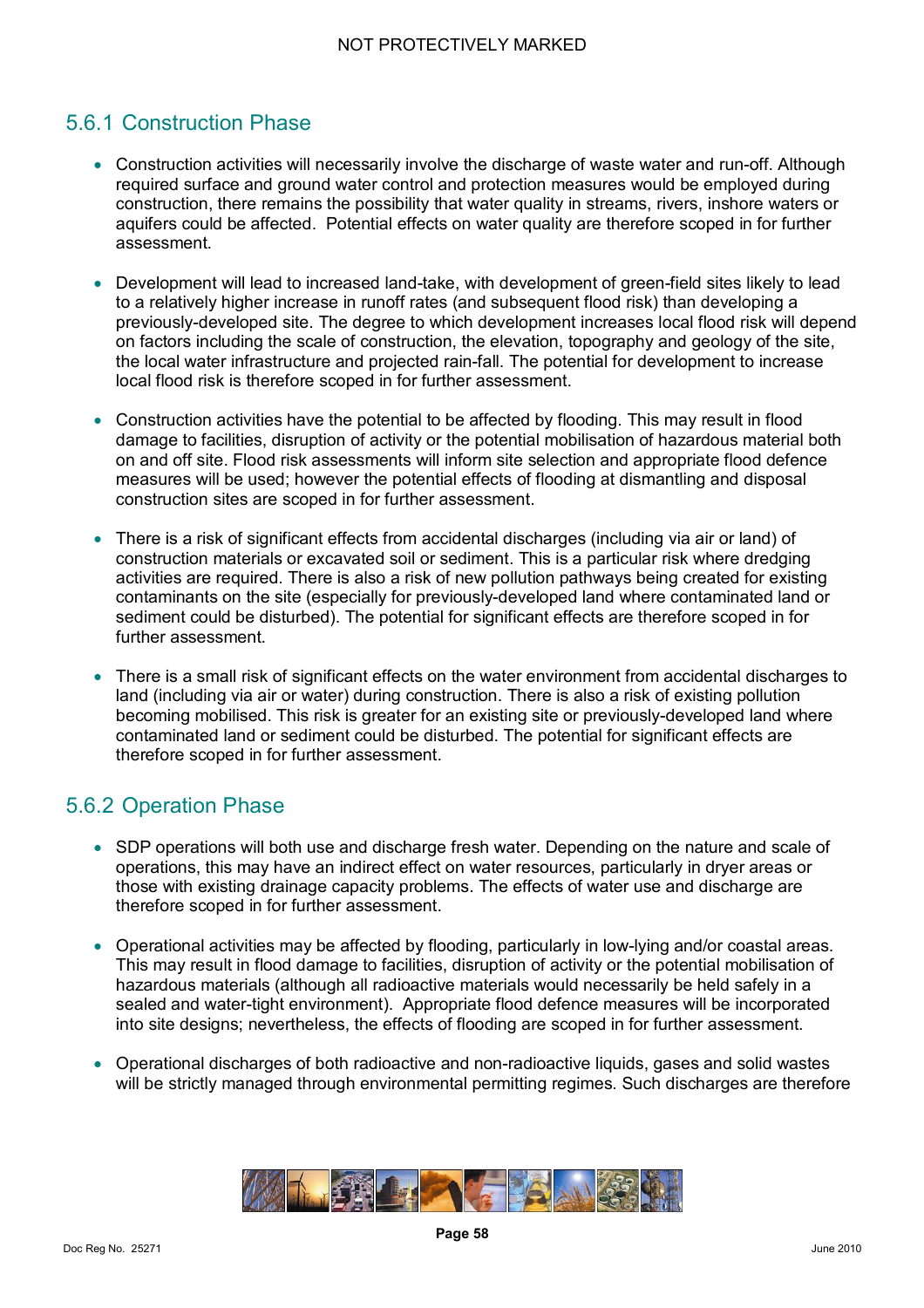unlikely to cause significant effects on the water environment; nevertheless they are scoped in for further assessment on a precautionary basis.

· Dismantling and storage activities always carry a remote risk of unforeseen accidental discharges of radioactive or hazardous contaminants, which could affect the water environment. This would be a particular issue where a site is close to an internationally or nationally-designated freshwater or marine environment. Although the risk is very small, the effects of accidental discharge are scoped in for further assessment, on a precautionary basis.

### 5.6.3 Decommissioning Phase

- · Decommissioning of the dismantling and interim storage facilities may lead to an increase in both permitted and unforeseen discharges to ground or surface waters. The scale of the impact will depend on the size and complexity of the facilities. Operational discharges of to the environment will be managed through tightly-controlled permitting regimes in force at the time; such discharges are therefore unlikely to have any significant effects on water quality. However, the potential for significant effects to occur is scoped in for further consideration on a precautionary basis.
- · Decommissioning may lead to an increase in discharges of pollutants into the water environment. Discharges of to the environment will be managed through environmental permitting regimes in force at the time, minimising the risk of significant impact. However the possible risk of unforeseen discharges necessitates this issue to be scoped in.

# **5.7 Air**

The significance of effects on air quality will depend upon site location relative to sensitive local receptors. However, such effects will generally be uncertain until specific sites are identified.

### 5.7.1 Construction Phase

- · The construction of both the dismantling and the interim storage facilities is expected to generate dust and particulate levels similar to those encountered on any construction project. The amount of dust will be proportional to the amount of excavation required, and the pollution potential will tend to be higher for previously-developed sites where contamination could expected. Effects are likely to have a relatively small radius of effect, with longer-range impacts expected in the direction of the prevailing wind. Although standard dust reduction measures would be employed where required, the potential for the effects on air quality from construction dust are scoped in for further assessment.
- · The construction phase may require large material movements with consequent impacts on air quality adjoining local transport networks. Such potential significant effects are likely to be of short duration and reversible, but are scoped in for further assessment on a precautionary basis.
- · Air quality effects may also occur due to (accidental) discharges to air (including via land or water) from materials used during construction, or from the creation of new pollution pathways for existing contaminants on the site. Such potentially significant effects are therefore scoped in for further assessment.

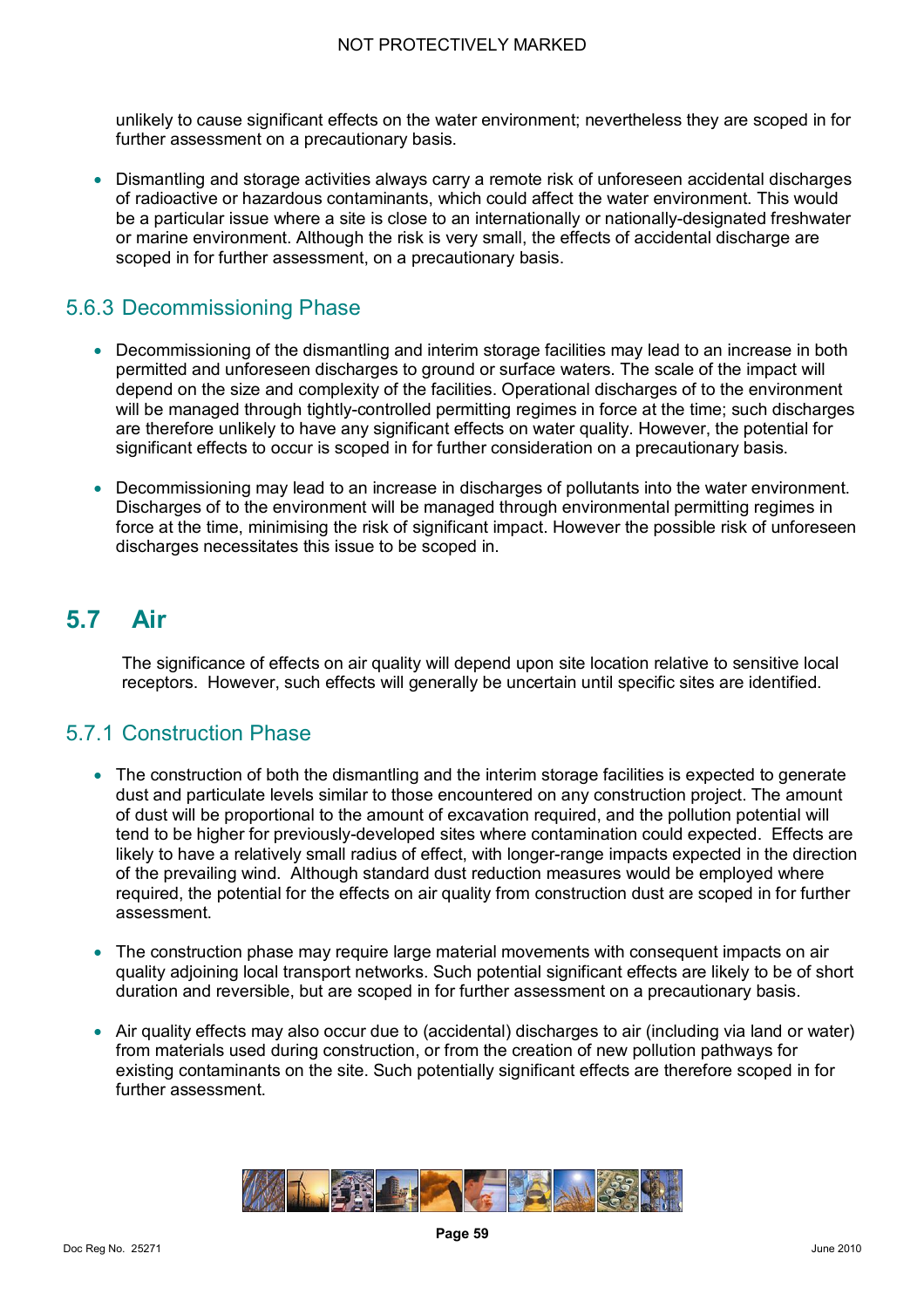## 5.7.2 Operation Phase

- · The dismantling process may result in direct and indirect emissions of gasses and particulates to air. These will be controlled through environmental permitting regimes; and as such, emissions are not envisaged to have significant effects on air quality. However, the potential for significant effects is scoped in for further consideration on a precautionary basis.
- · Dismantling and interim storage will both require transport activities. Vehicle movements are likely to be relatively small in magnitude compared to local and national transport levels, but sustained throughout the operational phase. Potentially significant effects to air quality from operational transport are therefore expected to be limited, but are scoped in on a precautionary basis.
- · Dismantling activities always carry a remote risk of accidental discharges of radioactive or nonradioactive contaminants to air (including via land or water). The effects of such accidental discharge are scoped in for further assessment, on a precautionary basis.
- · Once radioactive waste has been placed in the interim storage facility, it is assumed that there will be limited activity at the site until the GDF becomes available and the waste is processed and/ or moved. Operational emissions to air will be associated with generators and mobile plant. These operational activities are unlikely to significantly affect air quality; however, any further processing may do so, as detailed above. Potential effects on air from interim storage site are therefore are therefore scoped in for further assessment.
- There is a remote risk of an unforeseen breach of the storage containers, potentially allowing pollutants into the air. Although the risk is very small, the effects of accidental discharge are scoped in for further assessment, on a precautionary basis.

### 5.7.3 Decommissioning Phase

· Decommissioning may lead to an increase in discharges of pollutants to air. Discharges of to the environment will be managed through environmental permitting regimes in force at the time, minimising the risk of significant impact. However the possible risk of unforeseen discharges necessitates this issue to be scoped in.

# **5.8 Climate Change and Energy Use**

### 5.8.1 Construction Phase

- Construction activities will use energy and hence cause the direct and indirect emission of  $CO<sub>2</sub>$ and other greenhouse gasses. The magnitude of effects depends on the size of the development the type of materials used and the distance travelled - construction traditionally uses material with high embodied carbon values, such as concrete and steel. This issue therefore is scoped in for further assessment.
- · Climate change effects such as sea level rise and intensified weather events have the potential to affect the construction of both the dismantling site and the interim storage site. Such effects may

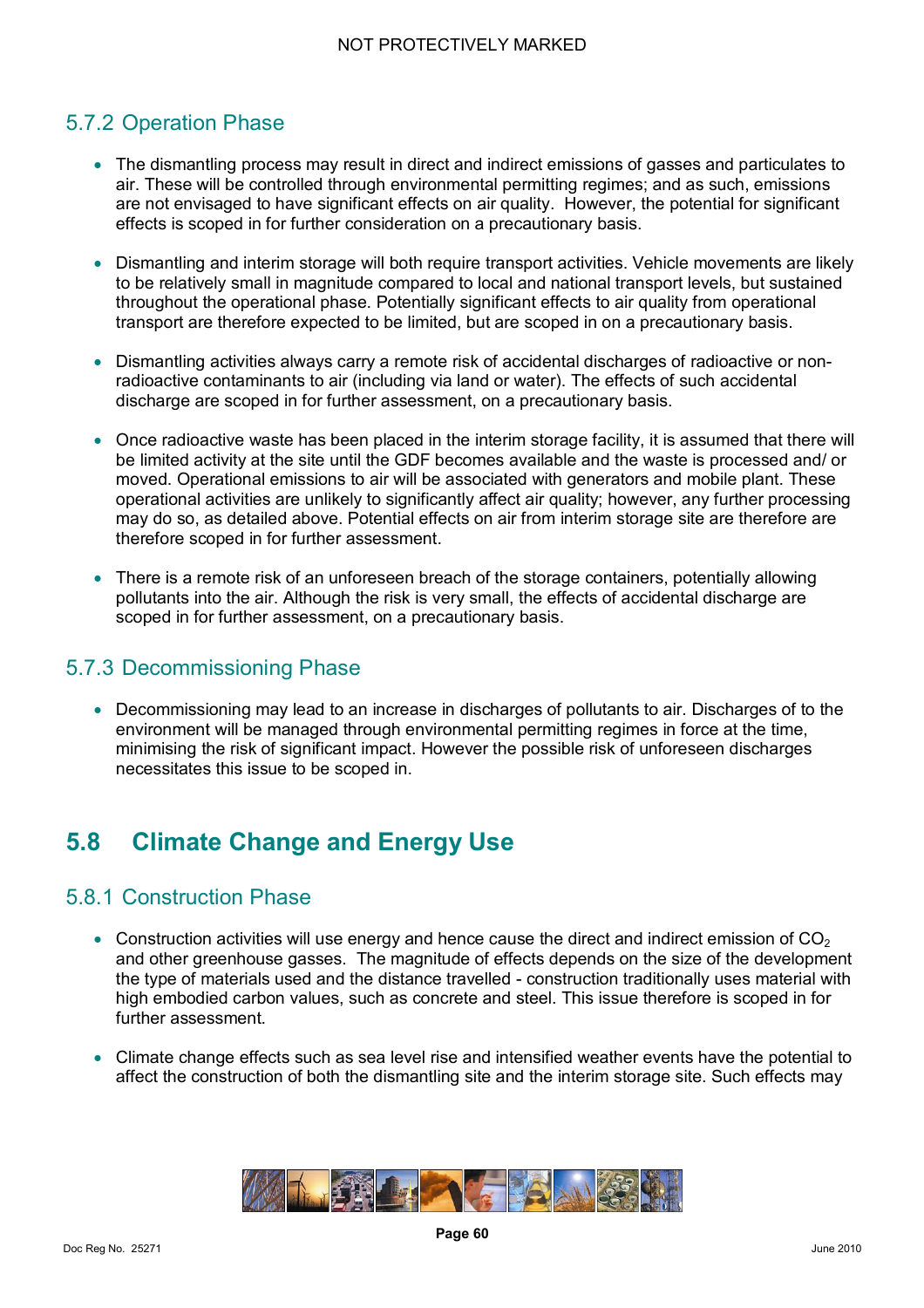result in damage to facilities, disruption of activity or the mobilisation of hazardous material both on- and off-site. This issue is scoped in for further assessment.

### 5.8.2 Operation Phase

- · The significance of climate change on operational activities will be predicated upon the location of the site. Such effects will generally be uncertain until specific sites are identified.
- · Dismantling (and associated transportation) has the potential to be energy intensive and result in direct/ indirect greenhouse gas emissions. At this stage, total carbon footprint of the operational phase is uncertain; however the potential for climatic effects is scoped in for further assessment.
- The interim storage activities are not expected to be energy intensive, although any subsequent waste processing may be. There is the opportunity to drive significant energy efficiency in the development and in transportation; this issue is therefore scoped in for further assessment.

### 5.8.3 Decommissioning Phase

· Decommissioning and any associated remediation activities are expected to have an energy demand (and greenhouse gas emissions profile) similar to other industrial demolition projects. This issue is scoped in for further consideration on a precautionary basis.

# **5.9 Material Assets (Transport)**

The significance of any construction effects to transport infrastructure will generally be uncertain until specific sites are identified. Note that the effects of transport on other environmental receptors such as air quality, climate change, health etc. are discussed in those sections, rather than in this section.

### 5.9.1 Construction Phase

- · The construction phase at both the dismantling and interim storage sites may require large numbers of vehicle movements to transport construction materials to site and remove construction waste. Such movements will have consequent impacts on local and regional transport networks, the magnitude of which will depend on the sensitivity and capacity of those networks. Potential significant effects are likely to be of short duration, but are scoped in for further assessment.
- · The transport requirements of the construction phase may necessitate improvements to local transport networks. The potential effects of transport network improvements are therefore scoped in for further assessment.

## 5.9.2 Operation Phase

· The SDP will involve dismantled components and materials being transported off-site to the Interim ILW storage facility and/or a commercial ship-breaking facility.

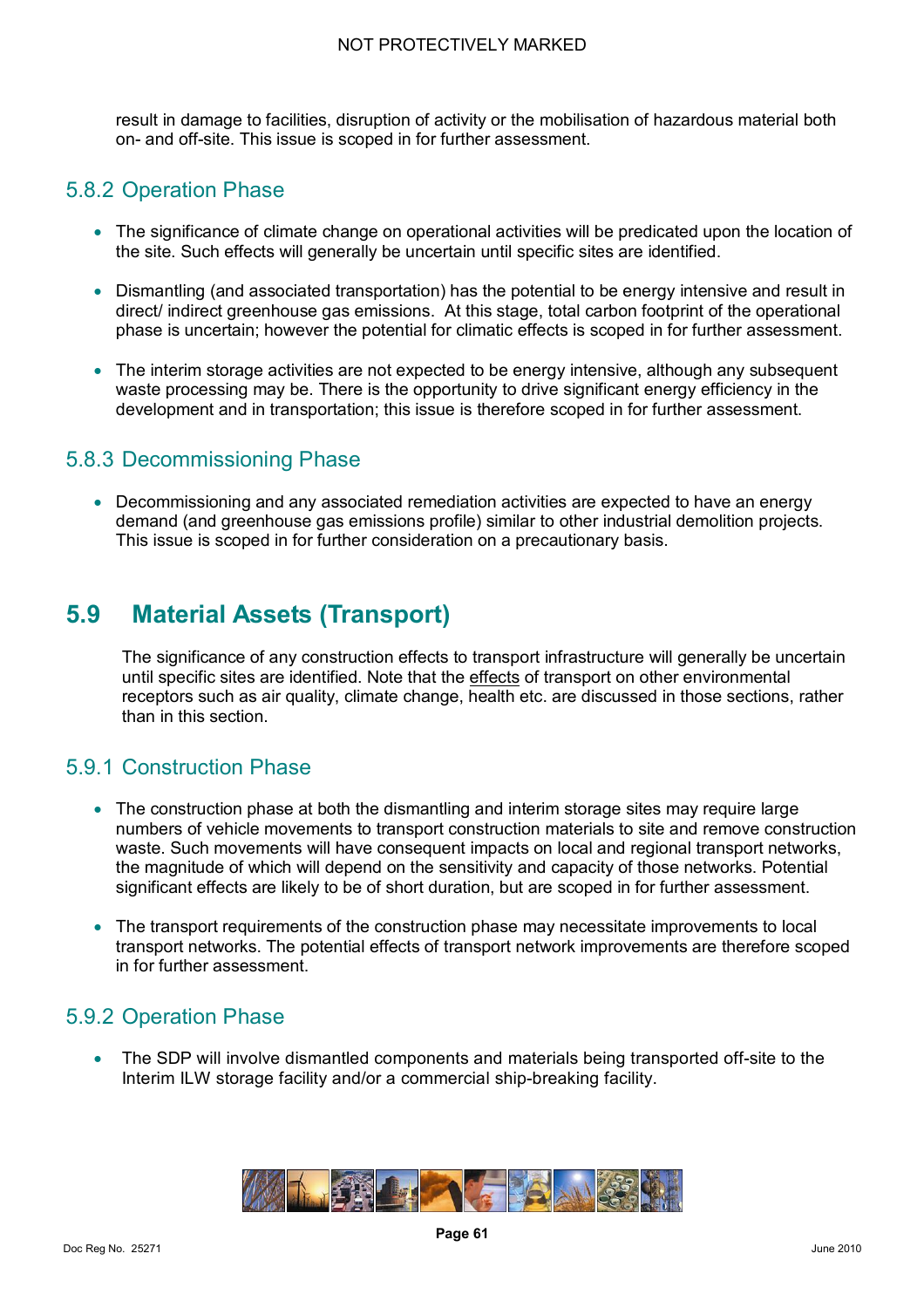- · The significance of dismantling on local and regional transport infrastructure will generally be uncertain until specific sites are identified; however, an increase in the overall number of vehicle movements (when compared to baseline conditions) may be expected. The form of the waste (e.g. RC, RPV, packaged waste) will dictate the potential for out-size loads to be moved off-site, necessitating infrastructure improvements and causing disruption. As these effects would be sustained throughout the operational phase, such issues are scoped in for further assessment.
- · Increased traffic during the operational phase may affect noise levels felt by communities and wildlife close to the affected transport networks. Such noise effects are likely to be small in magnitude relative to existing traffic noise levels, but sustained throughout the operational phase. In consequence, noise effects on the local community are unlikely to be significant, but are scoped in on a precautionary basis.
- The operation phase at both the dismantling and interim storage sites may result in increased use of local and regional transport networks. Increased use may have consequent impacts on local and regional transport networks, the magnitude of which will depend on the sensitivity and capacity of those networks. This issue is therefore scoped in for further assessment.
- · Transportation always carries a risk of an unforeseen accident. Where radioactive materials are being carried, the public perception that there may be a risk of radioactive discharge requires that the issue of transport safety is considered further, even though the actual risk of any discharge is remote.

### 5.9.3 Decommissioning Phase

· Decommissioning of the dismantling and interim storage facilities will require the use of transport infrastructure in a similar manner to the construction phase, with the scale and duration of disturbance proportional to the size and complexity of the facilities. Effects are likely to be most obvious locally to the facilities. This issue is scoped in for further consideration on a precautionary basis.

# **5.10 Material Assets (Waste Management)**

### 5.10.1 Construction Phase

· Facility construction will inevitably give rise to construction wastes, including excavated material. Waste volumes will depend on the scale of development, design, the materials used and the construction and site waste management practices adopted. Potentially significant effects from construction waste are therefore scoped in for further assessment.

## 5.10.2 Operation Phase

• The SDP is essentially a waste management project. Dismantling activities will generate radioactive, non-radioactive and hazardous waste streams. The magnitude of effects will depend on the volume of wastes generated, the capacity of existing waste management infrastructure and the viability of recycling and reuse options. Although the impact of these wastes on the

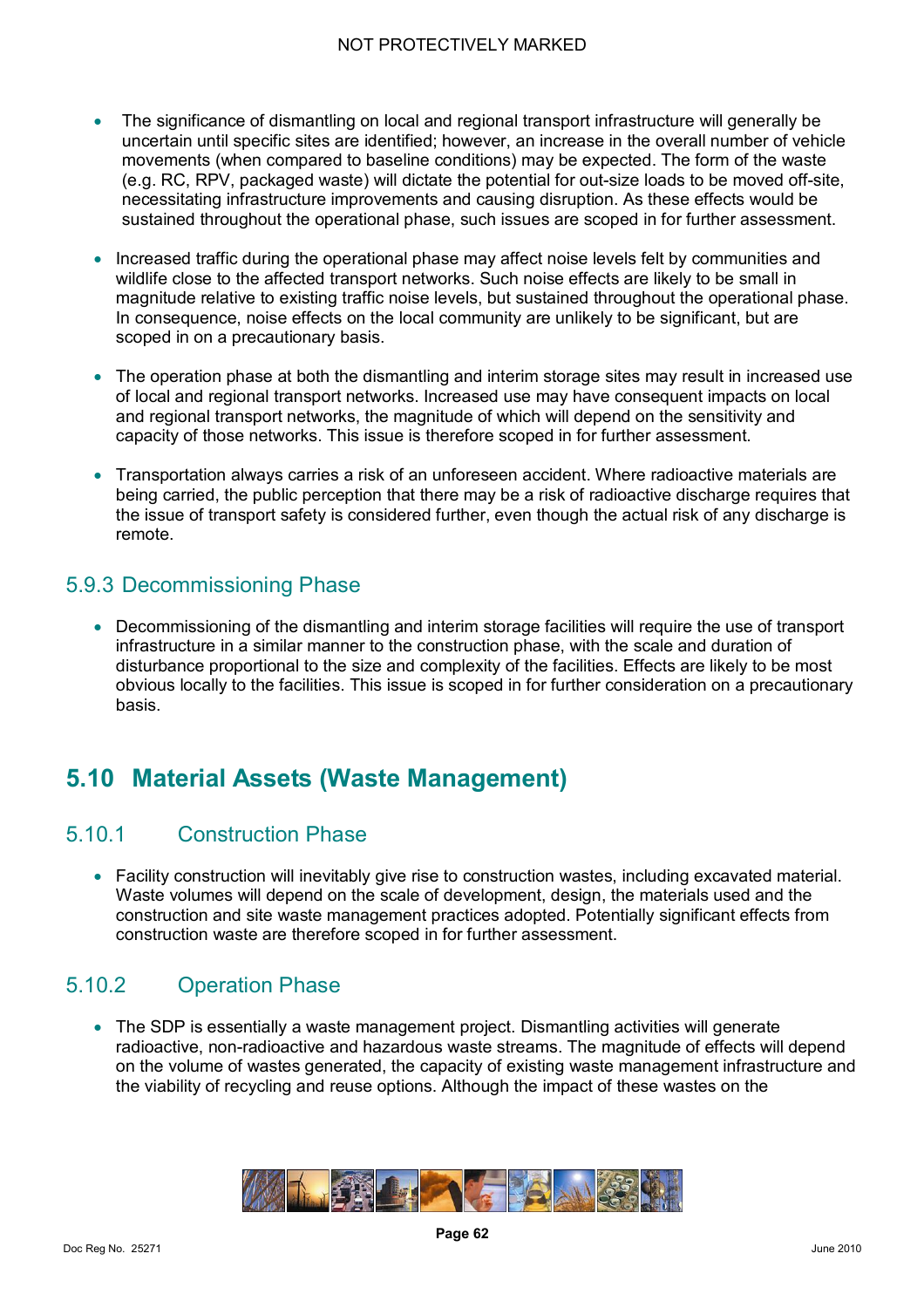environment will be managed through environmental permitting and other statutory regimes, this issue is scoped in for further assessment.

- · Once the RC, RPV or packaged ILW has been placed into interim storage, it is assumed that there will be limited operational wastes arising until the material is removed to the GDF and the facility is decommissioned. Waste will be generated, however, if the RC or RPV is stored, as this will necessitate further dismantling, which may take place at the storage site(s). This issue is therefore scoped in for further assessment.
- The interim storage site will be secure and closely regulated. There is a remote risk of unforeseen breaches of waste storage containers; however the waste will be in a secure, solid form, and the risk of waste being released into the environment is not considered significant. It is therefore proposed that this issue is not considered further.

### 5.10.3 Decommissioning Phase

· Decommissioning and any associated remediation is expected to generate a significant amount of materials that may become waste. Non-hazardous materials may be reused, recycled or disposed of as waste; hazardous wastes (which may include a small quantity of LLW) will require a specialist disposal route. The volume of waste will depend on the size and complexity of the facilities. Effects of decommissioning waste on the environment and on existing waste management capacity is scoped in for further assessment.

# **5.11 Material Assets (Land Use and Materials)**

### 5.11.1 Construction Phase

- · Construction is likely to require the development of land. The scale of effects will depend on the size of plot required, location, current land use, surrounding land uses, and the potential effects of climate change. Such effects will generally be uncertain until specific sites are identified.
- · The use of 'existing' nuclear Licensed sites for dismantling and interim storage decreases the likelihood that undeveloped, 'green-field' sites will need to be used, as existing Licensed sites are likely to be surrounded by previously-developed land. However, the potential use of undeveloped land cannot be excluded. The potential for the loss of 'green-field' land is therefore scoped in.
- · Construction is likely to require extensive use of building materials and services. The potential effects of this on supply chains and on limited or sensitive natural resources (such as minerals, rare metals and timber products) is scoped in for further assessment.

## 5.11.2 Operation Phase

· The significance of operational effects will depend upon site location and the size of the dismantling and interim storage facilities. Such effects will generally be uncertain until specific sites are identified.

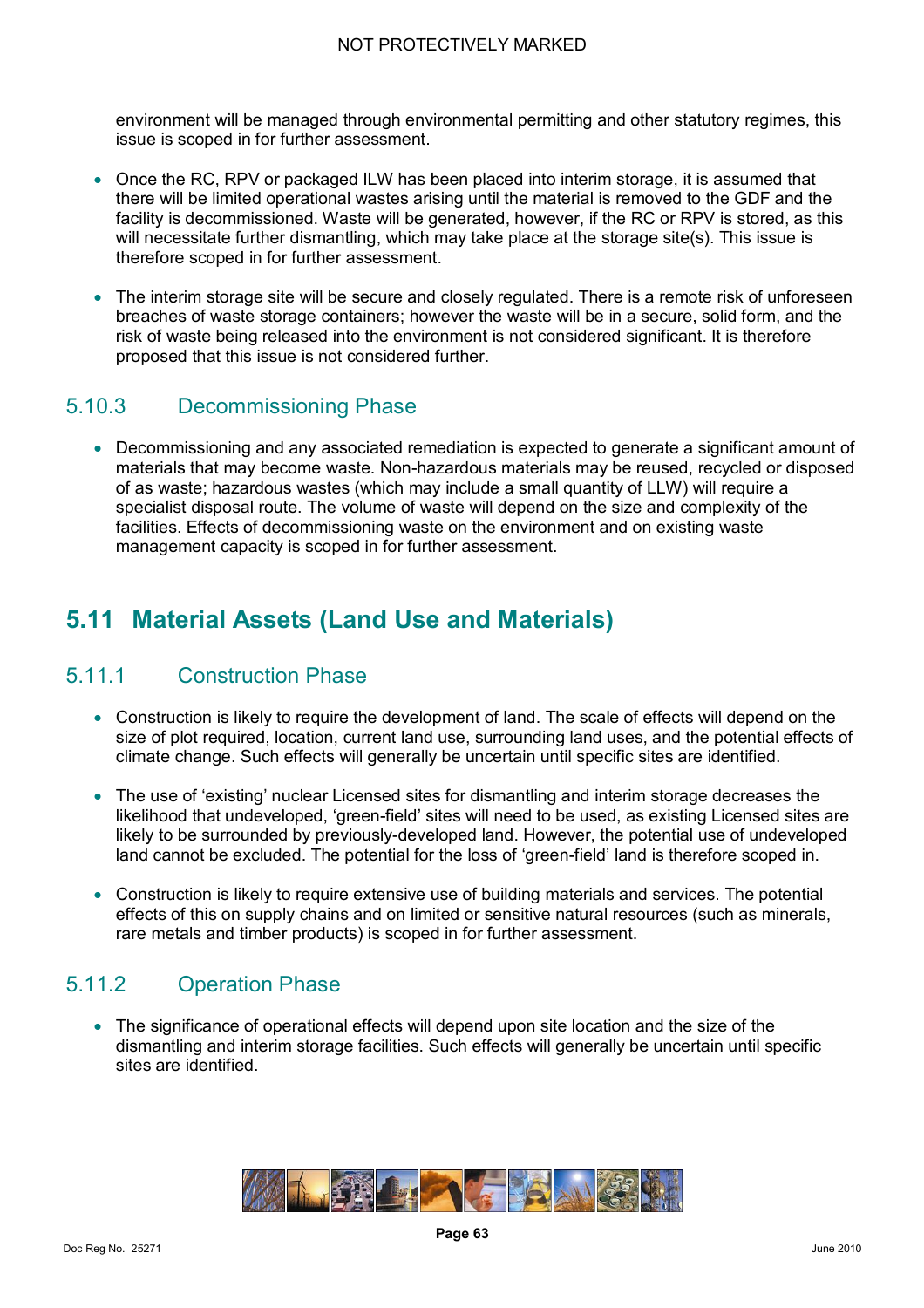- · The majority of land use effects are associated with the initial land take during construction and any consequent land use change. As the operational activities constitute the proposed land use, the potential significant effects of operational activities on land use are not taken forward for further assessment.
- · Effects on neighbouring land might occur as a result of operational actives at the dismantling or interim storage sites, although the precise nature and risk of such effects has yet to be defined. This is scoped in for further assessment on a precautionary basis.

### 5.11.3 Decommissioning Phase

· Decommissioning and any associated remediation is expected to leave the sites in a suitable state for either reuse or redevelopment. Any effects on the supply of previously developed land will depend on the size of the site, the level of remediation and the range of uses to which the remediated site could be suitable. Therefore, the potential for significant effects on patterns of land use are scoped in for further consideration.

# **5.12 Cultural Heritage**

The significance of any local construction effects on cultural heritage will depend upon site location relative to sensitive local receptors. Such effects will generally be uncertain until specific sites are identified.

### 5.12.1 Construction Phase

- · Construction has the potential to affect unknown archaeological features. Any effects are likely to be very localised in areas of ground disturbance, and the potential for disturbance is likely to depend on the size of the land take, the historic context of the site and the density of previous finds. The potential effects of construction archaeology are therefore scoped in for further assessment.
- · Construction also has the potential to affect the setting of existing heritage features. Any effects could potentially have a large radius of effect, depending on viewpoints and the local historic context. The potential effects of construction on the setting of heritage features are therefore scoped in for further assessment.
- Use of construction plant and ground-disturbing activities such as piling and HGV movements have the potential to generate vibration and dust, which may adversely affect sensitive historic/ designated structures in the immediate vicinity of the site and/or access roads. This issue is scoped in for further assessment on a precautionary basis.

### 5.12.2 Operation Phase

· Operational activities are not expected to involve ground disturbance. The potential for significant effects to unknown archaeology from operational activities are therefore not taken forward for further assessment.

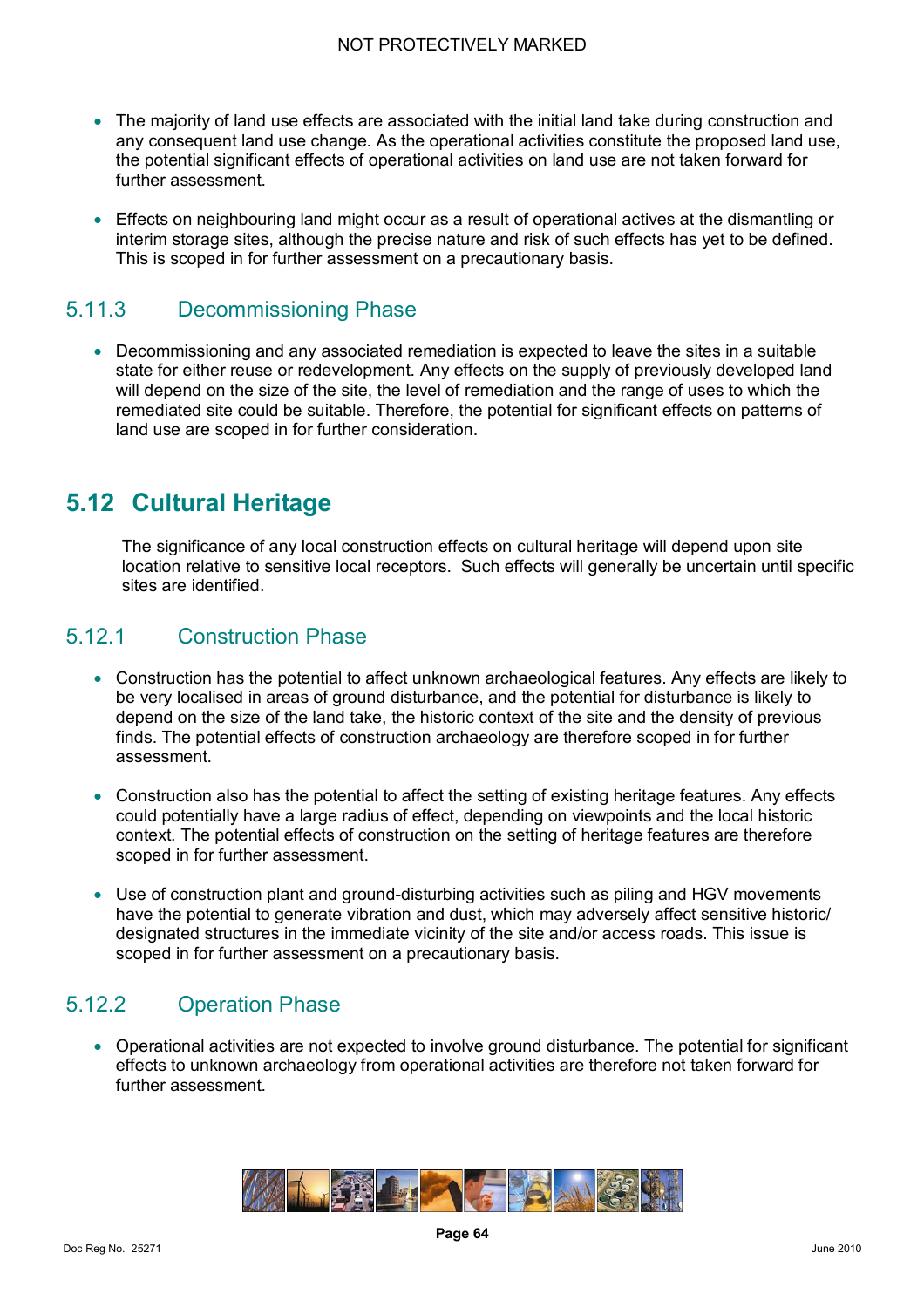- · Visual and other impacts (such as dust) from operational activities and off-site transport could *potentially* affect the setting and value of cultural heritage features. These could potentially have a large radius of effect, depending on viewpoints and the local historic context. This issue is therefore scoped in for further assessment.
- ILW will be periodically placed in the interim storage facility, so there will be very limited activity associated with storage. Potential disturbances are therefore only associated with on-site transport and placement of storage containers. Such activities are unlikely to significantly affect cultural heritage, so are not considered further.

### 5.12.3 Decommissioning Phase

- · Decommissioning and any associated remediation are not expected to result in greater below ground disturbance than has already occurred during the construction phase. Consequently effects of decommissioning on below ground archaeology are not considered further.
- · Decommissioning may generate disturbance (such as noise, traffic and dust); as well as potentially changing the built environment if structures are removed or replaced. Such effects have the potential to affect the setting of cultural heritage features. Although measures would necessarily be in place to manage levels and durations of disturbance; the potential for significant effect on heritage features are scoped in, on a precautionary basis.

# **5.13 Landscape and Townscape**

The significance of any local construction effects on the landscape will depend upon site location relative to sensitive local receptors and the degree of change in the prevailing landscape and townscape character. Such effects will generally be uncertain until specific sites are identified.

## 5.13.1 Construction Phase

- · Construction activity has the potential to affect landscape and townscape. Any effects could potentially have a large radius of effect, depending on viewpoints and local topography. This issue is therefore scoped in for further assessment.
- · Construction activities are more likely to result in significant effects where developments are within (or have viewpoints from) conservation areas, or designated landscapes. This issue is scoped in for further assessment, on a precautionary basis.
- · Landscape effects are likely to be of greater magnitude where undeveloped land (and previously developed land which has reverted to a 'wild' state) are affected, as such sites are perceived to contribute more positively to prevailing landscape character. The effects of developing such land is scoped in for further assessment, on a precautionary basis.

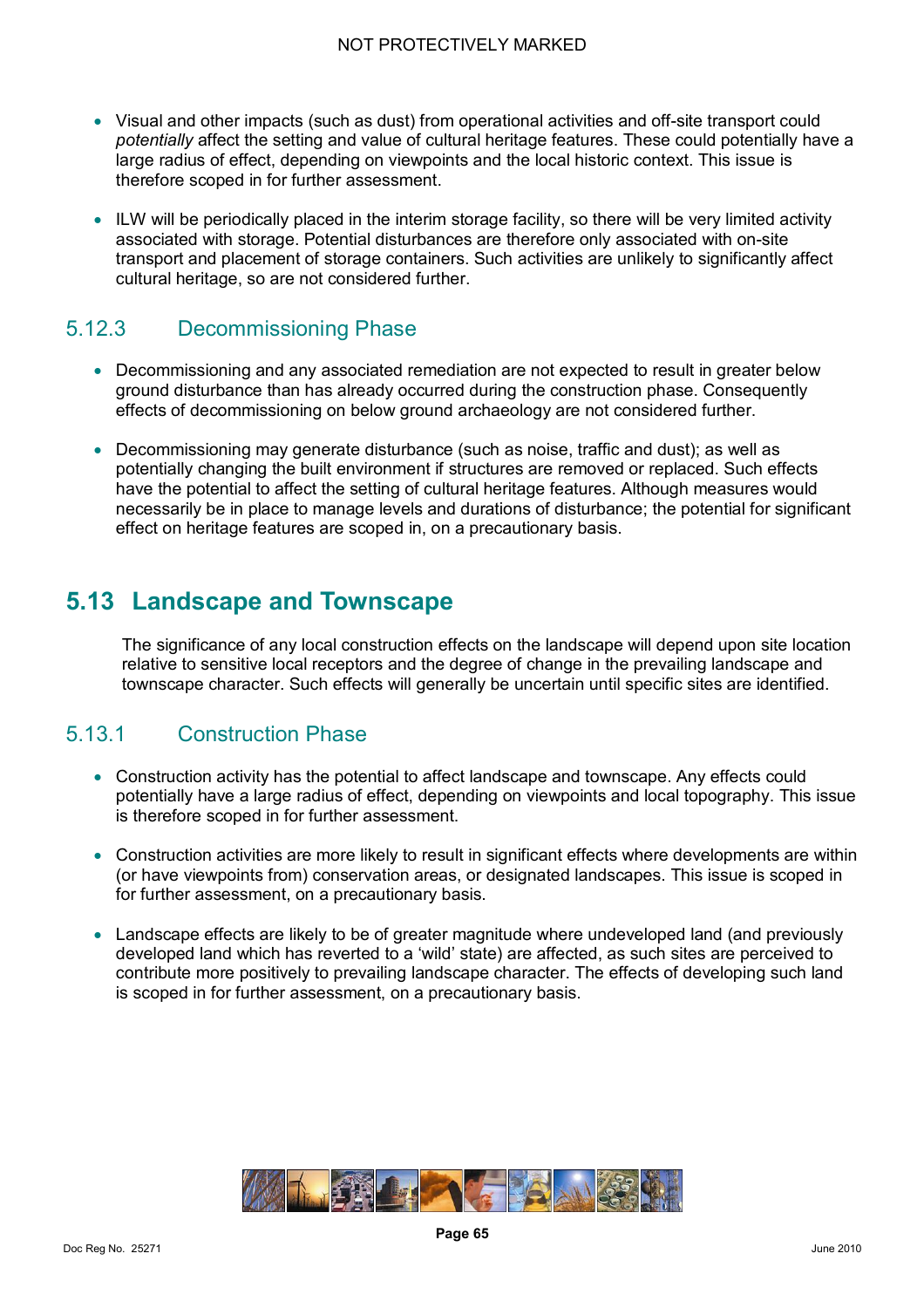### 5.13.2 Operation Phase

- · The provision of facilities and subsequent operational activities at the dismantling site may entail changes in landscape or townscape character. These potential effects of are therefore scoped in for further assessment.
- · Interim storage is not expected to be associated with significant landscape or visual effects, so is not considered further.

### 5.13.3 Decommissioning Phase

· Decommissioning is expected to generate disturbance (such as noise, traffic and dust); as well as potentially changing the built environment if long-standing structures are removed or replaced. Such effects have the potential to affect the setting of landscape or townscape features, as well as the amenity value of landscapes themselves. Although measures would necessarily be in place to manage levels and durations of disturbance, the potential for significant effect on landscapes and townscapes are scoped in, on a precautionary basis.

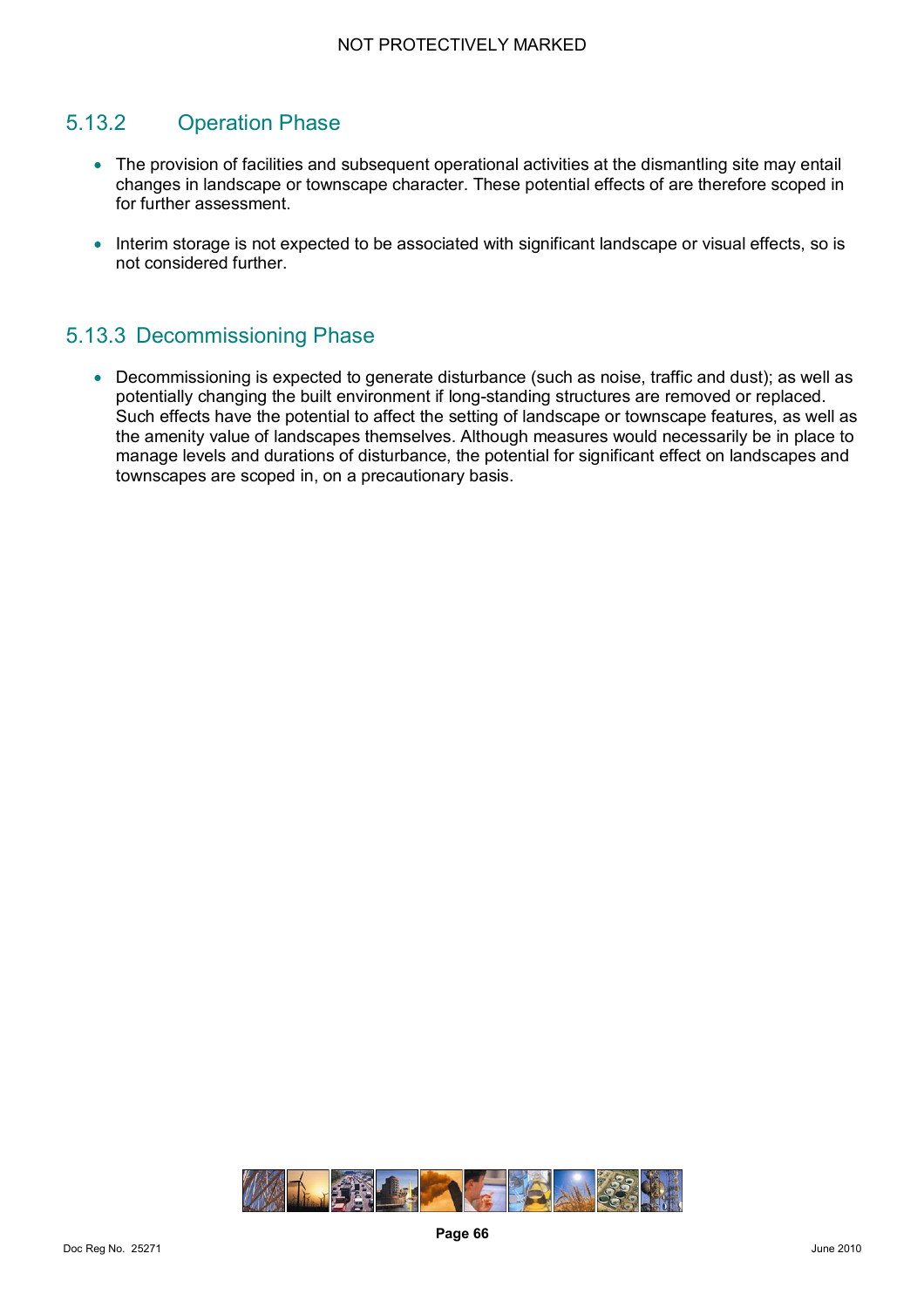# **6. Assessment and Reporting**

This section presents the proposed framework for undertaking the SEA including the draft objectives and guide questions (**Section 6.2**). The draft objectives reflect the issues arising from the analysis of the environmental baseline, its evolution and the review of plans, programmes and strategies (see **Section 3 and 4, Annex A** and **Annex B**). The method of considering cumulative effects in the Environmental Report is described in **Section 6.3**. The proposed form and content of the Environmental Report is outlined in **Section 6.4**.

# **6.1 Proposed SEA Categories, Objectives and Guide Questions**

The establishment of appropriate objectives and guide questions is central to the assessment process and provides a method to enable the consistent and systematic assessment of the effects of the SDP.

The draft SEA objectives described in this section have been informed by examination of the baseline evidence, incorporating the identification of key issues, and the review of plans and programmes and the issues summarised in the previous sections. Their development also reflects guidance contained in *The Environmental and* 

#### **What are SEA Objectives?**

'Objectives specify a desired direction for change and how they should *focus on outcomes*, not how the outcomes will be achieved (e.g. not specifying targets). They should focus on the ends rather than the means; on the state of the environment rather than the pressures on it. For instance, they should focus on "improving biodiversity" or "improving access", rather than say establishing wildlife areas or protecting rail corridors (Therivel, R. (2005) *SEA in Action*).

*Sustainability Appraisal Tool Handbook for the MOD Estate (Volume Two: SEA)* (MOD 2006). Broadly, the objectives present the preferred environmental outcome which usually involves minimising detrimental effects and enhancing positive effects.

Guide questions are proposed for each objective and have been developed to provide a detailed framework against which the SDP proposals can be assessed. A general assumption that underpins the proposed objectives is that all existing legal requirements will be met, and as such, statutory compliance has not been reflected individually in the objectives or guide questions.

The objectives and assessment questions listed in **Table 6.1** will be reviewed following the consultation period. Please note that some of the guide questions begin to anticipate the more site specific effects outlined in Section 5. Following the update of the Scoping Report to include more site specific contextual information, these questions (along with the objectives) will be reviewed.

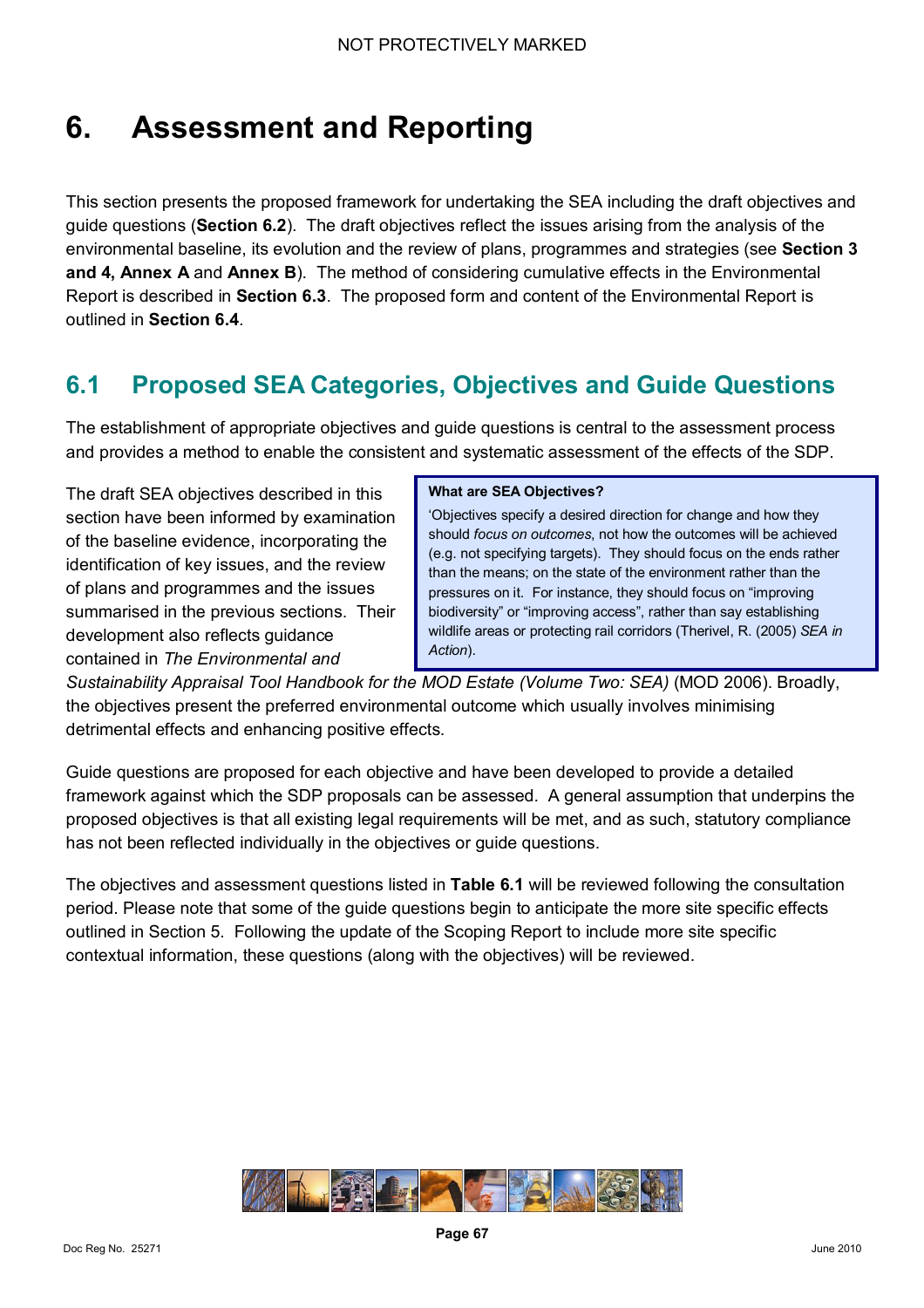### **Table 6.1 Proposed SEA Themes, Objectives and Guide Questions**

| <b>Assessment Category &amp;</b><br><b>Overall Objective</b>                                                                                                                                    | <b>Proposed Assessment Questions</b><br><b>Will the SDP Proposals</b>                                                                                                                                                                                                                                                                                                                                                                                                                                           |
|-------------------------------------------------------------------------------------------------------------------------------------------------------------------------------------------------|-----------------------------------------------------------------------------------------------------------------------------------------------------------------------------------------------------------------------------------------------------------------------------------------------------------------------------------------------------------------------------------------------------------------------------------------------------------------------------------------------------------------|
| A. Biodiversity and Nature<br><b>Conservation</b><br>Protect and enhance habitats,<br>species and ecosystems.                                                                                   | Affect animals or plants, including protected species?<br>Affect important conservation sites?<br>Affect the structure and function of natural systems (ecosystems)?<br>Affect public access to areas of wildlife interest?<br>Have an impact on fishery resources?                                                                                                                                                                                                                                             |
| <b>B. Population</b><br>Promote a strong, diverse and<br>stable economy with<br>opportunities for all; minimise<br>disturbance to local<br>communities and maximise<br>positive social impacts. | Affect the social infrastructure and amenities available to local communities?<br>Affect local population demographics and/ or levels of deprivation in surrounding areas?<br>Affect opportunities for investment, education and skills development?<br>Affect the number or types of jobs available in local economies?<br>Affect how diverse and robust local economies are?<br>Affect the sense of positive self-image and the attractiveness of surrounding areas as<br>places to live, work and invest in? |
| C. Health & Wellbeing<br>Protect and enhance health,<br>safety and wellbeing of<br>workers and communities;<br>minimise any health risks<br>associated with processing<br>submarines.           | Affect the health or safety of SDP workers, or other people working at the<br>proposed sites?<br>Affect the health, safety and well-being of local communities?<br>Affect local healthcare infrastructure and provision?                                                                                                                                                                                                                                                                                        |
| D. Health (Noise & Vibration)<br>Minimise disturbance and<br>stress to people, wildlife and<br>historic buildings caused by<br>noise and vibration.                                             | Result in significant changes in noise and vibration sources or levels?<br>Affect noise and vibration levels to sensitive receptors (e.g. people, wildlife and<br>historic buildings)?                                                                                                                                                                                                                                                                                                                          |
| <b>E. Geology and Soils</b><br>Minimise threats to the extent<br>and quality of soils and<br>geological resources.                                                                              | Have an effect on soil quality, extent and/ or density?<br>Have an effect on contamination levels?<br>Affect geological conservation sites and important geological features?<br>Affect land stability?<br>Affect coastal processes and/ or erosion?                                                                                                                                                                                                                                                            |
| F. Water<br>Maximise water efficiency,<br>protect and enhance water<br>quality and minimise flood risk.                                                                                         | Affect demand for water resources?<br>Affect the amount of waste water and surface runoff produced?<br>Cause any changes in radioactive or other hazardous discharges to water?<br>Affect the quality of groundwater, surface waters or sea water?<br>Affect the distribution and quality of freshwater or marine sediments?<br>Affect existing flood risks?<br>Be significantly affected by flooding from any source?                                                                                          |

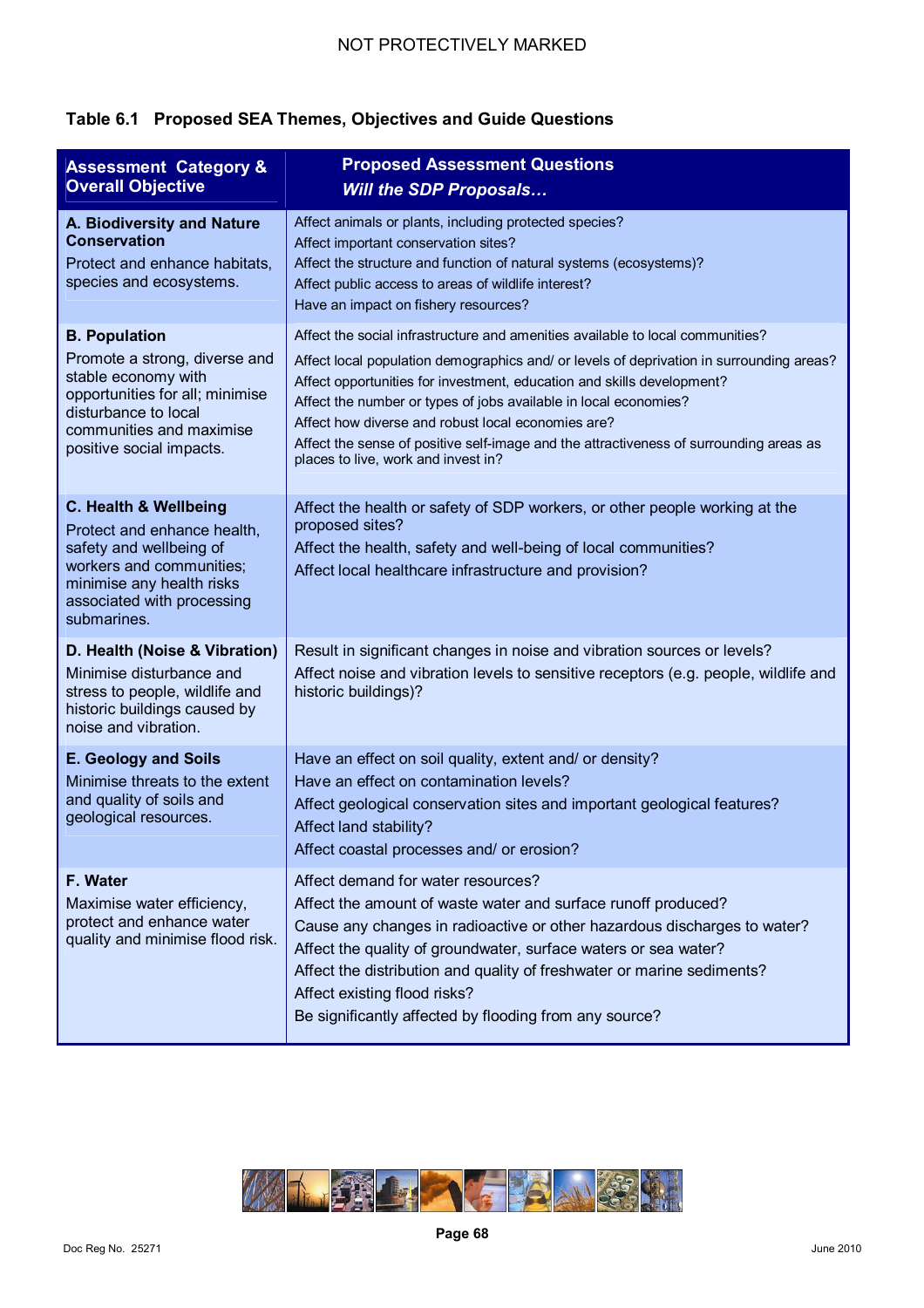| <b>Assessment Category &amp;</b><br><b>Overall Objective</b>                                                                                                                             | <b>Proposed Guide Questions</b><br>Will the SDP Proposals                                                                                                                                                                                                                                                               |
|------------------------------------------------------------------------------------------------------------------------------------------------------------------------------------------|-------------------------------------------------------------------------------------------------------------------------------------------------------------------------------------------------------------------------------------------------------------------------------------------------------------------------|
| G. Air<br>Minimise emissions of<br>pollutant gases and<br>particulates and enhance air<br>quality.                                                                                       | Affect air quality?<br>Cause a change in radioactive emissions to air?<br>Affect emissions of ozone-depleting substances?<br>Create a nuisance for people or wildlife (for example from dust or odours)?                                                                                                                |
| H. Climate Change and<br><b>Energy Use</b>                                                                                                                                               | Create a change in the amount of carbon dioxide and other greenhouse gases<br>emitted?                                                                                                                                                                                                                                  |
| Reduce energy consumption,<br>minimise detrimental effects<br>on the climate from<br>greenhouse gases and<br>maximise resilience to climate<br>change.                                   | Be significantly affected by climate change (for example rising sea levels and<br>more extreme weather events)?                                                                                                                                                                                                         |
|                                                                                                                                                                                          | Affect how climate change might impact on the wider environment?                                                                                                                                                                                                                                                        |
|                                                                                                                                                                                          | Promote or impede the use of energy efficiency measures, low carbon and/ or<br>renewable energy sources?                                                                                                                                                                                                                |
|                                                                                                                                                                                          | Have wider implications for the mitigation of climate risks?                                                                                                                                                                                                                                                            |
| <b>I. Material Assets</b><br>(Transport)<br>Minimise the detrimental<br>impacts of travel and transport<br>on communities and the<br>environment, whilst<br>maximising positive effects. | Affect the number and frequency of heavy, oversized, radioactive and/ or<br>hazardous loads being transported off-site, particularly through population<br>centres and other sensitive receptors?<br>Increase or decrease traffic congestion around SDP sites?<br>Increase or decrease accident risks around SDP sites? |
| J. Material Assets (Waste                                                                                                                                                                | Increase the amount of radioactive waste to be disposed of?                                                                                                                                                                                                                                                             |
| <b>Management)</b>                                                                                                                                                                       | Affect the amount of hazardous waste to be disposed of?                                                                                                                                                                                                                                                                 |
| Minimise waste arisings,                                                                                                                                                                 | Affect the amount of non-hazardous wastes produced?                                                                                                                                                                                                                                                                     |
| promote reuse, recovery and<br>recycling and minimise the<br>impact of wastes on the<br>environment and communities.                                                                     | Affect the capacity of existing waste management systems, both nationally and<br>locally?                                                                                                                                                                                                                               |
|                                                                                                                                                                                          | Maximise re-use and recycling of recovered components and materials?                                                                                                                                                                                                                                                    |
|                                                                                                                                                                                          | Help achieve government and national targets for minimising, recovering and<br>recycling waste?                                                                                                                                                                                                                         |
|                                                                                                                                                                                          | Affect the environmental risks associated with managing radioactive and<br>hazardous wastes?                                                                                                                                                                                                                            |
| K. Land Use and Materials                                                                                                                                                                | Change patterns of land use on or around SDP sites?                                                                                                                                                                                                                                                                     |
| Contribute to the sustainable                                                                                                                                                            | Affect any existing or proposed redevelopment/ regeneration programmes?                                                                                                                                                                                                                                                 |
| use of land and natural and<br>material assets.                                                                                                                                          | Lead to the loss of undeveloped land or green spaces?                                                                                                                                                                                                                                                                   |
|                                                                                                                                                                                          | Increase the burden on limited natural resources such as aggregates or wood?                                                                                                                                                                                                                                            |
|                                                                                                                                                                                          | Promote the use of sustainable design and construction practices and help the<br>government achieve its targets for the built environment?                                                                                                                                                                              |

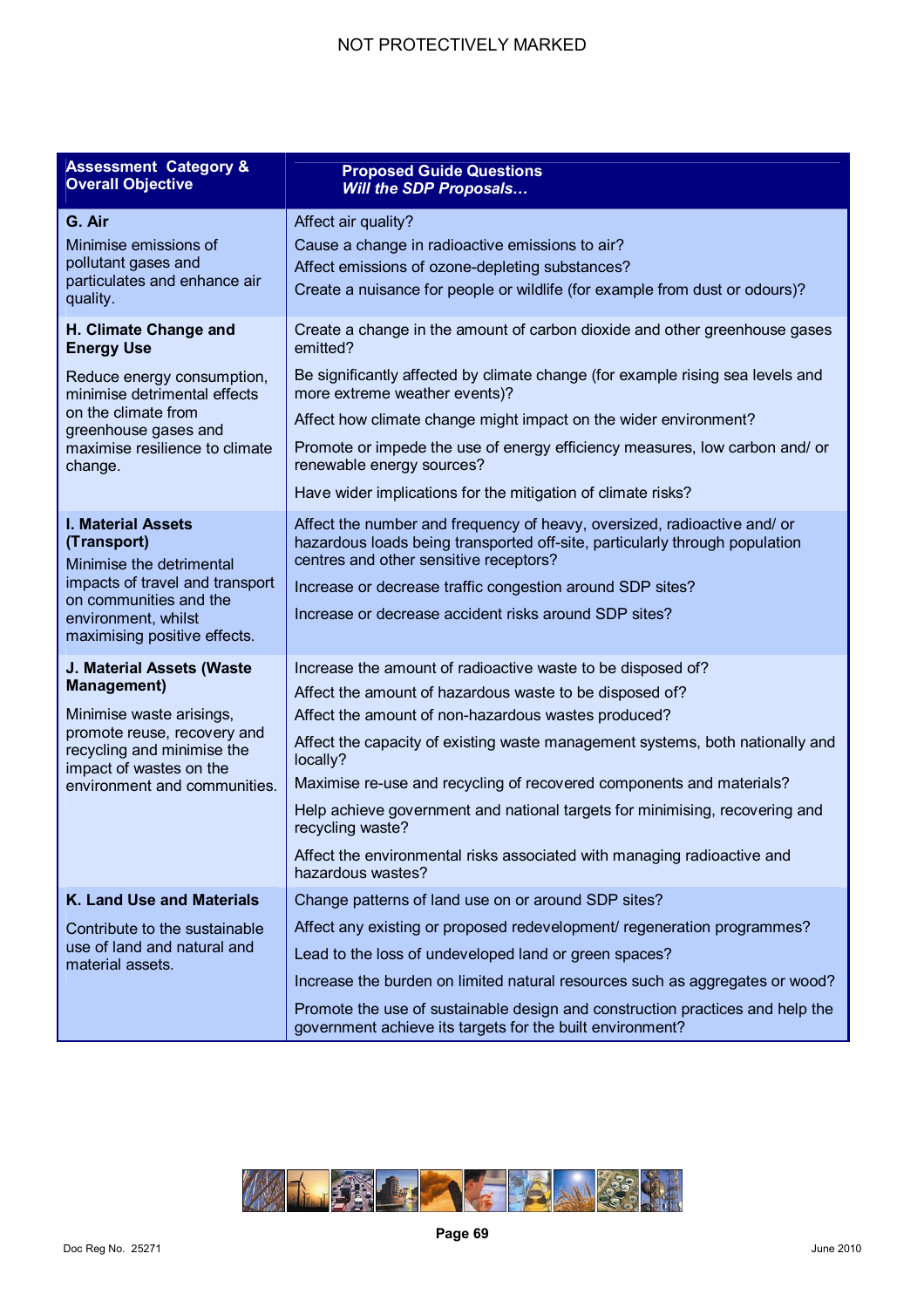## **6.2 Completing the Assessment**

The assessment of the SDP proposals will be undertaken by testing the options against the SEA objectives and detailed assessment questions identified in this Scoping Report. Commentary on impacts will include:

- the nature and scale of the potential environmental effects (what is expected to happen);
- when the effect could occur (timing);
- what mitigation measures might be appropriate for potentially significant negative effects;
- what options there are to enhance positive effects;
- · assumptions and uncertainties that underpin the appraisal; and
- · what additional information will be required to address uncertainties and to undertake more detailed site-specific assessment.

Effects will be characterised as short, medium or long term. It is proposed that, for SDP, short term effects = up to 5 years after each activity begins; medium term effects =  $5$  years to the end of the activity; long term effects = after the activity has ceased. *Consultees' views on this proposal are welcomed.*

**Tables 6.2 and 6.3** set out the proposed assessment framework developed to meet the requirements of the SEA Directive. It contains the SEA themes, objectives and guide questions. **Table 6.2** will be used to record the assessment of the generic effects associated with each SDP stage and with developing the three generic site types ('green-field,' 'brown-field' and 'Existing' Licensed/ Authorised sites). **Table 6.3**  will be used to record the assessment of the effects associated with developing individual Licensed or Authorised sites.

#### **Table 6.2 Proposed assessment framework for generic site options**

| <b>Options</b><br><b>Objectives</b>                                                                                                                                 | <b>Option 1: 'Greenfield' site</b> | <b>Option 2: 'Brownfield' site</b>                                                    | <b>Option 3: 'Existing' Licensed/</b><br><b>Authorised Site</b>                                                                                                                                                                                                                                                                                                                                                                                                                                                                                                                                                                                                                                                                                                                                                                                                                                                                                                                                                                                                                                                                                                                                                                                                                                                                                                                 |
|---------------------------------------------------------------------------------------------------------------------------------------------------------------------|------------------------------------|---------------------------------------------------------------------------------------|---------------------------------------------------------------------------------------------------------------------------------------------------------------------------------------------------------------------------------------------------------------------------------------------------------------------------------------------------------------------------------------------------------------------------------------------------------------------------------------------------------------------------------------------------------------------------------------------------------------------------------------------------------------------------------------------------------------------------------------------------------------------------------------------------------------------------------------------------------------------------------------------------------------------------------------------------------------------------------------------------------------------------------------------------------------------------------------------------------------------------------------------------------------------------------------------------------------------------------------------------------------------------------------------------------------------------------------------------------------------------------|
| А.<br><b>Biodiversity</b><br><b>Nature</b><br>and<br><b>Conservation</b><br>Protect<br>and<br>enhance<br>habitats,<br>species<br>and<br>ecosystem<br>functionality. |                                    | countries to make the provision for the protection of specified habitats and species. | <b>Context:</b> The UK Government is committed to promoting sustainable development by conserving and enhancing biodiversity<br>and the integrity of the habitats on which wildlife depends. This is set out in a number of documents such as the Habitat<br>Regulations (as amended 1998), UK Sustainable Development Strategy, PPS9 Biodiversity and Geological Conservation<br>and the Biodiversity Strategy for England Working with the grain of nature (2002). A variety of legislation exists to enforce<br>this in a number of circumstances (e.g. Countryside and Rights of Way Act (1981, 2000) and the Environmental Protection<br>Act (1990)). There are also a number of European Directives which place requirements on the UK and other Member<br>The MOD is the UK's largest public owner of sites designated for nature conservation, including 171 SSSI and their<br>equivalent in Northern Ireland, Areas of Special Scientific Interest (ASSIs). Over 110 also had international and European<br>nature conservation designations. In March 2008 the following percentages of MOD managed SSSIs were in target<br>condition: 85% in England (against a Government target of 95% by 2010), 68% in Scotland (target 95% by 2010), 78% in<br>Wales (target 85% by 2013) and 57% in Northern Ireland (target 95% by 2013). The Defence Lands Handbook (JSP 362, |

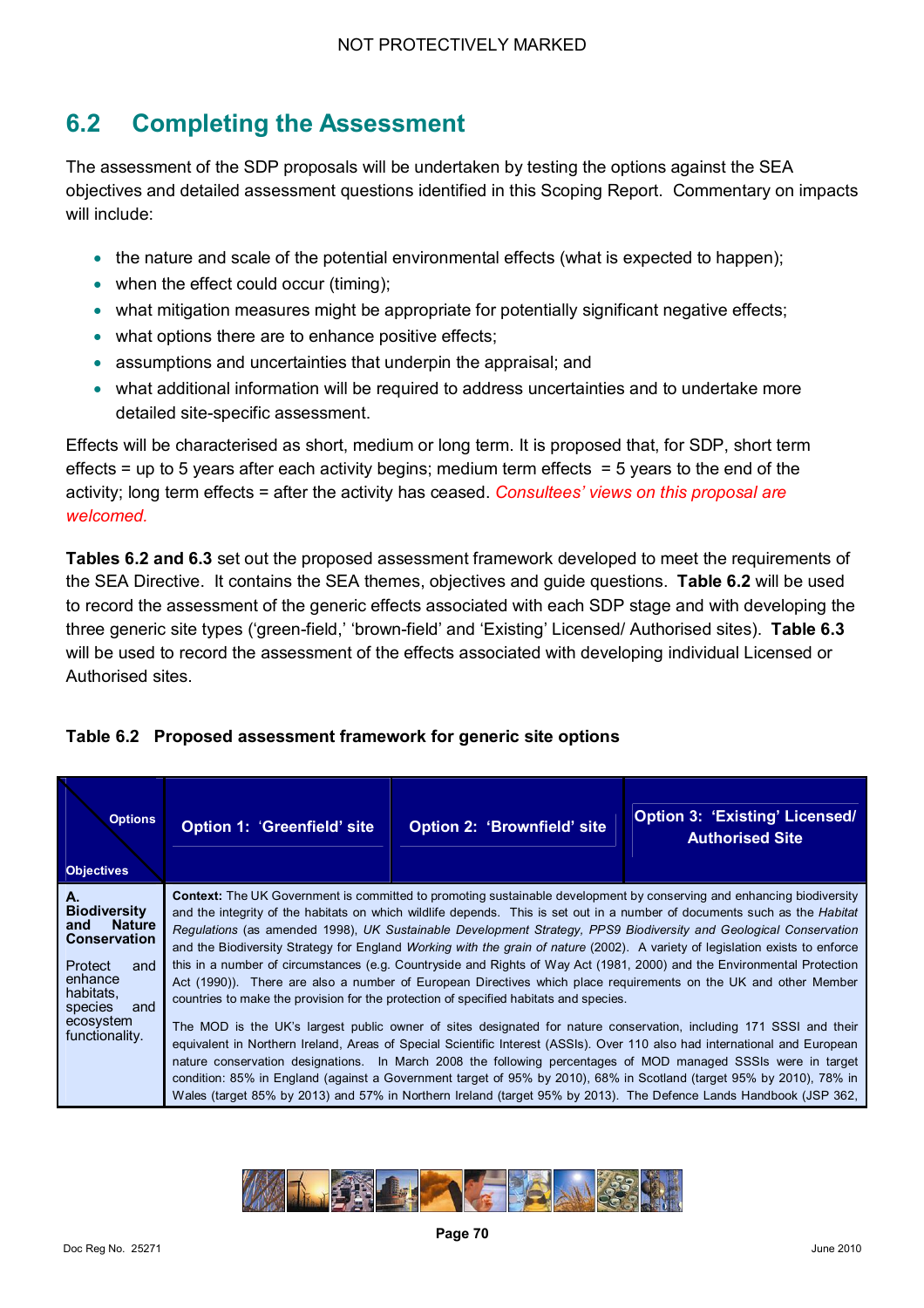#### NOT PROTECTIVELY MARKED

| <b>Options</b><br><b>Objectives</b> | <b>Option 1: 'Greenfield' site</b>                                                                                                                                                                                                                                                                                                                                                                                                                                                                                                                                      | <b>Option 2: 'Brownfield' site</b> | <b>Option 3: 'Existing' Licensed/</b><br><b>Authorised Site</b> |  |  |  |  |  |
|-------------------------------------|-------------------------------------------------------------------------------------------------------------------------------------------------------------------------------------------------------------------------------------------------------------------------------------------------------------------------------------------------------------------------------------------------------------------------------------------------------------------------------------------------------------------------------------------------------------------------|------------------------------------|-----------------------------------------------------------------|--|--|--|--|--|
|                                     | 1980), following amendment, reflects the need for appropriate assessment regarding EU protected sites. A Memorandum of<br>Understanding exists between the MOD and Defra which enables mutual agreement to be agreed on planned activities.<br>Similarly, the MOD has a Joint Declaration of Intent with statutory bodies including Natural England, Scottish Natural<br>Heritage and the Countryside Council for Wales. This requires the MOD to consult the statutory bodies before changing<br>patterns of landuse, activities or changes in intensification of use. |                                    |                                                                 |  |  |  |  |  |
|                                     | <b>Score: Negative</b>                                                                                                                                                                                                                                                                                                                                                                                                                                                                                                                                                  | <b>Score: Positive</b><br>÷        | Score: Major positive<br>$+ +$                                  |  |  |  |  |  |
|                                     | Key Impacts:                                                                                                                                                                                                                                                                                                                                                                                                                                                                                                                                                            | Key Impacts:                       | Key Impacts:<br>Uncertainty:                                    |  |  |  |  |  |
|                                     | Uncertainty:                                                                                                                                                                                                                                                                                                                                                                                                                                                                                                                                                            | Uncertainty:                       |                                                                 |  |  |  |  |  |
|                                     | <b>Mitigation:</b>                                                                                                                                                                                                                                                                                                                                                                                                                                                                                                                                                      | <b>Mitigation:</b>                 | <b>Mitigation:</b>                                              |  |  |  |  |  |

#### **Table 6.3 Proposed assessment matrix for specific sites**

| <b>Assessment Category</b>                                                                                                                                                                                           | <b>Likely Effects</b>                                                                                 |                                                                                                         | <b>Timescale</b> |                                         |   |                                                |  |  |
|----------------------------------------------------------------------------------------------------------------------------------------------------------------------------------------------------------------------|-------------------------------------------------------------------------------------------------------|---------------------------------------------------------------------------------------------------------|------------------|-----------------------------------------|---|------------------------------------------------|--|--|
| and Objective                                                                                                                                                                                                        | (including direct, indirect, cumulative and synergistic<br>effects, and possible mitigation measures) | Short-Term                                                                                              | Medium-<br>Term  | Long-Term                               |   |                                                |  |  |
| A. Biodiversity and Nature<br><b>Conservation: Protect and</b><br>enhance habitats, species and<br>ecosystem functionality.                                                                                          | A description of the biodiversity and nature                                                          | conservation effects of each option will be provided<br>here, with reasoning and justification included |                  | 0                                       | 0 |                                                |  |  |
| <b>B. Population:</b> Promote a strong.<br>diverse and stable economy with<br>opportunities for all, minimise<br>disturbance to local communities<br>and maximise positive social<br>impacts.                        | A description of the population effects of each option<br>will be provided here                       |                                                                                                         | ++               |                                         | 0 |                                                |  |  |
| C. Health, Safety and Wellbeing<br>Protect and enhance health.<br>safety and wellbeing of<br>communities and minimise<br>potential risk associated with<br>processing radioactive and non-<br>radioactive materials. | A description of the health and wellbeing effects of<br>each option will be provided here             |                                                                                                         |                  |                                         | U |                                                |  |  |
| $$ etc                                                                                                                                                                                                               |                                                                                                       |                                                                                                         |                  |                                         |   |                                                |  |  |
| <b>++</b> Strongly Significant<br>positive effect                                                                                                                                                                    | $\pm$ Significant positive<br>effect                                                                  | <b>0</b> No significant effects                                                                         |                  | <b>- Significant negative</b><br>effect |   | <b>Strongly significant</b><br>negative effect |  |  |

Note: This draft SEA matrix is for illustrative purposes only. The full matrix will be finalised after comments have been received *on the SEA categories, objectives and appraisal criteria.* 

**Box 6.1** provides examples of the factors that are likely to be considered when determining the relative significance of a potential effect (and will be in addition to the information that is provided in Annex II of the SEA Directive). The SEA Directive includes the following as material factors to be considered:

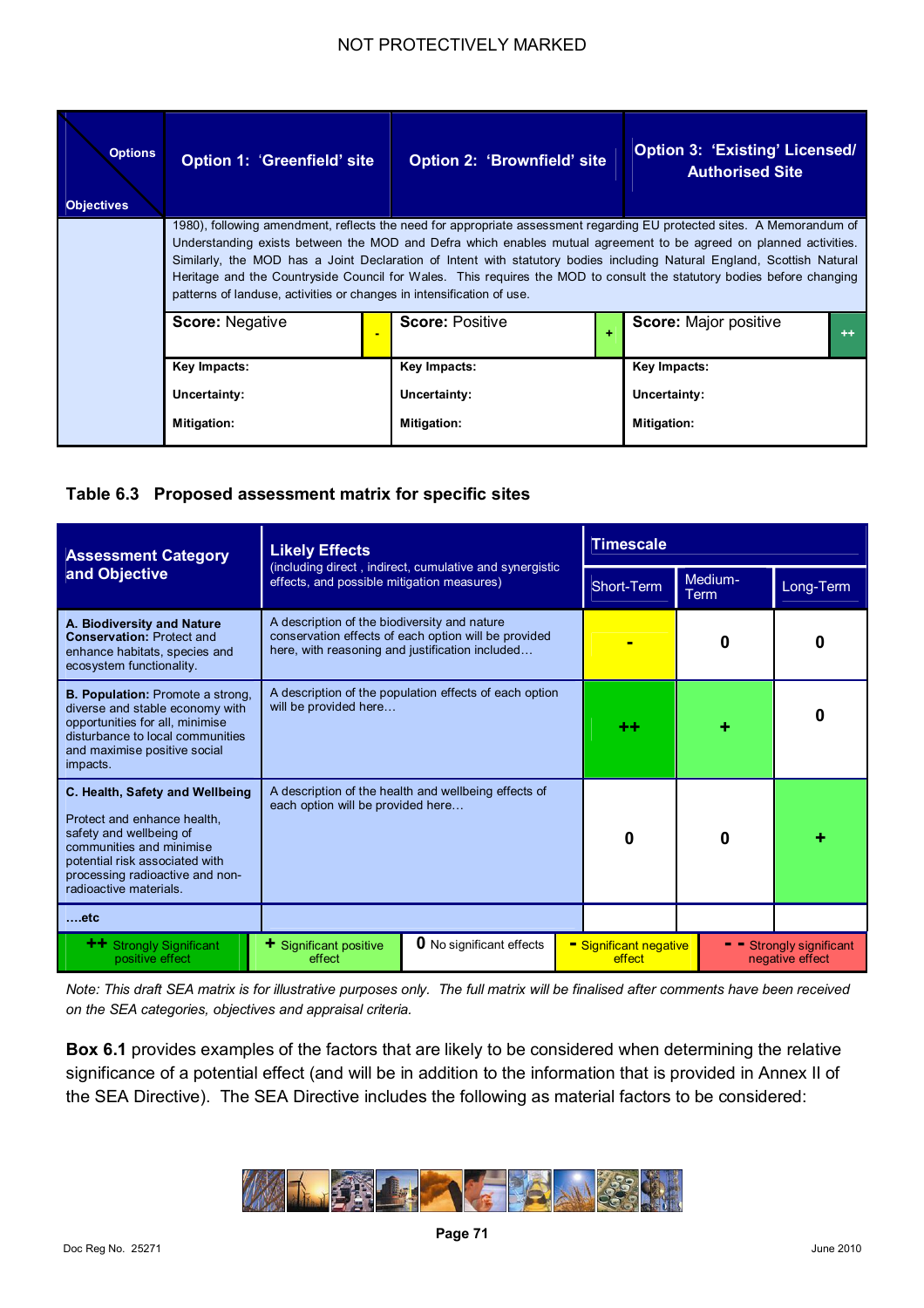- the probability, duration, frequency and reversibility of the effects;
- the cumulative nature of the effects:
- the trans-boundary nature of the effects;
- the risks to human health or the environment (e.g. due to accidents);
- · the magnitude and spatial extent of the effects (geographical area and size of the population likely to be affected);
- the value and vulnerability of the area likely to be affected; and
- the effects on areas or landscapes which have a recognised national, European or international protection status.

#### **Box 6.1 Examples of Factors that Could Influence the Determination of Significance**

| <b>Significant Effect</b>                                               | <b>Minor Effect</b>                                                    |
|-------------------------------------------------------------------------|------------------------------------------------------------------------|
| <b>Extensive</b>                                                        | Localised                                                              |
| Will affect many people                                                 | Will affect few people                                                 |
| Large change in environmental conditions                                | Small change in environmental conditions                               |
| Effect will be unusual or particularly complex                          | Effect will be ordinary or simple                                      |
| Will affect valuable or scarce features or resources                    | Will not affect valuable or scarce features or resources               |
| High risk that environmental standards will be breached                 | Low risk that environmental standards will be breached                 |
| High likelihood that protected sites/areas/features will be<br>affected | Low likelihood that protected sites/areas/features will be<br>affected |
| High probability of effect occurring                                    | Low probability of effect occurring                                    |
| Irreversible                                                            | Reversible                                                             |
| Mitigation difficult                                                    | Mitigation straightforward                                             |

Identifying effective mitigation measures will also be a fundamental part of the SEA. **Box 6.2** provides information on types and examples of mitigation measures that might be proposed. However, any mitigation measures that are identified will be suggestions only and may not necessarily be the responsibility of MOD and/or Contractor(s) to implement. No attempt will be made to estimate financial costs for mitigation.

#### **Box 6.2 Suggested Mitigation measures**

Mitigation measures may include:

- a. Enhancement where there are no negative impacts, but measures are adopted to achieve a positive move towards the sustainability objectives;
- b. Avoidance or reduction where negative impacts are avoided or minimised;

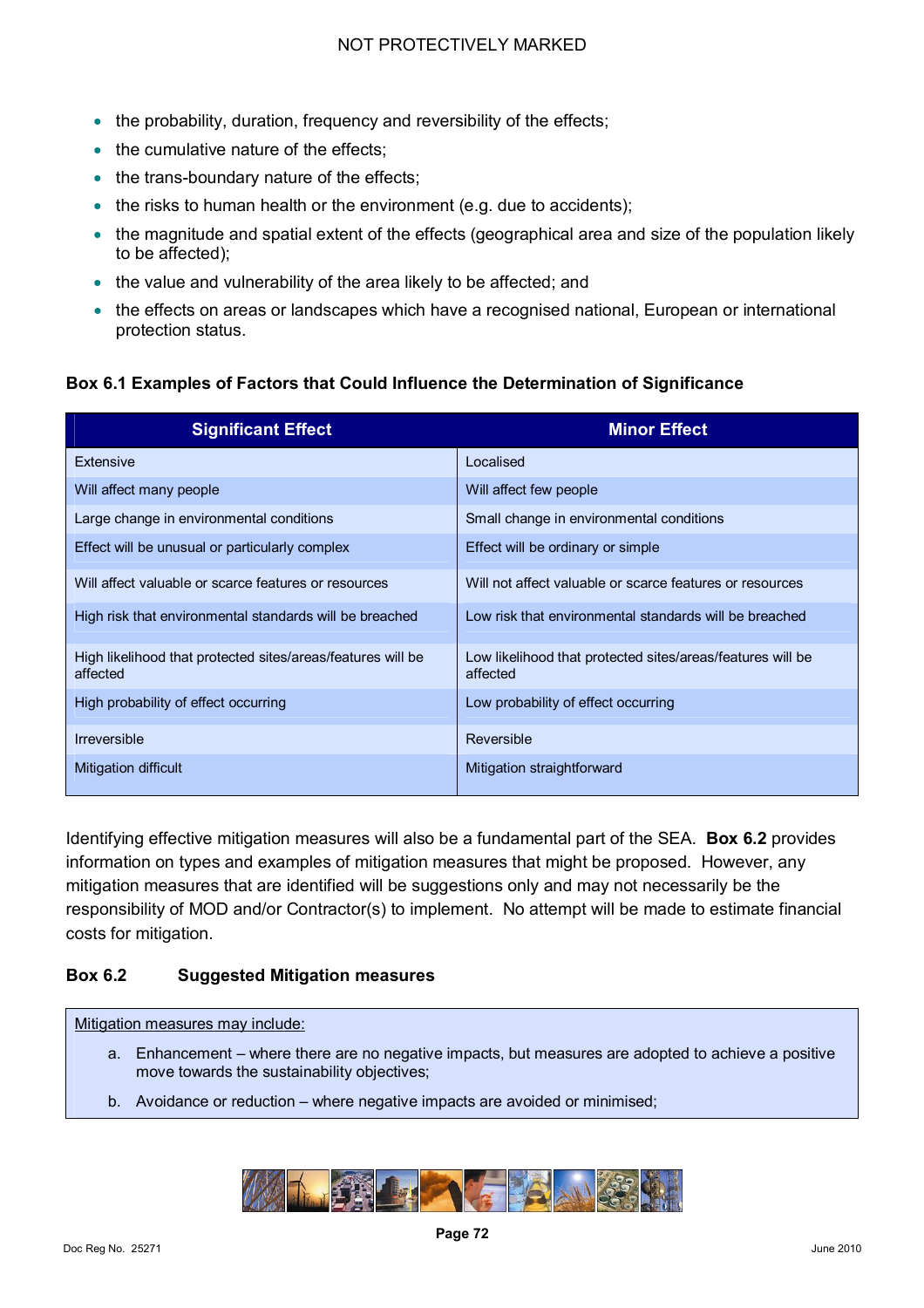- c. Mitigation where negative impacts occur but measures can be put in place to ameliorate them; and
- d. Compensation where negative impacts occur that cannot be mitigated (e.g. an area of habitat that is unavoidably damaged may be compensated for by recreating similar habitat elsewhere). Compensation is a last resort.

Examples of how mitigation measures could be incorporated into the SDP proposals could include:

- e. Applying technical measures during the implementation stage of an option (e.g. application of design principles or considerate constructors' scheme);
- f. Undertaking further research to provide more information on major issues and resolve uncertainties;
- g. Undertaking further assessments to assess specific issues in depth (e.g. Archaeological Evaluation, Appropriate Assessment or Built Environment Assessments such as BREEAM, CEEQUAL or DREAM);
- h. Applying ongoing management tools (e.g. Environmental Management System or Construction Environmental Management Plan); and
- i. Working with partners such as the Environment Agency, Local Authority or Regional Development Agency.

### **6.3 Considering Cumulative Effects**

The SEA Directive, and its implementing regulations in the UK, requires that secondary, cumulative and synergistic effects are considered as part of the assessment.

|  |  |  | Table 6.4 Definitions of Secondary, Cumulative and Synergistic Effects |
|--|--|--|------------------------------------------------------------------------|
|--|--|--|------------------------------------------------------------------------|

| Type of Effect          | Definition*                                                                                                                                                                                                                                                                                                                                                                                                                                         |
|-------------------------|-----------------------------------------------------------------------------------------------------------------------------------------------------------------------------------------------------------------------------------------------------------------------------------------------------------------------------------------------------------------------------------------------------------------------------------------------------|
| Secondary (or indirect) | Effects that do not occur as a direct result of the SDP, but occur at distance from the direct<br>impacts or as a result of a complex pathway. Examples of a secondary effect of the SDP<br>would include the materials (and embedded carbon) used in the construction of the<br>dismantling and interim storage facility.                                                                                                                          |
| Cumulative              | Effects that occur where several individual activities which each may have an insignificant<br>effect, combine to have a significant effect. Examples of a cumulative effect of the SDP could<br>include the potential effects on a European designated site, where a habitat or species is<br>vulnerable and the cumulative effects of disturbance and pollutant emissions arising from<br>construction and operation causes a significant impact. |
| Synergistic             | Effects that interact to produce a total effect that is greater than the sum of the individual<br>effects. This may also relate to the potential for additive synergy between radioactive<br>materials and non-radioactive materials, such as other chemical compounds, asbestos etc).                                                                                                                                                              |

\*Adapted from SEA guidance, ODPM (2005)

For the assessment of cumulative effects to be effective, guidance indicates that these effects should be considered throughout the stages of assessment in preference to being seen as a separate assessment. In the course of completing this Scoping Report, this was achieved by:

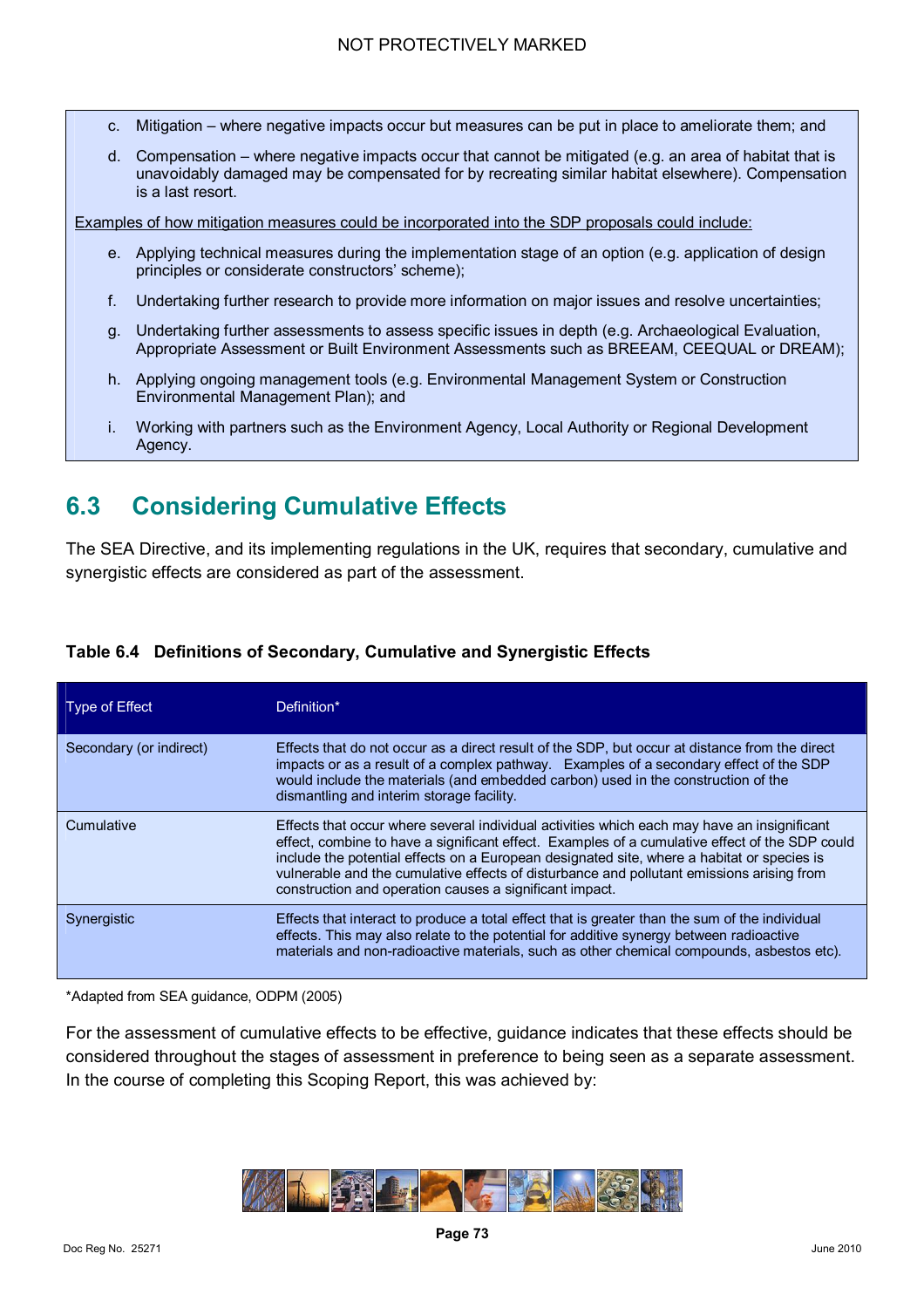- · collecting baseline information and completing a review of plans and programmes which took a broad view of potential impacts (please refer to **Section 3, 4 and 5**); and
- ensuring appropriate reference is made to quidance such as that produced by Institute of Ecology and Environmental Management which includes consideration of potential direct, indirect and cumulative effects arising from activities on European designated sites (SACs and SPAs) and sites of national nature conservation importance (SSSIs and NNRs).

A matrix similar to that shown in **Table 6.5** could be used to summarise the effects of each of the stages considered for the SDP proposals. The cumulative effects of each of the stages can then be summarised and their relative positive and negative effects considered.

**Table 6.5 Example of a Cumulative Assessment Matrix (illustrative purposes only)** 

| <b>Stage</b>                     | <b>Stage I Location and development of</b><br>dismantling and processing facility |                |                                           | <b>Stage II Location and development of</b><br><b>Interim Storage Facility</b> |                                                            |                      | Stage III etc                             |           |                                           |      |                                           |              |
|----------------------------------|-----------------------------------------------------------------------------------|----------------|-------------------------------------------|--------------------------------------------------------------------------------|------------------------------------------------------------|----------------------|-------------------------------------------|-----------|-------------------------------------------|------|-------------------------------------------|--------------|
|                                  | <b>Biodiversity &amp;</b><br><b>Nature</b><br>Conservation                        | $\overline{?}$ | Energy &<br>Climate Change                | $\mathbf{0}$                                                                   | <b>Biodiversity &amp;</b><br><b>Nature</b><br>Conservation | $\ddot{}$            | Energy &<br><b>Climate Change</b>         | $\ddot{}$ | Energy &<br><b>Climate Change</b>         | $++$ | Energy &<br><b>Climate Change</b>         | $++$         |
|                                  | Communities &<br>Social Values                                                    | $\mathbf{0}$   | Transport                                 | 0                                                                              | Communities &<br><b>Social Values</b>                      | $+2$                 | Transport                                 | ٠         | Transport                                 | $+2$ | Transport                                 | ÷            |
|                                  | Health, Safety &<br>Well-Being                                                    | $\ddot{}$      | Waste                                     | $\ddot{}$                                                                      | Health, Safety &<br>Well-Being                             | $\mathbf{0}$         | Waste                                     | ?         | Waste                                     | 0    | Waste                                     | ?            |
| <b>Sustainability Objectives</b> | Noise &<br>Vibration                                                              | $\ddot{}$      | Land Use &<br><b>Built</b><br>Environment | $\ddot{}$                                                                      | Noise &<br><b>Vibration</b>                                | $\overline{?}$       | Land Use &<br><b>Built</b><br>Environment | ÷         | Land Use &<br><b>Built</b><br>Environment | ?    | Land Use &<br><b>Built</b><br>Environment | $\mathbf{P}$ |
|                                  | Geology & Solis                                                                   | $\mathbf{0}$   | Economy &<br>Employment                   | $\ddot{}$                                                                      | <b>Geology &amp; Solis</b>                                 | $++$                 | Economy &<br>Employment                   | $++$      | Economy &<br>Employment                   | $++$ | Economy &<br>Employment                   | ÷            |
|                                  | Water &<br><b>Drainage</b>                                                        | $\ddot{}$      | Historic<br>Environment                   | $\mathbf{0}$                                                                   | Water &<br><b>Drainage</b>                                 | $++$                 | <b>Historic</b><br>Environment            |           | <b>Historic</b><br>Environment            | $++$ | <b>Historic</b><br>Environment            |              |
|                                  | Air<br>Quality                                                                    | $\mathbf{0}$   | Landscape &<br>Townscape                  | 0                                                                              | Air<br>Quality                                             | $++$                 | Landscape &<br>Townscape                  | $++$      | Landscape &<br>Townscape                  | $++$ | Landscape &<br>Townscape                  | $+$          |
|                                  | • Positive impacts because                                                        |                |                                           | • Positive impacts because                                                     |                                                            |                      | • Positive impacts because                |           |                                           |      |                                           |              |
|                                  | Negative impacts because<br>٠                                                     |                |                                           | Negative impacts because                                                       |                                                            |                      | Negative impacts because<br>٠             |           |                                           |      |                                           |              |
|                                  | Impacts dependent on<br>$\bullet$                                                 |                |                                           | Impacts dependent on                                                           |                                                            | Impacts dependent on |                                           |           |                                           |      |                                           |              |

# **6.4 Environmental Report Content**

The assessment of potential effects will then be presented in the SEA Environmental Report which will be published alongside the other public consultation documents for the SDP. The Environmental Report has the following purpose:

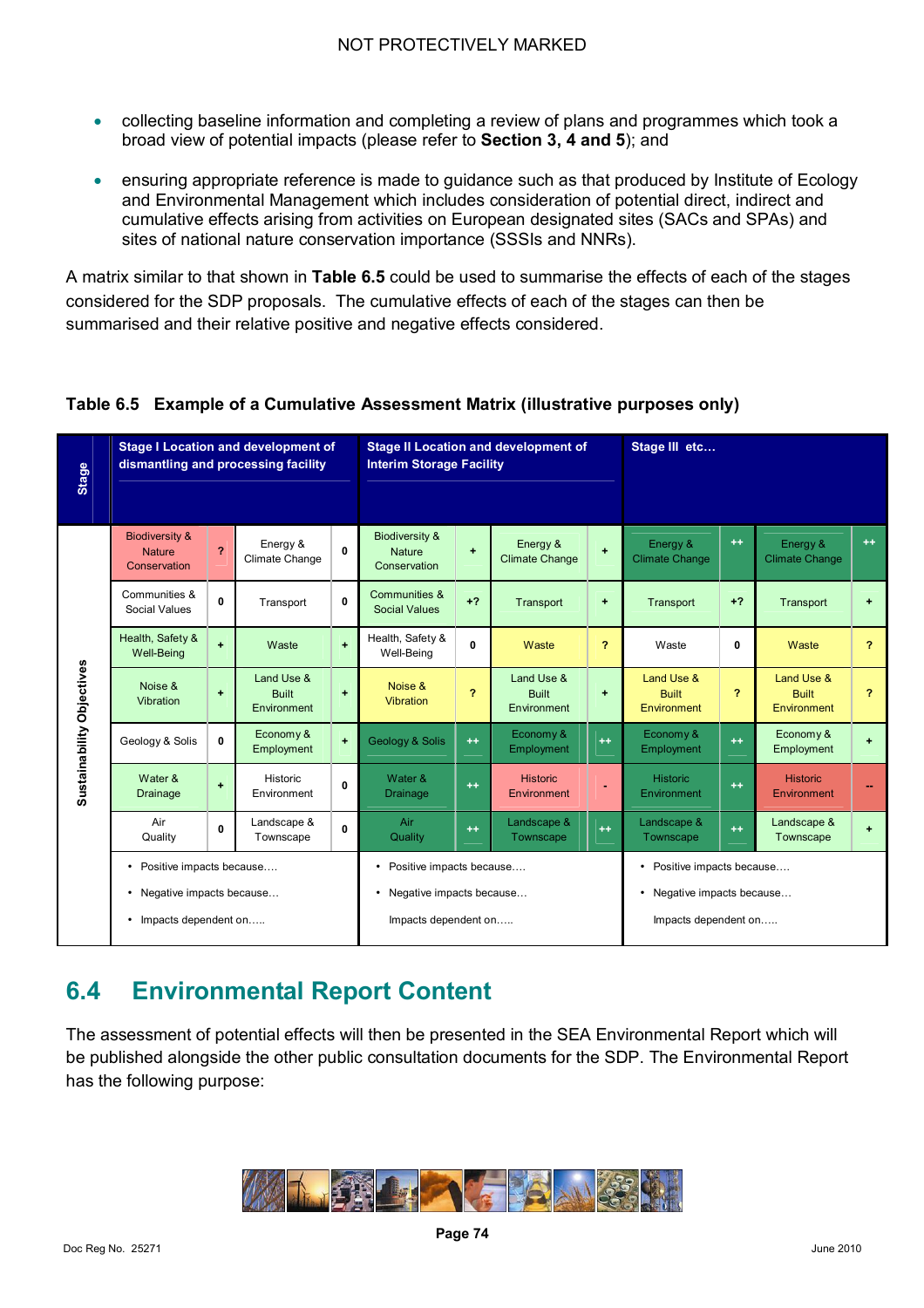- · To ensure that the significant potential environmental (and, where relevant, social and economic) impacts associated with the different SDP options are identified, characterised and assessed.
- · To propose measures to mitigate the adverse effects identified and, where appropriate, to secure enhancement of any potential positive effects.
- · To provide a framework for monitoring the potential impacts arising from the adoption of the selected SDP option.
- · To provide sufficient information to those affected so that the SDP achieves it's stated aims with respect to public consultation and stakeholder engagement.

In accordance with the requirements of Schedule 2 of the SEA Regulations (which reproduce the SEA Directive Annex I issues), the SEA Environmental Report will consist of:

- i. A Non-technical Summary
- ii. A chapter setting out the scope and purpose of the assessment
- iii. A chapter setting out the main objectives of the SDP and its relationship to other relevant plans and programmes. This will include consideration of all stages of the SDP
- iv. A chapter setting out the relevant aspects of the current state of the environment, the likely evolution of the baseline and any existing problems which are relevant to the SDP
- v. A chapter setting out the proposed approach to assessment including the relevant environmental protection objectives
- vi. A chapter outlining the likely significant environmental effects of the SDP options (e.g. the 'reasonable alternatives' within the project), including cumulative effects, mitigating measures, uncertainties and risks. This will also include issues associated with transport of waste and the eventual decommissioning of the dismantling and storage facilities. The reasons for selecting the proposed options and any difficulties encountered in completing the assessment will be explained
- vii. A chapter presenting views on implementation and monitoring
- viii. An appendix outlining how the Quality Assurance checklist identified in the ODPM SEA Guidance has been met.

Please also refer to **Table 1.1 (Section 1)** which sets how the information gathered in this Scoping Report (and the later 'existing' site update) will be used to support the completion of the Environmental Report, in line with the SEA requirements.